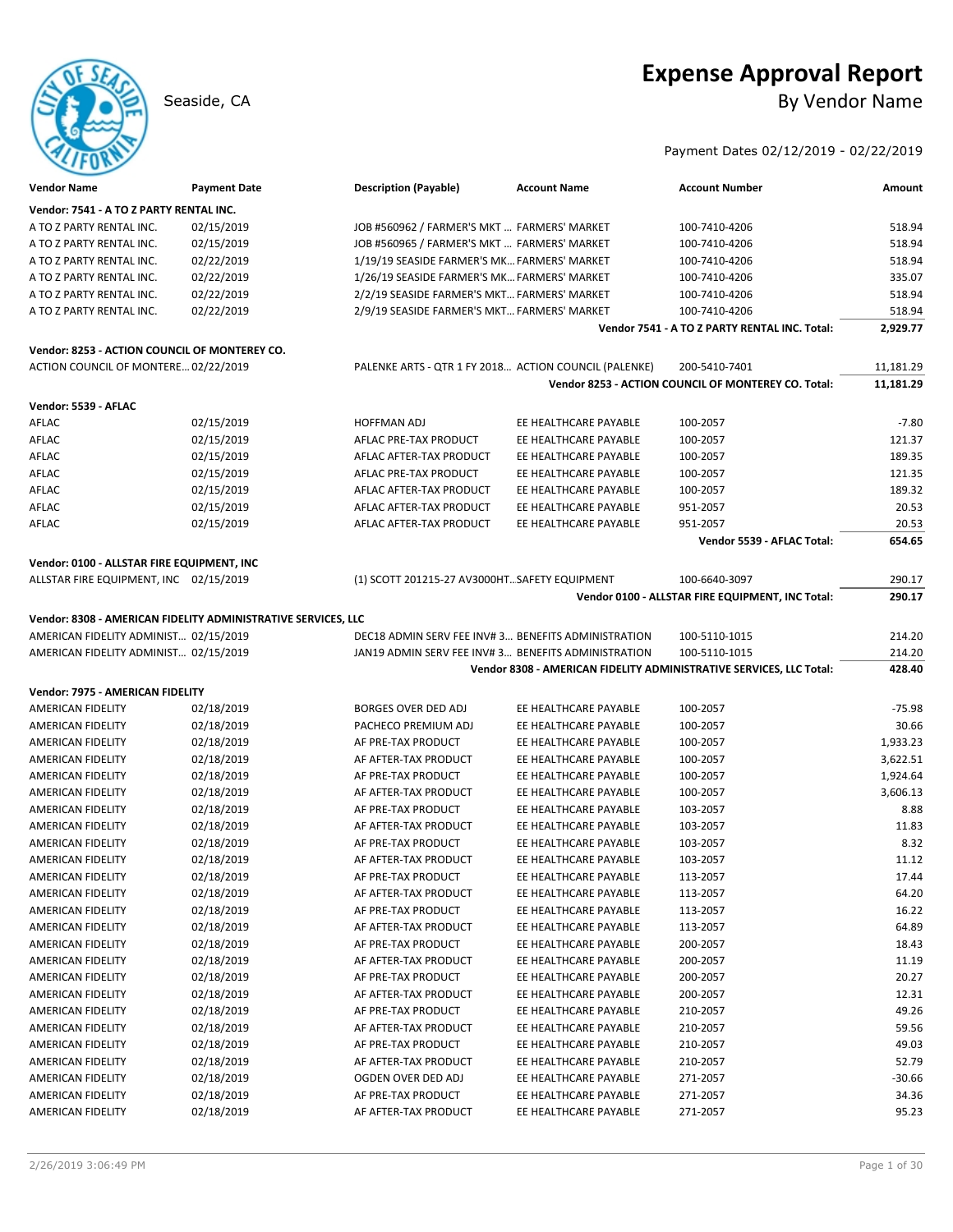| <b>Vendor Name</b>                               | <b>Payment Date</b>                                                                | <b>Description (Payable)</b>                                                             | <b>Account Name</b>   | <b>Account Number</b>                                  | Amount    |
|--------------------------------------------------|------------------------------------------------------------------------------------|------------------------------------------------------------------------------------------|-----------------------|--------------------------------------------------------|-----------|
| AMERICAN FIDELITY                                | 02/18/2019                                                                         | AF PRE-TAX PRODUCT                                                                       | EE HEALTHCARE PAYABLE | 271-2057                                               | 38.88     |
| <b>AMERICAN FIDELITY</b>                         | 02/18/2019                                                                         | AF AFTER-TAX PRODUCT                                                                     | EE HEALTHCARE PAYABLE | 271-2057                                               | 112.83    |
| AMERICAN FIDELITY                                | 02/18/2019                                                                         | AF PRE-TAX PRODUCT                                                                       | EE HEALTHCARE PAYABLE | 345-2057                                               | 0.60      |
| <b>AMERICAN FIDELITY</b>                         | 02/18/2019                                                                         | AF PRE-TAX PRODUCT                                                                       | EE HEALTHCARE PAYABLE | 345-2057                                               | 0.91      |
| AMERICAN FIDELITY                                | 02/18/2019                                                                         | AF PRE-TAX PRODUCT                                                                       | EE HEALTHCARE PAYABLE | 401-2057                                               | 39.35     |
| AMERICAN FIDELITY                                | 02/18/2019                                                                         | AF AFTER-TAX PRODUCT                                                                     | EE HEALTHCARE PAYABLE | 401-2057                                               | 102.20    |
| AMERICAN FIDELITY                                | 02/18/2019                                                                         | AF PRE-TAX PRODUCT                                                                       | EE HEALTHCARE PAYABLE | 401-2057                                               | 44.12     |
| AMERICAN FIDELITY                                | 02/18/2019                                                                         | AF AFTER-TAX PRODUCT                                                                     | EE HEALTHCARE PAYABLE | 401-2057                                               | 109.70    |
| AMERICAN FIDELITY                                | 02/18/2019                                                                         | AF PRE-TAX PRODUCT                                                                       | EE HEALTHCARE PAYABLE | 501-2057                                               | 65.69     |
| AMERICAN FIDELITY                                | 02/18/2019                                                                         | AF AFTER-TAX PRODUCT                                                                     | EE HEALTHCARE PAYABLE | 501-2057                                               | 44.86     |
| AMERICAN FIDELITY                                | 02/18/2019                                                                         | AF PRE-TAX PRODUCT                                                                       | EE HEALTHCARE PAYABLE | 501-2057                                               | 65.70     |
| <b>AMERICAN FIDELITY</b>                         | 02/18/2019                                                                         | AF AFTER-TAX PRODUCT                                                                     | EE HEALTHCARE PAYABLE | 501-2057                                               | 44.85     |
| AMERICAN FIDELITY                                | 02/18/2019                                                                         | AF PRE-TAX PRODUCT                                                                       | EE HEALTHCARE PAYABLE | 503-2057                                               | 20.39     |
| AMERICAN FIDELITY                                | 02/18/2019                                                                         | AF AFTER-TAX PRODUCT                                                                     | EE HEALTHCARE PAYABLE | 503-2057                                               | 44.47     |
| AMERICAN FIDELITY                                | 02/18/2019                                                                         | AF PRE-TAX PRODUCT                                                                       | EE HEALTHCARE PAYABLE | 503-2057                                               | 20.39     |
| AMERICAN FIDELITY                                | 02/18/2019                                                                         | AF AFTER-TAX PRODUCT                                                                     | EE HEALTHCARE PAYABLE | 503-2057                                               | 44.47     |
| AMERICAN FIDELITY                                | 02/18/2019                                                                         | AF PRE-TAX PRODUCT                                                                       | EE HEALTHCARE PAYABLE | 951-2057                                               | 52.46     |
| AMERICAN FIDELITY                                | 02/18/2019                                                                         | AF AFTER-TAX PRODUCT                                                                     | EE HEALTHCARE PAYABLE | 951-2057                                               | 50.45     |
| AMERICAN FIDELITY                                | 02/18/2019                                                                         | AF PRE-TAX PRODUCT                                                                       | EE HEALTHCARE PAYABLE | 951-2057                                               | 51.61     |
| AMERICAN FIDELITY                                | 02/18/2019                                                                         | AF AFTER-TAX PRODUCT                                                                     | EE HEALTHCARE PAYABLE | 951-2057                                               | 47.41     |
|                                                  |                                                                                    |                                                                                          |                       | Vendor 7975 - AMERICAN FIDELITY Total:                 | 12,617.20 |
|                                                  |                                                                                    |                                                                                          |                       |                                                        |           |
| Vendor: 7976 - AMERICAN FIDELITY                 |                                                                                    |                                                                                          |                       |                                                        |           |
| <b>AMERICAN FIDELITY</b>                         | 02/15/2019                                                                         | <b>VELOZ TRUE-UP ADJ</b>                                                                 | EE HEALTHCARE PAYABLE | 100-2057                                               | 8.34      |
| AMERICAN FIDELITY                                | 02/15/2019                                                                         | AF FLEX SEC 125                                                                          | EE HEALTHCARE PAYABLE | 100-2057                                               | 2,491.99  |
| AMERICAN FIDELITY                                | 02/15/2019                                                                         | AF FLEX SEC 125                                                                          | EE HEALTHCARE PAYABLE | 100-2057                                               | 2,488.97  |
| AMERICAN FIDELITY                                | 02/15/2019                                                                         | AF FLEX SEC 125                                                                          | EE HEALTHCARE PAYABLE | 103-2057                                               | 5.43      |
| AMERICAN FIDELITY                                | 02/15/2019                                                                         | AF FLEX SEC 125                                                                          | EE HEALTHCARE PAYABLE | 103-2057                                               | 1.91      |
| AMERICAN FIDELITY                                | 02/15/2019                                                                         | AF FLEX SEC 125                                                                          | EE HEALTHCARE PAYABLE | 113-2057                                               | 20.83     |
| AMERICAN FIDELITY                                | 02/15/2019                                                                         | AF FLEX SEC 125                                                                          | EE HEALTHCARE PAYABLE | 113-2057                                               | 20.83     |
| AMERICAN FIDELITY                                | 02/15/2019                                                                         | AF FLEX SEC 125                                                                          | EE HEALTHCARE PAYABLE | 200-2057                                               | 46.94     |
| AMERICAN FIDELITY                                | 02/15/2019                                                                         | AF FLEX SEC 125                                                                          | EE HEALTHCARE PAYABLE | 200-2057                                               | 51.62     |
| AMERICAN FIDELITY                                | 02/15/2019                                                                         | AF FLEX SEC 125                                                                          | EE HEALTHCARE PAYABLE | 210-2057                                               | 17.92     |
| AMERICAN FIDELITY                                | 02/15/2019                                                                         | AF FLEX SEC 125                                                                          | EE HEALTHCARE PAYABLE | 210-2057                                               | 29.49     |
| AMERICAN FIDELITY                                | 02/15/2019                                                                         | AF FLEX SEC 125                                                                          | EE HEALTHCARE PAYABLE | 271-2057                                               | 60.59     |
| <b>AMERICAN FIDELITY</b>                         | 02/15/2019                                                                         | AF FLEX SEC 125                                                                          | EE HEALTHCARE PAYABLE | 271-2057                                               | 60.59     |
| AMERICAN FIDELITY                                | 02/15/2019                                                                         | AF FLEX SEC 125                                                                          | EE HEALTHCARE PAYABLE | 345-2057                                               | 2.66      |
| AMERICAN FIDELITY                                | 02/15/2019                                                                         | AF FLEX SEC 125                                                                          | EE HEALTHCARE PAYABLE | 345-2057                                               | 4.04      |
| AMERICAN FIDELITY                                | 02/15/2019                                                                         | AF FLEX SEC 125                                                                          | EE HEALTHCARE PAYABLE | 401-2057                                               | 90.22     |
| AMERICAN FIDELITY                                | 02/15/2019                                                                         | AF FLEX SEC 125                                                                          | EE HEALTHCARE PAYABLE | 401-2057                                               | 79.82     |
| <b>AMERICAN FIDELITY</b>                         | 02/15/2019                                                                         | AF FLEX SEC 125                                                                          | EE HEALTHCARE PAYABLE | 501-2057                                               | 50.00     |
| AMERICAN FIDELITY                                | 02/15/2019                                                                         | AF FLEX SEC 125                                                                          | EE HEALTHCARE PAYABLE | 501-2057                                               | 50.00     |
| <b>AMERICAN FIDELITY</b>                         | 02/15/2019                                                                         | AF FLEX SEC 125                                                                          | EE HEALTHCARE PAYABLE | 503-2057                                               | 110.41    |
| AMERICAN FIDELITY                                | 02/15/2019                                                                         | AF FLEX SEC 125                                                                          | EE HEALTHCARE PAYABLE | 503-2057                                               | 110.41    |
| AMERICAN FIDELITY                                | 02/15/2019                                                                         | AF FLEX SEC 125                                                                          | EE HEALTHCARE PAYABLE | 951-2057                                               | 10.05     |
| AMERICAN FIDELITY                                | 02/15/2019                                                                         | AF FLEX SEC 125                                                                          | EE HEALTHCARE PAYABLE | 951-2057                                               | 9.36      |
|                                                  |                                                                                    |                                                                                          |                       | Vendor 7976 - AMERICAN FIDELITY Total:                 | 5,822.42  |
|                                                  | Vendor: 9100 - AMERICAN NATIONAL RED CROSS & ITS CONSTITUANT CHAPTERS AND BRANCHES |                                                                                          |                       |                                                        |           |
| AMERICAN NATIONAL RED CRO 02/22/2019             |                                                                                    | (1) 2019 LTS FACILITY FEE 1000+ DEPARTMENT CONSUMABLES                                   |                       | 100-9400-3095                                          | 975.00    |
|                                                  |                                                                                    | Vendor 9100 - AMERICAN NATIONAL RED CROSS & ITS CONSTITUANT CHAPTERS AND BRANCHES Total: |                       |                                                        | 975.00    |
| Vendor: 8371 - AMERICAN PUBLIC WORKS ASSOCIATION |                                                                                    |                                                                                          |                       |                                                        |           |
| AMERICAN PUBLIC WORKS ASS 02/22/2019             |                                                                                    | 3/1/19-2/29/20 - MEMBER REN DUES & MEMBERSHIP                                            |                       | 100-8310-4122                                          | 40.00     |
| AMERICAN PUBLIC WORKS ASS 02/22/2019             |                                                                                    | 3/1/19-2/29/20 - MEMBER REN DUES & MEMBERSHIP                                            |                       | 100-8910-4122                                          | 450.00    |
| AMERICAN PUBLIC WORKS ASS 02/22/2019             |                                                                                    | 3/1/19-2/29/20 - MEMBER REN DUES & MEMBERSHIP                                            |                       |                                                        | 450.00    |
| AMERICAN PUBLIC WORKS ASS 02/22/2019             |                                                                                    | 3/1/19-2/29/20 - MEMBER REN DUES & MEMBERSHIP                                            |                       | 210-8110-4122<br>401-8610-4122                         | 40.00     |
| AMERICAN PUBLIC WORKS ASS 02/22/2019             |                                                                                    | 3/1/19-2/29/20 - MEMBER REN DUES AND MEMBERSHIPS                                         |                       | 951-8810-4122                                          | 40.00     |
|                                                  |                                                                                    |                                                                                          |                       | Vendor 8371 - AMERICAN PUBLIC WORKS ASSOCIATION Total: | 1,020.00  |
|                                                  |                                                                                    |                                                                                          |                       |                                                        |           |
| Vendor: 0144 - AMERICAN SUPPLY COMPANY           |                                                                                    |                                                                                          |                       |                                                        |           |
| AMERICAN SUPPLY COMPANY                          | 02/15/2019                                                                         | FIRE DEPT - JANITORIAL SUPPLI JANITORIAL SUPPLIES                                        |                       | 100-6640-3093                                          | 199.60    |
| AMERICAN SUPPLY COMPANY                          | 02/15/2019                                                                         | 3 CASES PAPER TOWELS, 2 CAS JANITORIAL SUPPLIES                                          |                       | 100-6640-3093                                          | 260.23    |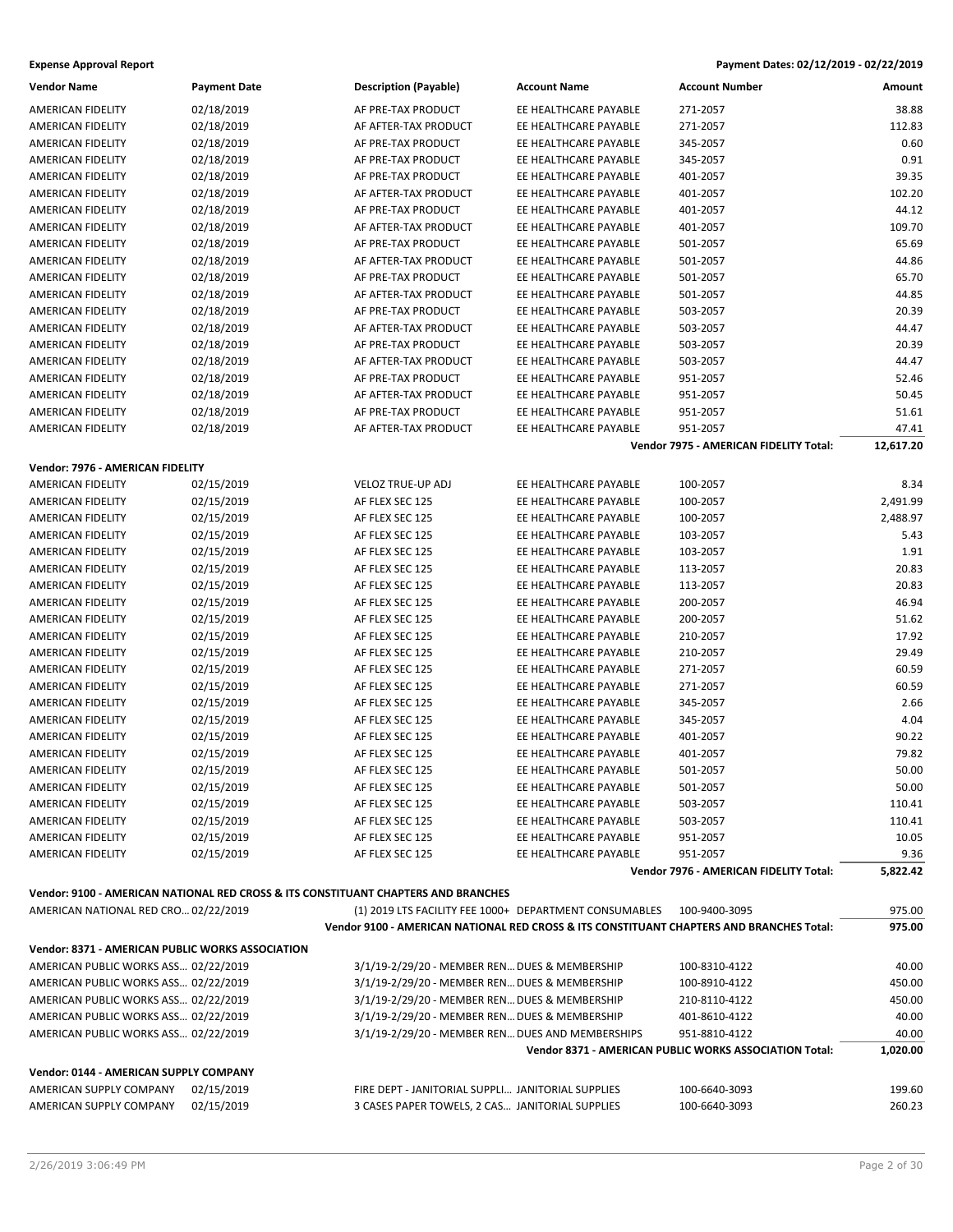### **Expense Approval Report**

| Payment Dates: 02/12/2019 - 02/22/2019 |               |
|----------------------------------------|---------------|
| Account Number                         | <b>Amount</b> |

| Vendor Name                                    | <b>Payment Date</b> | <b>Description (Payable)</b>                                        | <b>Account Name</b>        | <b>Account Number</b>                                        | Amount            |
|------------------------------------------------|---------------------|---------------------------------------------------------------------|----------------------------|--------------------------------------------------------------|-------------------|
| AMERICAN SUPPLY COMPANY                        | 02/15/2019          | (2) VANDALISM MARK REMOVER DEPARTMENT CONSUMABLES                   |                            | 100-8420-3095                                                | 24.78             |
| AMERICAN SUPPLY COMPANY                        | 02/15/2019          | (1) FABULOSO GALLON                                                 | DEPARTMENT CONSUMABLES     | 100-8420-3095                                                | 19.17             |
| AMERICAN SUPPLY COMPANY                        | 02/15/2019          | (2 PKG) BLK 6MIL N/EXAM GLO DEPARTMENT CONSUMABLES                  |                            | 100-8420-3095                                                | 27.27             |
| AMERICAN SUPPLY COMPANY                        | 02/22/2019          | OLDEMEYER CTR - (1) SANITAIREDEPARTMENT CONSUMABLES                 |                            | 100-9100-3095                                                | 489.50            |
|                                                |                     |                                                                     |                            | Vendor 0144 - AMERICAN SUPPLY COMPANY Total:                 | 1,020.55          |
| Vendor: 7112 - ART BLACK                       |                     |                                                                     |                            |                                                              |                   |
| <b>ART BLACK</b>                               | 02/15/2019          | JOB #119033 - KIM GRANT TEN TEMPORARY CONTRACT SERVIC 100-6610-2043 |                            |                                                              | 415.00            |
| <b>ART BLACK</b>                               | 02/15/2019          | JOB #119040; MASERATI/ALFA  TEMPORARY CONTRACT SERVIC 100-6610-2043 |                            |                                                              | 415.00            |
| <b>ART BLACK</b>                               | 02/15/2019          | JOB #119044; URBAN LEAF DIS TEMPORARY CONTRACT SERVIC100-6610-2043  |                            |                                                              | 415.00            |
| <b>ART BLACK</b>                               | 02/15/2019          | JOB #119058; ESPINOSA PROJE TEMPORARY CONTRACT SERVIC100-6610-2043  |                            |                                                              | 415.00            |
|                                                |                     |                                                                     |                            | Vendor 7112 - ART BLACK Total:                               | 1,660.00          |
| Vendor: 6747 - AT&T MOBILITY                   |                     |                                                                     |                            |                                                              |                   |
| AT&T MOBILITY                                  | 02/22/2019          | ACCT #287256319516/INV #28 MOBILE COMMUNICATIONS                    |                            | 503-4010-5135                                                | 1,226.36          |
| <b>AT&amp;T MOBILITY</b>                       |                     | ACCT #287256319516; 10/09/1 MOBILE COMMUNICATIONS                   |                            | 503-4010-5135                                                | 1,368.10          |
| <b>AT&amp;T MOBILITY</b>                       |                     | ACCT #287256319516; 10/09/1 MOBILE COMMUNICATIONS                   |                            | 503-4010-5135                                                | $-1,368.10$       |
| <b>AT&amp;T MOBILITY</b>                       |                     | ACCT #287256319516; INV #28 MOBILE COMMUNICATIONS                   |                            | 503-4010-5135                                                | 2,602.46          |
| AT&T MOBILITY                                  |                     | ACCT #287256319516; INV #28 MOBILE COMMUNICATIONS                   |                            | 503-4010-5135                                                | $-2,602.46$       |
| AT&T MOBILITY                                  |                     | ACCT #287021335618; INV #28 MOBILE COMMUNICATIONS                   |                            | 503-4010-5135                                                | 615.65            |
| <b>AT&amp;T MOBILITY</b>                       |                     | ACCT #287021335618; 10/9/18  MOBILE COMMUNICATIONS                  |                            | 503-4010-5135                                                | 615.65            |
| <b>AT&amp;T MOBILITY</b>                       |                     | ACCT #287021335618; 10/9/18  MOBILE COMMUNICATIONS                  |                            | 503-4010-5135                                                | $-615.65$         |
| AT&T MOBILITY                                  |                     | ACCT #287021335618; INV #28 MOBILE COMMUNICATIONS                   |                            | 503-4010-5135                                                | $-615.65$         |
|                                                |                     |                                                                     |                            | Vendor 6747 - AT&T MOBILITY Total:                           | 1,226.36          |
| <b>Vendor: 0216 - AT&amp;T</b>                 |                     |                                                                     |                            |                                                              |                   |
| AT&T                                           | 02/15/2019          | BAN #9391059527; 01/07/19 -  COMPUTER SUPPLIES/SOFTWA 100-6110-3102 |                            |                                                              | 214.57            |
| AT&T                                           | 02/22/2019          | BAN: 9391059322; INV #00001 TELEPHONE                               |                            | 503-4010-5132                                                | 2,699.87          |
|                                                |                     |                                                                     |                            | Vendor 0216 - AT&T Total:                                    | 2,914.44          |
| <b>Vendor: 7071 - AT&amp;T</b>                 |                     |                                                                     |                            |                                                              |                   |
| AT&T                                           | 02/15/2019          | ACCT #237 841-1403 201 6; 1/2 TELEPHONE                             |                            | 951-8810-5132                                                | 51.06             |
| AT&T                                           | 02/15/2019          | ACCT #237 841-1401 204 2; 1/2 TELEPHONE                             |                            | 951-8810-5132                                                | 51.06             |
| AT&T                                           | 02/15/2019          | ACCT #237 841-1412 213 0; 1/2 TELEPHONE                             |                            | 951-8810-5132                                                | 51.65             |
|                                                |                     |                                                                     |                            | Vendor 7071 - AT&T Total:                                    | 153.77            |
| Vendor: 8091 - BADGER METER INC.               |                     |                                                                     |                            |                                                              |                   |
| <b>BADGER METER INC.</b>                       | 02/15/2019          | JAN 2019 - NATL METER & AUT CONTRACT SERVICES                       |                            | 401-8610-2072                                                | 728.02            |
|                                                |                     |                                                                     |                            | Vendor 8091 - BADGER METER INC. Total:                       | 728.02            |
| Vendor: 7324 - BEAR ELECTRICAL SOLUTIONS, INC. |                     |                                                                     |                            |                                                              |                   |
| BEAR ELECTRICAL SOLUTIONS, I 02/15/2019        |                     | DEC 2018 - ROUTINE TRAFFIC S SUBCONTRACTED WORK                     |                            | 113-8730-2073                                                | 190.00<br>190.00  |
|                                                |                     |                                                                     |                            | Vendor 7324 - BEAR ELECTRICAL SOLUTIONS, INC. Total:         |                   |
| Vendor: 0530 - CA. STATE DISBURSEMENT UNIT     |                     |                                                                     |                            |                                                              |                   |
| CA. STATE DISBURSEMENT UNIT 02/14/2019         |                     | CASE NO.: 0530033626-01                                             | <b>GARNISHMENT PAYABLE</b> | 100-2059                                                     | 260.77            |
| CA. STATE DISBURSEMENT UNIT 02/14/2019         |                     | CASE NO.: 200000001441634                                           | <b>GARNISHMENT PAYABLE</b> | 100-2059                                                     | 1,499.54          |
| CA. STATE DISBURSEMENT UNIT 02/14/2019         |                     | CASE NO: 200000000125769                                            | <b>GARNISHMENT PAYABLE</b> | 100-2059                                                     | 142.61            |
| CA. STATE DISBURSEMENT UNIT 02/14/2019         |                     | CASE NO.: 200000001549267                                           | <b>GARNISHMENT PAYABLE</b> | 100-2059                                                     | 321.69            |
| CA. STATE DISBURSEMENT UNIT 02/14/2019         |                     | PARTICIPANT ID: 04700000902                                         | <b>GARNISHMENT PAYABLE</b> | 100-2059                                                     | 153.61            |
| CA. STATE DISBURSEMENT UNIT 02/14/2019         |                     | CASE NO.: 0530033626-01                                             | <b>GARNISHMENT PAYABLE</b> | 113-2059                                                     | 9.12              |
| CA. STATE DISBURSEMENT UNIT 02/14/2019         |                     | CASE NO.: 0530033626-01                                             | <b>GARNISHMENT PAYABLE</b> | 210-2059<br>Vendor 0530 - CA. STATE DISBURSEMENT UNIT Total: | 29.18<br>2,416.52 |
|                                                |                     |                                                                     |                            |                                                              |                   |
| Vendor: 5103 - CALIF LAW ENFRCMNT ASSOC        |                     |                                                                     |                            |                                                              |                   |
| CALIF LAW ENFRCMNT ASSOC                       | 02/15/2019          | DEC BILL ADDITIONS: DIRKES, G MISC PAYROLL PAYABLES                 |                            | 100-2062                                                     | 62.25             |
| CALIF LAW ENFRCMNT ASSOC                       | 02/15/2019          | POLICE DISABILITY                                                   | MISC PAYROLL PAYABLES      | 100-2062                                                     | 31.14             |
| CALIF LAW ENFRCMNT ASSOC                       | 02/15/2019          | POLICE DISABILITY                                                   | MISC PAYROLL PAYABLES      | 100-2062                                                     | 259.50            |
| CALIF LAW ENFRCMNT ASSOC                       | 02/15/2019          | POLICE DISABILITY                                                   | MISC PAYROLL PAYABLES      | 100-2062                                                     | 31.11             |
| CALIF LAW ENFRCMNT ASSOC                       | 02/15/2019          | POLICE DISABILITY                                                   | MISC PAYROLL PAYABLES      | 100-2062                                                     | 259.25            |
| CALIF LAW ENFRCMNT ASSOC                       | 02/15/2019          | POLICE DISABILITY                                                   | MISC PAYROLL PAYABLES      | 100-2062                                                     | 31.14             |
| CALIF LAW ENFRCMNT ASSOC                       | 02/15/2019          | POLICE DISABILITY                                                   | MISC PAYROLL PAYABLES      | 100-2062                                                     | 290.64            |
| CALIF LAW ENFRCMNT ASSOC                       | 02/15/2019          | POLICE DISABILITY                                                   | MISC PAYROLL PAYABLES      | 100-2062                                                     | 31.11             |
| CALIF LAW ENFRCMNT ASSOC                       | 02/15/2019          | POLICE DISABILITY                                                   | MISC PAYROLL PAYABLES      | 100-2062                                                     | 290.36            |
| CALIF LAW ENFRCMNT ASSOC                       | 02/15/2019          | POLICE DISABILITY                                                   | MISC PAYROLL PAYABLES      | 100-2062                                                     | 31.14             |
| CALIF LAW ENFRCMNT ASSOC                       | 02/15/2019          | POLICE DISABILITY                                                   | MISC PAYROLL PAYABLES      | 100-2062                                                     | 290.64            |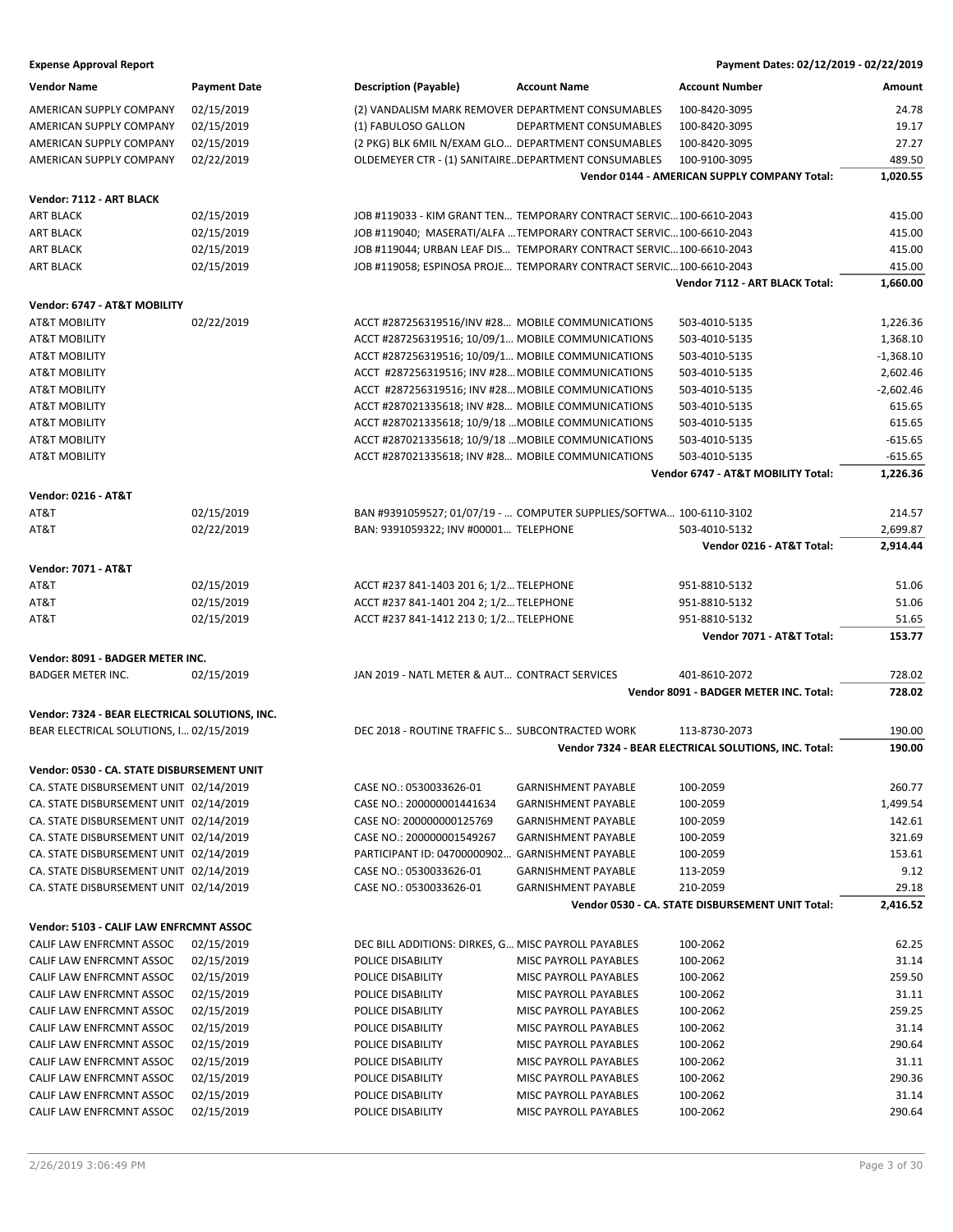| <b>Vendor Name</b>                                                                   | <b>Payment Date</b> | <b>Description (Payable)</b>                          | <b>Account Name</b>                                                 | <b>Account Number</b>                               | Amount           |
|--------------------------------------------------------------------------------------|---------------------|-------------------------------------------------------|---------------------------------------------------------------------|-----------------------------------------------------|------------------|
| CALIF LAW ENFRCMNT ASSOC                                                             | 02/15/2019          | POLICE DISABILITY                                     | MISC PAYROLL PAYABLES                                               | 100-2062                                            | 31.11            |
| CALIF LAW ENFRCMNT ASSOC                                                             | 02/15/2019          | POLICE DISABILITY                                     | MISC PAYROLL PAYABLES                                               | 100-2062                                            | 290.36           |
|                                                                                      |                     |                                                       |                                                                     | Vendor 5103 - CALIF LAW ENFRCMNT ASSOC Total:       | 1,929.75         |
| Vendor: 0574 - CALIFORNIA COAST UNIFORMS, INC                                        |                     |                                                       |                                                                     |                                                     |                  |
| CALIFORNIA COAST UNIFORMS,  02/22/2019                                               |                     | (1) US ARMOR VEST 6316                                | SAFETY EQUIPMENT                                                    | 100-6120-3097                                       | 707.92           |
| CALIFORNIA COAST UNIFORMS,  02/22/2019                                               |                     | (1) US ARMOR VEST 6316                                | SAFETY EQUIPMENT-B.P. VESTS 203-6120-3097                           |                                                     | 707.91           |
|                                                                                      |                     |                                                       |                                                                     | Vendor 0574 - CALIFORNIA COAST UNIFORMS, INC Total: | 1,415.83         |
| Vendor: 4508 - CALPERS LONG-TERM CARE PROGRAM                                        |                     |                                                       |                                                                     |                                                     |                  |
| CALPERS LONG-TERM CARE PR 02/15/2019                                                 |                     | <b>EMPLOYEE PREMIUM</b>                               | MISC PAYROLL PAYABLES                                               | 100-2062                                            | 153.65           |
| CALPERS LONG-TERM CARE PR 02/15/2019                                                 |                     | <b>EMPLOYEE PREMIUM</b>                               | MISC PAYROLL PAYABLES                                               | 100-2062                                            | 153.65           |
| CALPERS LONG-TERM CARE PR 02/15/2019                                                 |                     | <b>EMPLOYEE PREMIUM</b>                               | MISC PAYROLL PAYABLES                                               | 100-2062                                            | 153.65           |
|                                                                                      |                     |                                                       |                                                                     | Vendor 4508 - CALPERS LONG-TERM CARE PROGRAM Total: | 460.95           |
|                                                                                      |                     |                                                       |                                                                     |                                                     |                  |
| Vendor: 4034 - CDW GOVERNMENT, INC.                                                  |                     |                                                       |                                                                     |                                                     |                  |
| CDW GOVERNMENT, INC.                                                                 | 02/15/2019          |                                                       | (2) ADO ACRO PRO AOO 2017 1U COMPUTER SUPPLIES/SOFTWA 100-6110-3102 |                                                     | 314.87           |
| CDW GOVERNMENT, INC.                                                                 | 02/15/2019          | (2) ADO ACRO PRO AOO 2017 1U DEPARTMENT CONSUMABLES   |                                                                     | 100-8910-3095                                       | 314.87<br>629.74 |
|                                                                                      |                     |                                                       |                                                                     | Vendor 4034 - CDW GOVERNMENT, INC. Total:           |                  |
| Vendor: 8747 - CERVIS TECHNOLOGIES, INC.                                             |                     |                                                       |                                                                     |                                                     |                  |
| CERVIS TECHNOLOGIES, INC.                                                            | 02/22/2019          | PREMIER EDITION ANNUAL REN VOLUNTEER PROGRAM          |                                                                     | 100-2031-7207                                       | 1,800.00         |
|                                                                                      |                     |                                                       |                                                                     | Vendor 8747 - CERVIS TECHNOLOGIES, INC. Total:      | 1,800.00         |
| Vendor: 8918 - CHRISTIAN VILLICANA                                                   |                     |                                                       |                                                                     |                                                     |                  |
| CHRISTIAN VILLICANA                                                                  | 02/15/2019          | JAN 2019 - MILEAGE REIMBURS TRAINING & EDUCATION      |                                                                     | 100-6110-1029                                       | 320.16           |
|                                                                                      |                     |                                                       |                                                                     | Vendor 8918 - CHRISTIAN VILLICANA Total:            | 320.16           |
| Vendor: 8426 - CLIFTONLARSONALLEN LLP                                                |                     |                                                       |                                                                     |                                                     |                  |
| CLIFTONLARSONALLEN LLP                                                               | 02/15/2019          | AUDIT SVCS THROUGH 1/31/20 CITY AUDIT                 |                                                                     | 100-5110-1025                                       | 5,000.00         |
|                                                                                      |                     |                                                       |                                                                     | Vendor 8426 - CLIFTONLARSONALLEN LLP Total:         | 5,000.00         |
| Vendor: 6553 - COMCAST                                                               |                     |                                                       |                                                                     |                                                     |                  |
| COMCAST                                                                              | 02/15/2019          | 1136 WHEELER ST - ACCT #8155 DEPARTMENT CONSUMABLES   |                                                                     | 100-9310-3095                                       | 39.61            |
| COMCAST                                                                              | 02/15/2019          | 986 HILBY - ACCT #8155 10 027  SENIOR ACTIVITIES      |                                                                     | 251-9500-7125                                       | 28.45            |
|                                                                                      |                     |                                                       |                                                                     | Vendor 6553 - COMCAST Total:                        | 68.06            |
| Vendor: 0780 - COMMERCIAL TRUCK CO.                                                  |                     |                                                       |                                                                     |                                                     |                  |
| COMMERCIAL TRUCK CO.                                                                 | 02/22/2019          | CREDIT FOR DUPLICATE PAYME OUTSIDE REPAIRS            |                                                                     | 501-8520-6148                                       | $-261.66$        |
| COMMERCIAL TRUCK CO.                                                                 | 02/22/2019          | TRANSMISSION REPAIR WORK  OUTSIDE REPAIRS             |                                                                     | 501-8520-6148                                       | 14,540.14        |
|                                                                                      |                     |                                                       |                                                                     | Vendor 0780 - COMMERCIAL TRUCK CO. Total:           | 14,278.48        |
| Vendor: 7173 - CORIX WATER PRODUCTS (US) INC.                                        |                     |                                                       |                                                                     |                                                     |                  |
| CORIX WATER PRODUCTS (US)  02/15/2019                                                |                     | SEASIDE WATER - MISC SUPPLIES DEPARTMENT CONSUMABLES  |                                                                     | 401-8620-3095                                       | 680.13           |
|                                                                                      |                     |                                                       |                                                                     | Vendor 7173 - CORIX WATER PRODUCTS (US) INC. Total: | 680.13           |
|                                                                                      |                     |                                                       |                                                                     |                                                     |                  |
| Vendor: 2279 - COUNTY OF MONTEREY IT DEPT.<br>COUNTY OF MONTEREY IT DEPT. 02/15/2019 |                     | DEC 2018 - FIRE DEPT (847) IT C MOBILE COMMUNICATIONS |                                                                     | 100-6640-5135                                       | 670.31           |
|                                                                                      |                     |                                                       |                                                                     | Vendor 2279 - COUNTY OF MONTEREY IT DEPT. Total:    | 670.31           |
|                                                                                      |                     |                                                       |                                                                     |                                                     |                  |
| Vendor: 0855 - COUNTY OF MONTEREY                                                    |                     |                                                       |                                                                     |                                                     |                  |
| <b>COUNTY OF MONTEREY</b>                                                            | 02/22/2019          | Q3 FY2018/19 NGEN OPERATI COUNTY COMMUNICATIONS       |                                                                     | 100-6110-2041                                       | 7,708.72         |
| <b>COUNTY OF MONTEREY</b>                                                            | 02/22/2019          | Q3 FY2018/19 NGEN OPERATI COUNTY COMMUNICATIONS       |                                                                     | 100-6610-2041                                       | 5,355.02         |
| <b>COUNTY OF MONTEREY</b>                                                            | 02/22/2019          | Q3 FY2018/19 NGEN OPERATI COUNTY COMMUNICATIONS       |                                                                     | 100-8420-2041                                       | 1,291.26         |
|                                                                                      |                     |                                                       |                                                                     | Vendor 0855 - COUNTY OF MONTEREY Total:             | 14,355.00        |
| Vendor: 4052 - CPS HR CONSULTING                                                     |                     |                                                       |                                                                     |                                                     |                  |
| CPS HR CONSULTING                                                                    | 02/22/2019          | ENTRY-LEVEL FIREFIGHTER - TE PERSONNEL RECRUITMENT    |                                                                     | 100-2031-2064                                       | 1,027.40         |
|                                                                                      |                     |                                                       |                                                                     | Vendor 4052 - CPS HR CONSULTING Total:              | 1,027.40         |
| Vendor: 0898 - CRYSTAL SPRINGS WATER                                                 |                     |                                                       |                                                                     |                                                     |                  |
| <b>CRYSTAL SPRINGS WATER</b>                                                         | 02/15/2019          | 986 HILBY - 1/8/19                                    | DEPARTMENT CONSUMABLES                                              | 100-9100-3095                                       | 50.00            |
| <b>CRYSTAL SPRINGS WATER</b>                                                         | 02/15/2019          | 1136 WHEELER ST - 1/8/19                              | DEPARTMENT CONSUMABLES                                              | 100-9100-3095                                       | 26.25            |
| <b>CRYSTAL SPRINGS WATER</b>                                                         | 02/15/2019          | 1148 WHEELER ST - 1/8/19                              | DEPARTMENT CONSUMABLES                                              | 100-9100-3095                                       | 50.00            |
| <b>CRYSTAL SPRINGS WATER</b>                                                         | 02/15/2019          | 986 HILBY - 1/29/19                                   | DEPARTMENT CONSUMABLES                                              | 100-9100-3095                                       | 38.00            |
| <b>CRYSTAL SPRINGS WATER</b>                                                         | 02/15/2019          | 1136 WHEELER ST - 1/29/19                             | DEPARTMENT CONSUMABLES                                              | 100-9100-3095                                       | 33.25            |
| <b>CRYSTAL SPRINGS WATER</b>                                                         | 02/15/2019          | 1148 WHEELER ST - 1/29/19                             | DEPARTMENT CONSUMABLES                                              | 100-9100-3095                                       | 42.75            |
| <b>CRYSTAL SPRINGS WATER</b>                                                         | 02/15/2019          | 986 HILBY - 1/31/19                                   | DEPARTMENT CONSUMABLES                                              | 100-9100-3095                                       | 18.00            |
| <b>CRYSTAL SPRINGS WATER</b>                                                         | 02/15/2019          | 1148 WHEELER ST - 1/31/19                             | DEPARTMENT CONSUMABLES                                              | 100-9100-3095                                       | 5.00             |
|                                                                                      |                     |                                                       |                                                                     |                                                     |                  |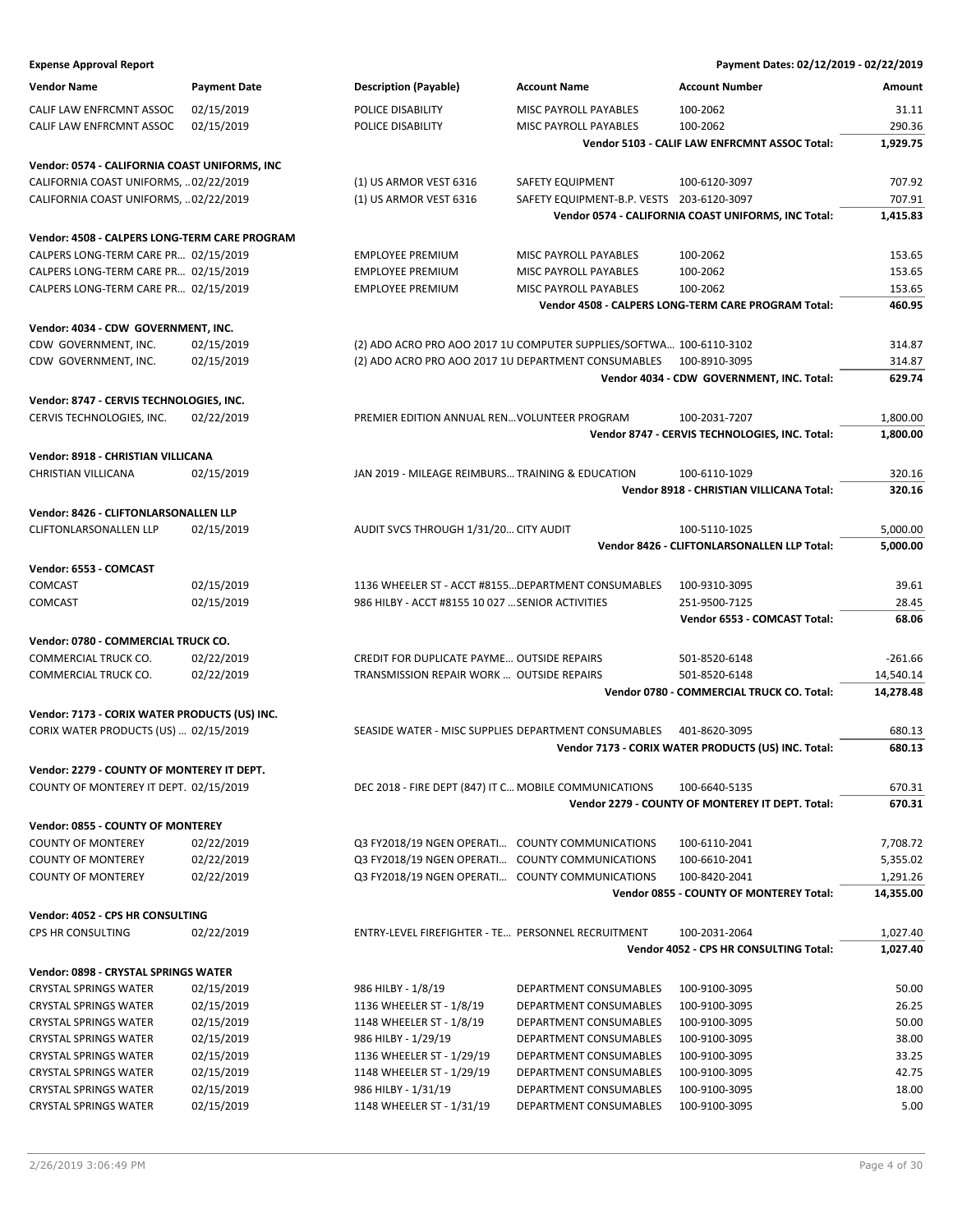| <b>Expense Approval Report</b>                                                          |                     |                                                                                                    |                                        | Payment Dates: 02/12/2019 - 02/22/2019                 |                     |
|-----------------------------------------------------------------------------------------|---------------------|----------------------------------------------------------------------------------------------------|----------------------------------------|--------------------------------------------------------|---------------------|
| <b>Vendor Name</b>                                                                      | <b>Payment Date</b> | <b>Description (Payable)</b>                                                                       | <b>Account Name</b>                    | <b>Account Number</b>                                  | Amount              |
| <b>CRYSTAL SPRINGS WATER</b>                                                            | 02/15/2019          | 1136 WHEELER ST - 1/31/19                                                                          | DEPARTMENT CONSUMABLES                 | 100-9100-3095                                          | 5.00                |
|                                                                                         |                     |                                                                                                    |                                        | Vendor 0898 - CRYSTAL SPRINGS WATER Total:             | 268.25              |
| Vendor: 5493 - DATA FLOW                                                                |                     |                                                                                                    |                                        |                                                        |                     |
| DATA FLOW                                                                               | 02/15/2019          | 3,000 - TAN LASER "GEN ACCT"  DEPARTMENT CONSUMABLES                                               |                                        | 100-5110-3095                                          | 293.59              |
|                                                                                         |                     |                                                                                                    |                                        | Vendor 5493 - DATA FLOW Total:                         | 293.59              |
| Vendor: 6727 - DATAPROSE, INC.                                                          |                     |                                                                                                    |                                        |                                                        |                     |
| DATAPROSE, INC.                                                                         | 02/15/2019          | IN-HOUSE INSERT - SEASIDE DR OUTSIDE PRINTING SERVICE                                              |                                        | 401-8610-2053                                          | 86.76               |
|                                                                                         |                     |                                                                                                    |                                        | Vendor 6727 - DATAPROSE, INC. Total:                   | 86.76               |
| Vendor: 6818 - DE LAGE LANDEN                                                           |                     |                                                                                                    |                                        |                                                        |                     |
| DE LAGE LANDEN                                                                          | 02/22/2019          | FEB 2019 - SHARP/MXM904                                                                            | <b>COPIER SERVICES</b>                 | 100-5110-2044                                          | 518.35              |
|                                                                                         |                     |                                                                                                    |                                        | Vendor 6818 - DE LAGE LANDEN Total:                    | 518.35              |
| Vendor: 8568 - DEL MONTE MANOR                                                          |                     |                                                                                                    |                                        |                                                        |                     |
| DEL MONTE MANOR                                                                         | 02/22/2019          | 1 QTR, FY2018/19 -PLAYGROU DEL MONTE MANOR - PLAYGR 200-5410-7602                                  |                                        |                                                        | 16,000.00           |
|                                                                                         |                     |                                                                                                    |                                        | Vendor 8568 - DEL MONTE MANOR Total:                   | 16,000.00           |
| Vendor: 1004 - DEPARTMENT OF JUSTICE                                                    |                     |                                                                                                    |                                        |                                                        |                     |
| DEPARTMENT OF JUSTICE                                                                   | 02/22/2019          | JAN 2019 - FINGERPRINT APPS ( BACKGROUND INVESTIGATION 100-9310-1027                               |                                        |                                                        | 32.00               |
|                                                                                         |                     |                                                                                                    |                                        | Vendor 1004 - DEPARTMENT OF JUSTICE Total:             | 32.00               |
| Vendor: 4896 - DEPARTMENT OF JUSTICE                                                    |                     |                                                                                                    |                                        |                                                        |                     |
| DEPARTMENT OF JUSTICE                                                                   | 02/15/2019          | JANUARY 2019 - FINGERPRINT  BACKGROUND INVESTIGATION 100-6110-1027                                 |                                        | Vendor 4896 - DEPARTMENT OF JUSTICE Total:             | 66.00<br>66.00      |
|                                                                                         |                     |                                                                                                    |                                        |                                                        |                     |
| Vendor: 3844 - DIAMONDBACK FIRE & RESCUE, INC.<br>DIAMONDBACK FIRE & RESCUE, 02/15/2019 |                     | SEASIDE FIRE SERVICE 1/16/19                                                                       | TEMPORARY CONTRACT SERVIC100-6640-2043 |                                                        | 1,645.35            |
|                                                                                         |                     |                                                                                                    |                                        | Vendor 3844 - DIAMONDBACK FIRE & RESCUE, INC. Total:   | 1,645.35            |
|                                                                                         |                     |                                                                                                    |                                        |                                                        |                     |
| Vendor: 5336 - DRIVERS LICENSE GUIDE CO.<br>DRIVERS LICENSE GUIDE CO.                   | 02/22/2019          | (10) 2019 ID CHECKING GUIDES BOOKS & PERIODICALS                                                   |                                        | 100-6110-4123                                          | 212.60              |
|                                                                                         |                     |                                                                                                    |                                        | Vendor 5336 - DRIVERS LICENSE GUIDE CO. Total:         | 212.60              |
|                                                                                         |                     |                                                                                                    |                                        |                                                        |                     |
| Vendor: 9099 - DUDE SOLUTIONS, INC.<br>DUDE SOLUTIONS, INC.                             | 02/22/2019          | SMARTGOV CONNECTOR, POR COMPUTER SYSTEM                                                            |                                        | 100-7210-9397                                          | 26,100.09           |
|                                                                                         |                     |                                                                                                    |                                        | Vendor 9099 - DUDE SOLUTIONS, INC. Total:              | 26,100.09           |
| Vendor: 7266 - E2 CONSULTING ENGINEERS, INC                                             |                     |                                                                                                    |                                        |                                                        |                     |
| E2 CONSULTING ENGINEERS, INC 02/15/2019                                                 |                     | 7/28/18-8/24/18 CIP-LIFT STAT DEL MONTE LIFT STATION UPG 953-8820-9201                             |                                        |                                                        | 30,627.75           |
| E2 CONSULTING ENGINEERS, INC 02/15/2019                                                 |                     | 8/25/18-9/28/18 CIP- LIFT STAT DEL MONTE LIFT STATION UPG 953-8820-9201                            |                                        |                                                        | 1,020.00            |
| E2 CONSULTING ENGINEERS, INC 02/15/2019                                                 |                     | 10/27/18-1/25/19 CIP-LIFT STAT DEL MONTE LIFT STATION UPG 953-8820-9201                            |                                        |                                                        | 4,945.00            |
|                                                                                         |                     |                                                                                                    |                                        | Vendor 7266 - E2 CONSULTING ENGINEERS, INC Total:      | 36,592.75           |
| Vendor: 1144 - EMPLOYMENT DEVELOPMENT DEPARTMENT                                        |                     |                                                                                                    |                                        |                                                        |                     |
| EMPLOYMENT DEVELOPMENT  02/19/2019                                                      |                     | 4TH QTR 2018 UNEMP INS BEN JUDGEMENTS/DAMAGES                                                      |                                        | 502-5120-2088                                          | 6,361.00            |
|                                                                                         |                     |                                                                                                    |                                        | Vendor 1144 - EMPLOYMENT DEVELOPMENT DEPARTMENT Total: | 6,361.00            |
| <b>Vendor: 8336 - ETS CORPORATION</b>                                                   |                     |                                                                                                    |                                        |                                                        |                     |
| <b>ETS CORPORATION</b>                                                                  |                     | (1) EQUINOX L5300 + SHIPPING COMPUTER SUPPLIES                                                     |                                        | 100-9100-3102                                          | 50.32               |
| <b>ETS CORPORATION</b>                                                                  |                     | (1) EQUINOX L5300 + SHIPPING COMPUTER SUPPLIES                                                     |                                        | 100-9100-3102                                          | $-50.32$            |
| <b>ETS CORPORATION</b><br><b>ETS CORPORATION</b>                                        |                     | (1) EQUINOX L5300 + SHIPPING SUBCONTRACTED WORK<br>(1) EQUINOX L5300 + SHIPPING SUBCONTRACTED WORK |                                        | 100-9400-2073<br>100-9400-2073                         | 135.68<br>$-135.68$ |
|                                                                                         |                     |                                                                                                    |                                        | <b>Vendor 8336 - ETS CORPORATION Total:</b>            | 0.00                |
| <b>Vendor: 8882 - EVERYONE'S HARVEST</b>                                                |                     |                                                                                                    |                                        |                                                        |                     |
| <b>EVERYONE'S HARVEST</b>                                                               | 02/15/2019          | JAN 2019 PROGRAM EXPENSES  FARMERS' MARKET                                                         |                                        | 100-7410-4206                                          | 2,950.59            |
|                                                                                         |                     |                                                                                                    |                                        | Vendor 8882 - EVERYONE'S HARVEST Total:                | 2,950.59            |
| Vendor: 5969 - FASTENAL COMPANY                                                         |                     |                                                                                                    |                                        |                                                        |                     |
| <b>FASTENAL COMPANY</b>                                                                 | 02/15/2019          | FIRE DEPT - MISC SUPPLIES                                                                          | DEPARTMENT CONSUMABLES                 | 100-8310-3095                                          | 13.11               |
| <b>FASTENAL COMPANY</b>                                                                 | 02/15/2019          | PUBLIC WORKS - MISC SUPPLIES DEPARTMENT CONSUMABLES                                                |                                        | 210-8110-3095                                          | 25.73               |
| <b>FASTENAL COMPANY</b>                                                                 | 02/22/2019          | <b>STREETS SUPPLIES</b>                                                                            | DEPARTMENT CONSUMABLES                 | 210-8110-3095                                          | 42.53               |
| <b>FASTENAL COMPANY</b>                                                                 | 02/15/2019          | (1) $1/8$ " x 1"x6' HRFLATBAR                                                                      | <b>VEHICLE PARTS</b>                   | 501-8520-6144                                          | 8.67                |
| <b>FASTENAL COMPANY</b>                                                                 | 02/15/2019          | (20) 0.125"x1-15/16" HPC                                                                           | <b>VEHICLE PARTS</b>                   | 501-8520-6144                                          | 2.41                |
| <b>FASTENAL COMPANY</b>                                                                 | 02/22/2019          | <b>MISC SUPPLIES</b>                                                                               | <b>VEHICLE PARTS</b>                   | 501-8520-6144                                          | 7.77                |
|                                                                                         |                     |                                                                                                    |                                        | Vendor 5969 - FASTENAL COMPANY Total:                  | 100.22              |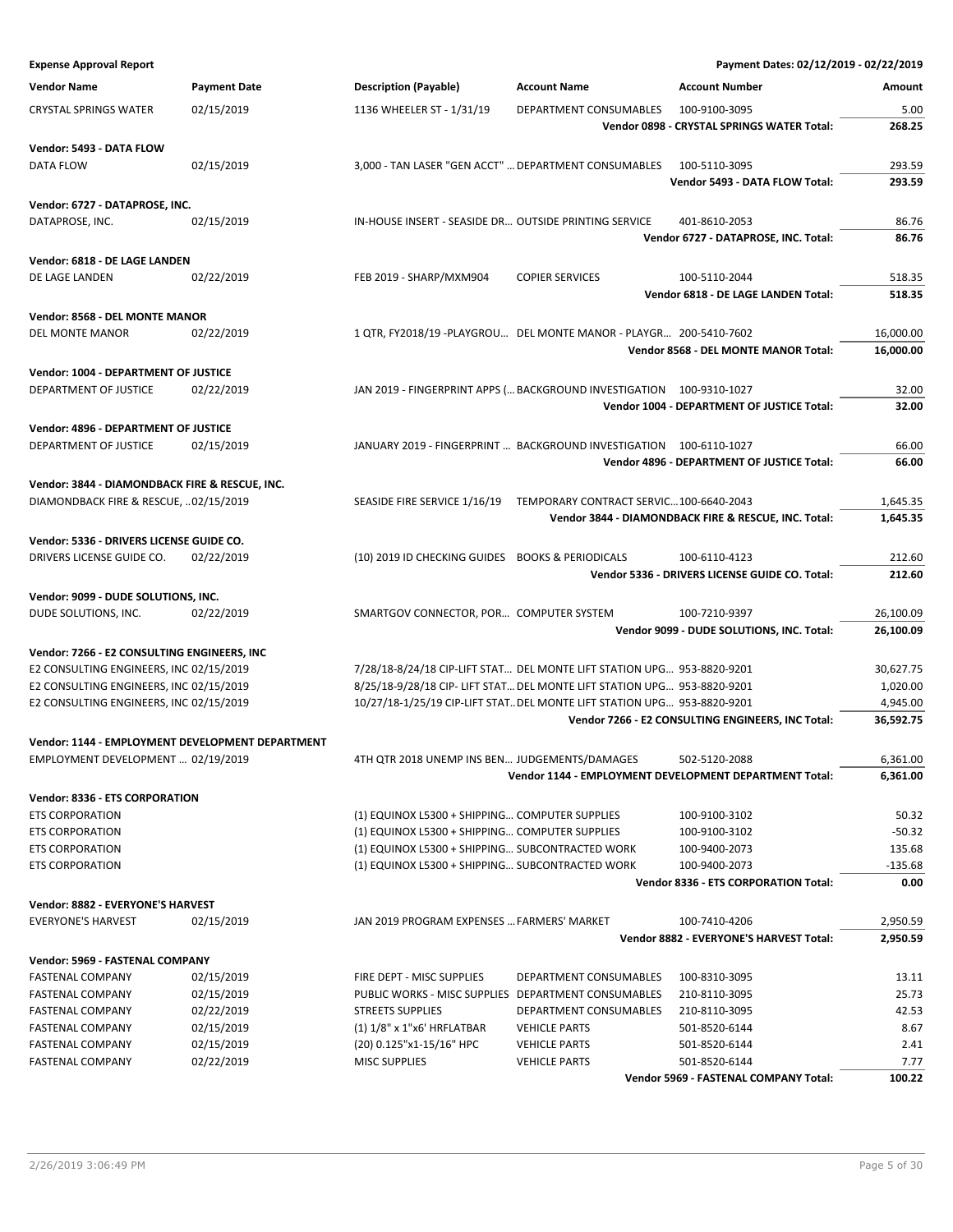| <b>Expense Approval Report</b>                                   |                          |                                                                     |                                                          | Payment Dates: 02/12/2019 - 02/22/2019             |                      |
|------------------------------------------------------------------|--------------------------|---------------------------------------------------------------------|----------------------------------------------------------|----------------------------------------------------|----------------------|
| <b>Vendor Name</b>                                               | <b>Payment Date</b>      | <b>Description (Payable)</b>                                        | <b>Account Name</b>                                      | <b>Account Number</b>                              | Amount               |
| Vendor: 8338 - FEDEX                                             |                          |                                                                     |                                                          |                                                    |                      |
| FEDEX                                                            | 02/22/2019               | ACCT #1750-2541-3; SHIPMENT MAIL SERVICES                           |                                                          | 100-6110-4124                                      | 11.49                |
|                                                                  |                          |                                                                     |                                                          | Vendor 8338 - FEDEX Total:                         | 11.49                |
| Vendor: 1188 - FERGUSON ENTERPRISES INC #686                     |                          |                                                                     |                                                          |                                                    |                      |
| FERGUSON ENTERPRISES INC # 02/15/2019                            |                          | MISC SUPPLIES - CUTINO PARK                                         | DEPARTMENT CONSUMABLES                                   | 100-8420-3095                                      | 139.51               |
|                                                                  |                          |                                                                     |                                                          | Vendor 1188 - FERGUSON ENTERPRISES INC #686 Total: | 139.51               |
| Vendor: 1224 - FIRST ALARM                                       |                          |                                                                     |                                                          |                                                    |                      |
| <b>FIRST ALARM</b>                                               | 02/22/2019               | SEASIDE PD - EVIDENCE ROOM  POLICE EQUIPMENT                        |                                                          | 221-6120-8184                                      | 130.00               |
|                                                                  |                          |                                                                     |                                                          | Vendor 1224 - FIRST ALARM Total:                   | 130.00               |
| Vendor: 7088 - FITNESS EVOLUTION                                 |                          |                                                                     |                                                          |                                                    |                      |
| <b>FITNESS EVOLUTION</b>                                         | 02/15/2019               | <b>GYM MEMBERSHIP</b>                                               | MISC PAYROLL PAYABLES                                    | 100-2062                                           | 45.00                |
| <b>FITNESS EVOLUTION</b>                                         | 02/15/2019               | <b>GYM MEMBERSHIP</b>                                               | MISC PAYROLL PAYABLES                                    | 100-2062                                           | 15.00                |
| FITNESS EVOLUTION                                                | 02/15/2019               | GYM MEMBERSHIP-FAMILY                                               | MISC PAYROLL PAYABLES                                    | 100-2062                                           | 30.00                |
| FITNESS EVOLUTION                                                | 02/15/2019               | <b>GYM MEMBERSHIP</b>                                               | MISC PAYROLL PAYABLES                                    | 100-2062                                           | 45.00                |
| <b>FITNESS EVOLUTION</b>                                         | 02/15/2019               | GYM MEMBERSHIP-FAMILY                                               | <b>MISC PAYROLL PAYABLES</b>                             | 100-2062                                           | 30.00                |
|                                                                  |                          |                                                                     |                                                          | Vendor 7088 - FITNESS EVOLUTION Total:             | 165.00               |
| Vendor: 9096 - FOOD BROKERS INT'L.                               |                          |                                                                     |                                                          |                                                    |                      |
| <b>FOOD BROKERS INT'L.</b>                                       | 02/15/2019               | 4/23/19 HOTEL ROOMS                                                 | <b>EXCURSIONS</b>                                        | 100-9500-7132                                      | 2,126.88             |
|                                                                  |                          |                                                                     |                                                          | Vendor 9096 - FOOD BROKERS INT'L. Total:           | 2,126.88             |
|                                                                  |                          |                                                                     |                                                          |                                                    |                      |
| Vendor: 1268 - FRANCHISE TAX BOARD<br><b>FRANCHISE TAX BOARD</b> |                          |                                                                     | <b>GARNISHMENT PAYABLE</b>                               |                                                    |                      |
|                                                                  | 02/15/2019               | <b>EWO FOR TAXES</b><br>EWO #: 367491337599687485                   | <b>GARNISHMENT PAYABLE</b>                               | 100-2059                                           | 6.79<br>100.00       |
| <b>FRANCHISE TAX BOARD</b><br><b>FRANCHISE TAX BOARD</b>         | 02/15/2019<br>02/15/2019 | <b>EWO FOR TAXES</b>                                                | <b>GARNISHMENT PAYABLE</b>                               | 100-2059<br>100-2059                               | 499.79               |
|                                                                  |                          | EWO #: 367491337599687485                                           | <b>GARNISHMENT PAYABLE</b>                               |                                                    | 95.85                |
| <b>FRANCHISE TAX BOARD</b>                                       | 02/15/2019               | <b>EWO FOR TAXES</b>                                                |                                                          | 100-2059                                           | 502.77               |
| <b>FRANCHISE TAX BOARD</b><br><b>FRANCHISE TAX BOARD</b>         | 02/15/2019<br>02/15/2019 | <b>EWO FOR TAXES</b>                                                | <b>GARNISHMENT PAYABLE</b><br><b>GARNISHMENT PAYABLE</b> | 100-2059<br>100-2059                               | 27.61                |
| <b>FRANCHISE TAX BOARD</b>                                       | 02/15/2019               | EWO #: 367491337599687485                                           | <b>GARNISHMENT PAYABLE</b>                               | 100-2059                                           | 95.12                |
| <b>FRANCHISE TAX BOARD</b>                                       | 02/15/2019               | <b>EWO FOR TAXES</b>                                                | <b>GARNISHMENT PAYABLE</b>                               | 113-2059                                           | 186.43               |
| <b>FRANCHISE TAX BOARD</b>                                       | 02/15/2019               | <b>EWO FOR TAXES</b>                                                | <b>GARNISHMENT PAYABLE</b>                               | 113-2059                                           | 200.00               |
| <b>FRANCHISE TAX BOARD</b>                                       | 02/15/2019               | <b>EWO FOR TAXES</b>                                                | <b>GARNISHMENT PAYABLE</b>                               | 113-2059                                           | 22.85                |
| <b>FRANCHISE TAX BOARD</b>                                       | 02/15/2019               | <b>EWO FOR TAXES</b>                                                | <b>GARNISHMENT PAYABLE</b>                               | 113-2059                                           | 156.52               |
| <b>FRANCHISE TAX BOARD</b>                                       | 02/15/2019               | EWO #: 367491337599687485                                           | <b>GARNISHMENT PAYABLE</b>                               | 113-2059                                           | 4.88                 |
| <b>FRANCHISE TAX BOARD</b>                                       | 02/15/2019               | <b>EWO FOR TAXES</b>                                                | <b>GARNISHMENT PAYABLE</b>                               | 210-2059                                           | 17.13                |
| <b>FRANCHISE TAX BOARD</b>                                       | 02/15/2019               | <b>EWO FOR TAXES</b>                                                | <b>GARNISHMENT PAYABLE</b>                               | 271-2059                                           | 38.98                |
| <b>FRANCHISE TAX BOARD</b>                                       | 02/15/2019               | <b>EWO FOR TAXES</b>                                                | <b>GARNISHMENT PAYABLE</b>                               | 271-2059                                           | 15.87                |
| <b>FRANCHISE TAX BOARD</b>                                       | 02/15/2019               | <b>EWO FOR TAXES</b>                                                | <b>GARNISHMENT PAYABLE</b>                               | 401-2059                                           | 6.78                 |
| <b>FRANCHISE TAX BOARD</b>                                       | 02/15/2019               | EWO #: 367491337599687485                                           | <b>GARNISHMENT PAYABLE</b>                               | 401-2059                                           | 4.15                 |
|                                                                  |                          |                                                                     |                                                          | Vendor 1268 - FRANCHISE TAX BOARD Total:           | 1,981.52             |
|                                                                  |                          |                                                                     |                                                          |                                                    |                      |
| Vendor: 6224 - FRED D. HARDEE, JR.<br>FRED D. HARDEE, JR.        | 02/15/2019               | BACKGROUND INVESTIGATIONS BACKGROUND INVESTIGATION 100-6110-1027    |                                                          |                                                    |                      |
|                                                                  |                          |                                                                     |                                                          | Vendor 6224 - FRED D. HARDEE, JR. Total:           | 1,919.54<br>1,919.54 |
|                                                                  |                          |                                                                     |                                                          |                                                    |                      |
| Vendor: 8066 - FUN EXPRESS, LLC                                  |                          |                                                                     |                                                          |                                                    |                      |
| FUN EXPRESS, LLC                                                 | 02/15/2019               | PO #2023470 / MISC SUPPLIES                                         | <b>SENIOR ACTIVITIES</b>                                 | 251-9500-7125                                      | 153.69               |
|                                                                  |                          |                                                                     |                                                          | Vendor 8066 - FUN EXPRESS, LLC Total:              | 153.69               |
| Vendor: 5581 - GARDEN HEALTH AND FITNESS                         |                          |                                                                     |                                                          |                                                    |                      |
| <b>GARDEN HEALTH AND FITNESS</b>                                 |                          | COUNCIL-FAMILY MEMBERSHIP MISC PAYROLL PAYABLES                     |                                                          | 100-2062                                           | 114.84               |
| <b>GARDEN HEALTH AND FITNESS</b>                                 |                          | COUNCIL-FAMILY MEMBERSHIP MISC PAYROLL PAYABLES                     |                                                          | 100-2062                                           | $-114.84$            |
| <b>GARDEN HEALTH AND FITNESS</b>                                 |                          | COUNCIL-FAMILY MEMBERSHIP MISC PAYROLL PAYABLES                     |                                                          | 100-2062                                           | $-114.84$            |
| <b>GARDEN HEALTH AND FITNESS</b>                                 |                          | COUNCIL-FAMILY MEMBERSHIP MISC PAYROLL PAYABLES                     |                                                          | 100-2062                                           | 114.84               |
|                                                                  |                          |                                                                     |                                                          | Vendor 5581 - GARDEN HEALTH AND FITNESS Total:     | 0.00                 |
| Vendor: 6306 - GAVILAN PEST CONTROL                              |                          |                                                                     |                                                          |                                                    |                      |
| <b>GAVILAN PEST CONTROL</b>                                      | 02/15/2019               | 986 HILBY - MONTHLY SVC - GE TEMPORARY CONTRACT SERVIC100-9200-2043 |                                                          |                                                    | 83.00                |
|                                                                  |                          |                                                                     |                                                          | Vendor 6306 - GAVILAN PEST CONTROL Total:          | 83.00                |
| Vendor: 1392 - GRANITE ROCK COMPANY                              |                          |                                                                     |                                                          |                                                    |                      |
| <b>GRANITE ROCK COMPANY</b>                                      | 02/22/2019               | TICKET #629059; 1/2/19                                              | DEPARTMENT CONSUMABLES                                   | 100-8420-3095                                      | 167.15               |
| <b>GRANITE ROCK COMPANY</b>                                      | 02/22/2019               | TICKET #629010; 1/2/19                                              | DEPARTMENT CONSUMABLES                                   | 210-8110-3095                                      | 161.90               |
| <b>GRANITE ROCK COMPANY</b>                                      | 02/22/2019               | TICKET #629014; 1/2/19                                              | DEPARTMENT CONSUMABLES                                   | 210-8110-3095                                      | 23.97                |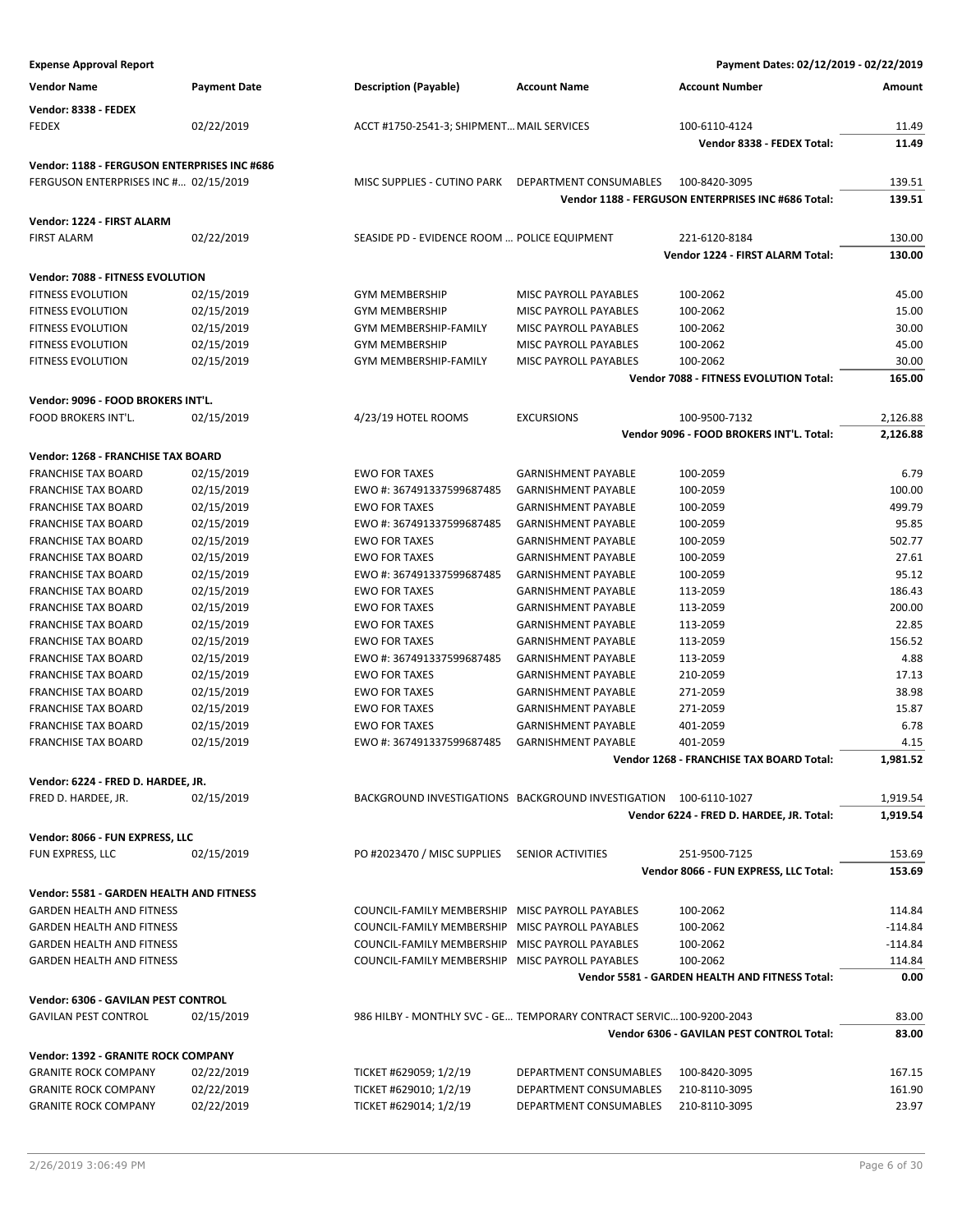| <b>Vendor Name</b>                                     | <b>Payment Date</b>      | <b>Description (Payable)</b>                         | <b>Account Name</b>                            | <b>Account Number</b>                             | Amount               |
|--------------------------------------------------------|--------------------------|------------------------------------------------------|------------------------------------------------|---------------------------------------------------|----------------------|
| <b>GRANITE ROCK COMPANY</b>                            | 02/22/2019               | TICKET #629282; 1/3/19                               | DEPARTMENT CONSUMABLES                         | 210-8110-3095                                     | 189.88               |
| <b>GRANITE ROCK COMPANY</b>                            | 02/22/2019               | TICKET #633394; 1/30/19                              | DEPARTMENT CONSUMABLES                         | 210-8110-3095                                     | 160.31               |
| <b>GRANITE ROCK COMPANY</b>                            | 02/22/2019               | TICKET #632744; 1/28/19                              | DEPARTMENT CONSUMABLES                         | 210-8110-3095                                     | 160.16               |
| <b>GRANITE ROCK COMPANY</b>                            | 02/15/2019               | DAVID CUTINO PARK - PHASE I                          | PARKS IMPROVEMENTS                             | 348-8910-9570                                     | 255,810.28           |
|                                                        |                          |                                                      |                                                | Vendor 1392 - GRANITE ROCK COMPANY Total:         | 256,673.65           |
|                                                        |                          |                                                      |                                                |                                                   |                      |
| Vendor: 8154 - GREEN VALLEY LANDSCAPE, INC.            |                          |                                                      |                                                |                                                   |                      |
| GREEN VALLEY LANDSCAPE, INC. 02/15/2019                |                          | (2) 24" BOX METROSIDEROS EX DEPARTMENT CONSUMABLES   |                                                | 100-8420-3095                                     | 522.65               |
| GREEN VALLEY LANDSCAPE, INC. 02/15/2019                |                          | (2) 24" BOX METROSIDEROS EX DEPARTMENT CONSUMABLES   |                                                | 100-8420-3095                                     | 653.32               |
| GREEN VALLEY LANDSCAPE, INC. 02/15/2019                |                          | (1) IGNITION COIL                                    | DEPARTMENT CONSUMABLES                         | 100-8420-3095                                     | 113.61               |
|                                                        |                          |                                                      |                                                | Vendor 8154 - GREEN VALLEY LANDSCAPE, INC. Total: | 1,289.58             |
| Vendor: 5989 - HdL COREN & CONE                        |                          |                                                      |                                                |                                                   |                      |
| <b>HdL COREN &amp; CONE</b>                            | 02/15/2019               | JAN-MAR 2019 CONTRACT SVCSCONSULTANT                 |                                                | 100-5110-1030                                     | 3,200.00             |
|                                                        |                          |                                                      |                                                | Vendor 5989 - HdL COREN & CONE Total:             | 3,200.00             |
| Vendor: 1569 - HOPE SERVICES                           |                          |                                                      |                                                |                                                   |                      |
| <b>HOPE SERVICES</b>                                   | 02/22/2019               | JAN 2019 - SEASIDE MAINTENA SUBCONTRACTED WORK       |                                                | 100-8420-2073                                     | 4,200.00             |
| <b>HOPE SERVICES</b>                                   | 02/22/2019               | JAN 2019 - SEASIDE MAINTENA SUBCONTRACTED WORK       |                                                | 103-8710-2073                                     | 573.79               |
|                                                        |                          |                                                      |                                                | Vendor 1569 - HOPE SERVICES Total:                | 4.773.79             |
| Vendor: 2122 - HWW INC.                                |                          |                                                      |                                                |                                                   |                      |
| HWW INC.                                               |                          |                                                      |                                                |                                                   | 10,785.92            |
|                                                        |                          | ADS - MAR, 2018 (1/0 #: 39325, PERSONNEL RECRUITMENT |                                                | 100-2031-2064                                     |                      |
| HWW INC.                                               |                          | ADS - MAR, 2018 (1/0 #: 39325, PERSONNEL RECRUITMENT |                                                | 100-2031-2064<br>Vendor 2122 - HWW INC. Total:    | $-10,785.92$<br>0.00 |
|                                                        |                          |                                                      |                                                |                                                   |                      |
| Vendor: 4920 - ICMA RETIREMENT TRUST-457               |                          |                                                      |                                                |                                                   |                      |
| ICMA RETIREMENT TRUST-457                              | 02/15/2019               | HOFFMAN LOAN ADJ - REIMBU DEFERRED COMP PAYABLE      |                                                | 100-2060                                          | $-285.16$            |
| ICMA RETIREMENT TRUST-457                              | 02/15/2019               | <b>CONTRIBUTIONS</b>                                 | DEFERRED COMP PAYABLE                          | 100-2060                                          | 318.48               |
| ICMA RETIREMENT TRUST-457                              | 02/15/2019               | <b>CONTRIBUTIONS</b>                                 | DEFERRED COMP PAYABLE                          | 100-2060                                          | 324.98               |
| ICMA RETIREMENT TRUST-457                              | 02/15/2019               | <b>CONTRIBUTIONS</b>                                 | DEFERRED COMP PAYABLE                          | 100-2060                                          | 101.14               |
| ICMA RETIREMENT TRUST-457                              | 02/15/2019               | <b>CONTRIBUTIONS</b>                                 | DEFERRED COMP PAYABLE                          | 100-2060                                          | 285.16               |
| ICMA RETIREMENT TRUST-457                              | 02/15/2019               | <b>CONTRIBUTIONS</b>                                 | DEFERRED COMP PAYABLE                          | 100-2060                                          | 385.08               |
| ICMA RETIREMENT TRUST-457                              | 02/15/2019               | <b>CONTRIBUTIONS</b>                                 | DEFERRED COMP PAYABLE                          | 100-2060                                          | 806.52               |
| ICMA RETIREMENT TRUST-457                              | 02/15/2019               | <b>CONTRIBUTIONS</b>                                 | DEFERRED COMP PAYABLE                          | 100-2060                                          | 16,670.10            |
| ICMA RETIREMENT TRUST-457                              | 02/15/2019               | <b>CONTRIBUTIONS</b>                                 | DEFERRED COMP PAYABLE                          | 100-2060                                          | 4,844.21             |
| ICMA RETIREMENT TRUST-457                              | 02/15/2019               | <b>CONTRIBUTIONS</b>                                 | DEFERRED COMP PAYABLE                          | 100-2060                                          | 578.25               |
| ICMA RETIREMENT TRUST-457                              | 02/15/2019               | <b>CONTRIBUTIONS</b>                                 | DEFERRED COMP PAYABLE                          | 100-2060                                          | 645.20               |
| ICMA RETIREMENT TRUST-457                              | 02/15/2019               | <b>CONTRIBUTIONS</b>                                 | DEFERRED COMP PAYABLE                          | 100-2060                                          | 1,333.80             |
| ICMA RETIREMENT TRUST-457                              | 02/15/2019               | <b>CONTRIBUTIONS</b>                                 | DEFERRED COMP PAYABLE                          | 103-2060                                          | 4.66                 |
| ICMA RETIREMENT TRUST-457                              | 02/15/2019               | <b>CONTRIBUTIONS</b>                                 | DEFERRED COMP PAYABLE                          | 103-2060                                          | 14.34                |
| ICMA RETIREMENT TRUST-457                              | 02/15/2019               | <b>CONTRIBUTIONS</b>                                 | DEFERRED COMP PAYABLE                          | 113-2060                                          | 63.80                |
| ICMA RETIREMENT TRUST-457                              | 02/15/2019               | <b>CONTRIBUTIONS</b>                                 | DEFERRED COMP PAYABLE                          | 113-2060                                          | 0.96                 |
| ICMA RETIREMENT TRUST-457 02/15/2019                   |                          | <b>CONTRIBUTIONS</b>                                 | DEFERRED COMP PAYABLE                          | 113-2060                                          | 167.34               |
| ICMA RETIREMENT TRUST-457                              | 02/15/2019               | <b>CONTRIBUTIONS</b>                                 | DEFERRED COMP PAYABLE                          | 200-2060                                          | 106.64               |
| ICMA RETIREMENT TRUST-457                              | 02/15/2019               | <b>CONTRIBUTIONS</b>                                 | DEFERRED COMP PAYABLE                          | 210-2060                                          | 16.69                |
| ICMA RETIREMENT TRUST-457                              | 02/15/2019               | <b>CONTRIBUTIONS</b>                                 | DEFERRED COMP PAYABLE<br>DEFERRED COMP PAYABLE | 210-2060                                          | 244.10               |
| ICMA RETIREMENT TRUST-457                              | 02/15/2019<br>02/15/2019 | <b>CONTRIBUTIONS</b><br><b>CONTRIBUTIONS</b>         |                                                | 210-2060                                          | 0.48                 |
| ICMA RETIREMENT TRUST-457                              |                          | <b>CONTRIBUTIONS</b>                                 | DEFERRED COMP PAYABLE<br>DEFERRED COMP PAYABLE | 210-2060                                          | 114.18               |
| ICMA RETIREMENT TRUST-457<br>ICMA RETIREMENT TRUST-457 | 02/15/2019<br>02/15/2019 | <b>CONTRIBUTIONS</b>                                 |                                                | 271-2060<br>271-2060                              | 5.84<br>128.71       |
|                                                        |                          |                                                      | DEFERRED COMP PAYABLE<br>DEFERRED COMP PAYABLE |                                                   |                      |
| ICMA RETIREMENT TRUST-457                              | 02/15/2019               | <b>CONTRIBUTIONS</b><br><b>CONTRIBUTIONS</b>         |                                                | 271-2060                                          | 268.89<br>122.83     |
| ICMA RETIREMENT TRUST-457                              | 02/15/2019               |                                                      | DEFERRED COMP PAYABLE<br>DEFERRED COMP PAYABLE | 271-2060                                          | 7.37                 |
| ICMA RETIREMENT TRUST-457                              | 02/15/2019               | <b>CONTRIBUTIONS</b><br><b>CONTRIBUTIONS</b>         |                                                | 345-2060<br>345-2060                              |                      |
| ICMA RETIREMENT TRUST-457                              | 02/15/2019               | <b>CONTRIBUTIONS</b>                                 | DEFERRED COMP PAYABLE                          | 401-2060                                          | 1.77<br>28.57        |
| ICMA RETIREMENT TRUST-457<br>ICMA RETIREMENT TRUST-457 | 02/15/2019<br>02/15/2019 | <b>CONTRIBUTIONS</b>                                 | DEFERRED COMP PAYABLE<br>DEFERRED COMP PAYABLE | 401-2060                                          | 555.15               |
| ICMA RETIREMENT TRUST-457                              | 02/15/2019               | <b>CONTRIBUTIONS</b>                                 | DEFERRED COMP PAYABLE                          | 401-2060                                          | 1.15                 |
| ICMA RETIREMENT TRUST-457                              | 02/15/2019               | <b>CONTRIBUTIONS</b>                                 | DEFERRED COMP PAYABLE                          | 501-2060                                          | 57.13                |
| ICMA RETIREMENT TRUST-457                              | 02/15/2019               | <b>CONTRIBUTIONS</b>                                 | DEFERRED COMP PAYABLE                          | 501-2060                                          | 174.83               |
| ICMA RETIREMENT TRUST-457                              | 02/15/2019               | <b>CONTRIBUTIONS</b>                                 | DEFERRED COMP PAYABLE                          | 501-2060                                          | 65.27                |
| ICMA RETIREMENT TRUST-457                              | 02/15/2019               | BARTLETT ADJ - OFFSETS 1/31 C DEFERRED COMP PAYABLE  |                                                | 503-2060                                          | $-203.96$            |
| ICMA RETIREMENT TRUST-457                              | 02/15/2019               | <b>CONTRIBUTIONS</b>                                 | DEFERRED COMP PAYABLE                          | 503-2060                                          | 203.96               |
| ICMA RETIREMENT TRUST-457                              | 02/15/2019               | <b>CONTRIBUTIONS</b>                                 | DEFERRED COMP PAYABLE                          | 503-2060                                          | 173.85               |
|                                                        |                          |                                                      |                                                |                                                   |                      |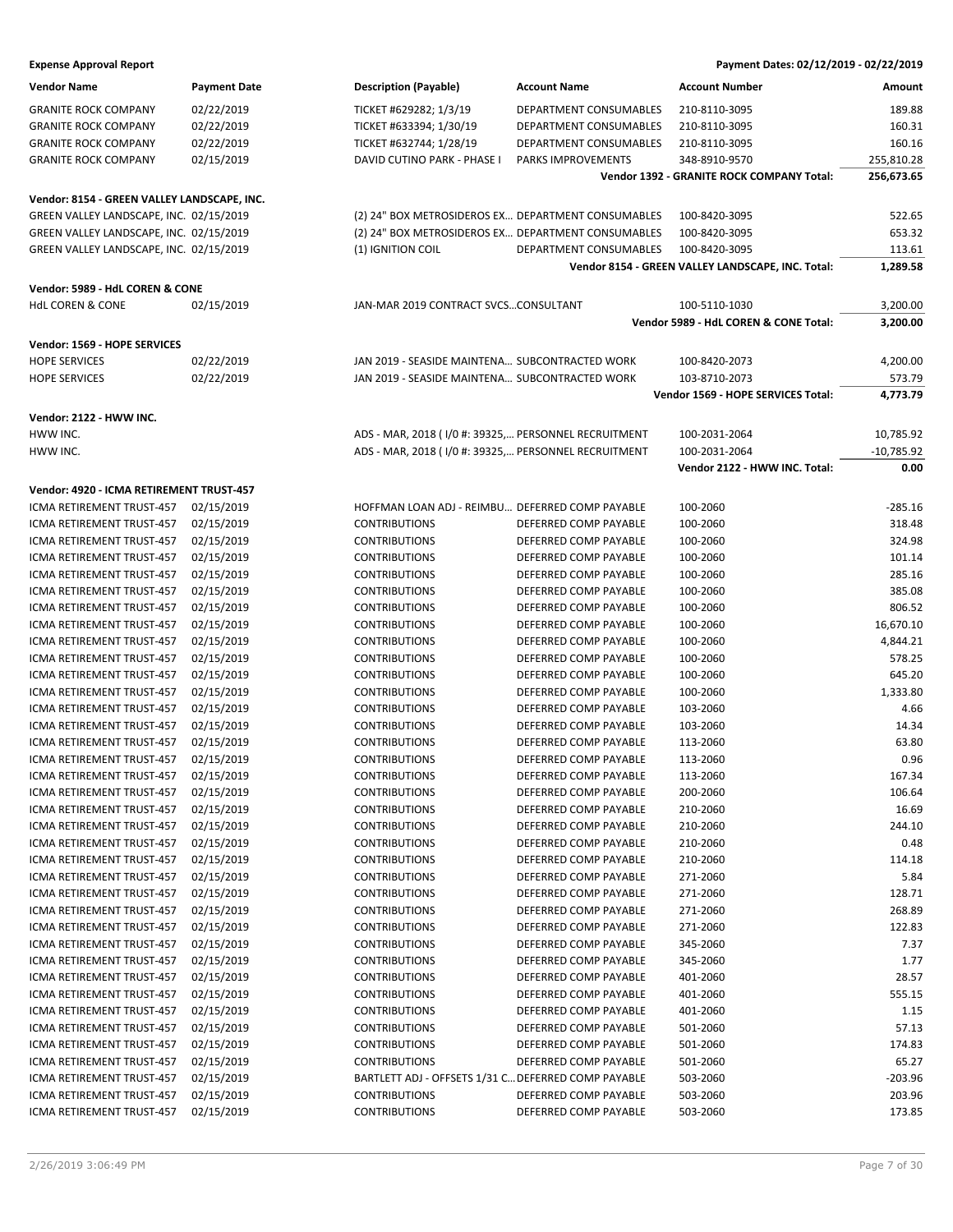| <b>Vendor Name</b>                       | <b>Payment Date</b> | <b>Description (Payable)</b>                         | <b>Account Name</b>      | <b>Account Number</b>                          | Amount      |
|------------------------------------------|---------------------|------------------------------------------------------|--------------------------|------------------------------------------------|-------------|
| ICMA RETIREMENT TRUST-457                | 02/15/2019          | <b>CONTRIBUTIONS</b>                                 | DEFERRED COMP PAYABLE    | 503-2060                                       | 313.82      |
| ICMA RETIREMENT TRUST-457                | 02/15/2019          | <b>CONTRIBUTIONS</b>                                 | DEFERRED COMP PAYABLE    | 951-2060                                       | 56.98       |
| ICMA RETIREMENT TRUST-457                | 02/15/2019          | <b>CONTRIBUTIONS</b>                                 | DEFERRED COMP PAYABLE    | 951-2060                                       | 272.02      |
| ICMA RETIREMENT TRUST-457                | 02/15/2019          | <b>CONTRIBUTIONS</b>                                 | DEFERRED COMP PAYABLE    | 951-2060                                       | 36.09       |
| ICMA RETIREMENT TRUST-457                | 02/15/2019          | <b>CONTRIBUTIONS</b>                                 | DEFERRED COMP PAYABLE    | 953-2060                                       | 15.02       |
|                                          |                     |                                                      |                          | Vendor 4920 - ICMA RETIREMENT TRUST-457 Total: | 29,026.24   |
| Vendor: 8332 - IVY SIMPSON               |                     |                                                      |                          |                                                |             |
| <b>IVY SIMPSON</b>                       | 02/22/2019          | WEEKLY INTERIOR PLAN SERVICE SUBCONTRACTED WORK      |                          | 100-8310-2073                                  | 210.00      |
|                                          |                     |                                                      |                          | Vendor 8332 - IVY SIMPSON Total:               | 210.00      |
| Vendor: 9101 - JAMES SOMMERVILLE INC.    |                     |                                                      |                          |                                                |             |
| JAMES SOMMERVILLE INC.                   | 02/22/2019          | ENCROACHMENT BOND FOR PE MAIN GATE - PETROVICH       |                          | 601-2224                                       | 1,000.00    |
|                                          |                     |                                                      |                          | Vendor 9101 - JAMES SOMMERVILLE INC. Total:    | 1,000.00    |
| Vendor: 7065 - JAN ROEHL CONSULTING      |                     |                                                      |                          |                                                |             |
| JAN ROEHL CONSULTING                     | 02/15/2019          | JAN 2019 - CAL VIP EVALUATIONJAN ROEHL CONSULTING    |                          | 100-2042-1039                                  | 467.50      |
|                                          |                     |                                                      |                          | Vendor 7065 - JAN ROEHL CONSULTING Total:      | 467.50      |
| Vendor: 9097 - JOAN RAYMOND              |                     |                                                      |                          |                                                |             |
| <b>JOAN RAYMOND</b>                      | 02/15/2019          | COMMISSIONER'S CHOICE - HOL CHRISTMAS DECORATIONS    |                          | 100-1350-7168                                  | 75.00       |
|                                          |                     |                                                      |                          | Vendor 9097 - JOAN RAYMOND Total:              | 75.00       |
| Vendor: 1334 - JOHN C GEMMA              |                     |                                                      |                          |                                                |             |
| <b>JOHN C GEMMA</b>                      | 02/15/2019          | (1) HP Z2 SFF WORKSTATION 5 DEPARTMENT CONSUMABLES   |                          | 100-8910-3095                                  | 415.15      |
| JOHN C GEMMA                             | 02/15/2019          | (1) HP Z2 SFF WORKSTATION 5 DEPARTMENT EQUIPMENT     |                          | 271-8110-8187                                  | 415.15      |
| JOHN C GEMMA                             | 02/15/2019          | (1) HP Z2 SFF WORKSTATION 5 DEPARTMENT EQUIPMENT     |                          | 401-8620-8187                                  | 415.15      |
| <b>JOHN C GEMMA</b>                      | 02/15/2019          | (1) HP Z2 SFF WORKSTATION 5 DEPARTMENT EQUIPMENT     |                          | 951-8820-8187                                  | 415.15      |
|                                          |                     |                                                      |                          | Vendor 1334 - JOHN C GEMMA Total:              | 1,660.60    |
| Vendor: 1743 - JOHNSTONE SUPPLY FRESNO   |                     |                                                      |                          |                                                |             |
| JOHNSTONE SUPPLY FRESNO                  |                     | (2) BROOM, WIDESWEEP; (8) B CONSUMABLES              |                          | 271-8110-3095                                  | 1,762.12    |
| JOHNSTONE SUPPLY FRESNO                  |                     | (2) BROOM, WIDESWEEP; (8) B CONSUMABLES              |                          | 271-8110-3095                                  | $-1,762.12$ |
|                                          |                     |                                                      |                          | Vendor 1743 - JOHNSTONE SUPPLY FRESNO Total:   | 0.00        |
| Vendor: 6685 - JONES & MAYER             |                     |                                                      |                          |                                                |             |
| <b>JONES &amp; MAYER</b>                 | 02/22/2019          | CLIENT ID: SEASIDE PD - MJM                          | LEGAL SERVICES - SPECIAL | 100-3010-1023                                  | 292.50      |
|                                          |                     |                                                      |                          | Vendor 6685 - JONES & MAYER Total:             | 292.50      |
| Vendor: 1798 - KELLY-MOORE PAINT COMPANY |                     |                                                      |                          |                                                |             |
| KELLY-MOORE PAINT COMPANY 02/22/2019     |                     | MISC SUPPLIES; 2/6/19                                | DEPARTMENT CONSUMABLES   | 100-8310-3095                                  | 84.31       |
| KELLY-MOORE PAINT COMPANY 02/22/2019     |                     | MISC SUPPLIES - GOV BUILDINGS DEPARTMENT CONSUMABLES |                          | 100-8310-3095                                  | 56.49       |
| KELLY-MOORE PAINT COMPANY 02/22/2019     |                     | (1G) PREM PROF SATIN 1                               | DEPARTMENT CONSUMABLES   | 113-8730-3095                                  | 43.56       |
|                                          |                     |                                                      |                          | Vendor 1798 - KELLY-MOORE PAINT COMPANY Total: | 184.36      |
| Vendor: 8368 - KOSMONT COMPANIES         |                     |                                                      |                          |                                                |             |
| <b>KOSMONT COMPANIES</b>                 | 02/22/2019          | DEC 2018 - PROJ 1702.7 - EIFD                        | CONSULTANT               | 100-7410-1030                                  | 1,982.50    |
| <b>KOSMONT COMPANIES</b>                 | 02/22/2019          | JAN 2019 - PROJECT 1702.7 - EI CONSULTANT            |                          | 100-7410-1030                                  | 3,568.50    |
|                                          |                     |                                                      |                          | Vendor 8368 - KOSMONT COMPANIES Total:         | 5,551.00    |
| Vendor: 5462 - LABORERS NATIONAL PENSION |                     |                                                      |                          |                                                |             |
| LABORERS NATIONAL PENSION                | 02/12/2019          | LIUNA PENSION                                        | LIUNA PENSION PAYABLE    | 100-2064                                       | 1,716.72    |
| LABORERS NATIONAL PENSION                | 02/12/2019          | LIUNA PENSION                                        | LIUNA PENSION PAYABLE    | 100-2064                                       | 1,806.18    |
| LABORERS NATIONAL PENSION                | 02/12/2019          | LIUNA PENSION                                        | LIUNA PENSION PAYABLE    | 100-2064                                       | 2,129.25    |
| LABORERS NATIONAL PENSION                | 02/12/2019          | LIUNA PENSION                                        | LIUNA PENSION PAYABLE    | 100-2064                                       | 2,005.70    |
| LABORERS NATIONAL PENSION                | 02/12/2019          | LIUNA PENSION                                        | LIUNA PENSION PAYABLE    | 100-2064                                       | 1,991.31    |
| LABORERS NATIONAL PENSION                | 02/12/2019          | LIUNA PENSION                                        | LIUNA PENSION PAYABLE    | 100-2064                                       | 2,143.82    |
| LABORERS NATIONAL PENSION                | 02/15/2019          | LIUNA PENSION                                        | LIUNA PENSION PAYABLE    | 100-2064                                       | 2,036.96    |
| LABORERS NATIONAL PENSION                | 02/15/2019          | LIUNA PENSION                                        | LIUNA PENSION PAYABLE    | 100-2064                                       | 2,036.78    |
| LABORERS NATIONAL PENSION                | 02/15/2019          | LIUNA PENSION                                        | LIUNA PENSION PAYABLE    | 100-2064                                       | 1,993.35    |
| LABORERS NATIONAL PENSION                | 02/12/2019          | LIUNA PENSION                                        | LIUNA PENSION PAYABLE    | 103-2064                                       | 43.14       |
| LABORERS NATIONAL PENSION                | 02/12/2019          | LIUNA PENSION                                        | LIUNA PENSION PAYABLE    | 103-2064                                       | 28.83       |
| LABORERS NATIONAL PENSION                | 02/12/2019          | LIUNA PENSION                                        | LIUNA PENSION PAYABLE    | 103-2064                                       | 54.95       |
| LABORERS NATIONAL PENSION                | 02/12/2019          | LIUNA PENSION                                        | LIUNA PENSION PAYABLE    | 103-2064                                       | 43.58       |
| LABORERS NATIONAL PENSION                | 02/12/2019          | LIUNA PENSION                                        | LIUNA PENSION PAYABLE    | 103-2064                                       | 63.72       |
| LABORERS NATIONAL PENSION                | 02/12/2019          | LIUNA PENSION                                        | LIUNA PENSION PAYABLE    | 103-2064                                       | 40.44       |
| LABORERS NATIONAL PENSION                | 02/15/2019          | LIUNA PENSION                                        | LIUNA PENSION PAYABLE    | 103-2064                                       | 49.10       |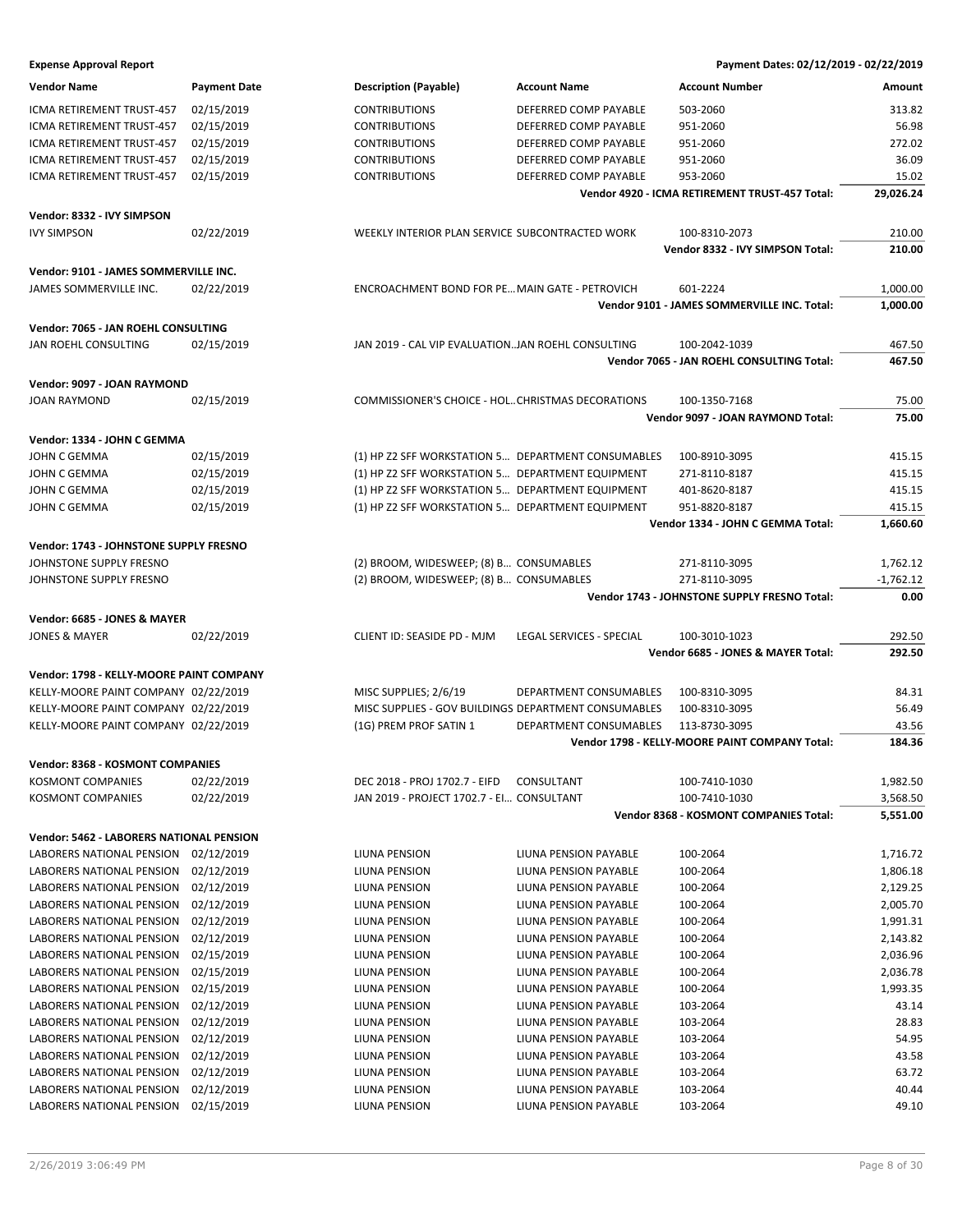| <b>Vendor Name</b>               | <b>Payment Date</b> | <b>Description (Payable)</b> | Ac  |
|----------------------------------|---------------------|------------------------------|-----|
| LABORERS NATIONAL PENSION        | 02/15/2019          | LIUNA PENSION                | LIU |
| LABORERS NATIONAL PENSION        | 02/15/2019          | <b>LIUNA PENSION</b>         | LIU |
| LABORERS NATIONAL PENSION        | 02/12/2019          | LIUNA PENSION                | LIU |
| <b>LABORERS NATIONAL PENSION</b> | 02/12/2019          | LIUNA PENSION                | LIU |
| LABORERS NATIONAL PENSION        | 02/12/2019          | LIUNA PENSION                | LIU |
| LABORERS NATIONAL PENSION        | 02/12/2019          | LIUNA PENSION                | LIU |
| LABORERS NATIONAL PENSION        | 02/12/2019          | LIUNA PENSION                | LIU |
| <b>LABORERS NATIONAL PENSION</b> | 02/15/2019          | LIUNA PENSION                | LIU |
| <b>LABORERS NATIONAL PENSION</b> | 02/15/2019          | <b>LIUNA PENSION</b>         | LIU |
| <b>LABORERS NATIONAL PENSION</b> | 02/12/2019          | LIUNA PENSION                | LIU |
| LABORERS NATIONAL PENSION        | 02/12/2019          | LIUNA PENSION                | LIU |
| LABORERS NATIONAL PENSION        | 02/12/2019          | LIUNA PENSION                | LIU |
| LABORERS NATIONAL PENSION        | 02/12/2019          | LIUNA PENSION                | LIU |
| LABORERS NATIONAL PENSION        | 02/12/2019          | LIUNA PENSION                | LIU |
| LABORERS NATIONAL PENSION        | 02/12/2019          | LIUNA PENSION                | LIU |
| LABORERS NATIONAL PENSION        | 02/15/2019          | LIUNA PENSION                | LIU |
| <b>LABORERS NATIONAL PENSION</b> | 02/15/2019          | LIUNA PENSION                | LIU |
| <b>LABORERS NATIONAL PENSION</b> | 02/15/2019          | LIUNA PENSION                | LIU |
| LABORERS NATIONAL PENSION        | 02/12/2019          | <b>LIUNA PENSION</b>         | LIU |
| LABORERS NATIONAL PENSION        | 02/12/2019          | LIUNA PENSION                | LIU |
| LABORERS NATIONAL PENSION        | 02/12/2019          | LIUNA PENSION                | LIU |
| LABORERS NATIONAL PENSION        | 02/12/2019          | LIUNA PENSION                | LIU |
| LABORERS NATIONAL PENSION        | 02/12/2019          | LIUNA PENSION                | LIU |
| LABORERS NATIONAL PENSION        | 02/12/2019          | LIUNA PENSION                | LIU |
| LABORERS NATIONAL PENSION        | 02/15/2019          | LIUNA PENSION                | LIU |
| LABORERS NATIONAL PENSION        | 02/15/2019          | LIUNA PENSION                | LIU |
| LABORERS NATIONAL PENSION        | 02/15/2019          | LIUNA PENSION                | LIU |
| LABORERS NATIONAL PENSION        | 02/12/2019          | LIUNA PENSION                | LIU |
| LABORERS NATIONAL PENSION        | 02/12/2019          | LIUNA PENSION                | LIU |
| LABORERS NATIONAL PENSION        | 02/12/2019          | LIUNA PENSION                | LIU |
| LABORERS NATIONAL PENSION        | 02/15/2019          | LIUNA PENSION                | LIU |
| LABORERS NATIONAL PENSION        | 02/15/2019          | LIUNA PENSION                | LIU |
| LABORERS NATIONAL PENSION        | 02/15/2019          | LIUNA PENSION                | LIU |
| LABORERS NATIONAL PENSION        | 02/12/2019          | LIUNA PENSION                | LIU |
| LABORERS NATIONAL PENSION        | 02/12/2019          | LIUNA PENSION                | LIU |
| LABORERS NATIONAL PENSION        | 02/12/2019          | LIUNA PENSION                | LIU |
| LABORERS NATIONAL PENSION        | 02/12/2019          | LIUNA PENSION                | LIU |
| LABORERS NATIONAL PENSION        | 02/12/2019          | LIUNA PENSION                | LIU |
| LABORERS NATIONAL PENSION        | 02/12/2019          | LIUNA PENSION                | LIU |
| LABORERS NATIONAL PENSION        | 02/15/2019          | LIUNA PENSION                | LIU |
| LABORERS NATIONAL PENSION        | 02/15/2019          | LIUNA PENSION                | LIU |
| LABORERS NATIONAL PENSION        | 02/15/2019          | LIUNA PENSION                | LIU |
| LABORERS NATIONAL PENSION        | 02/12/2019          | LIUNA PENSION POST 7/11      | LIU |
| LABORERS NATIONAL PENSION        | 02/12/2019          | LIUNA PENSION POST 7/11      | LIU |
| LABORERS NATIONAL PENSION        | 02/12/2019          | LIUNA PENSION POST 7/11      | LIU |
| LABORERS NATIONAL PENSION        | 02/12/2019          | LIUNA PENSION POST 7/11      | LIU |
| LABORERS NATIONAL PENSION        | 02/12/2019          | LIUNA PENSION POST 7/11      | LIU |
| LABORERS NATIONAL PENSION        | 02/12/2019          | LIUNA PENSION POST 7/11      | LIU |
| LABORERS NATIONAL PENSION        | 02/15/2019          | LIUNA PENSION POST 7/11      | LIU |
| LABORERS NATIONAL PENSION        | 02/15/2019          | LIUNA PENSION POST 7/11      | LIU |
| LABORERS NATIONAL PENSION        | 02/15/2019          | LIUNA PENSION POST 7/11      | LIU |
| LABORERS NATIONAL PENSION        | 02/12/2019          | LIUNA PENSION                | LIU |
| LABORERS NATIONAL PENSION        | 02/12/2019          | LIUNA PENSION                | LIU |
| LABORERS NATIONAL PENSION        | 02/12/2019          | LIUNA PENSION                | LIU |
| LABORERS NATIONAL PENSION        | 02/12/2019          | LIUNA PENSION                | LIU |
| LABORERS NATIONAL PENSION        | 02/12/2019          | LIUNA PENSION                | LIU |
| LABORERS NATIONAL PENSION        | 02/12/2019          | LIUNA PENSION                | LIU |
| LABORERS NATIONAL PENSION        | 02/15/2019          | LIUNA PENSION                | LIU |
| LABORERS NATIONAL PENSION        | 02/15/2019          | LIUNA PENSION                | LIU |
| LABORERS NATIONAL PENSION        | 02/15/2019          | LIUNA PENSION                | LIU |

| IUNA PENSION.                              |  |  |  |  |
|--------------------------------------------|--|--|--|--|
| IUNA PENSION.                              |  |  |  |  |
| IUNA PENSION.                              |  |  |  |  |
| <b>IUNA PENSION</b>                        |  |  |  |  |
| <b>IUNA PENSION</b>                        |  |  |  |  |
| <b>IUNA PENSION</b>                        |  |  |  |  |
| IUNA PENSION.                              |  |  |  |  |
| IUNA PENSION.                              |  |  |  |  |
| <b>IUNA PENSION</b>                        |  |  |  |  |
| <b>IUNA PENSION</b>                        |  |  |  |  |
| <b>IUNA PENSION</b>                        |  |  |  |  |
| IUNA PENSION.                              |  |  |  |  |
| IUNA PENSION.                              |  |  |  |  |
| <b>IUNA PENSION</b>                        |  |  |  |  |
| <b>IUNA PENSION</b>                        |  |  |  |  |
| <b>IUNA PENSION</b>                        |  |  |  |  |
| IUNA PENSION.                              |  |  |  |  |
| IUNA PENSION.                              |  |  |  |  |
| <b>IUNA PENSION</b>                        |  |  |  |  |
| <b>IUNA PENSION</b>                        |  |  |  |  |
| <b>IUNA PENSION</b>                        |  |  |  |  |
|                                            |  |  |  |  |
| IUNA PENSION.                              |  |  |  |  |
| IUNA PENSION.                              |  |  |  |  |
| <b>IUNA PENSION</b><br><b>IUNA PENSION</b> |  |  |  |  |
|                                            |  |  |  |  |
| <b>IUNA PENSION</b>                        |  |  |  |  |
| IUNA PENSION.                              |  |  |  |  |
| IUNA PENSION.                              |  |  |  |  |
| <b>IUNA PENSION</b>                        |  |  |  |  |
| <b>IUNA PENSION</b>                        |  |  |  |  |
| <b>IUNA PENSION</b>                        |  |  |  |  |
| IUNA PENSION.                              |  |  |  |  |
| IUNA PENSION.                              |  |  |  |  |
| <b>IUNA PENSION</b>                        |  |  |  |  |
| <b>IUNA PENSION</b>                        |  |  |  |  |
| <b>IUNA PENSION</b>                        |  |  |  |  |
| <b>IUNA PENSION</b>                        |  |  |  |  |
| <b>JUNA PENSION</b>                        |  |  |  |  |
| <b>IUNA PENSION</b>                        |  |  |  |  |
| <b>IUNA PENSION</b>                        |  |  |  |  |
| <b>IUNA PENSION</b>                        |  |  |  |  |
| IUNA PENSION POST 7/11.                    |  |  |  |  |
| IUNA PENSION POST 7/11                     |  |  |  |  |
| IUNA PENSION POST 7/11                     |  |  |  |  |
| IUNA PENSION POST 7/11                     |  |  |  |  |
| IUNA PENSION POST 7/11                     |  |  |  |  |
| IUNA PENSION POST 7/11                     |  |  |  |  |
| IUNA PENSION POST 7/11                     |  |  |  |  |
| IUNA PENSION POST 7/11                     |  |  |  |  |
| IUNA PENSION POST 7/11                     |  |  |  |  |
| <b>IUNA PENSION</b>                        |  |  |  |  |
| <b>IUNA PENSION</b>                        |  |  |  |  |
| <b>IUNA PENSION</b>                        |  |  |  |  |
| <b>IUNA PENSION</b>                        |  |  |  |  |
| <b>IUNA PENSION</b>                        |  |  |  |  |
| <b>IUNA PENSION</b>                        |  |  |  |  |
| <b>IUNA PENSION</b>                        |  |  |  |  |
| <b>IUNA PENSION</b>                        |  |  |  |  |
| <b>IUNA PENSION</b>                        |  |  |  |  |
|                                            |  |  |  |  |

| Vendor Name               | <b>Payment Date</b> | <b>Description (Payable)</b> | <b>Account Name</b>   | Account Number | Amount |
|---------------------------|---------------------|------------------------------|-----------------------|----------------|--------|
| LABORERS NATIONAL PENSION | 02/15/2019          | LIUNA PENSION                | LIUNA PENSION PAYABLE | 103-2064       | 46.23  |
| LABORERS NATIONAL PENSION | 02/15/2019          | LIUNA PENSION                | LIUNA PENSION PAYABLE | 103-2064       | 85.22  |
| LABORERS NATIONAL PENSION | 02/12/2019          | LIUNA PENSION                | LIUNA PENSION PAYABLE | 113-2064       | 46.44  |
| LABORERS NATIONAL PENSION | 02/12/2019          | LIUNA PENSION                | LIUNA PENSION PAYABLE | 113-2064       | 64.35  |
| LABORERS NATIONAL PENSION | 02/12/2019          | LIUNA PENSION                | LIUNA PENSION PAYABLE | 113-2064       | 83.52  |
| LABORERS NATIONAL PENSION | 02/12/2019          | LIUNA PENSION                | LIUNA PENSION PAYABLE | 113-2064       | 6.22   |
| LABORERS NATIONAL PENSION | 02/12/2019          | LIUNA PENSION                | LIUNA PENSION PAYABLE | 113-2064       | 47.96  |
| LABORERS NATIONAL PENSION | 02/15/2019          | LIUNA PENSION                | LIUNA PENSION PAYABLE | 113-2064       | 6.08   |
| LABORERS NATIONAL PENSION | 02/15/2019          | LIUNA PENSION                | LIUNA PENSION PAYABLE | 113-2064       | 44.93  |
| LABORERS NATIONAL PENSION | 02/12/2019          | LIUNA PENSION                | LIUNA PENSION PAYABLE | 210-2064       | 255.57 |
| LABORERS NATIONAL PENSION | 02/12/2019          | LIUNA PENSION                | LIUNA PENSION PAYABLE | 210-2064       | 285.17 |
| LABORERS NATIONAL PENSION | 02/12/2019          | LIUNA PENSION                | LIUNA PENSION PAYABLE | 210-2064       | 189.03 |
| LABORERS NATIONAL PENSION | 02/12/2019          | LIUNA PENSION                | LIUNA PENSION PAYABLE | 210-2064       | 134.27 |
| LABORERS NATIONAL PENSION | 02/12/2019          | LIUNA PENSION                | LIUNA PENSION PAYABLE | 210-2064       | 230.80 |
| LABORERS NATIONAL PENSION | 02/12/2019          | LIUNA PENSION                | LIUNA PENSION PAYABLE | 210-2064       | 59.69  |
| LABORERS NATIONAL PENSION | 02/15/2019          | LIUNA PENSION                | LIUNA PENSION PAYABLE | 210-2064       | 115.34 |
| LABORERS NATIONAL PENSION | 02/15/2019          | LIUNA PENSION                | LIUNA PENSION PAYABLE | 210-2064       | 97.12  |
| LABORERS NATIONAL PENSION | 02/15/2019          | LIUNA PENSION                | LIUNA PENSION PAYABLE | 210-2064       | 233.62 |
| LABORERS NATIONAL PENSION | 02/12/2019          | LIUNA PENSION                | LIUNA PENSION PAYABLE | 271-2064       | 447.53 |
| LABORERS NATIONAL PENSION | 02/12/2019          | LIUNA PENSION                | LIUNA PENSION PAYABLE | 271-2064       | 399.27 |
| LABORERS NATIONAL PENSION | 02/12/2019          | LIUNA PENSION                | LIUNA PENSION PAYABLE | 271-2064       | 450.25 |
| LABORERS NATIONAL PENSION | 02/12/2019          | LIUNA PENSION                | LIUNA PENSION PAYABLE | 271-2064       | 509.33 |
| LABORERS NATIONAL PENSION | 02/12/2019          | LIUNA PENSION                | LIUNA PENSION PAYABLE | 271-2064       | 515.15 |
| LABORERS NATIONAL PENSION | 02/12/2019          | LIUNA PENSION                | LIUNA PENSION PAYABLE | 271-2064       | 409.91 |
| LABORERS NATIONAL PENSION | 02/15/2019          | LIUNA PENSION                | LIUNA PENSION PAYABLE | 271-2064       | 487.13 |
| LABORERS NATIONAL PENSION | 02/15/2019          | LIUNA PENSION                | LIUNA PENSION PAYABLE | 271-2064       | 521.30 |
| LABORERS NATIONAL PENSION | 02/15/2019          | LIUNA PENSION                | LIUNA PENSION PAYABLE | 271-2064       | 456.45 |
| LABORERS NATIONAL PENSION | 02/12/2019          | LIUNA PENSION                | LIUNA PENSION PAYABLE | 345-2064       | 6.38   |
| LABORERS NATIONAL PENSION | 02/12/2019          | LIUNA PENSION                | LIUNA PENSION PAYABLE | 345-2064       | 37.83  |
| LABORERS NATIONAL PENSION | 02/12/2019          | LIUNA PENSION                | LIUNA PENSION PAYABLE | 345-2064       | 38.29  |
| LABORERS NATIONAL PENSION | 02/15/2019          | LIUNA PENSION                | LIUNA PENSION PAYABLE | 345-2064       | 6.31   |
| LABORERS NATIONAL PENSION | 02/15/2019          | LIUNA PENSION                | LIUNA PENSION PAYABLE | 345-2064       | 9.57   |
| LABORERS NATIONAL PENSION | 02/15/2019          | LIUNA PENSION                | LIUNA PENSION PAYABLE | 345-2064       | 19.14  |
| LABORERS NATIONAL PENSION | 02/12/2019          | LIUNA PENSION                | LIUNA PENSION PAYABLE | 401-2064       | 381.78 |
| LABORERS NATIONAL PENSION | 02/12/2019          | LIUNA PENSION                | LIUNA PENSION PAYABLE | 401-2064       | 560.45 |
| LABORERS NATIONAL PENSION | 02/12/2019          | LIUNA PENSION                | LIUNA PENSION PAYABLE | 401-2064       | 459.07 |
| LABORERS NATIONAL PENSION | 02/12/2019          | LIUNA PENSION                | LIUNA PENSION PAYABLE | 401-2064       | 473.58 |
| LABORERS NATIONAL PENSION | 02/12/2019          | LIUNA PENSION                | LIUNA PENSION PAYABLE | 401-2064       | 356.80 |
| LABORERS NATIONAL PENSION | 02/12/2019          | LIUNA PENSION                | LIUNA PENSION PAYABLE | 401-2064       | 437.56 |
| LABORERS NATIONAL PENSION | 02/15/2019          | LIUNA PENSION                | LIUNA PENSION PAYABLE | 401-2064       | 448.87 |
| LABORERS NATIONAL PENSION | 02/15/2019          | LIUNA PENSION                | LIUNA PENSION PAYABLE | 401-2064       | 467.74 |
| LABORERS NATIONAL PENSION | 02/15/2019          | LIUNA PENSION                | LIUNA PENSION PAYABLE | 401-2064       | 374.58 |
| LABORERS NATIONAL PENSION | 02/12/2019          | LIUNA PENSION POST 7/11      | LIUNA PENSION PAYABLE | 501-2064       | 261.60 |
| LABORERS NATIONAL PENSION | 02/12/2019          | LIUNA PENSION POST 7/11      | LIUNA PENSION PAYABLE | 501-2064       | 261.60 |
| LABORERS NATIONAL PENSION | 02/12/2019          | LIUNA PENSION POST 7/11      | LIUNA PENSION PAYABLE | 501-2064       | 261.60 |
| LABORERS NATIONAL PENSION | 02/12/2019          | LIUNA PENSION POST 7/11      | LIUNA PENSION PAYABLE | 501-2064       | 261.60 |
| LABORERS NATIONAL PENSION | 02/12/2019          | LIUNA PENSION POST 7/11      | LIUNA PENSION PAYABLE | 501-2064       | 261.60 |
| LABORERS NATIONAL PENSION | 02/12/2019          | LIUNA PENSION POST 7/11      | LIUNA PENSION PAYABLE | 501-2064       | 261.60 |
| LABORERS NATIONAL PENSION | 02/15/2019          | LIUNA PENSION POST 7/11      | LIUNA PENSION PAYABLE | 501-2064       | 261.60 |
| LABORERS NATIONAL PENSION | 02/15/2019          | LIUNA PENSION POST 7/11      | LIUNA PENSION PAYABLE | 501-2064       | 261.60 |
| LABORERS NATIONAL PENSION | 02/15/2019          | LIUNA PENSION POST 7/11      | LIUNA PENSION PAYABLE | 501-2064       | 261.60 |
| LABORERS NATIONAL PENSION | 02/12/2019          | LIUNA PENSION                | LIUNA PENSION PAYABLE | 951-2064       | 509.62 |
| LABORERS NATIONAL PENSION | 02/12/2019          | LIUNA PENSION                | LIUNA PENSION PAYABLE | 951-2064       | 511.77 |
| LABORERS NATIONAL PENSION | 02/12/2019          | LIUNA PENSION                | LIUNA PENSION PAYABLE | 951-2064       | 252.11 |
| LABORERS NATIONAL PENSION | 02/12/2019          | LIUNA PENSION                | LIUNA PENSION PAYABLE | 951-2064       | 495.94 |
| LABORERS NATIONAL PENSION | 02/12/2019          | LIUNA PENSION                | LIUNA PENSION PAYABLE | 951-2064       | 498.40 |
| LABORERS NATIONAL PENSION | 02/12/2019          | LIUNA PENSION                | LIUNA PENSION PAYABLE | 951-2064       | 484.73 |
| LABORERS NATIONAL PENSION | 02/15/2019          | LIUNA PENSION                | LIUNA PENSION PAYABLE | 951-2064       | 512.61 |
| LABORERS NATIONAL PENSION | 02/15/2019          | LIUNA PENSION                | LIUNA PENSION PAYABLE | 951-2064       | 483.66 |
| LABORERS NATIONAL PENSION | 02/15/2019          | LIUNA PENSION                | LIUNA PENSION PAYABLE | 951-2064       | 451.92 |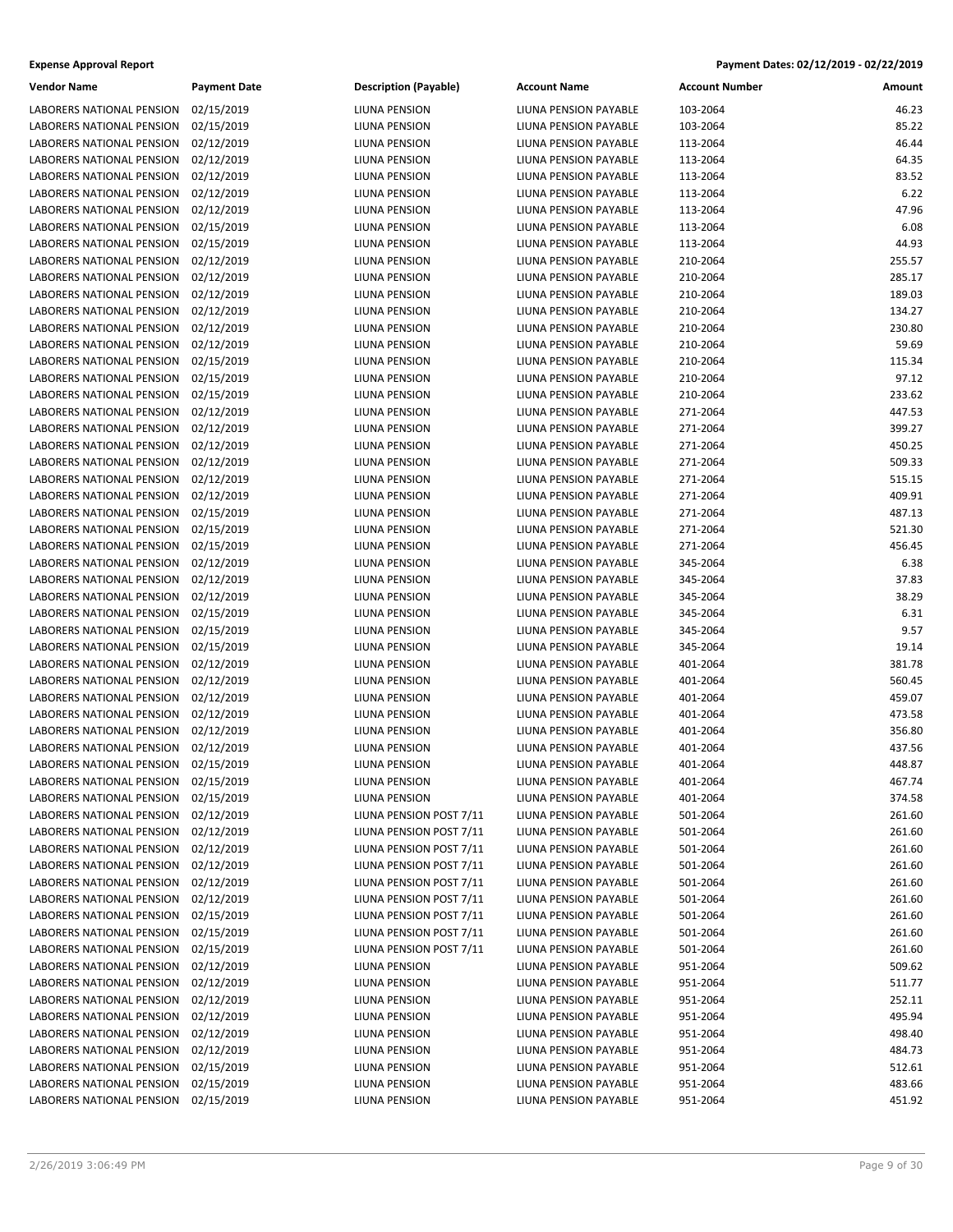| <b>Expense Approval Report</b>                            |                          |                                                 |                                                                                                                  | Payment Dates: 02/12/2019 - 02/22/2019               |                |
|-----------------------------------------------------------|--------------------------|-------------------------------------------------|------------------------------------------------------------------------------------------------------------------|------------------------------------------------------|----------------|
| <b>Vendor Name</b>                                        | <b>Payment Date</b>      | <b>Description (Payable)</b>                    | <b>Account Name</b>                                                                                              | <b>Account Number</b>                                | Amount         |
| LABORERS NATIONAL PENSION                                 | 02/15/2019               | LIUNA PENSION                                   | LIUNA PENSION PAYABLE                                                                                            | 971-2064                                             | 3.19           |
| LABORERS NATIONAL PENSION                                 | 02/12/2019               | LIUNA PENSION                                   | LIUNA PENSION PAYABLE                                                                                            | 973-2064                                             | 6.39           |
|                                                           |                          |                                                 |                                                                                                                  | Vendor 5462 - LABORERS NATIONAL PENSION Total:       | 35,054.40      |
| Vendor: 0213 - LANGUAGE LINE SERVICES                     |                          |                                                 |                                                                                                                  |                                                      |                |
| LANGUAGE LINE SERVICES                                    | 02/15/2019               | JAN 2019 - OVER-THE-PHONE I TELEPHONE           |                                                                                                                  | 100-6110-5132                                        | 54.39          |
|                                                           |                          |                                                 |                                                                                                                  | Vendor 0213 - LANGUAGE LINE SERVICES Total:          | 54.39          |
| Vendor: 6172 - LEXIS NEXIS RISK SOLUTIONS                 |                          |                                                 |                                                                                                                  |                                                      |                |
| LEXIS NEXIS RISK SOLUTIONS                                | 02/15/2019               | JAN 2019 - MINIMUM COMMI INVESTIGATION EXPENSE  |                                                                                                                  | 100-6130-4125                                        | 50.00          |
|                                                           |                          |                                                 |                                                                                                                  | Vendor 6172 - LEXIS NEXIS RISK SOLUTIONS Total:      | 50.00          |
|                                                           |                          |                                                 |                                                                                                                  |                                                      |                |
| Vendor: 1971 - LIEBERT CASSIDY WHITMORE                   |                          |                                                 |                                                                                                                  |                                                      |                |
| LIEBERT CASSIDY WHITMORE                                  | 02/22/2019               | MONTEREY BAY ERC WEBINAR  TRAINING (CITYWIDE)   |                                                                                                                  | 100-2031-1028                                        | 75.00          |
|                                                           |                          |                                                 |                                                                                                                  | Vendor 1971 - LIEBERT CASSIDY WHITMORE Total:        | 75.00          |
| Vendor: 2046 - M3 ENVIRONMENTAL CONSULTING LLC            |                          |                                                 |                                                                                                                  |                                                      |                |
| M3 ENVIRONMENTAL CONSULT02/15/2019                        |                          | MESCAL WATER TANKS - LTD M CAPITAL IMPROVEMENT  |                                                                                                                  | 401-8910-9558                                        | 1,250.00       |
| M3 ENVIRONMENTAL CONSULT02/15/2019                        |                          | WATER TANKS - LTD LEAD PAINTCAPITAL IMPROVEMENT |                                                                                                                  | 401-8910-9558                                        | 900.00         |
|                                                           |                          |                                                 |                                                                                                                  | Vendor 2046 - M3 ENVIRONMENTAL CONSULTING LLC Total: | 2,150.00       |
| Vendor: 2236 - MBS BUSINESS SYSTEMS                       |                          |                                                 |                                                                                                                  |                                                      |                |
| MBS BUSINESS SYSTEMS                                      | 02/15/2019               | 610 OLYMPIA - KONICA MINOL COPIER SERVICES      |                                                                                                                  | 100-8310-2044                                        | 107.36         |
|                                                           |                          |                                                 |                                                                                                                  | Vendor 2236 - MBS BUSINESS SYSTEMS Total:            | 107.36         |
| Vendor: 2184 - MISSION LINEN SERVICE                      |                          |                                                 |                                                                                                                  |                                                      |                |
| <b>MISSION LINEN SERVICE</b>                              |                          | SEASIDE FIRE DEPT; TOWELS,                      | UNIFORM SERVICE/LAUNDRY                                                                                          | 100-6640-2049                                        | 38.63          |
| MISSION LINEN SERVICE                                     |                          | SEASIDE FIRE DEPT; TOWELS,                      | UNIFORM SERVICE/LAUNDRY                                                                                          | 100-6640-2049                                        | $-38.63$       |
| <b>MISSION LINEN SERVICE</b>                              | 02/15/2019               |                                                 | SEASIDE FIRE; CUSTOMER #118 UNIFORM SERVICE/LAUNDRY                                                              | 100-6640-2049                                        | 82.21          |
| <b>MISSION LINEN SERVICE</b>                              | 02/15/2019               | SEASIDE FIRE; CUST #118975                      | UNIFORM SERVICE/LAUNDRY                                                                                          | 100-6640-2049                                        | 82.21          |
| <b>MISSION LINEN SERVICE</b>                              | 02/15/2019               | SEASIDE FIRE; CUST #118975                      | UNIFORM SERVICE/LAUNDRY                                                                                          | 100-6640-2049                                        | 82.21          |
| <b>MISSION LINEN SERVICE</b>                              | 02/15/2019               | SEASIDE FIRE; CUST #118975                      | UNIFORM SERVICE/LAUNDRY                                                                                          | 100-6640-2049                                        | 82.21          |
| MISSION LINEN SERVICE                                     | 02/15/2019               | SEASIDE FIRE; CUST #118975                      | UNIFORM SERVICE/LAUNDRY                                                                                          | 100-6640-2049                                        | 82.21          |
| <b>MISSION LINEN SERVICE</b>                              | 02/15/2019               | SEASIDE FIRE; CUST #118975                      | UNIFORM SERVICE/LAUNDRY                                                                                          | 100-6640-2049                                        | 97.29          |
|                                                           |                          |                                                 |                                                                                                                  | Vendor 2184 - MISSION LINEN SERVICE Total:           | 508.34         |
| Vendor: 2186 - MISSION UNIFORM SERVICE                    |                          |                                                 |                                                                                                                  |                                                      |                |
| <b>MISSION UNIFORM SERVICE</b>                            | 02/15/2019               |                                                 | SEASIDE FIRE; CUSTOMER #157 UNIFORM SERVICE/LAUNDRY                                                              | 100-6640-2049                                        | 33.18          |
| MISSION UNIFORM SERVICE                                   | 02/15/2019               |                                                 | SEASIDE FIRE; CUSTOMER #157 UNIFORM SERVICE/LAUNDRY                                                              | 100-6640-2049                                        | 33.18          |
| <b>MISSION UNIFORM SERVICE</b>                            | 02/15/2019               |                                                 | SEASIDE FIRE: CUSTOMER #157 UNIFORM SERVICE/LAUNDRY                                                              | 100-6640-2049                                        | 33.18          |
| MISSION UNIFORM SERVICE                                   | 02/15/2019               |                                                 | SEASIDE MAIN & UTILITIES - 11/ UNIFORM SERVICE / LAUNDRY                                                         | 100-8310-2049                                        | 37.68          |
| MISSION UNIFORM SERVICE                                   | 02/15/2019               |                                                 | SEASIDE MAIN & UTILITIES - 11/ UNIFORM SERVICE / LAUNDRY                                                         | 100-8310-2049                                        | 41.69          |
| <b>MISSION UNIFORM SERVICE</b>                            | 02/15/2019               |                                                 | SEASIDE MAIN & UTILITIES - 11/ UNIFORM SERVICE / LAUNDRY                                                         | 100-8310-2049                                        | 41.69          |
| MISSION UNIFORM SERVICE                                   | 02/15/2019               |                                                 | SEASIDE MAIN & UTILITIES - 11/ UNIFORM SERVICE / LAUNDRY                                                         | 100-8310-2049                                        | 9.00           |
| <b>MISSION UNIFORM SERVICE</b>                            | 02/15/2019               |                                                 | SEASIDE MAIN & UTILITIES - 11/ UNIFORM SERVICE / LAUNDRY                                                         | 100-8310-2049                                        | 45.09          |
| <b>MISSION UNIFORM SERVICE</b>                            | 02/15/2019               |                                                 | SEASIDE MAIN & UTILITIES - 11/ UNIFORM SERVICE / LAUNDRY                                                         | 100-8310-2049                                        | 8.03           |
| MISSION UNIFORM SERVICE                                   | 02/15/2019               |                                                 | SEASIDE MAIN & UTILITIES - 11/ UNIFORM SERVICE / LAUNDRY                                                         | 100-8310-2049                                        | 41.69          |
| MISSION UNIFORM SERVICE                                   | 02/15/2019               |                                                 | SEASIDE MAIN & UTILITIES - 11/ UNIFORM SERVICE/LAUNDRY                                                           | 100-8410-2049                                        | 12.06          |
| <b>MISSION UNIFORM SERVICE</b>                            | 02/15/2019               |                                                 | SEASIDE MAIN & UTILITIES - 11/ UNIFORM SERVICE/LAUNDRY                                                           | 100-8410-2049                                        | 13.34          |
| <b>MISSION UNIFORM SERVICE</b>                            | 02/15/2019               |                                                 | SEASIDE MAIN & UTILITIES - 11/ UNIFORM SERVICE/LAUNDRY                                                           | 100-8410-2049                                        | 13.34          |
| <b>MISSION UNIFORM SERVICE</b>                            | 02/15/2019               |                                                 | SEASIDE MAIN & UTILITIES - 11/ UNIFORM SERVICE/LAUNDRY                                                           | 100-8410-2049                                        | 2.88           |
| MISSION UNIFORM SERVICE                                   | 02/15/2019               |                                                 | SEASIDE MAIN & UTILITIES - 11/ UNIFORM SERVICE/LAUNDRY                                                           | 100-8410-2049                                        | 14.43          |
| MISSION UNIFORM SERVICE                                   | 02/15/2019               |                                                 | SEASIDE MAIN & UTILITIES - 11/ UNIFORM SERVICE/LAUNDRY                                                           | 100-8410-2049                                        | 2.57           |
| MISSION UNIFORM SERVICE                                   | 02/15/2019               |                                                 | SEASIDE MAIN & UTILITIES - 11/ UNIFORM SERVICE/LAUNDRY                                                           | 100-8410-2049                                        | 13.34          |
| <b>MISSION UNIFORM SERVICE</b><br>MISSION UNIFORM SERVICE | 02/15/2019<br>02/15/2019 |                                                 | SEASIDE MAIN & UTILITIES - 11/ UNIFORM SERVICE/LAUNDRY                                                           | 100-8420-2049                                        | 37.68<br>41.69 |
| MISSION UNIFORM SERVICE                                   | 02/15/2019               |                                                 | SEASIDE MAIN & UTILITIES - 11/ UNIFORM SERVICE/LAUNDRY<br>SEASIDE MAIN & UTILITIES - 11/ UNIFORM SERVICE/LAUNDRY | 100-8420-2049<br>100-8420-2049                       | 41.69          |
| MISSION UNIFORM SERVICE                                   | 02/15/2019               |                                                 | SEASIDE MAIN & UTILITIES - 11/ UNIFORM SERVICE/LAUNDRY                                                           | 100-8420-2049                                        | 9.00           |
| <b>MISSION UNIFORM SERVICE</b>                            | 02/15/2019               |                                                 | SEASIDE MAIN & UTILITIES - 11/ UNIFORM SERVICE/LAUNDRY                                                           | 100-8420-2049                                        | 45.09          |
| <b>MISSION UNIFORM SERVICE</b>                            | 02/15/2019               |                                                 | SEASIDE MAIN & UTILITIES - 11/ UNIFORM SERVICE/LAUNDRY                                                           | 100-8420-2049                                        | 8.03           |
| <b>MISSION UNIFORM SERVICE</b>                            | 02/15/2019               |                                                 | SEASIDE MAIN & UTILITIES - 11/ UNIFORM SERVICE/LAUNDRY                                                           | 100-8420-2049                                        | 41.69          |
| MISSION UNIFORM SERVICE                                   | 02/15/2019               |                                                 | SEASIDE MAIN & UTILITIES - 11/ UNIFORM SERVICE / LAUNDRY                                                         | 100-8440-2049                                        | 22.60          |
| MISSION UNIFORM SERVICE                                   | 02/15/2019               |                                                 | SEASIDE MAIN & UTILITIES - 11/ UNIFORM SERVICE / LAUNDRY                                                         | 100-8440-2049                                        | 25.00          |

MISSION UNIFORM SERVICE 02/15/2019 SEASIDE MAIN & UTILITIES - 11/…UNIFORM SERVICE / LAUNDRY 100-8440-2049 25.00 MISSION UNIFORM SERVICE 02/15/2019 SEASIDE MAIN & UTILITIES - 11/... UNIFORM SERVICE / LAUNDRY 100-8440-2049 5.40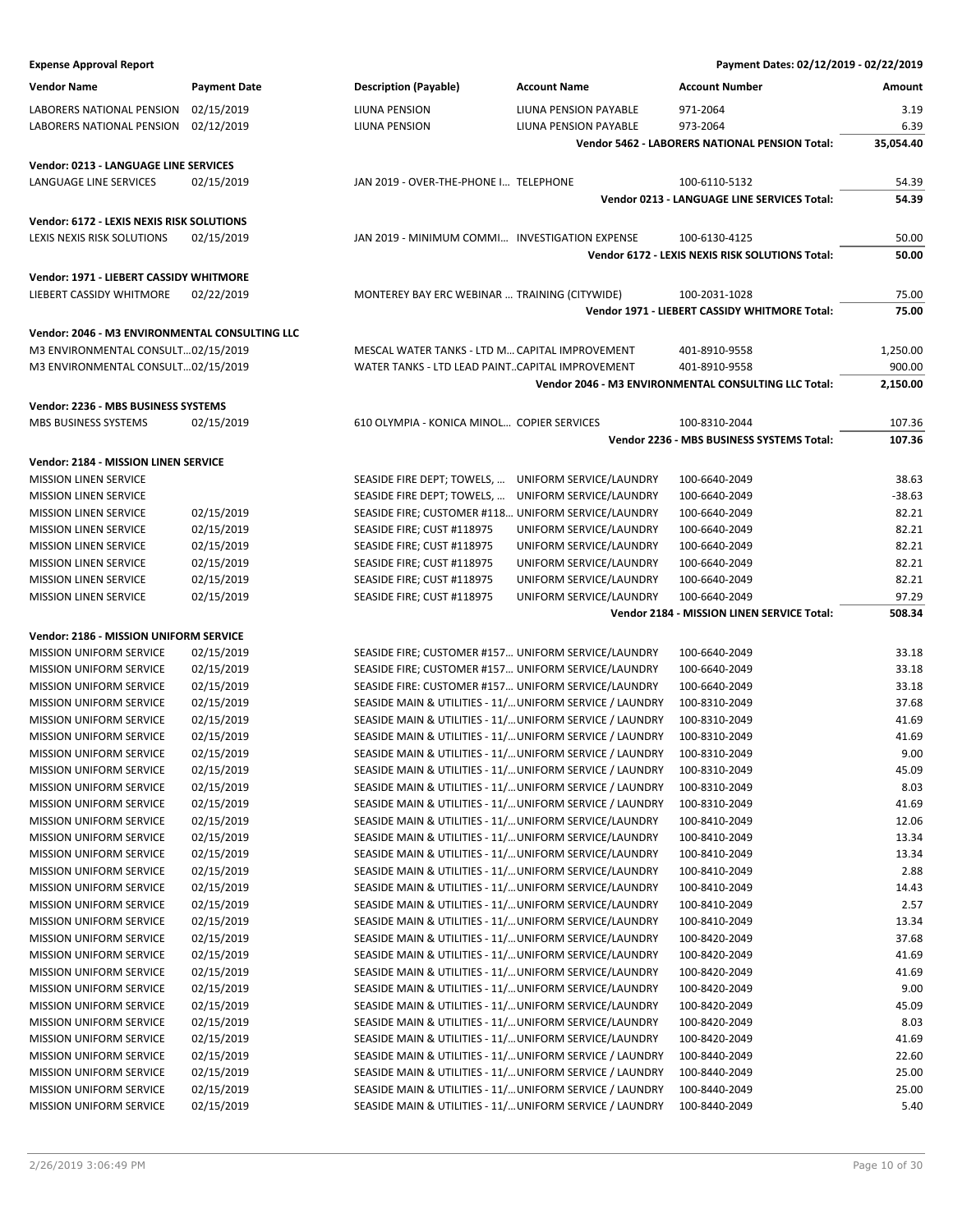| <b>Vendor Name</b>                                               | <b>Payment Date</b> | <b>Description (Payable)</b>                             | <b>Account Name</b>       | Account Number | Amount |
|------------------------------------------------------------------|---------------------|----------------------------------------------------------|---------------------------|----------------|--------|
| <b>MISSION UNIFORM SERVICE</b>                                   | 02/15/2019          | SEASIDE MAIN & UTILITIES - 11/ UNIFORM SERVICE / LAUNDRY |                           | 100-8440-2049  | 27.04  |
| MISSION UNIFORM SERVICE                                          | 02/15/2019          | SEASIDE MAIN & UTILITIES - 11/ UNIFORM SERVICE / LAUNDRY |                           | 100-8440-2049  | 4.82   |
| MISSION UNIFORM SERVICE                                          | 02/15/2019          | SEASIDE MAIN & UTILITIES - 11/ UNIFORM SERVICE / LAUNDRY |                           | 100-8440-2049  | 25.00  |
| MISSION UNIFORM SERVICE                                          | 02/15/2019          | SEASIDE MAIN & UTILITIES - 11/ UNIFORM SERVICE / LAUNDRY |                           | 100-8450-2049  | 12.06  |
| MISSION UNIFORM SERVICE                                          | 02/15/2019          | SEASIDE MAIN & UTILITIES - 11/ UNIFORM SERVICE / LAUNDRY |                           | 100-8450-2049  | 13.34  |
| <b>MISSION UNIFORM SERVICE</b>                                   | 02/15/2019          | SEASIDE MAIN & UTILITIES - 11/ UNIFORM SERVICE / LAUNDRY |                           | 100-8450-2049  | 13.34  |
| MISSION UNIFORM SERVICE                                          | 02/15/2019          | SEASIDE MAIN & UTILITIES - 11/ UNIFORM SERVICE / LAUNDRY |                           | 100-8450-2049  | 2.88   |
| MISSION UNIFORM SERVICE                                          | 02/15/2019          | SEASIDE MAIN & UTILITIES - 11/ UNIFORM SERVICE / LAUNDRY |                           | 100-8450-2049  | 14.43  |
| MISSION UNIFORM SERVICE                                          | 02/15/2019          | SEASIDE MAIN & UTILITIES - 11/ UNIFORM SERVICE / LAUNDRY |                           | 100-8450-2049  | 2.57   |
| MISSION UNIFORM SERVICE                                          | 02/15/2019          | SEASIDE MAIN & UTILITIES - 11/ UNIFORM SERVICE / LAUNDRY |                           | 100-8450-2049  | 13.34  |
| <b>MISSION UNIFORM SERVICE</b>                                   | 02/15/2019          | RECREATION DEPT / CUST 3292 UNIFORM SERVICE/LAUNDRY      |                           | 100-9105-2049  | 113.60 |
| MISSION UNIFORM SERVICE                                          | 02/22/2019          | 986 HILBY AVE - UNIFORM SERV UNIFORM SERVICE/LAUNDRY     |                           | 100-9105-2049  | 113.60 |
| MISSION UNIFORM SERVICE                                          | 02/15/2019          | SEASIDE MAIN & UTILITIES - 11/ UNIFORM SERVICE/LAUNDRY   |                           | 103-8710-2049  | 7.54   |
| MISSION UNIFORM SERVICE                                          | 02/15/2019          | SEASIDE MAIN & UTILITIES - 11/ UNIFORM SERVICE/LAUNDRY   |                           | 103-8710-2049  | 8.34   |
| <b>MISSION UNIFORM SERVICE</b>                                   | 02/15/2019          | SEASIDE MAIN & UTILITIES - 11/ UNIFORM SERVICE/LAUNDRY   |                           | 103-8710-2049  | 8.34   |
| MISSION UNIFORM SERVICE                                          | 02/15/2019          | SEASIDE MAIN & UTILITIES - 11/ UNIFORM SERVICE/LAUNDRY   |                           | 103-8710-2049  | 1.80   |
| <b>MISSION UNIFORM SERVICE</b>                                   | 02/15/2019          | SEASIDE MAIN & UTILITIES - 11/ UNIFORM SERVICE/LAUNDRY   |                           | 103-8710-2049  | 9.03   |
| MISSION UNIFORM SERVICE                                          | 02/15/2019          | SEASIDE MAIN & UTILITIES - 11/ UNIFORM SERVICE/LAUNDRY   |                           | 103-8710-2049  | 1.61   |
|                                                                  |                     | SEASIDE MAIN & UTILITIES - 11/ UNIFORM SERVICE/LAUNDRY   |                           |                | 8.34   |
| MISSION UNIFORM SERVICE                                          | 02/15/2019          |                                                          |                           | 103-8710-2049  |        |
| <b>MISSION UNIFORM SERVICE</b><br><b>MISSION UNIFORM SERVICE</b> | 02/15/2019          | SEASIDE POMA; 9/17/18                                    | UNIFORM SERVICE / LAUNDRY | 113-8730-2049  | 27.00  |
|                                                                  | 02/15/2019          | SEASIDE POMA; 11/5/18                                    | UNIFORM SERVICE / LAUNDRY | 113-8730-2049  | 84.10  |
| MISSION UNIFORM SERVICE                                          | 02/15/2019          | SEASIDE-POMA; 11/12/18                                   | UNIFORM SERVICE / LAUNDRY | 113-8730-2049  | 114.65 |
| MISSION UNIFORM SERVICE                                          | 02/15/2019          | SEASIDE-POMA; 1/7/19                                     | UNIFORM SERVICE / LAUNDRY | 113-8730-2049  | 85.94  |
| <b>MISSION UNIFORM SERVICE</b>                                   | 02/15/2019          | SEASIDE-POMA; 1/21/19                                    | UNIFORM SERVICE / LAUNDRY | 113-8730-2049  | 27.00  |
| <b>MISSION UNIFORM SERVICE</b>                                   | 02/15/2019          | SEASIDE-POMA; 1/14/19                                    | UNIFORM SERVICE / LAUNDRY | 113-8730-2049  | 85.94  |
| <b>MISSION UNIFORM SERVICE</b>                                   | 02/15/2019          | SEASIDE-POMA; 1/21/19                                    | UNIFORM SERVICE / LAUNDRY | 113-8730-2049  | 85.94  |
| MISSION UNIFORM SERVICE                                          | 02/15/2019          | SEASIDE-POMA; 1/28/19                                    | UNIFORM SERVICE / LAUNDRY | 113-8730-2049  | 85.94  |
| MISSION UNIFORM SERVICE                                          | 02/15/2019          | SEASIDE MAIN & UTILITIES - 11/ UNIFORM SERVICE/LAUNDRY   |                           | 210-8110-2049  | 30.14  |
| <b>MISSION UNIFORM SERVICE</b>                                   | 02/15/2019          | SEASIDE MAIN & UTILITIES - 11/ UNIFORM SERVICE/LAUNDRY   |                           | 210-8110-2049  | 33.34  |
| MISSION UNIFORM SERVICE                                          | 02/15/2019          | SEASIDE MAIN & UTILITIES - 11/ UNIFORM SERVICE/LAUNDRY   |                           | 210-8110-2049  | 33.34  |
| <b>MISSION UNIFORM SERVICE</b>                                   | 02/15/2019          | SEASIDE MAIN & UTILITIES - 11/ UNIFORM SERVICE/LAUNDRY   |                           | 210-8110-2049  | 7.20   |
| MISSION UNIFORM SERVICE                                          | 02/15/2019          | SEASIDE MAIN & UTILITIES - 11/ UNIFORM SERVICE/LAUNDRY   |                           | 210-8110-2049  | 36.07  |
| MISSION UNIFORM SERVICE                                          | 02/15/2019          | SEASIDE MAIN & UTILITIES - 11/ UNIFORM SERVICE/LAUNDRY   |                           | 210-8110-2049  | 6.43   |
| MISSION UNIFORM SERVICE                                          | 02/15/2019          | SEASIDE MAIN & UTILITIES - 11/ UNIFORM SERVICE/LAUNDRY   |                           | 210-8110-2049  | 33.34  |
| <b>MISSION UNIFORM SERVICE</b>                                   | 02/15/2019          | SEASIDE MAIN & UTILITIES - 11/ UNIFORM SERVICE/LAUNDRY   |                           | 210-8420-2049  | 7.55   |
| MISSION UNIFORM SERVICE                                          | 02/15/2019          | SEASIDE MAIN & UTILITIES - 11/ UNIFORM SERVICE/LAUNDRY   |                           | 210-8420-2049  | 8.38   |
| <b>MISSION UNIFORM SERVICE</b>                                   | 02/15/2019          | SEASIDE MAIN & UTILITIES - 11/ UNIFORM SERVICE/LAUNDRY   |                           | 210-8420-2049  | 8.38   |
| <b>MISSION UNIFORM SERVICE</b>                                   | 02/15/2019          | SEASIDE MAIN & UTILITIES - 11/ UNIFORM SERVICE/LAUNDRY   |                           | 210-8420-2049  | 1.79   |
| MISSION UNIFORM SERVICE                                          | 02/15/2019          | SEASIDE MAIN & UTILITIES - 11/ UNIFORM SERVICE/LAUNDRY   |                           | 210-8420-2049  | 9.02   |
| <b>MISSION UNIFORM SERVICE</b>                                   | 02/15/2019          | SEASIDE MAIN & UTILITIES - 11/ UNIFORM SERVICE/LAUNDRY   |                           | 210-8420-2049  | 1.59   |
| MISSION UNIFORM SERVICE                                          | 02/15/2019          | SEASIDE MAIN & UTILITIES - 11/ UNIFORM SERVICE/LAUNDRY   |                           | 210-8420-2049  | 8.38   |
| <b>MISSION UNIFORM SERVICE</b>                                   | 02/15/2019          | SEASIDE MAIN & UTILITIES - 11/ UNIFORM SERVICE/LAUNDRY   |                           | 271-8110-2049  | 30.14  |
| MISSION UNIFORM SERVICE                                          | 02/15/2019          | SEASIDE MAIN & UTILITIES - 11/ UNIFORM SERVICE/LAUNDRY   |                           | 271-8110-2049  | 33.34  |
| MISSION UNIFORM SERVICE                                          | 02/15/2019          | SEASIDE MAIN & UTILITIES - 11/ UNIFORM SERVICE/LAUNDRY   |                           | 271-8110-2049  | 33.34  |
| MISSION UNIFORM SERVICE                                          | 02/15/2019          | SEASIDE MAIN & UTILITIES - 11/ UNIFORM SERVICE/LAUNDRY   |                           | 271-8110-2049  | 7.20   |
| <b>MISSION UNIFORM SERVICE</b>                                   | 02/15/2019          | SEASIDE MAIN & UTILITIES - 11/ UNIFORM SERVICE/LAUNDRY   |                           | 271-8110-2049  | 36.07  |
| MISSION UNIFORM SERVICE                                          | 02/15/2019          | SEASIDE MAIN & UTILITIES - 11/ UNIFORM SERVICE/LAUNDRY   |                           | 271-8110-2049  | 6.43   |
| MISSION UNIFORM SERVICE                                          | 02/15/2019          | SEASIDE MAIN & UTILITIES - 11/ UNIFORM SERVICE/LAUNDRY   |                           | 271-8110-2049  | 33.34  |
| MISSION UNIFORM SERVICE                                          | 02/15/2019          | SEASIDE MAIN & UTILITIES - 11/ UNIFORM SERVICE/LAUNDRY   |                           | 401-8620-2049  | 30.14  |
| MISSION UNIFORM SERVICE                                          | 02/15/2019          | SEASIDE MAIN & UTILITIES - 11/ UNIFORM SERVICE/LAUNDRY   |                           | 401-8620-2049  | 33.34  |
| MISSION UNIFORM SERVICE                                          | 02/15/2019          | SEASIDE MAIN & UTILITIES - 11/ UNIFORM SERVICE/LAUNDRY   |                           | 401-8620-2049  | 33.34  |
| MISSION UNIFORM SERVICE                                          | 02/15/2019          | SEASIDE MAIN & UTILITIES - 11/ UNIFORM SERVICE/LAUNDRY   |                           | 401-8620-2049  | 7.20   |
| MISSION UNIFORM SERVICE                                          | 02/15/2019          | SEASIDE MAIN & UTILITIES - 11/ UNIFORM SERVICE/LAUNDRY   |                           | 401-8620-2049  | 36.07  |
| MISSION UNIFORM SERVICE                                          | 02/15/2019          | SEASIDE MAIN & UTILITIES - 11/ UNIFORM SERVICE/LAUNDRY   |                           | 401-8620-2049  | 6.43   |
| MISSION UNIFORM SERVICE                                          | 02/15/2019          | SEASIDE MAIN & UTILITIES - 11/ UNIFORM SERVICE/LAUNDRY   |                           | 401-8620-2049  | 33.34  |
| <b>MISSION UNIFORM SERVICE</b>                                   | 02/15/2019          | SEASIDE MAIN & UTILITIES - 11/ UNIFORM SERVICE/LAUNDRY   |                           | 501-8520-2049  | 30.14  |
| MISSION UNIFORM SERVICE                                          | 02/15/2019          | SEASIDE MAIN & UTILITIES - 11/ UNIFORM SERVICE/LAUNDRY   |                           | 501-8520-2049  | 33.34  |
| MISSION UNIFORM SERVICE                                          | 02/15/2019          | SEASIDE MAIN & UTILITIES - 11/ UNIFORM SERVICE/LAUNDRY   |                           | 501-8520-2049  | 33.34  |
| MISSION UNIFORM SERVICE                                          | 02/15/2019          | SEASIDE MAIN & UTILITIES - 11/ UNIFORM SERVICE/LAUNDRY   |                           | 501-8520-2049  | 7.20   |
| MISSION UNIFORM SERVICE                                          | 02/15/2019          | SEASIDE MAIN & UTILITIES - 11/ UNIFORM SERVICE/LAUNDRY   |                           | 501-8520-2049  | 36.07  |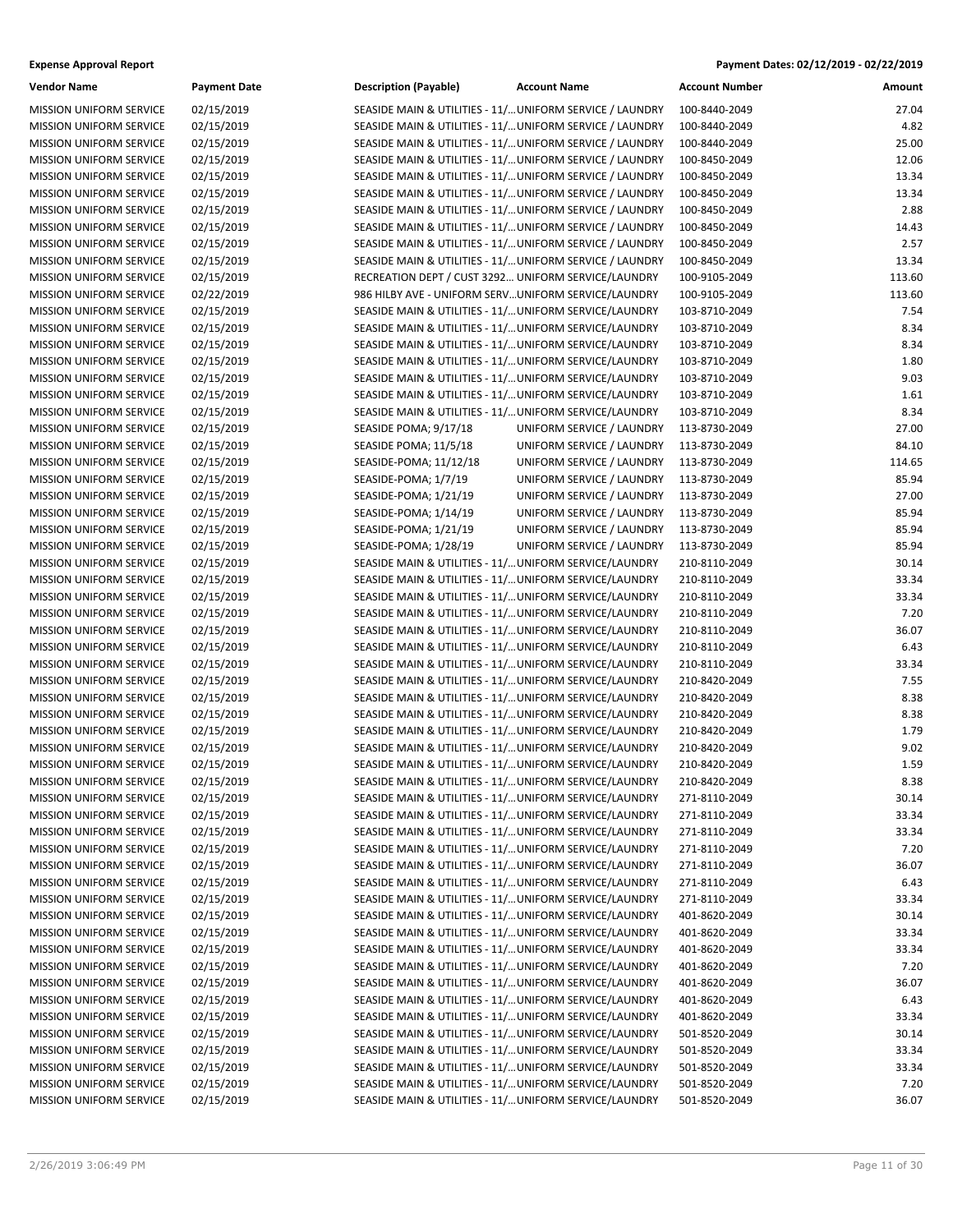| <b>Expense Approval Report</b> | Payment Dates: 02/12/2019 - 02/22/2019 |
|--------------------------------|----------------------------------------|
|--------------------------------|----------------------------------------|

| <b>Vendor Name</b>                               | <b>Payment Date</b> | <b>Description (Payable)</b>                             | <b>Account Name</b>                                                   | <b>Account Number</b>                                | Amount    |
|--------------------------------------------------|---------------------|----------------------------------------------------------|-----------------------------------------------------------------------|------------------------------------------------------|-----------|
| MISSION UNIFORM SERVICE                          | 02/15/2019          | SEASIDE MAIN & UTILITIES - 11/ UNIFORM SERVICE/LAUNDRY   |                                                                       | 501-8520-2049                                        | 6.43      |
| <b>MISSION UNIFORM SERVICE</b>                   | 02/15/2019          | SEASIDE MAIN & UTILITIES - 11/ UNIFORM SERVICE/LAUNDRY   |                                                                       | 501-8520-2049                                        | 33.34     |
| MISSION UNIFORM SERVICE                          | 02/15/2019          | SEASIDE MAIN & UTILITIES - 11/ UNIFORM SERVICE / LAUNDRY |                                                                       | 951-8820-2049                                        | 30.14     |
| <b>MISSION UNIFORM SERVICE</b>                   | 02/15/2019          | SEASIDE MAIN & UTILITIES - 11/ UNIFORM SERVICE / LAUNDRY |                                                                       | 951-8820-2049                                        | 33.34     |
| <b>MISSION UNIFORM SERVICE</b>                   | 02/15/2019          | SEASIDE MAIN & UTILITIES - 11/ UNIFORM SERVICE / LAUNDRY |                                                                       | 951-8820-2049                                        | 33.34     |
| <b>MISSION UNIFORM SERVICE</b>                   | 02/15/2019          | SEASIDE MAIN & UTILITIES - 11/ UNIFORM SERVICE / LAUNDRY |                                                                       | 951-8820-2049                                        | 7.20      |
| <b>MISSION UNIFORM SERVICE</b>                   | 02/15/2019          | SEASIDE MAIN & UTILITIES - 11/ UNIFORM SERVICE / LAUNDRY |                                                                       | 951-8820-2049                                        | 36.07     |
| MISSION UNIFORM SERVICE                          | 02/15/2019          | SEASIDE MAIN & UTILITIES - 11/ UNIFORM SERVICE / LAUNDRY |                                                                       | 951-8820-2049                                        | 6.43      |
| <b>MISSION UNIFORM SERVICE</b>                   | 02/15/2019          |                                                          | SEASIDE MAIN & UTILITIES - 11/ UNIFORM SERVICE / LAUNDRY              | 951-8820-2049                                        | 33.34     |
|                                                  |                     |                                                          |                                                                       | Vendor 2186 - MISSION UNIFORM SERVICE Total:         | 2,641.16  |
|                                                  |                     |                                                          |                                                                       |                                                      |           |
| Vendor: 6963 - MNS ENGINEERS, INC.               |                     |                                                          |                                                                       |                                                      |           |
| MNS ENGINEERS, INC.                              | 02/15/2019          | NOV 2018 - WEST BROADWAY  WBUV-RSTP GRANT                |                                                                       | 345-8910-9513                                        | 4,378.00  |
|                                                  |                     |                                                          |                                                                       | Vendor 6963 - MNS ENGINEERS, INC. Total:             | 4,378.00  |
| Vendor: 4425 - MONTEREY AUTO SUPPLY              |                     |                                                          |                                                                       |                                                      |           |
| MONTEREY AUTO SUPPLY                             | 02/22/2019          | (2) NITRILE DISPOS GLOVE                                 | DEPARTMENT CONSUMABLES                                                | 100-8420-3095                                        | 26.08     |
| MONTEREY AUTO SUPPLY                             | 02/22/2019          | (1) STROBE                                               | <b>VEHICLE PARTS</b>                                                  | 501-8520-6144                                        | 167.14    |
| MONTEREY AUTO SUPPLY                             | 02/22/2019          | (2) AMBER STROBE LIGHT                                   | <b>VEHICLE PARTS</b>                                                  | 501-8520-6144                                        | 215.68    |
| MONTEREY AUTO SUPPLY                             | 02/22/2019          | <b>CREDIT FOR INVOICE #598546</b>                        | <b>VEHICLE PARTS</b>                                                  | 501-8520-6144                                        | $-166.38$ |
| MONTEREY AUTO SUPPLY                             | 02/22/2019          | (2) LICENSE KIT, (2) PLUG                                | <b>VEHICLE PARTS</b>                                                  | 501-8520-6144                                        | 20.18     |
| MONTEREY AUTO SUPPLY                             | 02/22/2019          | (1) RUBBER HOOD CATCH                                    | <b>VEHICLE PARTS</b>                                                  | 501-8520-6144                                        | 8.74      |
| MONTEREY AUTO SUPPLY                             | 02/22/2019          | (2) LIGHTS                                               | <b>VEHICLE PARTS</b>                                                  | 501-8520-6144                                        | $-215.68$ |
| MONTEREY AUTO SUPPLY                             | 02/22/2019          | (2) CLASS 1 ROT BEACON                                   | <b>VEHICLE PARTS</b>                                                  | 501-8520-6144                                        | 165.93    |
| MONTEREY AUTO SUPPLY                             | 02/22/2019          | (2) HEADLIGHT ASSEMBLY                                   | <b>VEHICLE PARTS</b>                                                  | 501-8520-6144                                        | 309.22    |
| MONTEREY AUTO SUPPLY                             | 02/22/2019          | (1) TRAILER CONN SOCKET                                  | <b>VEHICLE PARTS</b>                                                  | 501-8520-6144                                        | 8.73      |
| MONTEREY AUTO SUPPLY                             | 02/22/2019          | (1) MEDIUM FUEL FILTER                                   | <b>VEHICLE PARTS</b>                                                  | 501-8520-6144                                        | 23.54     |
| MONTEREY AUTO SUPPLY                             | 02/22/2019          | (2) BLISTER PACK CAPSULES                                | <b>VEHICLE PARTS</b>                                                  | 501-8520-6144                                        | 18.99     |
|                                                  |                     |                                                          |                                                                       | Vendor 4425 - MONTEREY AUTO SUPPLY Total:            | 582.17    |
| Vendor: 2238 - MONTEREY BAY PEST CONTROL         |                     |                                                          |                                                                       |                                                      |           |
| MONTEREY BAY PEST CONTROL 02/22/2019             |                     | 440 HARCOURT - TRAILER #A  PEST CONTROL                  |                                                                       | 100-8310-2057                                        | 58.00     |
| MONTEREY BAY PEST CONTROL 02/22/2019             |                     | 440 HARCOURT - POLICE DEPT  PEST CONTROL                 |                                                                       | 100-8310-2057                                        | 100.00    |
| MONTEREY BAY PEST CONTROL 02/22/2019             |                     | 610 OLYMPIA AVE - MONTHLY  PEST CONTROL                  |                                                                       | 100-8310-2057                                        | 60.00     |
|                                                  |                     |                                                          |                                                                       | Vendor 2238 - MONTEREY BAY PEST CONTROL Total:       | 218.00    |
|                                                  |                     |                                                          |                                                                       |                                                      |           |
| Vendor: 5543 - MONTEREY BAY URGENT               |                     |                                                          |                                                                       |                                                      |           |
| <b>MONTEREY BAY URGENT</b>                       | 02/22/2019          | SEASIDE POLICE - 1/9/19                                  | MEDICAL EXAMS                                                         | 100-6110-1026                                        | 25.00     |
| <b>MONTEREY BAY URGENT</b>                       | 02/22/2019          | SEASIDE POLICE - 1/9/19                                  | MEDICAL EXAMS                                                         | 100-6110-1026                                        | 147.00    |
| MONTEREY BAY URGENT                              | 02/22/2019          | SEASIDE POLICE - 1/9/19                                  | MEDICAL EXAMS                                                         | 100-6110-1026                                        | 226.00    |
| <b>MONTEREY BAY URGENT</b>                       | 02/22/2019          | SEASIDE POLICE - 1/9/19                                  | MEDICAL EXAMS                                                         | 100-6110-1026                                        | 21.00     |
|                                                  |                     |                                                          |                                                                       | <b>Vendor 5543 - MONTEREY BAY URGENT Total:</b>      | 419.00    |
| Vendor: 2294 - MONTEREY CO. SHERIFF-CORONER      |                     |                                                          |                                                                       |                                                      |           |
| MONTEREY CO. SHERIFF-CORO                        |                     |                                                          | DONATION FOR THE EXPLORERSCOMMUNITY FIREWORKS EVENT 100-1010-7167     |                                                      | 200.00    |
| MONTEREY CO. SHERIFF-CORO                        |                     |                                                          | DONATION FOR THE EXPLORERSCOMMUNITY FIREWORKS EVENT 100-1010-7167     |                                                      | $-200.00$ |
|                                                  |                     |                                                          |                                                                       | Vendor 2294 - MONTEREY CO. SHERIFF-CORONER Total:    | 0.00      |
|                                                  |                     |                                                          |                                                                       |                                                      |           |
| Vendor: 0759 - MONTEREY CO. WEEKLY CLASSIFIEDS   |                     |                                                          |                                                                       |                                                      |           |
| MONTEREY CO. WEEKLY CLASSI 02/22/2019            |                     |                                                          | MINOR USE PERMIT 18-12; 1/1 PUBLISHING & LEGAL ADVERTIS 100-7310-2063 |                                                      | 81.45     |
| MONTEREY CO. WEEKLY CLASSI 02/22/2019            |                     |                                                          | ADJ PROP OWNERS CDP-19-01 PUBLISHING & LEGAL ADVERTIS 100-7310-2063   |                                                      | 108.60    |
| MONTEREY CO. WEEKLY CLASSI 02/22/2019            |                     | AD FOR FATHER/DAUGHTER D FATHER DAUGHTER DANCE           |                                                                       | 100-9200-7131                                        | 574.00    |
|                                                  |                     |                                                          |                                                                       | Vendor 0759 - MONTEREY CO. WEEKLY CLASSIFIEDS Total: | 764.05    |
| <b>Vendor: 2205 - MONTEREY COUNTY CONVENTION</b> |                     |                                                          |                                                                       |                                                      |           |
| MONTEREY COUNTY CONVENT 02/15/2019               |                     | DECEMBER 2018 - SEASIDE TID TID ASSESSMENT               |                                                                       | 100-2010                                             | 16,399.35 |
|                                                  |                     |                                                          |                                                                       | Vendor 2205 - MONTEREY COUNTY CONVENTION Total:      | 16,399.35 |
| Vendor: 2295 - MONTEREY COUNTY PETROLEUM         |                     |                                                          |                                                                       |                                                      |           |
| MONTEREY COUNTY PETROLE 02/15/2019               |                     | 500 GALLONS DIESEL NO. 2                                 | <b>VEHICLE FUEL</b>                                                   | 501-8520-6145                                        | 1,486.63  |
| MONTEREY COUNTY PETROLE 02/15/2019               |                     | 820 GALLONS UNLEADED REG  VEHICLE FUEL                   |                                                                       | 501-8520-6145                                        | 2,115.24  |
| MONTEREY COUNTY PETROLE 02/15/2019               |                     | 900 GALLONS UNLEADED REG  VEHICLE FUEL                   |                                                                       | 501-8520-6145                                        | 2,292.52  |
|                                                  |                     |                                                          |                                                                       | Vendor 2295 - MONTEREY COUNTY PETROLEUM Total:       | 5,894.39  |
|                                                  |                     |                                                          |                                                                       |                                                      |           |
| Vendor: 6088 - MONTEREY FIRE EXTINGUISHER, INC.  |                     |                                                          |                                                                       |                                                      |           |
| MONTEREY FIRE EXTINGUISHER,02/15/2019            |                     | SEASIDE FIRE - 20# SERVICE                               | SUBCONTRACTED WORK                                                    | 100-8310-2073                                        | 35.00     |
|                                                  |                     |                                                          |                                                                       |                                                      |           |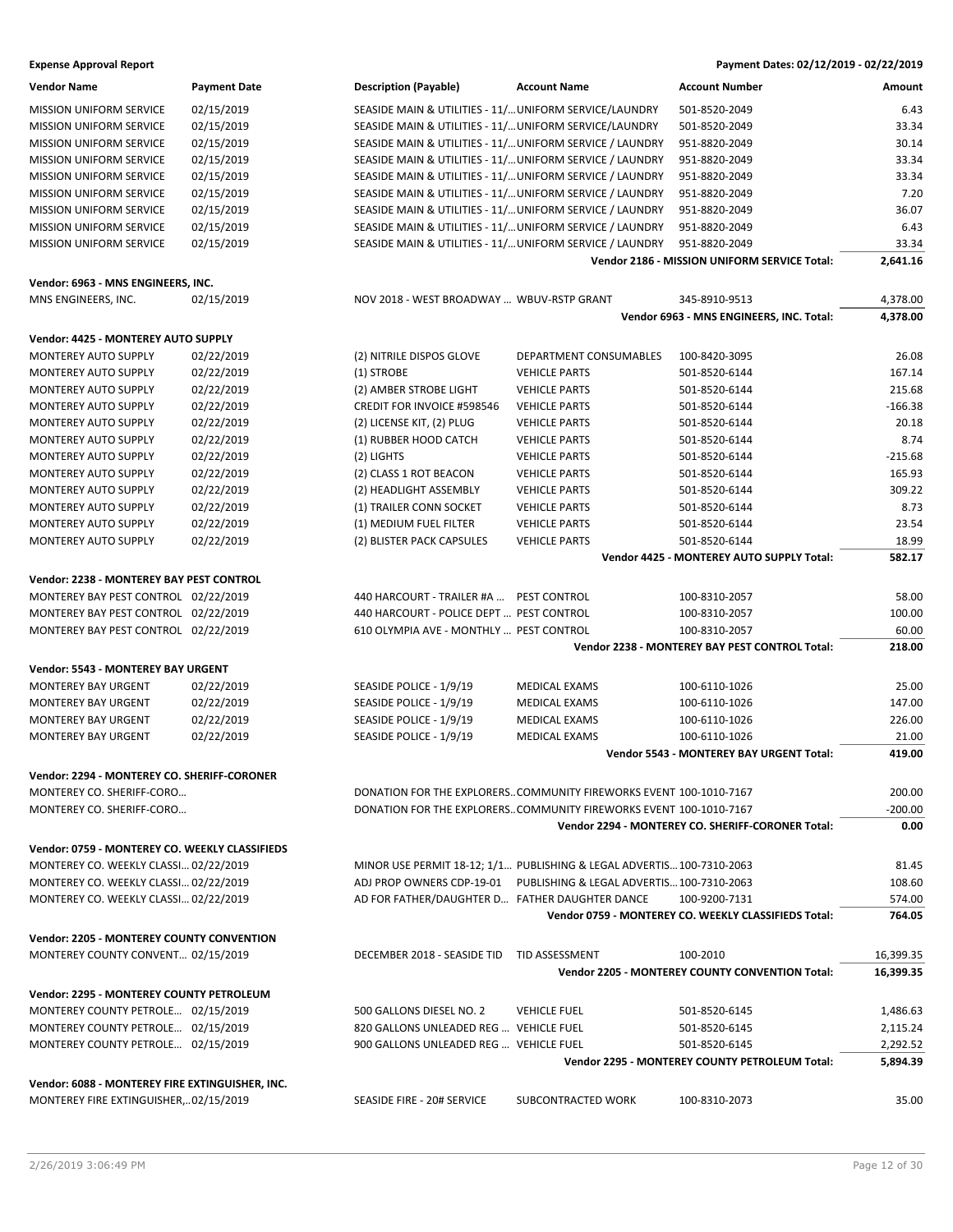| <b>Vendor Name</b>                            | <b>Payment Date</b> | <b>Description (Payable)</b>                    | <b>Account Name</b>                                                     | <b>Account Number</b>                                 | Amount           |
|-----------------------------------------------|---------------------|-------------------------------------------------|-------------------------------------------------------------------------|-------------------------------------------------------|------------------|
| MONTEREY FIRE EXTINGUISHER,02/15/2019         |                     |                                                 | CITY HALL/POLICE/OLDEMEYER SUBCONTRACTED WORK                           | 100-8310-2073                                         | 1,315.19         |
| MONTEREY FIRE EXTINGUISHER,02/15/2019         |                     |                                                 | SEASIDE FIRE DEPT - 5# SERVICESUBCONTRACTED WORK                        | 100-8310-2073                                         | 35.00            |
|                                               |                     |                                                 |                                                                         | Vendor 6088 - MONTEREY FIRE EXTINGUISHER, INC. Total: | 1,385.19         |
| Vendor: 8791 - MONTEREY ONE WATER             |                     |                                                 |                                                                         |                                                       |                  |
| MONTEREY ONE WATER                            | 02/15/2019          |                                                 | MISC CITY OF SEASIDE ACCTS /  SEWER SERVICE CHARGE                      | 100-8310-5136                                         | 66.84            |
| <b>MONTEREY ONE WATER</b>                     | 02/15/2019          |                                                 | MISC CITY OF SEASIDE ACCTS /  SEWER SERVICE CHARGE                      | 100-8310-5136                                         | 1,173.33         |
| <b>MONTEREY ONE WATER</b>                     | 02/15/2019          |                                                 | MISC CITY OF SEASIDE ACCTS /  SEWER SERVICE CHARGE                      | 100-8310-5136                                         | 24.70            |
| <b>MONTEREY ONE WATER</b>                     | 02/15/2019          |                                                 | MISC CITY OF SEASIDE ACCTS /  SEWER SERVICE CHARGE                      | 100-8310-5136                                         | 140.22           |
| <b>MONTEREY ONE WATER</b>                     | 02/15/2019          |                                                 | MISC CITY OF SEASIDE ACCTS /  SEWER SERVICE CHARGE                      | 100-8310-5136                                         | 233.70           |
| <b>MONTEREY ONE WATER</b>                     | 02/15/2019          |                                                 | MISC CITY OF SEASIDE ACCTS /  SEWER SERVICE CHARGE                      | 100-8310-5136                                         | 234.30           |
| <b>MONTEREY ONE WATER</b>                     | 02/15/2019          |                                                 | MISC CITY OF SEASIDE ACCTS /  SEWER SERVICE CHARGE                      | 100-8310-5136                                         | 914.19           |
| <b>MONTEREY ONE WATER</b>                     | 02/15/2019          |                                                 | MISC CITY OF SEASIDE ACCTS /  SEWER SERVICE CHARGE                      | 100-8310-5136                                         | 46.74            |
| <b>MONTEREY ONE WATER</b>                     | 02/15/2019          |                                                 | MISC CITY OF SEASIDE ACCTS /  SEWER SERVICE CHARGE                      | 100-8310-5136                                         | 46.74            |
| MONTEREY ONE WATER                            | 02/15/2019          |                                                 | MISC CITY OF SEASIDE ACCTS /  RENTAL PROPERTY EXP & MAINT 971-9710-9599 |                                                       | 14.80            |
| MONTEREY ONE WATER                            | 02/15/2019          |                                                 | MISC CITY OF SEASIDE ACCTS /  RENTAL PROPERTY EXP & MAINT 971-9710-9599 |                                                       | 14.80            |
| <b>MONTEREY ONE WATER</b>                     | 02/15/2019          |                                                 | MISC CITY OF SEASIDE ACCTS /  RENTAL PROPERTY EXP & MAINT 971-9710-9599 |                                                       | 14.80            |
| MONTEREY ONE WATER                            | 02/15/2019          |                                                 | MISC CITY OF SEASIDE ACCTS /  RENTAL PROPERTY EXP & MAINT 971-9710-9599 |                                                       | 66.84            |
| <b>MONTEREY ONE WATER</b>                     | 02/15/2019          |                                                 | MISC CITY OF SEASIDE ACCTS /  RENTAL PROPERTY EXP & MAINT 971-9710-9599 |                                                       | 66.84            |
|                                               |                     |                                                 |                                                                         | Vendor 8791 - MONTEREY ONE WATER Total:               | 3,058.84         |
| Vendor: 2338 - MONTEREY PENINSULA WATER       |                     |                                                 |                                                                         |                                                       |                  |
| MONTEREY PENINSULA WATER 02/15/2019           |                     |                                                 | MPWMD SURCHARGE - SEASIDE A/P MPWMD SURCHARGE                           | 401-2002                                              | 3,515.41         |
|                                               |                     |                                                 |                                                                         | Vendor 2338 - MONTEREY PENINSULA WATER Total:         | 3,515.41         |
|                                               |                     |                                                 |                                                                         |                                                       |                  |
| Vendor: 7135 - MONTEREY SANITARY SUPPLY, INC. |                     |                                                 |                                                                         |                                                       |                  |
| MONTEREY SANITARY SUPPLY,  02/15/2019         |                     |                                                 | (5) NITRILE 911 GLOVE, 100/BX  CSA74 APPROVED MEDICAL SU 100-6120-3096  |                                                       | 58.18            |
| MONTEREY SANITARY SUPPLY,  02/22/2019         |                     |                                                 | (15) 1-QUART SHARPS CONTAI CSA74 APPROVED MEDICAL SU 100-6120-3096      |                                                       | 37.53            |
|                                               |                     |                                                 |                                                                         | Vendor 7135 - MONTEREY SANITARY SUPPLY, INC. Total:   | 95.71            |
| Vendor: 6761 - MONTEREY SIGNS                 |                     |                                                 |                                                                         |                                                       |                  |
| <b>MONTEREY SIGNS</b>                         |                     | Exterior Signage at 656 Broadw SATELLITE OFFICE |                                                                         | 100-7410-4207                                         | 1,112.70         |
| <b>MONTEREY SIGNS</b>                         |                     | Exterior Signage at 656 Broadw SATELLITE OFFICE |                                                                         | 100-7410-4207                                         | $-1,112.70$      |
|                                               |                     |                                                 |                                                                         | Vendor 6761 - MONTEREY SIGNS Total:                   | 0.00             |
| Vendor: 2346 - MONTEREY SPORTS CENTER         |                     |                                                 |                                                                         |                                                       |                  |
| MONTEREY SPORTS CENTER                        | 02/15/2019          | <b>GYM MBRSHIP - SINGLE</b>                     | MISC PAYROLL PAYABLES                                                   | 100-2062                                              | 293.09           |
| <b>MONTEREY SPORTS CENTER</b>                 | 02/15/2019          | <b>GYM MBRSHP - SENIOR</b>                      | MISC PAYROLL PAYABLES                                                   | 100-2062                                              | 22.99            |
| MONTEREY SPORTS CENTER                        | 02/15/2019          | <b>GYM MBRSHIP - FAMILY</b>                     | MISC PAYROLL PAYABLES                                                   | 100-2062                                              | 690.69           |
| <b>MONTEREY SPORTS CENTER</b>                 | 02/15/2019          | GYM MBRSHIP - FAMILY                            | MISC PAYROLL PAYABLES                                                   | 100-2062                                              | 77.00            |
| <b>MONTEREY SPORTS CENTER</b>                 | 02/15/2019          | GYM MBRSHP - SENIOR                             | MISC PAYROLL PAYABLES                                                   | 200-2062                                              | 17.01            |
| <b>MONTEREY SPORTS CENTER</b>                 | 02/15/2019          | GYM MBRSHIP - FAMILY                            | MISC PAYROLL PAYABLES                                                   | 271-2062                                              | 11.54            |
| <b>MONTEREY SPORTS CENTER</b>                 | 02/15/2019          | <b>GYM MBRSHIP - FAMILY</b>                     | MISC PAYROLL PAYABLES                                                   | 345-2062                                              | 1.86             |
| <b>MONTEREY SPORTS CENTER</b>                 | 02/15/2019          | <b>GYM MBRSHIP - SINGLE</b>                     | MISC PAYROLL PAYABLES                                                   | 401-2062                                              | 12.91            |
| <b>MONTEREY SPORTS CENTER</b>                 | 02/15/2019          | <b>GYM MBRSHIP - FAMILY</b>                     | MISC PAYROLL PAYABLES                                                   | 401-2062                                              | 53.91            |
| <b>MONTEREY SPORTS CENTER</b>                 | 02/15/2019          | <b>GYM MBRSHIP - FAMILY</b>                     | MISC PAYROLL PAYABLES                                                   | 503-2062                                              | 77.00            |
| MONTEREY SPORTS CENTER                        | 02/15/2019          | <b>GYM MBRSHIP - FAMILY</b>                     | MISC PAYROLL PAYABLES                                                   | 951-2062                                              | 12.00            |
|                                               |                     |                                                 |                                                                         | <b>Vendor 2346 - MONTEREY SPORTS CENTER Total:</b>    | 1,270.00         |
|                                               |                     |                                                 |                                                                         |                                                       |                  |
| Vendor: 8640 - MYRA McNAMARA                  |                     |                                                 |                                                                         |                                                       |                  |
| MYRA MCNAMARA                                 | 02/22/2019          | MUSIC FOR SR PROGRAM "ST P SENIOR ACTIVITIES    |                                                                         | 251-9500-7125<br>Vendor 8640 - MYRA McNAMARA Total:   | 350.00<br>350.00 |
|                                               |                     |                                                 |                                                                         |                                                       |                  |
| Vendor: 8763 - NAPA VALLEY COLLEGE            |                     |                                                 |                                                                         |                                                       |                  |
| NAPA VALLEY COLLEGE                           |                     |                                                 | REQUALIFICATION COURSE #72  TRAINING & EDUCATION                        | 100-6110-1029                                         | 617.00           |
| NAPA VALLEY COLLEGE                           |                     |                                                 | REQUALIFICATION COURSE #72  TRAINING & EDUCATION                        | 100-6110-1029                                         | $-617.00$        |
|                                               |                     |                                                 |                                                                         | Vendor 8763 - NAPA VALLEY COLLEGE Total:              | 0.00             |
| Vendor: 7237 - NATIONAL BENEFIT SERVICES, LLC |                     |                                                 |                                                                         |                                                       |                  |
| NATIONAL BENEFIT SERVICES, L                  |                     |                                                 | COBRA ADMIN FEE FOR MARCH BENEFITS ADMINISTRATION                       | 100-2031-1015                                         | 153.00           |
| NATIONAL BENEFIT SERVICES, L                  |                     |                                                 | COBRA ADMIN FEE FOR MARCHBENEFITS ADMINISTRATION                        | 100-2031-1015                                         | $-153.00$        |
|                                               |                     |                                                 |                                                                         | Vendor 7237 - NATIONAL BENEFIT SERVICES, LLC Total:   | 0.00             |
| Vendor: 4670 - OFC. OF THE COUNTY COUNSEL     |                     |                                                 |                                                                         |                                                       |                  |
| OFC. OF THE COUNTY COUNSEL                    |                     | LEGAL SVCS FOR 01/01/18 - 01/ LEGAL SERVICES    |                                                                         | 951-8810-1022                                         | 279.20           |
|                                               |                     |                                                 |                                                                         |                                                       |                  |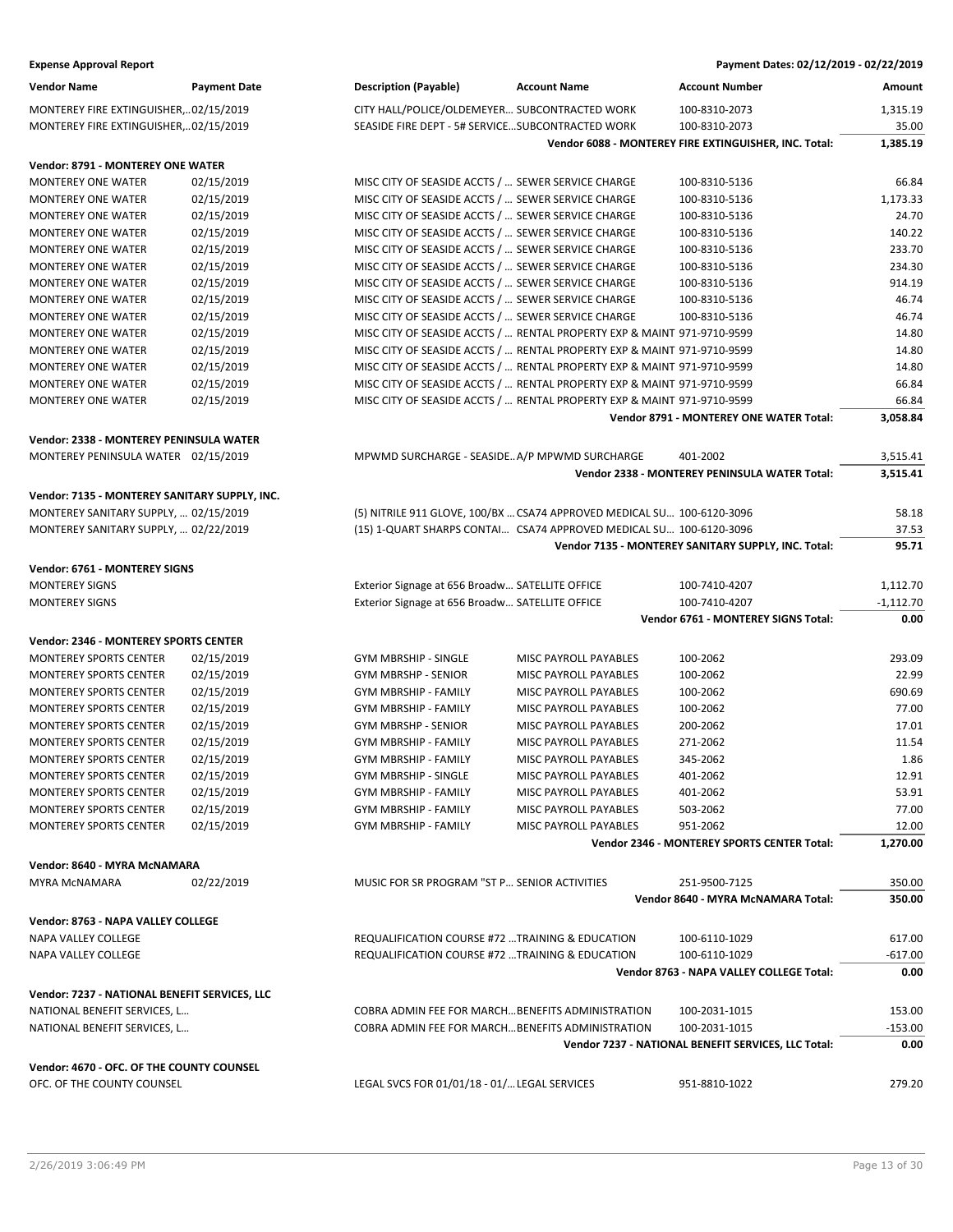| <b>Vendor Name</b>                               | <b>Payment Date</b> | <b>Description (Payable)</b>                      | <b>Account Name</b>            | Account Number                                                | Amount    |
|--------------------------------------------------|---------------------|---------------------------------------------------|--------------------------------|---------------------------------------------------------------|-----------|
| OFC. OF THE COUNTY COUNSEL                       |                     | LEGAL SVCS FOR 01/01/18 - 01/ LEGAL SERVICES      |                                | 951-8810-1022                                                 | $-279.20$ |
|                                                  |                     |                                                   |                                | Vendor 4670 - OFC. OF THE COUNTY COUNSEL Total:               | 0.00      |
|                                                  |                     |                                                   |                                |                                                               |           |
| Vendor: 2663 - PACIFIC SMOG                      |                     |                                                   |                                |                                                               |           |
| PACIFIC SMOG                                     | 02/15/2019          | SMOG - 2001 FORD E350                             | <b>OUTSIDE REPAIRS</b>         | 501-8520-6148                                                 | 39.75     |
| PACIFIC SMOG                                     | 02/15/2019          | SMOG - 2006 FORD E350                             | <b>OUTSIDE REPAIRS</b>         | 501-8520-6148                                                 | 39.75     |
|                                                  |                     |                                                   |                                | Vendor 2663 - PACIFIC SMOG Total:                             | 79.50     |
| Vendor: 2752 - PENINSULA WELDING                 |                     |                                                   |                                |                                                               |           |
| PENINSULA WELDING                                | 02/15/2019          | (3) OXYGEN USP MED GRD SIZE  CSA 74 PURCHASES     |                                | 100-6640-3096                                                 | 56.43     |
|                                                  |                     |                                                   |                                | Vendor 2752 - PENINSULA WELDING Total:                        | 56.43     |
| Vendor: 2802 - PITNEY BOWES GLOBAL               |                     |                                                   |                                |                                                               |           |
| PITNEY BOWES GLOBAL                              | 02/15/2019          | 11/28/18 - 2/27/19 / CONTRACTMAIL SERVICES        |                                | 100-5110-4124                                                 | 1,351.95  |
|                                                  |                     |                                                   |                                | Vendor 2802 - PITNEY BOWES GLOBAL Total:                      | 1,351.95  |
|                                                  |                     |                                                   |                                |                                                               |           |
| Vendor: 4174 - POTTER'S ELECTRONICS              |                     |                                                   |                                |                                                               |           |
| POTTER'S ELECTRONICS                             | 02/22/2019          | REPAIR WORK TO MOUSE ON C SUBCONTRACTED WORK      |                                | 100-8310-2073                                                 | 75.00     |
| POTTER'S ELECTRONICS                             | 02/22/2019          | <b>EMERGENCY CCTV REPAIR 1/31 OUTSIDE REPAIRS</b> |                                | 501-8520-6148                                                 | 354.63    |
|                                                  |                     |                                                   |                                | Vendor 4174 - POTTER'S ELECTRONICS Total:                     | 429.63    |
| Vendor: 2849 - PREMIUM AUTO PARTS, INC.          |                     |                                                   |                                |                                                               |           |
| PREMIUM AUTO PARTS, INC.                         | 02/15/2019          | (1) KWIK, (1) OIL-WILDBERRIES                     | <b>VEHICLE PARTS</b>           | 501-8520-6144                                                 | 10.73     |
| PREMIUM AUTO PARTS, INC.                         | 02/15/2019          | (1) BRAKE LIGHT SWITCH                            | <b>VEHICLE PARTS</b>           | 501-8520-6144                                                 | 17.03     |
| PREMIUM AUTO PARTS, INC.                         | 02/15/2019          | (1) REAR MIRROR BRACKET, (1)  VEHICLE PARTS       |                                | 501-8520-6144                                                 | 10.09     |
| PREMIUM AUTO PARTS, INC.                         | 02/15/2019          | (1) RADIATOR                                      | <b>VEHICLE PARTS</b>           | 501-8520-6144                                                 | 179.21    |
|                                                  |                     |                                                   |                                | Vendor 2849 - PREMIUM AUTO PARTS, INC. Total:                 | 217.06    |
|                                                  |                     |                                                   |                                |                                                               |           |
| Vendor: 9011 - PROJECT DIMENSIONS, INC.          |                     |                                                   |                                |                                                               |           |
| PROJECT DIMENSIONS, INC.                         | 02/15/2019          | JAN 2019 - CUTINO PARK PHASE PARKS IMPROVEMENTS   |                                | 348-8910-9570                                                 | 30,475.00 |
|                                                  |                     |                                                   |                                | Vendor 9011 - PROJECT DIMENSIONS, INC. Total:                 | 30,475.00 |
| Vendor: 5705 - PUBLIC AGENCY RETIREMENT SERVICES |                     |                                                   |                                |                                                               |           |
| PUBLIC AGENCY RETIREMENT S 02/19/2019            |                     | OCTOBER 2018 ARS FEES                             | BENEFITS ADMINISTRATION        | 100-5110-1015                                                 | 408.05    |
| PUBLIC AGENCY RETIREMENT S 02/19/2019            |                     | OCTOBER 2018 REP FEES                             | BENEFITS ADMINISTRATION        | 100-5110-1015                                                 | 750.00    |
| PUBLIC AGENCY RETIREMENT S 02/19/2019            |                     | NOVEMBER 2018 REP FEES                            | BENEFITS ADMINISTRATION        | 100-5110-1015                                                 | 750.00    |
| PUBLIC AGENCY RETIREMENT S 02/19/2019            |                     | DECEMBER 2018 REP FEES                            | <b>BENEFITS ADMINISTRATION</b> | 100-5110-1015                                                 | 750.00    |
| PUBLIC AGENCY RETIREMENT S 02/19/2019            |                     | NOVEMBER 2018 ARS FEES                            | BENEFITS ADMINISTRATION        | 100-5110-1015                                                 | 405.20    |
| PUBLIC AGENCY RETIREMENT S 02/19/2019            |                     | DECEMBER 2018 ARS FEES                            | BENEFITS ADMINISTRATION        | 100-5110-1015                                                 | 441.28    |
|                                                  |                     |                                                   |                                | <b>Vendor 5705 - PUBLIC AGENCY RETIREMENT SERVICES Total:</b> | 3,504.53  |
|                                                  |                     |                                                   |                                |                                                               |           |
| Vendor: 6193 - PURCHASE POWER                    |                     |                                                   |                                |                                                               |           |
| PURCHASE POWER                                   | 02/22/2019          | ACCT #8000-9000-1135-1503;  MAIL SERVICES         |                                | 100-5110-4124                                                 | 1,000.00  |
|                                                  |                     |                                                   |                                | Vendor 6193 - PURCHASE POWER Total:                           | 1,000.00  |
| Vendor: 5264 - RABOBANK, N.A.                    |                     |                                                   |                                |                                                               |           |
| RABOBANK, N.A.                                   | 02/15/2019          | FIT PAYABLE                                       | FEDERAL TAX PAYABLE            | 100-2052                                                      | 255.76    |
| RABOBANK, N.A.                                   | 02/15/2019          | FIT PAYABLE                                       | FEDERAL TAX PAYABLE            | 100-2052                                                      | 59,681.56 |
| RABOBANK, N.A.                                   | 02/15/2019          | MEDICARE PAYABLE                                  | EE HEALTHCARE PAYABLE          | 100-2057                                                      | 72.54     |
| RABOBANK, N.A.                                   | 02/15/2019          | MEDICARE PAYABLE                                  | EE HEALTHCARE PAYABLE          | 100-2057                                                      | 15,670.64 |
| RABOBANK, N.A.                                   | 02/15/2019          | FIT PAYABLE                                       | FEDERAL TAX PAYABLE            | 103-2052                                                      | 51.04     |
| RABOBANK, N.A.                                   | 02/15/2019          | MEDICARE PAYABLE                                  | EE HEALTHCARE PAYABLE          | 103-2057                                                      | 15.08     |
| RABOBANK, N.A.                                   | 02/15/2019          | FIT PAYABLE                                       | FEDERAL TAX PAYABLE            | 113-2052                                                      | 976.86    |
| RABOBANK, N.A.                                   | 02/15/2019          | MEDICARE PAYABLE                                  | EE HEALTHCARE PAYABLE          | 113-2057                                                      | 354.00    |
| RABOBANK, N.A.                                   | 02/15/2019          | FIT PAYABLE                                       | FEDERAL TAX PAYABLE            | 200-2052                                                      | 123.37    |
| RABOBANK, N.A.                                   | 02/15/2019          | MEDICARE PAYABLE                                  | EE HEALTHCARE PAYABLE          | 200-2057                                                      | 43.50     |
| RABOBANK, N.A.                                   | 02/15/2019          | FIT PAYABLE                                       | FEDERAL TAX PAYABLE            | 210-2052                                                      | 571.66    |
| RABOBANK, N.A.                                   | 02/15/2019          | MEDICARE PAYABLE                                  | EE HEALTHCARE PAYABLE          | 210-2057                                                      | 179.74    |
| RABOBANK, N.A.                                   | 02/15/2019          | FIT PAYABLE                                       | FEDERAL TAX PAYABLE            | 271-2052                                                      | 522.82    |
| RABOBANK, N.A.                                   | 02/15/2019          | MEDICARE PAYABLE                                  | EE HEALTHCARE PAYABLE          | 271-2057                                                      | 203.58    |
| RABOBANK, N.A.                                   | 02/15/2019          | FIT PAYABLE                                       | FEDERAL TAX PAYABLE            | 345-2052                                                      | 6.63      |
| RABOBANK, N.A.                                   | 02/15/2019          | MEDICARE PAYABLE                                  | EE HEALTHCARE PAYABLE          | 345-2057                                                      | 2.46      |
| RABOBANK, N.A.                                   | 02/15/2019          | FIT PAYABLE                                       | FEDERAL TAX PAYABLE            | 401-2052                                                      | 605.67    |
| RABOBANK, N.A.                                   | 02/15/2019          | MEDICARE PAYABLE                                  | EE HEALTHCARE PAYABLE          | 401-2057                                                      | 249.26    |
| RABOBANK, N.A.                                   | 02/15/2019          | FIT PAYABLE                                       | FEDERAL TAX PAYABLE            | 501-2052                                                      | 442.25    |
|                                                  |                     |                                                   |                                |                                                               |           |

RABOBANK, N.A. 602/15/2019 MEDICARE PAYABLE E HEALTHCARE PAYABLE 501-2057 171.18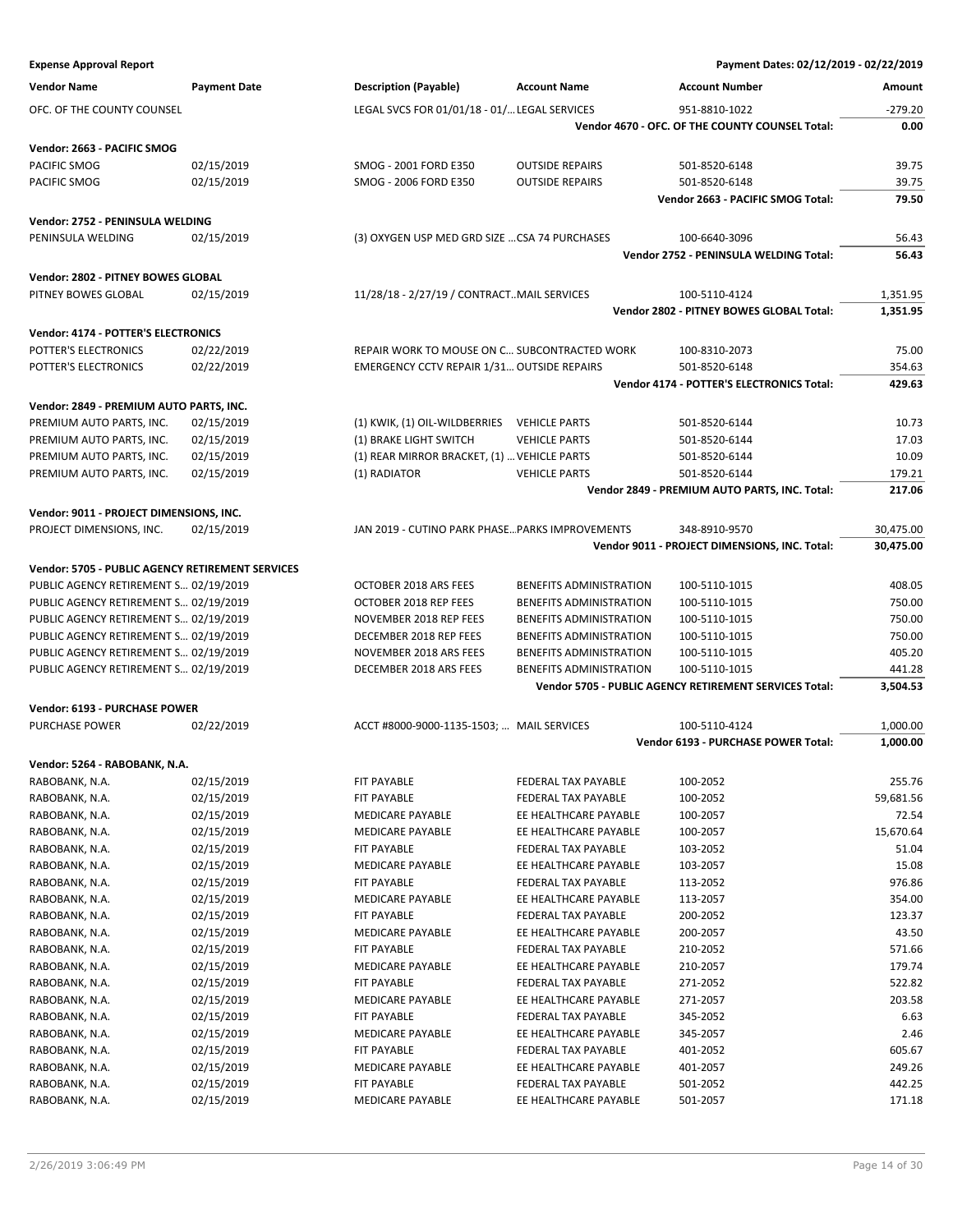| <b>Vendor Name</b>                                       | <b>Payment Date</b> | <b>Description (Payable)</b>                                          | <b>Account Name</b>        | <b>Account Number</b>                                          | Amount      |
|----------------------------------------------------------|---------------------|-----------------------------------------------------------------------|----------------------------|----------------------------------------------------------------|-------------|
| RABOBANK, N.A.                                           | 02/15/2019          | FIT PAYABLE                                                           | FEDERAL TAX PAYABLE        | 503-2052                                                       | 712.66      |
| RABOBANK, N.A.                                           | 02/15/2019          | MEDICARE PAYABLE                                                      | EE HEALTHCARE PAYABLE      | 503-2057                                                       | 205.16      |
| RABOBANK, N.A.                                           | 02/15/2019          | FIT PAYABLE                                                           | FEDERAL TAX PAYABLE        | 951-2052                                                       | 535.04      |
| RABOBANK, N.A.                                           | 02/15/2019          | <b>MEDICARE PAYABLE</b>                                               | EE HEALTHCARE PAYABLE      | 951-2057                                                       | 171.04      |
| RABOBANK, N.A.                                           | 02/15/2019          | FIT PAYABLE                                                           | FEDERAL TAX PAYABLE        | 953-2052                                                       | 28.28       |
| RABOBANK, N.A.                                           | 02/15/2019          | <b>MEDICARE PAYABLE</b>                                               | EE HEALTHCARE PAYABLE      | 953-2057                                                       | 10.54       |
|                                                          |                     |                                                                       |                            | Vendor 5264 - RABOBANK, N.A. Total:                            | 81,862.32   |
| <b>Vendor: 7263 - REGIONAL GOVERNMENT SERVICES</b>       |                     |                                                                       |                            |                                                                |             |
| REGIONAL GOVERNMENT SERV 02/15/2019                      |                     | JAN 2019 CONTRACT SERVICES                                            | CONSULTANT                 | 100-5110-1030                                                  | 675.00      |
|                                                          |                     |                                                                       |                            | Vendor 7263 - REGIONAL GOVERNMENT SERVICES Total:              | 675.00      |
|                                                          |                     |                                                                       |                            |                                                                |             |
| Vendor: 8345 - RESTORATIVE JUSTICE PARTNERS, INC.        |                     |                                                                       |                            |                                                                |             |
| RESTORATIVE JUSTICE PARTNE 02/22/2019                    |                     | JAN 2019 - CAL VIP GRANT REI RESTORATIVE JUSTICE PARTNE 100-2042-7205 |                            |                                                                | 3,168.67    |
|                                                          |                     |                                                                       |                            | Vendor 8345 - RESTORATIVE JUSTICE PARTNERS, INC. Total:        | 3,168.67    |
| Vendor: 8800 - RINCON CONSULTANTS, INC.                  |                     |                                                                       |                            |                                                                |             |
| RINCON CONSULTANTS, INC.                                 | 02/22/2019          | JAN 2019 -MAIN GATE PLAN A MAIN GATE - PETROVICH                      |                            | 601-2224                                                       | 20,796.58   |
| RINCON CONSULTANTS, INC.                                 | 02/22/2019          | OCT 2018 - MAIN GATE SPECIFICMAIN GATE - PETROVICH                    |                            | 601-2224                                                       | 1,841.13    |
|                                                          |                     |                                                                       |                            | Vendor 8800 - RINCON CONSULTANTS, INC. Total:                  | 22,637.71   |
| Vendor: 9020 - RODNEY CRAIG GOODMAN JR.                  |                     |                                                                       |                            |                                                                |             |
| RODNEY CRAIG GOODMAN JR. 02/22/2019                      |                     | 2/4/19 - 2/8/19 FINANCIAL M CONSULTANT                                |                            | 100-5110-1030                                                  | 10,096.72   |
|                                                          |                     |                                                                       |                            | Vendor 9020 - RODNEY CRAIG GOODMAN JR. Total:                  | 10,096.72   |
| Vendor: 3016 - ROSS RECREATION EQUIPMENT INC.            |                     |                                                                       |                            |                                                                |             |
| ROSS RECREATION EQUIPMENT  02/22/2019                    |                     | (2) TENDERTUFF REPAIR KIT, B DEPARTMENT CONSUMABLES                   |                            | 100-8420-3095                                                  | 33.60       |
|                                                          |                     |                                                                       |                            | Vendor 3016 - ROSS RECREATION EQUIPMENT INC. Total:            | 33.60       |
| Vendor: 9094 - RYAN RANCH PRINTERS, LP                   |                     |                                                                       |                            |                                                                |             |
| RYAN RANCH PRINTERS, LP                                  | 02/15/2019          | (250) 72-HOUR DETENTION FO OUTSIDE PRINTING SERVICE                   |                            | 100-6110-2053                                                  | 216.01      |
|                                                          |                     |                                                                       |                            | Vendor 9094 - RYAN RANCH PRINTERS, LP Total:                   | 216.01      |
|                                                          |                     |                                                                       |                            |                                                                |             |
| Vendor: 8886 - SAGE RENEWABLES ENERGY CONSULTING, INC.   |                     |                                                                       |                            |                                                                |             |
| SAGE RENEWABLES ENERGY C 02/15/2019                      |                     | THROUGH 12/31/18 - SOLAR P SOLAR PANELS                               |                            | 347-8910-9539                                                  | 4,972.22    |
|                                                          |                     |                                                                       |                            | Vendor 8886 - SAGE RENEWABLES ENERGY CONSULTING, INC. Total:   | 4,972.22    |
| Vendor: 6210 - SALINAS VALLEY PRO SQUAD                  |                     |                                                                       |                            |                                                                |             |
| SALINAS VALLEY PRO SQUAD                                 | 02/15/2019          | SEASIDE POLICE - MISC SUPPLIE UNIFORM SERVICE/LAUNDRY                 |                            | 100-6110-2049                                                  | 497.91      |
|                                                          |                     |                                                                       |                            | Vendor 6210 - SALINAS VALLEY PRO SQUAD Total:                  | 497.91      |
| Vendor: 9098 - SALVADORE AMAYA                           |                     |                                                                       |                            |                                                                |             |
| SALVADORE AMAYA                                          | 02/15/2019          | DEPOSIT REFUND - SOPER RO CENTER RENTAL DEPOSITS                      |                            | 255-2345                                                       | 667.13      |
|                                                          |                     |                                                                       |                            | Vendor 9098 - SALVADORE AMAYA Total:                           | 667.13      |
| Vendor: 9069 - SANACT INC.                               |                     |                                                                       |                            |                                                                |             |
| SANACT INC.                                              | 02/15/2019          | PAYMENT NO 3 - SEWER CLEAN HIGHWAY 1 SEWER LINE CLEAN 953-8820-9314   |                            |                                                                | 23,557.22   |
|                                                          |                     |                                                                       |                            | Vendor 9069 - SANACT INC. Total:                               | 23,557.22   |
| Vendor: 3154 - SEASIDE GARDEN CENTER                     |                     |                                                                       |                            |                                                                |             |
| SEASIDE GARDEN CENTER                                    | 02/22/2019          | (1) TREE, (10) STAKES, (3) PLANTDEPARTMENT CONSUMABLES                |                            | 100-8420-3095                                                  | 160.35      |
|                                                          |                     |                                                                       |                            | Vendor 3154 - SEASIDE GARDEN CENTER Total:                     | 160.35      |
| Vendor: 5761 - SHERIFF OF MONTEREY CO. / LEVYING OFFICER |                     |                                                                       |                            |                                                                |             |
| SHERIFF OF MONTEREY CO. / L                              |                     | GARNISHMENT                                                           | <b>GARNISHMENT PAYABLE</b> | 100-2059                                                       | $-870.87$   |
| SHERIFF OF MONTEREY CO. / L                              |                     | GARNISHMENT                                                           | <b>GARNISHMENT PAYABLE</b> | 100-2059                                                       | 870.87      |
| SHERIFF OF MONTEREY CO. / L                              |                     | GARNISHMENT                                                           | <b>GARNISHMENT PAYABLE</b> | 100-2059                                                       | $-587.95$   |
| SHERIFF OF MONTEREY CO. / L                              |                     | GARNISHMENT                                                           | <b>GARNISHMENT PAYABLE</b> | 100-2059                                                       | 587.95      |
| SHERIFF OF MONTEREY CO. / L                              |                     | GARNISHMENT                                                           | <b>GARNISHMENT PAYABLE</b> | 100-2059                                                       | 1,458.82    |
| SHERIFF OF MONTEREY CO. / L                              |                     | GARNISHMENT                                                           | <b>GARNISHMENT PAYABLE</b> | 100-2059                                                       | $-1,458.82$ |
| SHERIFF OF MONTEREY CO. / L                              |                     | GARNISHMENT                                                           | <b>GARNISHMENT PAYABLE</b> | 218-2059                                                       | $-268.93$   |
| SHERIFF OF MONTEREY CO. / L                              |                     | GARNISHMENT                                                           | <b>GARNISHMENT PAYABLE</b> | 218-2059                                                       | 268.93      |
| SHERIFF OF MONTEREY CO. / L                              |                     | GARNISHMENT                                                           | <b>GARNISHMENT PAYABLE</b> | 218-2059                                                       | 268.93      |
| SHERIFF OF MONTEREY CO. / L                              |                     | GARNISHMENT                                                           | <b>GARNISHMENT PAYABLE</b> | 218-2059                                                       | $-268.93$   |
|                                                          |                     |                                                                       |                            | Vendor 5761 - SHERIFF OF MONTEREY CO. / LEVYING OFFICER Total: | 0.00        |
| Vendor: 9095 - SHI INTERNATIONAL CORP.                   |                     |                                                                       |                            |                                                                |             |
| SHI INTERNATIONAL CORP.                                  | 02/15/2019          | IBM MaaS360 ESSENTIALS SUITECOMPUTER SUPPLIES/SOFTWA 100-6110-3102    |                            |                                                                | 2,848.48    |
|                                                          |                     |                                                                       |                            | Vendor 9095 - SHI INTERNATIONAL CORP. Total:                   | 2,848.48    |
|                                                          |                     |                                                                       |                            |                                                                |             |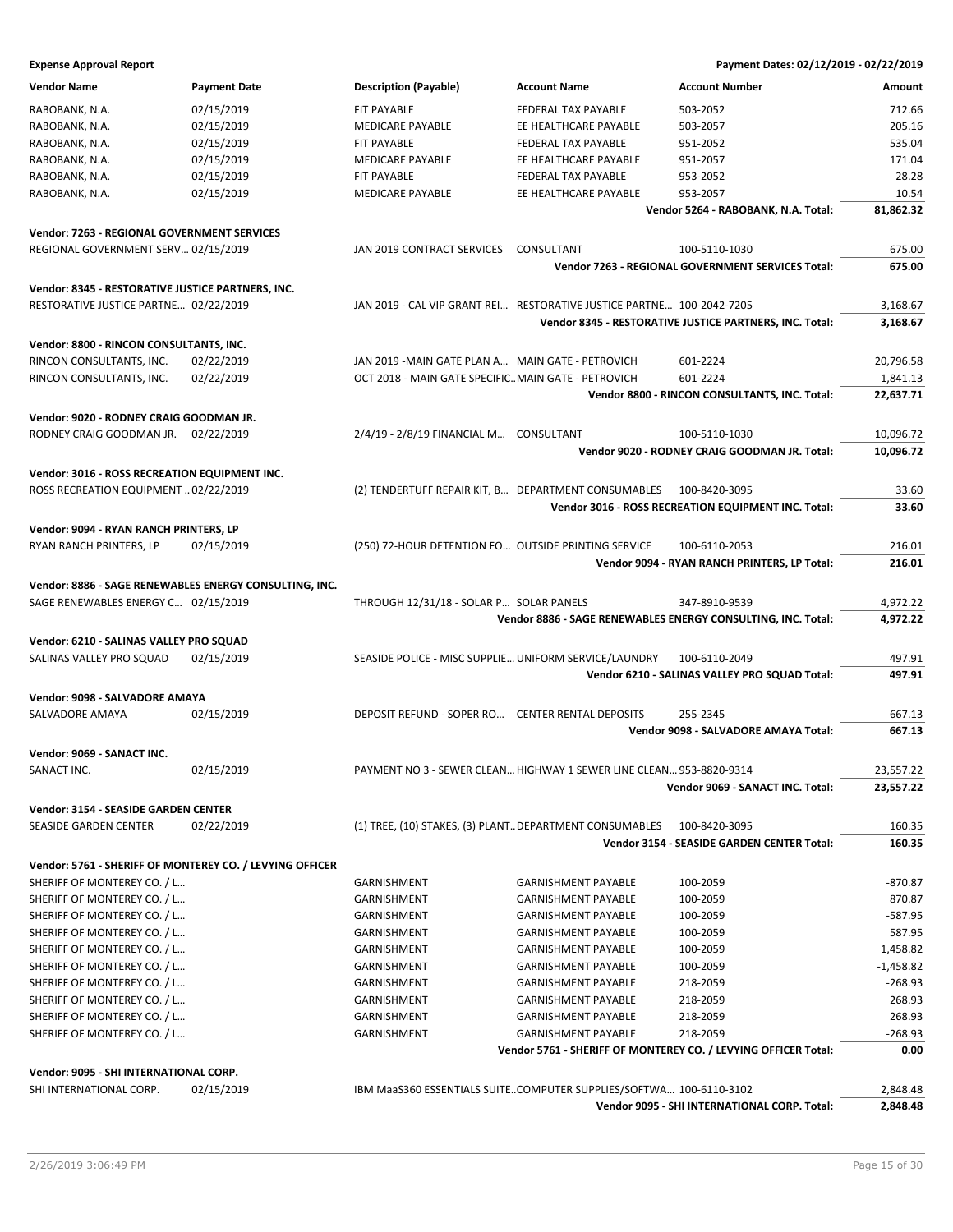| <b>Vendor Name</b>                              | <b>Payment Date</b> | <b>Description (Payable)</b>                                         | <b>Account Name</b>         | <b>Account Number</b>                                 | Amount    |
|-------------------------------------------------|---------------------|----------------------------------------------------------------------|-----------------------------|-------------------------------------------------------|-----------|
| Vendor: 3249 - SMART & FINAL                    |                     |                                                                      |                             |                                                       |           |
| SMART & FINAL                                   |                     | STORE # 455/ TRANS #300; 8/3 DEPARTMENT CONSUMABLES                  |                             | 100-9200-3095                                         | 173.04    |
| <b>SMART &amp; FINAL</b>                        |                     | STORE #455/TRANS #300; 8/3 DEPARTMENT CONSUMABLES                    |                             | 100-9200-3095                                         | $-173.04$ |
| <b>SMART &amp; FINAL</b>                        | 02/22/2019          | TRANS #158/ STORE #455                                               | SENIOR ACTIVITIES           | 251-9500-7125                                         | 96.09     |
| <b>SMART &amp; FINAL</b>                        |                     | STORE #455/TRANS #172                                                | SENIOR ACTIVITIES           | 251-9500-7125                                         | 91.52     |
| SMART & FINAL                                   |                     | STORE #455/TRANS #172                                                | SENIOR ACTIVITIES           | 251-9500-7125                                         | $-91.52$  |
| SMART & FINAL                                   | 02/15/2019          | TRANS #256; PURCHASE ON 2/8SENIOR ACTIVITIES                         |                             | 251-9500-7125                                         | 74.58     |
| <b>SMART &amp; FINAL</b>                        |                     | STORE #455; TRANS #130-986  SENIOR ACTIVITIES                        |                             | 251-9500-7125                                         | 94.11     |
| <b>SMART &amp; FINAL</b>                        |                     | STORE #455; TRANS #130-986  SENIOR ACTIVITIES                        |                             | 251-9500-7125                                         | $-94.11$  |
|                                                 |                     |                                                                      |                             | Vendor 3249 - SMART & FINAL Total:                    | 170.67    |
| Vendor: 7130 - SOUTH BAY REGIONAL PUBLIC SAFETY |                     |                                                                      |                             |                                                       |           |
| SOUTH BAY REGIONAL PUBLIC                       |                     | ANDREW DIRKES; CIT ACADEMYTRAINING & EDUCATIONS                      |                             | 100-6120-1029                                         | 80.00     |
| SOUTH BAY REGIONAL PUBLIC                       |                     | ANDREW DIRKES; CIT ACADEMYTRAINING & EDUCATIONS                      |                             | 100-6120-1029                                         | $-80.00$  |
|                                                 |                     |                                                                      |                             | Vendor 7130 - SOUTH BAY REGIONAL PUBLIC SAFETY Total: | 0.00      |
|                                                 |                     |                                                                      |                             |                                                       |           |
| Vendor: 8380 - SOUTHEASTERN SECURITY            |                     |                                                                      |                             |                                                       |           |
| SOUTHEASTERN SECURITY                           | 02/22/2019          | JAN 2019 - APPLICANT PROFILES BACKGROUND INVESTIGATION 100-9310-1027 |                             |                                                       | 18.50     |
|                                                 |                     |                                                                      |                             | Vendor 8380 - SOUTHEASTERN SECURITY Total:            | 18.50     |
| Vendor: 8361 - SPEAKWRITE LLC                   |                     |                                                                      |                             |                                                       |           |
| SPEAKWRITE LLC                                  | 02/15/2019          | JAN 2019 - / BILLING ACCT GrpL CONSULTANT                            |                             | 100-6110-1030                                         | 784.94    |
|                                                 |                     |                                                                      |                             | Vendor 8361 - SPEAKWRITE LLC Total:                   | 784.94    |
| Vendor: 7136 - SPECIAL SERVICES GROUP, LLC      |                     |                                                                      |                             |                                                       |           |
| SPECIAL SERVICES GROUP, LLC                     |                     | (1) REPLACEMENT BATTERY FOR PRVNT EQUIPMENT                          |                             | 243-6110-8184                                         | 152.95    |
| SPECIAL SERVICES GROUP, LLC                     |                     | (1) REPLACEMENT BATTERY FOR PRVNT EQUIPMENT                          |                             | 243-6110-8184                                         | $-152.95$ |
|                                                 |                     |                                                                      |                             | Vendor 7136 - SPECIAL SERVICES GROUP, LLC Total:      | 0.00      |
| Vendor: 3319 - STAPLES ADVANTAGE                |                     |                                                                      |                             |                                                       |           |
| STAPLES ADVANTAGE                               | 02/15/2019          | FINANCE - 7" FOLDERS, STENO  STATIONARY SUPPLIES                     |                             | 100-5110-3092                                         | 107.45    |
| STAPLES ADVANTAGE                               | 02/22/2019          | FINANCE - MISC SUPPLIES 2/10 STATIONARY SUPPLIES                     |                             | 100-5110-3092                                         | 241.79    |
| STAPLES ADVANTAGE                               | 02/22/2019          | FINANCE - (1) BIG FOOT DOORS DEPARTMENT CONSUMABLES                  |                             | 100-5110-3095                                         | 8.62      |
| STAPLES ADVANTAGE                               | 02/22/2019          | POLICE DEPT - MISC SUPPLIES 1 DEPARTMENT CONSUMABLES                 |                             | 100-6110-3095                                         | 82.35     |
| STAPLES ADVANTAGE                               | 02/22/2019          | FINANCE - MISC ENG SUPPLIES  DEPARTMENT CONSUMABLES                  |                             | 100-8910-3095                                         | 136.34    |
| STAPLES ADVANTAGE                               | 02/22/2019          | RECREATION - MISC SUPPLIES                                           | <b>STATIONARY SUPPLIES</b>  | 100-9100-3092                                         | 20.28     |
| STAPLES ADVANTAGE                               | 02/22/2019          | RECREATION - (1) CYAN INK CA COPIER SERVICES                         |                             | 100-9200-2044                                         | 91.20     |
| STAPLES ADVANTAGE                               | 02/22/2019          | RECREATION - (1) GUIDE METL  STATIONARY SUPPLIES                     |                             | 100-9200-3092                                         | 64.45     |
|                                                 |                     |                                                                      |                             | Vendor 3319 - STAPLES ADVANTAGE Total:                | 752.48    |
|                                                 |                     |                                                                      |                             |                                                       |           |
| Vendor: 5144 - STATE OF CALIFORNIA              | 02/15/2019          | <b>SIT PAYABLE</b>                                                   | STATE TAX PAYABLE           |                                                       | 97.50     |
| STATE OF CALIFORNIA                             |                     |                                                                      | <b>STATE TAX PAYABLE</b>    | 100-2053                                              |           |
| STATE OF CALIFORNIA                             | 02/15/2019          | <b>SIT PAYABLE</b>                                                   | <b>STATE TAX PAYABLE</b>    | 100-2053                                              | 22,760.15 |
| <b>STATE OF CALIFORNIA</b>                      | 02/15/2019          | <b>SIT PAYABLE</b>                                                   |                             | 103-2053                                              | 18.50     |
| STATE OF CALIFORNIA                             | 02/15/2019          | <b>SIT PAYABLE</b>                                                   | STATE TAX PAYABLE           | 113-2053                                              | 339.76    |
| STATE OF CALIFORNIA                             | 02/15/2019          | <b>SIT PAYABLE</b>                                                   | STATE TAX PAYABLE           | 200-2053                                              | 37.67     |
| STATE OF CALIFORNIA                             | 02/15/2019          | <b>SIT PAYABLE</b>                                                   | STATE TAX PAYABLE           | 210-2053                                              | 214.50    |
| STATE OF CALIFORNIA                             | 02/15/2019          | <b>SIT PAYABLE</b>                                                   | STATE TAX PAYABLE           | 271-2053                                              | 161.44    |
| STATE OF CALIFORNIA                             | 02/15/2019          | <b>SIT PAYABLE</b>                                                   | STATE TAX PAYABLE           | 345-2053                                              | 1.99      |
| STATE OF CALIFORNIA                             | 02/15/2019          | <b>SIT PAYABLE</b>                                                   | STATE TAX PAYABLE           | 401-2053                                              | 227.38    |
| STATE OF CALIFORNIA                             | 02/15/2019          | <b>SIT PAYABLE</b>                                                   | STATE TAX PAYABLE           | 501-2053                                              | 123.23    |
| STATE OF CALIFORNIA                             | 02/15/2019          | <b>SIT PAYABLE</b>                                                   | <b>STATE TAX PAYABLE</b>    | 503-2053                                              | 237.87    |
| STATE OF CALIFORNIA                             | 02/15/2019          | <b>SIT PAYABLE</b>                                                   | <b>STATE TAX PAYABLE</b>    | 951-2053                                              | 188.55    |
| <b>STATE OF CALIFORNIA</b>                      | 02/15/2019          | SIT PAYABLE                                                          | STATE TAX PAYABLE           | 953-2053                                              | 20.45     |
|                                                 |                     |                                                                      |                             | Vendor 5144 - STATE OF CALIFORNIA Total:              | 24,428.99 |
| Vendor: 5475 - TERRYBERRY                       |                     |                                                                      |                             |                                                       |           |
| <b>TERRYBERRY</b>                               | 02/22/2019          | (1) COLLAPSABLE COOLER                                               | <b>EMPLOYEE RECOGNITION</b> | 100-2031-1037                                         | 115.72    |
| TERRYBERRY                                      | 02/22/2019          | (1) CITIZEN WATCH                                                    | <b>EMPLOYEE RECOGNITION</b> | 100-2031-1037                                         | 347.05    |
|                                                 |                     |                                                                      |                             | Vendor 5475 - TERRYBERRY Total:                       | 462.77    |
| Vendor: 8598 - THE ONLY WAY OUTREACH MINISTRY   |                     |                                                                      |                             |                                                       |           |
| THE ONLY WAY OUTREACH MIN02/15/2019             |                     | 10/1/18 - 12/31/18 VOCA GRA SUBCONTRACTED WORK                       |                             | 207-6180-2073                                         | 5,030.00  |

**Vendor 8598 - THE ONLY WAY OUTREACH MINISTRY Total: 5,030.00**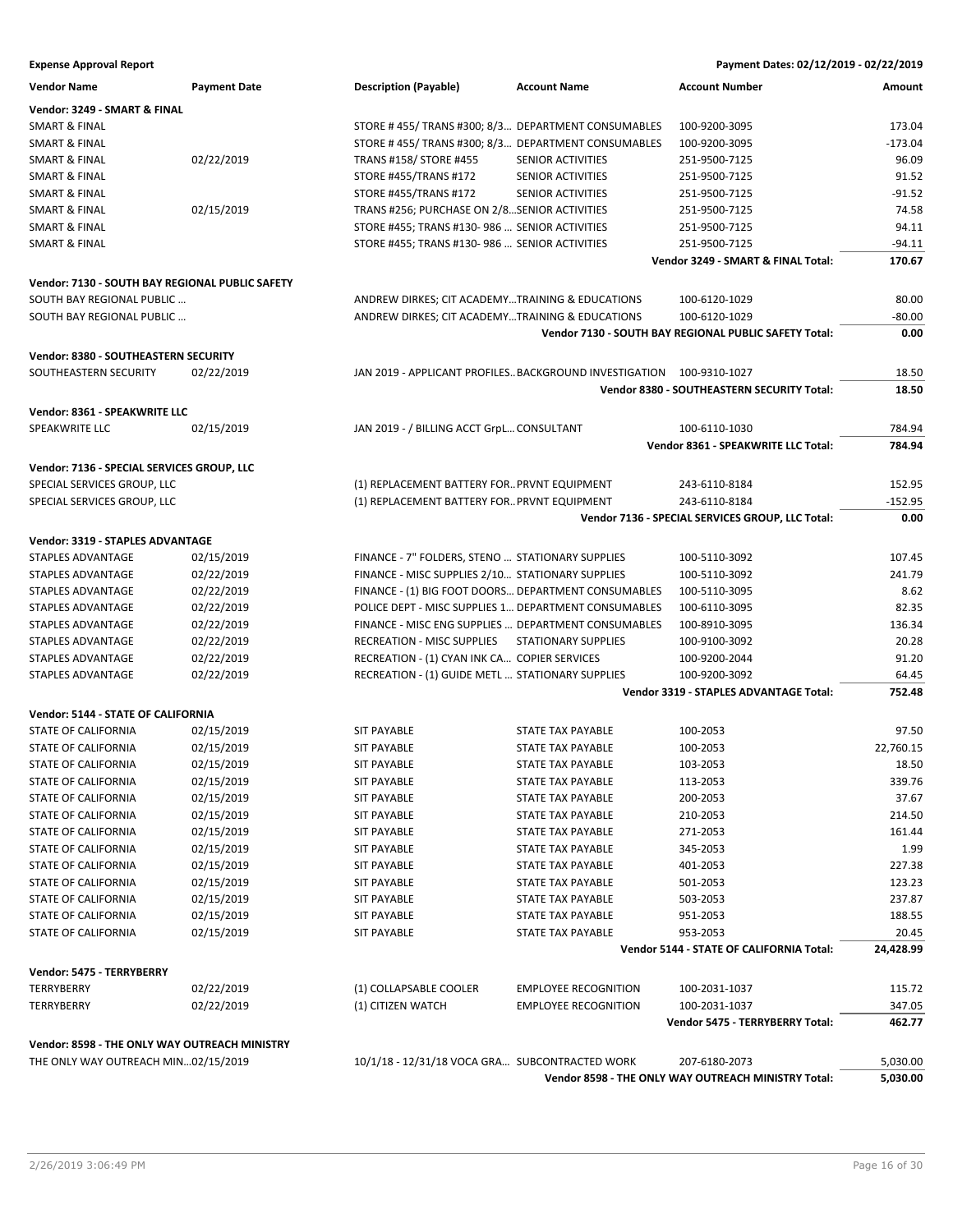| <b>Expense Approval Report</b>               |                          |                                                  |                                                | Payment Dates: 02/12/2019 - 02/22/2019             |                    |
|----------------------------------------------|--------------------------|--------------------------------------------------|------------------------------------------------|----------------------------------------------------|--------------------|
| <b>Vendor Name</b>                           | <b>Payment Date</b>      | <b>Description (Payable)</b>                     | <b>Account Name</b>                            | <b>Account Number</b>                              | Amount             |
| Vendor: 3290 - THE SPCA OF MONTEREY CO.      |                          |                                                  |                                                |                                                    |                    |
| THE SPCA OF MONTEREY CO.                     | 02/22/2019               | JAN 2019 - SERVICES FOR SEASI SUBCONTRACTED WORK |                                                | 100-6160-2073                                      | 3,399.85           |
| THE SPCA OF MONTEREY CO.                     | 02/22/2019               | DEC 2018 SERVICES FOR SEASID SUBCONTRACTED WORK  |                                                | 100-6160-2073                                      | 5,821.91           |
| THE SPCA OF MONTEREY CO.                     | 02/22/2019               | ADJUSTMENTS FROM DEC 2018 SUBCONTRACTED WORK     |                                                | 100-6160-2073                                      | $-310.00$          |
|                                              |                          |                                                  |                                                | Vendor 3290 - THE SPCA OF MONTEREY CO. Total:      | 8,911.76           |
| Vendor: 5038 - THE VILLAGE PROJECT, INC.     |                          |                                                  |                                                |                                                    |                    |
| THE VILLAGE PROJECT, INC.                    | 02/22/2019               | DEC 2018 - CAL VIP GRANT REI VILLAGE PROJECT     |                                                | 100-2042-2092                                      | 799.54             |
|                                              |                          |                                                  |                                                | Vendor 5038 - THE VILLAGE PROJECT, INC. Total:     | 799.54             |
| Vendor: 3515 - TRI-COUNTY FIRE PROTECTION    |                          |                                                  |                                                |                                                    |                    |
| TRI-COUNTY FIRE PROTECTION 02/22/2019        |                          | 986 HILBY AVE - SEMI-ANNUAL  SUBCONTRACTED WORK  |                                                | 100-8310-2073                                      | 84.39              |
|                                              |                          |                                                  |                                                | Vendor 3515 - TRI-COUNTY FIRE PROTECTION Total:    | 84.39              |
| Vendor: 8755 - TRUST TWO - CORONA 1997 TRUST |                          |                                                  |                                                |                                                    |                    |
| TRUST TWO - CORONA 1997 TR 02/22/2019        |                          | MARCH 2019 RENT FOR 656 BR SATELLITE OFFICE      |                                                | 100-7410-4207                                      | 2,730.00           |
|                                              |                          |                                                  |                                                | Vendor 8755 - TRUST TWO - CORONA 1997 TRUST Total: | 2,730.00           |
| Vendor: 6197 - U.S. BANK EQUIPMENT FINANCE   |                          |                                                  |                                                |                                                    |                    |
| U.S. BANK EQUIPMENT FINANCE 02/22/2019       |                          | <b>656 BROADWAY COPIER</b>                       | <b>COPIER SERVICES</b>                         | 100-7410-2044                                      | 197.31             |
|                                              |                          |                                                  |                                                | Vendor 6197 - U.S. BANK EQUIPMENT FINANCE Total:   | 197.31             |
|                                              |                          |                                                  |                                                |                                                    |                    |
| <b>Vendor: 4628 - U.S. BANK</b>              |                          |                                                  |                                                |                                                    |                    |
| U.S. BANK                                    | 02/15/2019               | SUCCESSOR AGCY- TAX ALLOC                        | <b>FEES &amp; EXPENSES</b>                     | 972-9710-9604                                      | 1,700.00           |
|                                              |                          |                                                  |                                                | Vendor 4628 - U.S. BANK Total:                     | 1,700.00           |
| Vendor: 3574 - U.S. BANK-CALCARD             |                          |                                                  |                                                |                                                    |                    |
| U.S. BANK-CALCARD                            | 02/15/2019               | CALCARD 11/23/18                                 | DEPARTMENT CONSUMABLES                         | 100-1320-3095                                      | 33.47              |
| U.S. BANK-CALCARD                            | 02/15/2019               | CALCARD 11/23/18                                 | DEPARTMENT CONSUMABLES                         | 100-1320-3095                                      | 57.07              |
| U.S. BANK-CALCARD                            | 02/22/2019               | CALCARD 12/24/2018                               | DEPARTMENT CONSUMABLES                         | 100-1320-3095                                      | 24.24              |
| U.S. BANK-CALCARD                            | 02/22/2019               | CALCARD 12/24/2018                               | DEPARTMENT CONSUMABLES                         | 100-1320-3095                                      | 72.33              |
| U.S. BANK-CALCARD                            | 02/15/2019               | CALCARD 11/23/18                                 | <b>COMMISSION ACTIVITIES</b>                   | 100-1320-7171                                      | 2,286.34           |
| U.S. BANK-CALCARD                            | 02/15/2019               | CALCARD 11/23/18                                 | DEPARTMENT CONSUMABLES                         | 100-1330-3095                                      | 242.00             |
| U.S. BANK-CALCARD                            | 02/22/2019               | CALCARD 12/24/2018                               | DEPARTMENT CONSUMABLES                         | 100-1330-3095                                      | 242.00             |
| U.S. BANK-CALCARD                            | 02/22/2019               | CALCARD 12/24/2018<br>CALCARD 12/24/2018         | DEPARTMENT CONSUMABLES                         | 100-1350-3095                                      | 147.77             |
| U.S. BANK-CALCARD<br>U.S. BANK-CALCARD       | 02/22/2019<br>02/22/2019 | CALCARD 12/24/2018                               | DEPARTMENT EQUIPMENT<br>TRAINING AND EDUCATION | 100-1370-8187<br>100-2021-1029                     | 2,054.59<br>220.00 |
| U.S. BANK-CALCARD                            | 02/15/2019               | CALCARD 11/23/18                                 | PUBLISHING & LEGAL ADVERTIS 100-2021-2063      |                                                    | 228.00             |
| U.S. BANK-CALCARD                            | 02/15/2019               | CALCARD 11/23/18                                 | DEPARTMENT CONSUMABLES                         | 100-2021-3095                                      | 1,004.04           |
| U.S. BANK-CALCARD                            | 02/22/2019               | CALCARD 12/24/2018                               | DEPARTMENT CONSUMABLES                         | 100-2021-3095                                      | 1,423.70           |
| U.S. BANK-CALCARD                            | 02/22/2019               | CALCARD 12/24/2018                               | <b>COMPUTER SUPPLIES</b>                       | 100-2021-3102                                      | 32.61              |
| U.S. BANK-CALCARD                            | 02/22/2019               | CALCARD 12/24/2018                               | <b>MEETINGS AND TRAVEL</b>                     | 100-2021-4121                                      | 32.46              |
| U.S. BANK-CALCARD                            | 02/22/2019               | CALCARD 12/24/2018                               | DUES AND MEMBERSHIPS                           | 100-2021-4122                                      | 410.00             |
| U.S. BANK-CALCARD                            | 02/15/2019               | CALCARD 11/23/18                                 | TRAINING (CITYWIDE)                            | 100-2031-1028                                      | 81.11              |
| U.S. BANK-CALCARD                            | 02/22/2019               | CALCARD 12/24/2018                               | TRAINING (CITYWIDE)                            | 100-2031-1028                                      | 21.00              |
| U.S. BANK-CALCARD                            | 02/22/2019               | CALCARD 12/24/2018                               | TRAINING AND EDUCATION                         | 100-2031-1029                                      | 92.18              |
| U.S. BANK-CALCARD                            | 02/22/2019               | CALCARD 12/24/2018                               | <b>EMPLOYEE RECOGNITION</b>                    | 100-2031-1037                                      | 212.06             |
| U.S. BANK-CALCARD                            | 02/15/2019               | CALCARD 11/23/18                                 | PERSONNEL RECRUITMENT                          | 100-2031-2064                                      | 198.06             |
| U.S. BANK-CALCARD                            | 02/22/2019               | CALCARD 12/24/2018                               | PERSONNEL RECRUITMENT                          | 100-2031-2064                                      | 295.00             |
| U.S. BANK-CALCARD                            | 02/22/2019               | CALCARD 12/24/2018                               | DEPARTMENT CONSUMABLES                         | 100-2031-3095                                      | 13.97              |
| U.S. BANK-CALCARD                            | 02/15/2019               | CALCARD 11/23/18                                 | DUES AND MEMBERSHIPS                           | 100-2031-4122                                      | 149.00             |
| U.S. BANK-CALCARD                            | 02/22/2019               | CALCARD 12/24/2018                               | DEPARTMENT EQUIPMENT                           | 100-2031-8187                                      | 118.59             |
| U.S. BANK-CALCARD                            | 02/15/2019               | CALCARD 11/23/18                                 | TRAINING                                       | 100-2042-1029                                      | 170.00             |
| U.S. BANK-CALCARD                            | 02/15/2019               | CALCARD 11/23/18                                 | CONSUMABLES                                    | 100-2042-3095                                      | 43.28              |
| U.S. BANK-CALCARD                            | 02/22/2019               | CALCARD 12/24/2018                               | CONSUMABLES                                    | 100-2042-3095                                      | 226.00             |
| U.S. BANK-CALCARD                            | 02/15/2019               | CALCARD 11/23/18                                 | DEPARTMENT CONSUMABLES                         | 100-5110-3095                                      | 174.79             |
| U.S. BANK-CALCARD                            | 02/22/2019               | CALCARD 12/24/2018                               | DEPARTMENT CONSUMABLES                         | 100-5110-3095                                      | 884.31             |
| U.S. BANK-CALCARD                            | 02/15/2019               | CALCARD 11/23/18                                 | <b>COMMUNITY RELATIONS</b>                     | 100-6110-1024                                      | 890.86             |
| U.S. BANK-CALCARD                            | 02/22/2019               | CALCARD 12/24/2018                               | <b>COMMUNITY RELATIONS</b>                     | 100-6110-1024                                      | 435.67             |
| U.S. BANK-CALCARD                            | 02/15/2019               | CALCARD 11/23/18                                 | TRAINING & EDUCATION<br>TRAINING & EDUCATION   | 100-6110-1029                                      | 1,684.08<br>933.64 |
| U.S. BANK-CALCARD<br>U.S. BANK-CALCARD       | 02/22/2019<br>02/22/2019 | CALCARD 12/24/2018<br>CALCARD 12/24/2018         | <b>EMPLOYEE RECOGNITION</b>                    | 100-6110-1029<br>100-6110-1037                     | 2,843.50           |
| U.S. BANK-CALCARD                            | 02/15/2019               | CALCARD 11/23/18                                 | <b>OUTSIDE PRINTING SERVICE</b>                | 100-6110-2053                                      | 24.35              |

U.S. BANK-CALCARD 02/22/2019 CALCARD 12/24/2018 OUTSIDE PRINTING SERVICE 100-6110-2053 50.01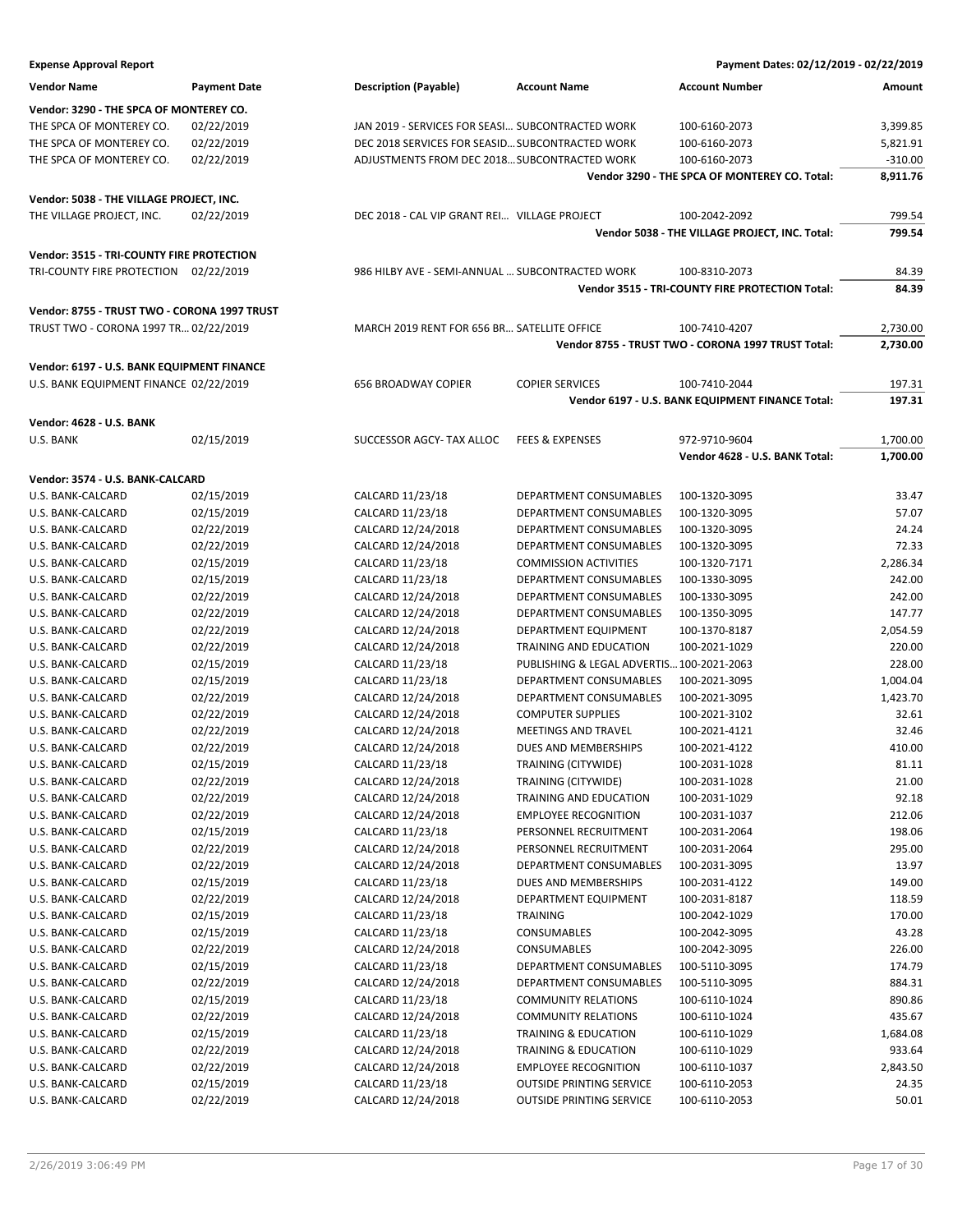| Payment Dates: 02/12/2019 - 02/22/2019 |
|----------------------------------------|
|                                        |

| <b>Vendor Name</b> | <b>Payment Date</b> | <b>Description (Payable)</b> | <b>Account Name</b>                    | <b>Account Number</b> | Amount   |
|--------------------|---------------------|------------------------------|----------------------------------------|-----------------------|----------|
| U.S. BANK-CALCARD  | 02/15/2019          | CALCARD 11/23/18             | <b>OTHER EXPENSE</b>                   | 100-6110-2078         | 540.00   |
| U.S. BANK-CALCARD  | 02/22/2019          | CALCARD 12/24/2018           | <b>OTHER EXPENSE</b>                   | 100-6110-2078         | 69.41    |
| U.S. BANK-CALCARD  | 02/22/2019          | CALCARD 12/24/2018           | <b>OTHER EXPENSE</b>                   | 100-6110-2078         | 294.32   |
| U.S. BANK-CALCARD  | 02/15/2019          | CALCARD 11/23/18             | DEPARTMENT CONSUMABLES                 | 100-6110-3095         | 46.48    |
| U.S. BANK-CALCARD  | 02/22/2019          | CALCARD 12/24/2018           | DEPARTMENT CONSUMABLES                 | 100-6110-3095         | 198.36   |
| U.S. BANK-CALCARD  | 02/15/2019          | CALCARD 11/23/18             | COMPUTER SUPPLIES/SOFTWA 100-6110-3102 |                       | 150.00   |
| U.S. BANK-CALCARD  | 02/22/2019          | CALCARD 12/24/2018           | COMPUTER SUPPLIES/SOFTWA 100-6110-3102 |                       | 150.00   |
| U.S. BANK-CALCARD  | 02/22/2019          | CALCARD 12/24/2018           | <b>MEETINGS &amp; TRAVEL</b>           | 100-6110-4121         | 239.63   |
| U.S. BANK-CALCARD  | 02/15/2019          | CALCARD 11/23/18             | DUES & MEMBERSHIP                      | 100-6110-4122         | 350.00   |
| U.S. BANK-CALCARD  | 02/22/2019          | CALCARD 12/24/2018           | <b>DUES &amp; MEMBERSHIP</b>           | 100-6110-4122         | 63.36    |
| U.S. BANK-CALCARD  | 02/15/2019          | CALCARD 11/23/18             | <b>MAIL SERVICES</b>                   | 100-6110-4124         | 57.25    |
| U.S. BANK-CALCARD  | 02/22/2019          | CALCARD 12/24/2018           | <b>MAIL SERVICES</b>                   | 100-6110-4124         | 60.00    |
| U.S. BANK-CALCARD  | 02/22/2019          | CALCARD 12/24/2018           | DEPARTMENT EQUIPMENT                   | 100-6110-8187         | 111.28   |
| U.S. BANK-CALCARD  | 02/15/2019          | CALCARD 11/23/18             | TRAINING & EDUCATIONS                  | 100-6120-1029         | 289.35   |
| U.S. BANK-CALCARD  | 02/22/2019          | CALCARD 12/24/2018           | <b>TRAINING &amp; EDUCATIONS</b>       | 100-6120-1029         | 982.55   |
| U.S. BANK-CALCARD  | 02/15/2019          | CALCARD 11/23/18             | PRISONER MEALS                         | 100-6120-2061         | 47.67    |
| U.S. BANK-CALCARD  | 02/22/2019          | CALCARD 12/24/2018           | PRISONER MEALS                         | 100-6120-2061         | 2.29     |
| U.S. BANK-CALCARD  | 02/15/2019          | CALCARD 11/23/18             | DEPARTMENT EQUIPMENT                   | 100-6120-8187         | 2,325.95 |
| U.S. BANK-CALCARD  | 02/22/2019          | CALCARD 12/24/2018           | <b>VEHICLE MAINTENANCE</b>             | 100-6120-9395         | 51.56    |
| U.S. BANK-CALCARD  | 02/15/2019          | CALCARD 11/23/18             | <b>TRAINING &amp; EDUCAITON</b>        | 100-6130-1029         | 1,428.13 |
| U.S. BANK-CALCARD  | 02/22/2019          | CALCARD 12/24/2018           | <b>TRAINING &amp; EDUCAITON</b>        | 100-6130-1029         | 125.00   |
| U.S. BANK-CALCARD  | 02/22/2019          | CALCARD 12/24/2018           | <b>EQUIPMENT</b>                       | 100-6130-8187         | 251.93   |
| U.S. BANK-CALCARD  | 02/22/2019          | CALCARD 12/24/2018           | <b>EQUIPMENT</b>                       | 100-6130-8187         | 260.21   |
| U.S. BANK-CALCARD  | 02/15/2019          | CALCARD 11/23/18             | <b>TRAINING</b>                        | 100-6150-1029         | 384.48   |
| U.S. BANK-CALCARD  | 02/22/2019          | CALCARD 12/24/2018           | <b>TRAINING</b>                        | 100-6150-1029         | 33.42    |
| U.S. BANK-CALCARD  | 02/22/2019          | CALCARD 12/24/2018           | <b>ACCREDITATION</b>                   | 100-6610-2045         | 403.71   |
| U.S. BANK-CALCARD  | 02/22/2019          | CALCARD 12/24/2018           | <b>OUTSIDE PRINTING SERVICE</b>        | 100-6610-2053         | 145.31   |
| U.S. BANK-CALCARD  | 02/15/2019          | CALCARD 11/23/18             | DEPARTMENT CONSUMABLES                 | 100-6610-3095         | 204.32   |
| U.S. BANK-CALCARD  | 02/22/2019          | CALCARD 12/24/2018           | DEPARTMENT CONSUMABLES                 | 100-6610-3095         | 443.29   |
| U.S. BANK-CALCARD  | 02/22/2019          | CALCARD 12/24/2018           | <b>MEETINGS &amp; TRAVEL</b>           | 100-6610-4121         | 610.60   |
| U.S. BANK-CALCARD  | 02/22/2019          | CALCARD 12/24/2018           | <b>TRAINING &amp; EDUCATION</b>        | 100-6630-1029         | 2,582.20 |
| U.S. BANK-CALCARD  | 02/22/2019          | CALCARD 12/24/2018           | <b>MEETINGS &amp; TRAVEL</b>           | 100-6630-4121         | 464.68   |
| U.S. BANK-CALCARD  | 02/22/2019          | CALCARD 12/24/2018           | UNIFORM SERVICE/LAUNDRY                | 100-6640-2049         | 11.92    |
| U.S. BANK-CALCARD  | 02/15/2019          | CALCARD 11/23/18             | DEPARTMENT CONSUMABLES                 | 100-6640-3095         | 716.62   |
| U.S. BANK-CALCARD  | 02/22/2019          | CALCARD 12/24/2018           | DEPARTMENT CONSUMABLES                 | 100-6640-3095         | 289.29   |
| U.S. BANK-CALCARD  | 02/15/2019          | CALCARD 11/23/18             | <b>CSA 74 PURCHASES</b>                | 100-6640-3096         | 116.17   |
| U.S. BANK-CALCARD  | 02/15/2019          | CALCARD 11/23/18             | DEPARTMENT CONSUMABLES                 | 100-6650-3095         | 291.33   |
| U.S. BANK-CALCARD  | 02/22/2019          | CALCARD 12/24/2018           | DEPARTMENT CONSUMABLES                 | 100-6650-3095         | 245.68   |
| U.S. BANK-CALCARD  | 02/22/2019          | CALCARD 12/24/2018           | DEPARTMENT CONSUMABLES                 | 100-7210-3095         | 184.62   |
| U.S. BANK-CALCARD  | 02/15/2019          | CALCARD 11/23/18             | CONSULTANT - GENERAL PLAN              | 100-7310-1035         | 1,435.20 |
| U.S. BANK-CALCARD  | 02/22/2019          | CALCARD 12/24/2018           | TRAINING AND EDUCATION                 | 100-7410-1029         | 200.00   |
| U.S. BANK-CALCARD  | 02/22/2019          | CALCARD 12/24/2018           | <b>MARKETING MATERIALS</b>             | 100-7410-2040         | 250.81   |
| U.S. BANK-CALCARD  | 02/15/2019          | CALCARD 11/23/18             | <b>STATIONARY</b>                      | 100-7410-3092         | 37.98    |
| U.S. BANK-CALCARD  | 02/15/2019          | CALCARD 11/23/18             | DEPARTMENT CONSUMABLES                 | 100-7410-3095         | 10.97    |
| U.S. BANK-CALCARD  | 02/22/2019          | CALCARD 12/24/2018           | MEETINGS AND TRAVEL                    | 100-7410-4121         | 1.99     |
| U.S. BANK-CALCARD  | 02/15/2019          | CALCARD 11/23/18             | <b>FARMERS' MARKET</b>                 | 100-7410-4206         | 33.27    |
| U.S. BANK-CALCARD  | 02/22/2019          | CALCARD 12/24/2018           | <b>FARMERS' MARKET</b>                 | 100-7410-4206         | 325.80   |
| U.S. BANK-CALCARD  | 02/15/2019          | CALCARD 11/23/18             | SUBCONTRACTED WORK                     | 100-8310-2073         | 1,007.96 |
| U.S. BANK-CALCARD  | 02/22/2019          | CALCARD 12/24/2018           | SUBCONTRACTED WORK                     | 100-8310-2073         | 223.79   |
| U.S. BANK-CALCARD  | 02/22/2019          | CALCARD 12/24/2018           | <b>OTHER EXPENSE</b>                   | 100-8310-2078         | 129.19   |
| U.S. BANK-CALCARD  | 02/15/2019          | CALCARD 11/23/18             | JANITORIAL SUPPLIES                    | 100-8310-3093         | 432.00   |
| U.S. BANK-CALCARD  | 02/15/2019          | CALCARD 11/23/18             | <b>JANITORIAL SUPPLIES</b>             | 100-8310-3093         | 65.66    |
| U.S. BANK-CALCARD  | 02/22/2019          | CALCARD 12/24/2018           | JANITORIAL SUPPLIES                    | 100-8310-3093         | 21.53    |
| U.S. BANK-CALCARD  | 02/15/2019          | CALCARD 11/23/18             | DEPARTMENT CONSUMABLES                 | 100-8310-3095         | 128.22   |
| U.S. BANK-CALCARD  | 02/15/2019          | CALCARD 11/23/18             | DEPARTMENT CONSUMABLES                 | 100-8310-3095         | 1,474.29 |
| U.S. BANK-CALCARD  | 02/22/2019          | CALCARD 12/24/2018           | DEPARTMENT CONSUMABLES                 | 100-8310-3095         | 941.99   |
| U.S. BANK-CALCARD  | 02/22/2019          | CALCARD 12/24/2018           | SAFETY EQUIPMENT                       | 100-8310-3097         | 135.00   |
| U.S. BANK-CALCARD  | 02/22/2019          | CALCARD 12/24/2018           | <b>CHEMICALS</b>                       | 100-8310-3099         | 202.94   |
| U.S. BANK-CALCARD  | 02/22/2019          | CALCARD 12/24/2018           | DEPARTMENT EQUIPMENT                   | 100-8310-8187         | 49.98    |
| U.S. BANK-CALCARD  | 02/15/2019          | CALCARD 11/23/18             | DUES & MEMBERSHIP                      | 100-8410-4122         | 185.00   |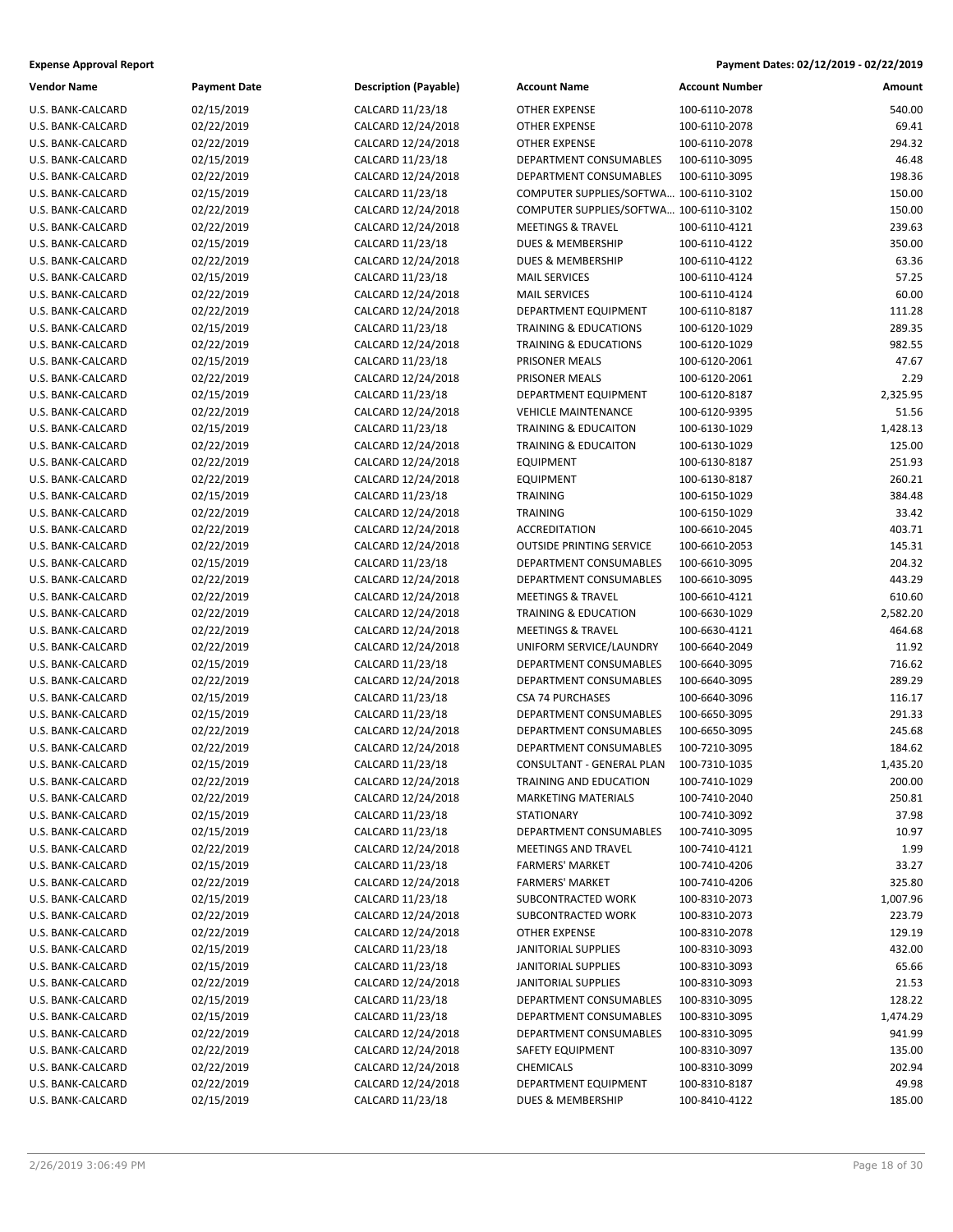| <b>Expense Approval Report</b> | Payment Dates: 02/12/2019 - 02/22/2019 |
|--------------------------------|----------------------------------------|
|                                |                                        |

| <b>Vendor Name</b> | <b>Payment Date</b>      | <b>Description (Payable)</b>           | <b>Account Name</b>                              | <b>Account Number</b> | Amount          |
|--------------------|--------------------------|----------------------------------------|--------------------------------------------------|-----------------------|-----------------|
| U.S. BANK-CALCARD  | 02/15/2019               | CALCARD 11/23/18                       | DEPARTMENT CONSUMABLES                           | 100-8420-3095         | 12.83           |
| U.S. BANK-CALCARD  | 02/22/2019               | CALCARD 12/24/2018                     | DEPARTMENT CONSUMABLES                           | 100-8420-3095         | 19.65           |
| U.S. BANK-CALCARD  | 02/22/2019               | CALCARD 12/24/2018                     | <b>TOOLS</b>                                     | 100-8420-3107         | 330.47          |
| U.S. BANK-CALCARD  | 02/22/2019               | CALCARD 12/24/2018                     | DEPARTMENT EQUIPMENT                             | 100-8420-8187         | 1,053.86        |
| U.S. BANK-CALCARD  | 02/22/2019               | CALCARD 12/24/2018                     | <b>TOOLS</b>                                     | 100-8440-3107         | 217.41          |
| U.S. BANK-CALCARD  | 02/22/2019               | CALCARD 12/24/2018                     | DEPARTMENT CONSUMABLES                           | 100-8450-3095         | 179.90          |
| U.S. BANK-CALCARD  | 02/15/2019               | CALCARD 11/23/18                       | DEPARTMENT CONSUMABLES                           | 100-8910-3095         | 76.00           |
| U.S. BANK-CALCARD  | 02/15/2019               | CALCARD 11/23/18                       | SAFETY EQUIPMENT                                 | 100-8910-3097         | 62.83           |
| U.S. BANK-CALCARD  | 02/15/2019               | CALCARD 11/23/18                       | <b>MEETINGS &amp; TRAVEL</b>                     | 100-8910-4121         | 711.40          |
| U.S. BANK-CALCARD  | 02/22/2019               | CALCARD 12/24/2018                     | <b>MEETINGS &amp; TRAVEL</b>                     | 100-8910-4121         | 5.00            |
| U.S. BANK-CALCARD  | 02/15/2019               | CALCARD 11/23/18                       | DEPARTMENT CONSUMABLES                           | 100-9100-3095         | 46.28           |
| U.S. BANK-CALCARD  | 02/22/2019               | CALCARD 12/24/2018                     | DEPARTMENT CONSUMABLES                           | 100-9100-3095         | 333.77          |
| U.S. BANK-CALCARD  | 02/15/2019               | CALCARD 11/23/18                       | <b>COMPUTER SUPPLIES</b>                         | 100-9100-3102         | 521.00          |
| U.S. BANK-CALCARD  | 02/22/2019               | CALCARD 12/24/2018                     | <b>COMPUTER SUPPLIES</b>                         | 100-9100-3102         | 943.68          |
| U.S. BANK-CALCARD  | 02/15/2019               | CALCARD 11/23/18                       | <b>COMPUTER SOFTWARE</b>                         | 100-9100-3104         | 69.99           |
| U.S. BANK-CALCARD  | 02/15/2019               | CALCARD 11/23/18                       | DUES & MEMBERSHIP                                | 100-9100-4122         | 285.00          |
| U.S. BANK-CALCARD  | 02/22/2019               | CALCARD 12/24/2018                     | JANITORIAL SUPPLIES                              | 100-9105-3093         | 341.27          |
| U.S. BANK-CALCARD  | 02/15/2019               | CALCARD 11/23/18                       | <b>OUTSIDE PRINTING SERVICE</b>                  | 100-9200-2053         | 398.73          |
| U.S. BANK-CALCARD  | 02/22/2019               | CALCARD 12/24/2018                     | <b>OUTSIDE PRINTING SERVICE</b>                  | 100-9200-2053         | 295.58          |
|                    |                          | CALCARD 11/23/18                       |                                                  | 100-9200-3095         |                 |
| U.S. BANK-CALCARD  | 02/15/2019               |                                        | DEPARTMENT CONSUMABLES                           |                       | 227.12<br>50.71 |
| U.S. BANK-CALCARD  | 02/15/2019<br>02/22/2019 | CALCARD 11/23/18<br>CALCARD 12/24/2018 | DEPARTMENT CONSUMABLES<br>DEPARTMENT CONSUMABLES | 100-9200-3095         |                 |
| U.S. BANK-CALCARD  |                          |                                        |                                                  | 100-9200-3095         | 324.65          |
| U.S. BANK-CALCARD  | 02/15/2019               | CALCARD 11/23/18                       | <b>HALLOWEEN PARTY</b>                           | 100-9200-7181         | 1,691.13        |
| U.S. BANK-CALCARD  | 02/15/2019               | CALCARD 11/23/18                       | <b>HALLOWEEN PARTY</b>                           | 100-9200-7181         | 243.03          |
| U.S. BANK-CALCARD  | 02/15/2019               | CALCARD 11/23/18                       | HOLIDAY SNOW FESTIVAL                            | 100-9200-7182         | 43.49           |
| U.S. BANK-CALCARD  | 02/22/2019               | CALCARD 12/24/2018                     | HOLIDAY SNOW FESTIVAL                            | 100-9200-7182         | 473.50          |
| U.S. BANK-CALCARD  | 02/15/2019               | CALCARD 11/23/18                       | <b>STATIONARY SUPPLIES</b>                       | 100-9250-3092         | 113.71          |
| U.S. BANK-CALCARD  | 02/22/2019               | CALCARD 12/24/2018                     | <b>STATIONARY SUPPLIES</b>                       | 100-9250-3092         | 10.71           |
| U.S. BANK-CALCARD  | 02/15/2019               | CALCARD 11/23/18                       | DEPARTMENT CONSUMABLES                           | 100-9310-3095         | 772.11          |
| U.S. BANK-CALCARD  | 02/22/2019               | CALCARD 12/24/2018                     | DEPARTMENT CONSUMABLES                           | 100-9310-3095         | 590.76          |
| U.S. BANK-CALCARD  | 02/22/2019               | CALCARD 12/24/2018                     | <b>MUSIC &amp; ART</b>                           | 100-9310-7135         | 26.94           |
| U.S. BANK-CALCARD  | 02/22/2019               | CALCARD 12/24/2018                     | <b>MUSIC &amp; ART</b>                           | 100-9310-7135         | 29.98           |
| U.S. BANK-CALCARD  | 02/15/2019               | CALCARD 11/23/18                       | DEPARTMENT EQUIPMENT                             | 100-9310-8187         | $-99.37$        |
| U.S. BANK-CALCARD  | 02/15/2019               | CALCARD 11/23/18                       | DEPARTMENT EQUIPMENT                             | 100-9310-8187         | 99.37           |
| U.S. BANK-CALCARD  | 02/15/2019               | CALCARD 11/23/18                       | DEPARTMENT CONSUMABLES                           | 100-9320-3095         | 112.66          |
| U.S. BANK-CALCARD  | 02/22/2019               | CALCARD 12/24/2018                     | DEPARTMENT CONSUMABLES                           | 100-9320-3095         | 440.69          |
| U.S. BANK-CALCARD  | 02/15/2019               | CALCARD 11/23/18                       | DEPARTMENT CONSUMABLES                           | 100-9330-3095         | 393.64          |
| U.S. BANK-CALCARD  | 02/15/2019               | CALCARD 11/23/18                       | DEPARTMENT CONSUMABLES                           | 100-9340-3095         | 451.41          |
| U.S. BANK-CALCARD  | 02/22/2019               | CALCARD 12/24/2018                     | DEPARTMENT CONSUMABLES                           | 100-9340-3095         | 761.19          |
| U.S. BANK-CALCARD  | 02/22/2019               | CALCARD 12/24/2018                     | RENTAL - INDOOR FACILITIES                       | 100-9340-7137         | 100.00          |
| U.S. BANK-CALCARD  | 02/15/2019               | CALCARD 11/23/18                       | DEPARTMENT CONSUMABLES                           | 100-9350-3095         | 512.11          |
| U.S. BANK-CALCARD  | 02/22/2019               | CALCARD 12/24/2018                     | DEPARTMENT CONSUMABLES                           | 100-9350-3095         | 146.38          |
| U.S. BANK-CALCARD  | 02/15/2019               | CALCARD 11/23/18                       | TRAINING & EDUCATION                             | 100-9400-1029         | 591.75          |
| U.S. BANK-CALCARD  | 02/15/2019               | CALCARD 11/23/18                       | UNIFORM/LAUNDRY SERVICE                          | 100-9400-2049         | 560.23          |
| U.S. BANK-CALCARD  | 02/15/2019               | CALCARD 11/23/18                       | DEPARTMENT CONSUMABLES                           | 100-9400-3095         | 61.60           |
| U.S. BANK-CALCARD  | 02/15/2019               | CALCARD 11/23/18                       | DEPARTMENT CONSUMABLES                           | 100-9400-3095         | 312.36          |
| U.S. BANK-CALCARD  | 02/22/2019               | CALCARD 12/24/2018                     | DEPARTMENT CONSUMABLES                           | 100-9400-3095         | 52.39           |
| U.S. BANK-CALCARD  | 02/15/2019               | CALCARD 11/23/18                       | <b>SHARKS</b>                                    | 100-9400-7140         | 35.97           |
| U.S. BANK-CALCARD  | 02/15/2019               | CALCARD 11/23/18                       | <b>EXCURSIONS</b>                                | 100-9500-7132         | 341.40          |
| U.S. BANK-CALCARD  | 02/22/2019               | CALCARD 12/24/2018                     | <b>EXCURSIONS</b>                                | 100-9500-7132         | 191.55          |
| U.S. BANK-CALCARD  | 02/22/2019               | CALCARD 12/24/2018                     | <b>FITNESS PROGRAM</b>                           | 100-9500-7143         | 608.32          |
| U.S. BANK-CALCARD  | 02/15/2019               | CALCARD 11/23/18                       | DEPARTMENT CONSUMABLES                           | 113-8730-3095         | 49.06           |
| U.S. BANK-CALCARD  | 02/15/2019               | CALCARD 11/23/18                       | DEPARTMENT CONSUMABLES                           | 113-8730-3095         | 31.13           |
| U.S. BANK-CALCARD  | 02/15/2019               | CALCARD 11/23/18                       | DEPARTMENT CONSUMABLES                           | 113-8730-3095         | 637.11          |
| U.S. BANK-CALCARD  | 02/22/2019               | CALCARD 12/24/2018                     | DEPARTMENT CONSUMABLES                           | 113-8730-3095         | 482.70          |
| U.S. BANK-CALCARD  | 02/22/2019               | CALCARD 12/24/2018                     | DEPARTMENT CONSUMABLES                           | 113-8730-3095         | 117.96          |
| U.S. BANK-CALCARD  | 02/15/2019               | CALCARD 11/23/18                       | SAFETY EQUIPMENT                                 | 113-8730-3097         | 148.08          |
| U.S. BANK-CALCARD  | 02/22/2019               | CALCARD 12/24/2018                     | TOOLS & EQUIP - NOT BILLED                       | 113-8730-3107         | 999.00          |
| U.S. BANK-CALCARD  | 02/22/2019               | CALCARD 12/24/2018                     | DEPARTMENT CONSUMABLES                           | 210-8110-3095         | 9.89            |
| U.S. BANK-CALCARD  | 02/22/2019               | CALCARD 12/24/2018                     | <b>TOOLS</b>                                     | 210-8420-3107         | 330.47          |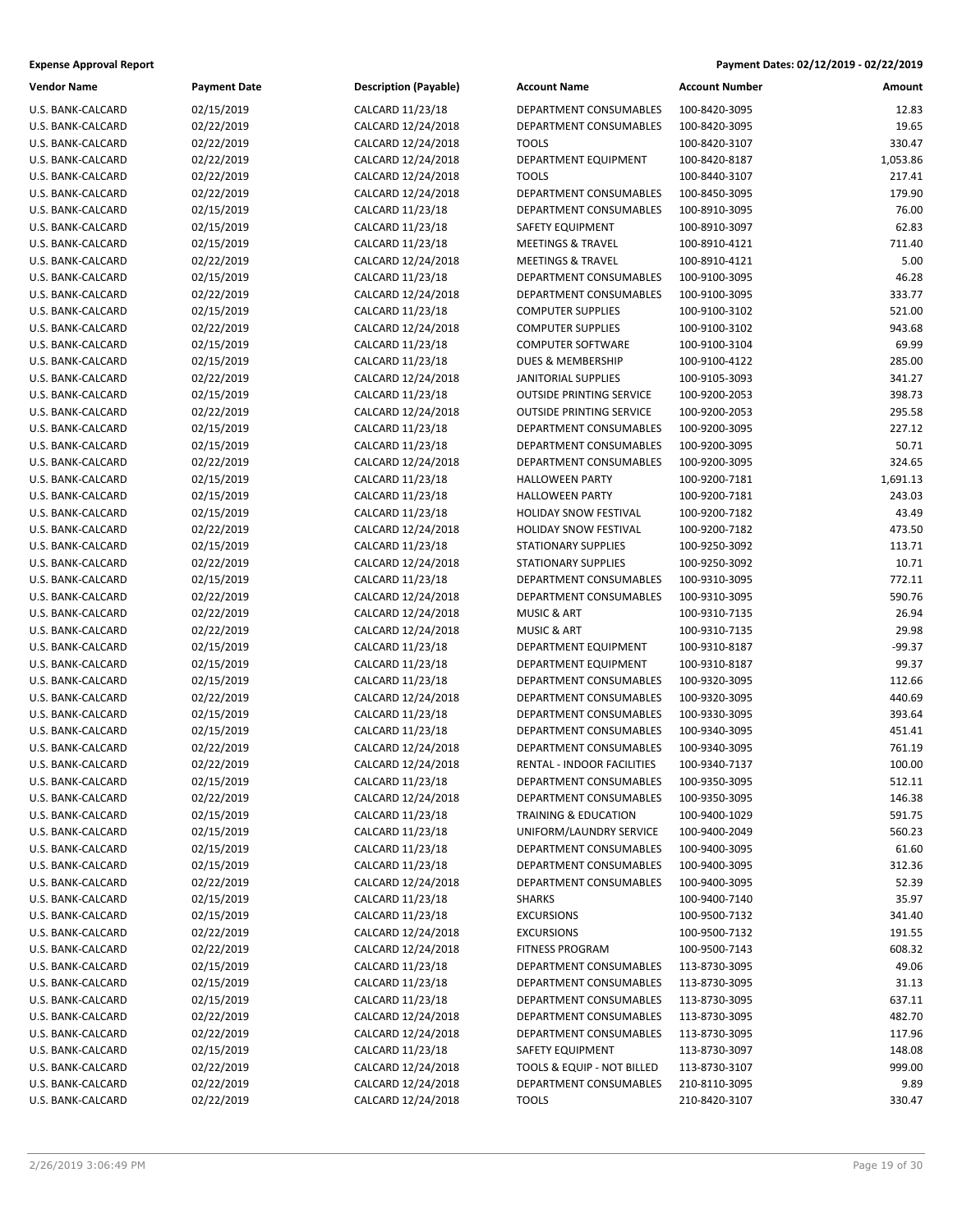| <b>Vendor Name</b>                                                           | <b>Payment Date</b>                                | <b>Description (Payable)</b>  | <b>Account Name</b>                                  | <b>Account Number</b>                                    | Amount      |
|------------------------------------------------------------------------------|----------------------------------------------------|-------------------------------|------------------------------------------------------|----------------------------------------------------------|-------------|
| U.S. BANK-CALCARD                                                            | 02/15/2019                                         | CALCARD 11/23/18              | <b>TRAINING</b>                                      | 243-6110-1029                                            | 1,213.37    |
| U.S. BANK-CALCARD                                                            | 02/22/2019                                         | CALCARD 12/24/2018            | <b>TRAINING</b>                                      | 243-6110-1029                                            | 578.57      |
| U.S. BANK-CALCARD                                                            | 02/15/2019                                         | CALCARD 11/23/18              | SENIOR ACTIVITIES                                    | 251-9500-7125                                            | 476.79      |
| U.S. BANK-CALCARD                                                            | 02/15/2019                                         | CALCARD 11/23/18              | SENIOR ACTIVITIES                                    | 251-9500-7125                                            | 3,312.28    |
| U.S. BANK-CALCARD                                                            | 02/22/2019                                         | CALCARD 12/24/2018            | SENIOR ACTIVITIES                                    | 251-9500-7125                                            | 25.00       |
| U.S. BANK-CALCARD                                                            | 02/22/2019                                         | CALCARD 12/24/2018            | SENIOR ACTIVITIES                                    | 251-9500-7125                                            | 2,063.16    |
| U.S. BANK-CALCARD                                                            | 02/22/2019                                         | CALCARD 12/24/2018            | CONSUMABLES                                          | 271-8110-3095                                            | 1,823.38    |
| U.S. BANK-CALCARD                                                            | 02/15/2019                                         | CALCARD 11/23/18              | ROBERTS LAKE ECO REC PARK                            | 342-8910-9568                                            | 70.00       |
| U.S. BANK-CALCARD                                                            | 02/15/2019                                         | CALCARD 11/23/18              | <b>CUTINO PARK PRELIM DESIGN</b>                     | 348-8910-9517                                            | 53.10       |
| U.S. BANK-CALCARD                                                            | 02/15/2019                                         | CALCARD 11/23/18              | <b>STATIONARY SUPPLIES</b>                           | 401-8610-3092                                            | 249.04      |
| U.S. BANK-CALCARD                                                            | 02/22/2019                                         | CALCARD 12/24/2018            | DUES & MEMBERSHIP                                    | 401-8610-4122                                            | 120.00      |
| U.S. BANK-CALCARD                                                            | 02/15/2019                                         | CALCARD 11/23/18              | <b>DEPARTMENT CONSUMABLES</b>                        | 401-8620-3095                                            | 71.53       |
| U.S. BANK-CALCARD                                                            | 02/15/2019                                         | CALCARD 11/23/18              | DEPARTMENT CONSUMABLES                               | 401-8620-3095                                            | 2.14        |
| U.S. BANK-CALCARD                                                            | 02/22/2019                                         | CALCARD 12/24/2018            | DEPARTMENT CONSUMABLES                               | 401-8620-3095                                            | 1,846.20    |
| U.S. BANK-CALCARD                                                            | 02/22/2019                                         | CALCARD 12/24/2018            | <b>TRAINING &amp; EDUCATION</b>                      | 501-8510-1029                                            | 600.00      |
| U.S. BANK-CALCARD                                                            | 02/22/2019                                         | CALCARD 12/24/2018            | <b>OTHER EXPENSE</b>                                 | 501-8510-2078                                            | 7.20        |
| U.S. BANK-CALCARD                                                            | 02/22/2019                                         | CALCARD 12/24/2018            | STATIONARY SUPPLIES                                  | 501-8510-3092                                            | 127.80      |
| U.S. BANK-CALCARD                                                            | 02/15/2019                                         | CALCARD 11/23/18              | <b>BOOKS &amp; PERIODICALS</b>                       | 501-8510-4123                                            | 357.00      |
| U.S. BANK-CALCARD                                                            | 02/22/2019                                         | CALCARD 12/24/2018            | <b>BOOKS &amp; PERIODICALS</b>                       | 501-8510-4123                                            | 188.00      |
| U.S. BANK-CALCARD                                                            | 02/15/2019                                         | CALCARD 11/23/18              | REFUSE DISPOSAL                                      | 501-8520-2068                                            | 230.00      |
| U.S. BANK-CALCARD                                                            | 02/15/2019                                         | CALCARD 11/23/18              | <b>TOOLS</b>                                         | 501-8520-3107                                            | 36.04       |
| U.S. BANK-CALCARD                                                            | 02/15/2019                                         | CALCARD 11/23/18              | <b>VEHICLE PARTS</b>                                 | 501-8520-6144                                            | 494.91      |
| U.S. BANK-CALCARD                                                            | 02/15/2019                                         | CALCARD 11/23/18              | <b>VEHICLE PARTS</b>                                 | 501-8520-6144                                            | 39.04       |
| U.S. BANK-CALCARD                                                            | 02/22/2019                                         | CALCARD 12/24/2018            | <b>VEHICLE PARTS</b>                                 | 501-8520-6144                                            | 792.58      |
| U.S. BANK-CALCARD                                                            | 02/15/2019                                         | CALCARD 11/23/18              | <b>OUTSIDE REPAIRS</b>                               | 501-8520-6148                                            | 451.43      |
| U.S. BANK-CALCARD                                                            | 02/22/2019                                         | CALCARD 12/24/2018            | <b>OUTSIDE REPAIRS</b>                               | 501-8520-6148                                            | 1,224.00    |
| U.S. BANK-CALCARD                                                            | 02/15/2019                                         | CALCARD 11/23/18              | DEPARTMENT CONSUMABLES                               | 503-4010-3095                                            | 69.98       |
| U.S. BANK-CALCARD                                                            | 02/15/2019                                         | CALCARD 11/23/18              | COMPUTER SUPPLIES/SOFTWA 503-4010-3102               |                                                          | 504.95      |
| U.S. BANK-CALCARD                                                            | 02/22/2019                                         | CALCARD 12/24/2018            | COMPUTER SUPPLIES/SOFTWA 503-4010-3102               |                                                          | 499.99      |
| U.S. BANK-CALCARD                                                            | 02/15/2019                                         | CALCARD 11/23/18              | <b>COMPUTER EQUIPMENT</b>                            | 503-4010-8182                                            | 2,067.78    |
| U.S. BANK-CALCARD                                                            | 02/22/2019                                         | CALCARD 12/24/2018            | <b>COMPUTER EQUIPMENT</b>                            | 503-4010-8182                                            | 38.56       |
| U.S. BANK-CALCARD                                                            | 02/15/2019                                         | CALCARD 11/23/18              | DEPARTMENT CONSUMABLES                               | 951-8810-3095                                            | 121.27      |
| U.S. BANK-CALCARD                                                            | 02/15/2019                                         | CALCARD 11/23/18              | DUES AND MEMBERSHIPS                                 | 951-8810-4122                                            | 87.00       |
|                                                                              |                                                    |                               |                                                      | Vendor 3574 - U.S. BANK-CALCARD Total:                   | 79,391.65   |
|                                                                              |                                                    |                               |                                                      |                                                          |             |
|                                                                              | Vendor: 6710 - U.S. DEPT/EDUC NATIONAL PYMT CENTER |                               |                                                      |                                                          |             |
| U.S. DEPT/EDUC NATIONAL PY                                                   |                                                    | DEBT COLLECTION               | <b>GARNISHMENT PAYABLE</b>                           | 100-2059                                                 | -1,617.71   |
| U.S. DEPT/EDUC NATIONAL PY                                                   |                                                    | DEBT COLLECTION               | <b>GARNISHMENT PAYABLE</b>                           | 100-2059                                                 | 1,617.71    |
| U.S. DEPT/EDUC NATIONAL PY                                                   |                                                    | DEBT COLLECTION               | <b>GARNISHMENT PAYABLE</b>                           | 100-2059                                                 | 1,617.71    |
| U.S. DEPT/EDUC NATIONAL PY                                                   |                                                    | DEBT COLLECTION               | <b>GARNISHMENT PAYABLE</b>                           | 100-2059                                                 | $-1,617.71$ |
|                                                                              |                                                    |                               |                                                      | Vendor 6710 - U.S. DEPT/EDUC NATIONAL PYMT CENTER Total: | 0.00        |
| Vendor: 5873 - UNITED SITE SERVICES, INC.                                    |                                                    |                               |                                                      |                                                          |             |
| UNITED SITE SERVICES, INC.                                                   | 02/22/2019                                         |                               | FENCE RENTAL - GIGLING RD &  DEPARTMENT CONSUMABLES  | 100-8310-3095                                            | 2,609.76    |
|                                                                              |                                                    |                               |                                                      | Vendor 5873 - UNITED SITE SERVICES, INC. Total:          | 2,609.76    |
| Vendor: 8802 - UNITED STATES TREASURY                                        |                                                    |                               |                                                      |                                                          |             |
| UNITED STATES TREASURY                                                       | 02/20/2019                                         |                               | 94-6088439 SEPT 30, 2018 FO BANK FEES & MISC CHARGES | 100-5110-2074                                            | 282.74      |
|                                                                              |                                                    |                               |                                                      | <b>Vendor 8802 - UNITED STATES TREASURY Total:</b>       | 282.74      |
| Vendor: 3560 - UNITED WAY OF MONTEREY PENINSULA                              |                                                    |                               |                                                      |                                                          |             |
| UNITED WAY OF MONTEREY PE 02/15/2019                                         |                                                    | <b>EMPLOYEE CONTRIBUTIONS</b> | MISC PAYROLL PAYABLES                                | 100-2062                                                 | 30.32       |
| UNITED WAY OF MONTEREY PE 02/15/2019                                         |                                                    | <b>EMPLOYEE CONTRIBUTIONS</b> | MISC PAYROLL PAYABLES                                | 100-2062                                                 | 30.00       |
| UNITED WAY OF MONTEREY PE 02/15/2019                                         |                                                    | <b>EMPLOYEE CONTRIBUTIONS</b> | MISC PAYROLL PAYABLES                                | 100-2062                                                 | 30.45       |
| UNITED WAY OF MONTEREY PE 02/15/2019                                         |                                                    | <b>EMPLOYEE CONTRIBUTIONS</b> | MISC PAYROLL PAYABLES                                | 113-2062                                                 | 0.27        |
| UNITED WAY OF MONTEREY PE 02/15/2019                                         |                                                    | <b>EMPLOYEE CONTRIBUTIONS</b> | MISC PAYROLL PAYABLES                                | 210-2062                                                 | 0.31        |
| UNITED WAY OF MONTEREY PE 02/15/2019                                         |                                                    | <b>EMPLOYEE CONTRIBUTIONS</b> | MISC PAYROLL PAYABLES                                | 271-2062                                                 | 2.68        |
| UNITED WAY OF MONTEREY PE 02/15/2019                                         |                                                    | <b>EMPLOYEE CONTRIBUTIONS</b> | MISC PAYROLL PAYABLES                                | 271-2062                                                 | 3.00        |
|                                                                              |                                                    | <b>EMPLOYEE CONTRIBUTIONS</b> | MISC PAYROLL PAYABLES                                | 271-2062                                                 | 1.94        |
| UNITED WAY OF MONTEREY PE 02/15/2019<br>UNITED WAY OF MONTEREY PE 02/15/2019 |                                                    | <b>EMPLOYEE CONTRIBUTIONS</b> | MISC PAYROLL PAYABLES                                | 951-2062                                                 | 0.03        |
|                                                                              |                                                    |                               |                                                      | Vendor 3560 - UNITED WAY OF MONTEREY PENINSULA Total:    | 99.00       |
|                                                                              |                                                    |                               |                                                      |                                                          |             |

2/26/2019 3:06:49 PM Page 20 of 30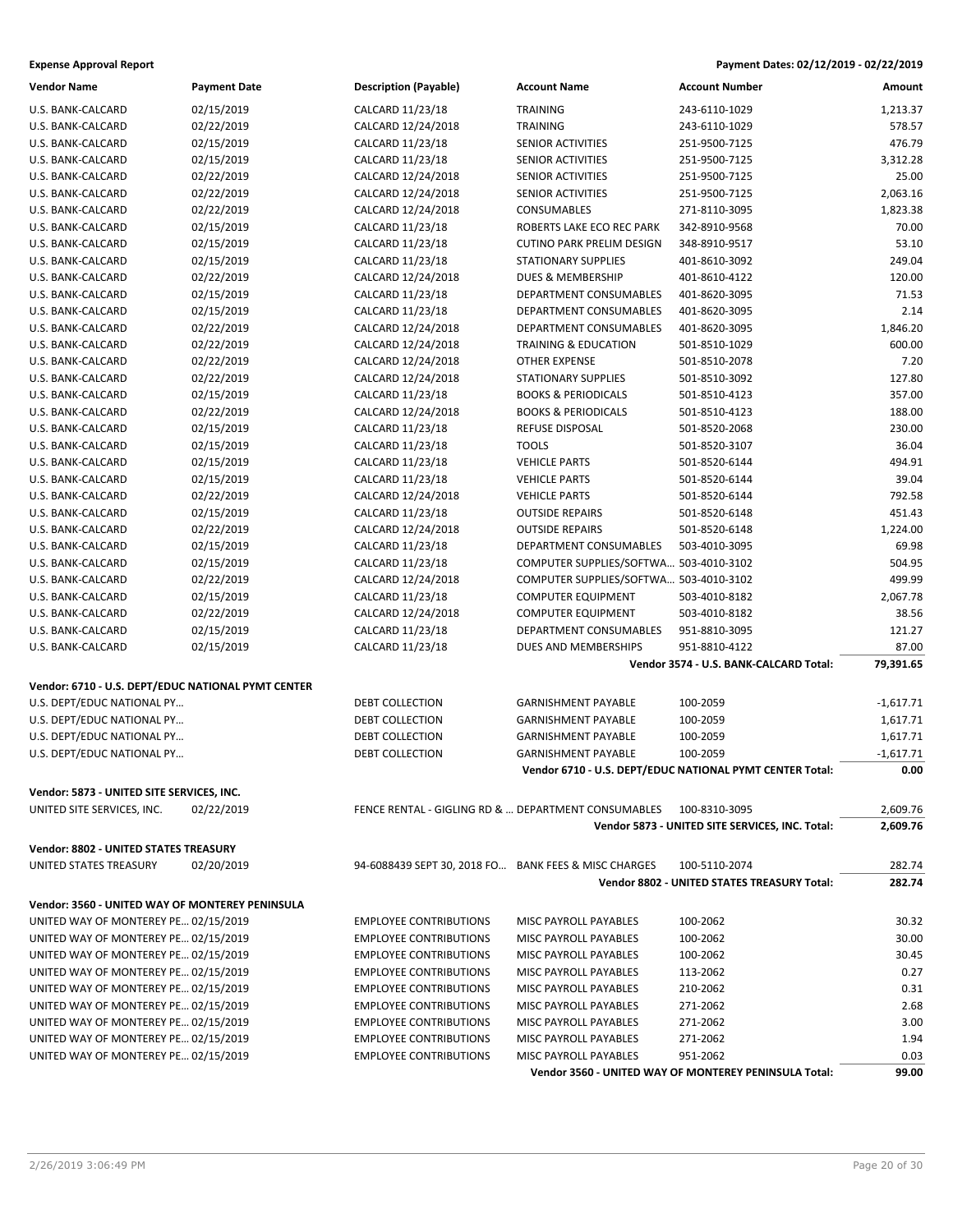| <b>Expense Approval Report</b>           |                     |                                                                     |                                        | Payment Dates: 02/12/2019 - 02/22/2019         |           |
|------------------------------------------|---------------------|---------------------------------------------------------------------|----------------------------------------|------------------------------------------------|-----------|
| <b>Vendor Name</b>                       | <b>Payment Date</b> | <b>Description (Payable)</b>                                        | <b>Account Name</b>                    | <b>Account Number</b>                          | Amount    |
| Vendor: 7370 - UPEC, LOCAL 792           |                     |                                                                     |                                        |                                                |           |
| UPEC, LOCAL 792                          | 02/15/2019          | RETURNED CHECK FEE                                                  | <b>BANK FEES &amp; MISC CHARGES</b>    | 100-5110-2074                                  | 9.00      |
|                                          |                     |                                                                     |                                        | Vendor 7370 - UPEC, LOCAL 792 Total:           | 9.00      |
| Vendor: 4271 - URETSKY SECURITY          |                     |                                                                     |                                        |                                                |           |
| <b>URETSKY SECURITY</b>                  | 02/22/2019          | JAN 2019 - FINGERPRINTING                                           | BACKGROUND INVESTIGATION 100-9310-1027 |                                                | 20.00     |
|                                          |                     |                                                                     |                                        | Vendor 4271 - URETSKY SECURITY Total:          | 20.00     |
|                                          |                     |                                                                     |                                        |                                                |           |
| Vendor: 8142 - US FOODS, INC.            |                     |                                                                     |                                        |                                                |           |
| US FOODS, INC.                           | 02/15/2019          | ORDER FOR 986 HILBY / ACCT # SENIOR ACTIVITIES                      |                                        | 251-9500-7125                                  | 605.93    |
|                                          |                     |                                                                     |                                        | Vendor 8142 - US FOODS, INC. Total:            | 605.93    |
| Vendor: 4417 - VALLEY SAW & GARDEN EQUIP |                     |                                                                     |                                        |                                                |           |
| VALLEY SAW & GARDEN EQUIP 02/22/2019     |                     | (2) LOOP ST/TRIMMER                                                 | DEPARTMENT EQUIPMENT                   | 100-8420-8187                                  | 131.10    |
|                                          |                     |                                                                     |                                        | Vendor 4417 - VALLEY SAW & GARDEN EQUIP Total: | 131.10    |
| Vendor: 8536 - VERDE DESIGN INC.         |                     |                                                                     |                                        |                                                |           |
| VERDE DESIGN INC.                        | 02/15/2019          | 12/26/18-1/25/19 CUTINO PAR CUTINO PARK PRELIM DESIGN               |                                        | 348-8910-9517                                  | 7,563.88  |
| VERDE DESIGN INC.                        | 02/15/2019          | 12/26/18-1/25/19 CUTINO PAR CUTINO PARK ADA IMPRVMNTS 348-8910-9571 |                                        |                                                | 2,877.18  |
|                                          |                     |                                                                     |                                        | Vendor 8536 - VERDE DESIGN INC. Total:         | 10,441.06 |
| Vendor: 6671 - VERIZON WIRELESS          |                     |                                                                     |                                        |                                                |           |
| <b>VERIZON WIRELESS</b>                  | 02/15/2019          | ACCT #472229021-00001; 2/1/ MOBILE COMMUNICATIONS                   |                                        | 100-6640-5135                                  | 662.67    |
| <b>VERIZON WIRELESS</b>                  | 02/15/2019          | ACCT #472229021-00002; 2/1/ MOBILE COMMUNICATIONS                   |                                        | 100-6640-5135                                  | 38.01     |
| <b>VERIZON WIRELESS</b>                  | 02/15/2019          | ACCT #772515511-00004; 1/23 SUBCONTRACTED WORK                      |                                        | 113-8730-2073                                  | 38.01     |
| <b>VERIZON WIRELESS</b>                  | 02/15/2019          | ACCT #742236901-00001                                               | PARKS IMPROVEMENTS                     | 348-8910-9570                                  | 76.02     |
| <b>VERIZON WIRELESS</b>                  | 02/15/2019          | ACCT #472229021-00003; 1/2/ MOBILE COMMUNICATIONS                   |                                        | 503-4010-5135                                  | 171.90    |
|                                          |                     |                                                                     |                                        | Vendor 6671 - VERIZON WIRELESS Total:          | 986.61    |
| Vendor: 6105 - VISION SERVICE PLAN-(CA)  |                     |                                                                     |                                        |                                                |           |
| VISION SERVICE PLAN-(CA)                 | 02/21/2019          | <b>ONATE JAN ADJ</b>                                                | <b>VISION INS PAYABLE</b>              | 100-2061                                       | $-11.90$  |
| VISION SERVICE PLAN-(CA)                 | 02/21/2019          | JONES JAN ADJ                                                       | VISION INS PAYABLE                     | 100-2061                                       | $-20.66$  |
| VISION SERVICE PLAN-(CA)                 | 02/21/2019          | <b>ONATE DEC PREMIUM</b>                                            | <b>VISION INS PAYABLE</b>              | 100-2061                                       | 7.95      |
| VISION SERVICE PLAN-(CA)                 | 02/21/2019          | PLAN C TRUE-UP ADJ                                                  | <b>VISION INS PAYABLE</b>              | 100-2061                                       | 0.35      |
| VISION SERVICE PLAN-(CA)                 | 02/21/2019          | PLAN C TRUE-UP ADJ                                                  | VISION INS PAYABLE                     | 100-2061                                       | 0.31      |
| VISION SERVICE PLAN-(CA)                 | 02/21/2019          | KOTOUC JAN ADJ                                                      | VISION INS PAYABLE                     | 100-2061                                       | 1.79      |
| VISION SERVICE PLAN-(CA)                 | 02/21/2019          | MEYER JAN ADJ                                                       | VISION INS PAYABLE                     | 100-2061                                       | 3.58      |
| VISION SERVICE PLAN-(CA)                 | 02/21/2019          | SARDINA JAN ADJ                                                     | <b>VISION INS PAYABLE</b>              | 100-2061                                       | 9.14      |
| VISION SERVICE PLAN-(CA)                 | 02/21/2019          | VISION - E+1                                                        | VISION INS PAYABLE                     | 100-2061                                       | 74.88     |
| VISION SERVICE PLAN-(CA)                 | 02/21/2019          | VISION - E+1                                                        | VISION INS PAYABLE                     | 100-2061                                       | 75.43     |
| VISION SERVICE PLAN-(CA)                 | 02/21/2019          | VISION - E+1                                                        | VISION INS PAYABLE                     | 100-2061                                       | 83.51     |
| VISION SERVICE PLAN-(CA)                 | 02/21/2019          | VISION - E+1                                                        | <b>VISION INS PAYABLE</b>              | 100-2061                                       | 211.98    |
| VISION SERVICE PLAN-(CA)                 | 02/21/2019          | VISION - E+1                                                        | VISION INS PAYABLE                     | 100-2061                                       | 309.90    |
| VISION SERVICE PLAN-(CA)                 | 02/21/2019          | VISION - E+1                                                        | VISION INS PAYABLE                     | 100-2061                                       | 28.61     |
| VISION SERVICE PLAN-(CA)                 | 02/21/2019          | VISION - E+1                                                        | <b>VISION INS PAYABLE</b>              | 100-2061                                       | 42.42     |
| VISION SERVICE PLAN-(CA)                 | 02/21/2019          | VISION - E+1                                                        | VISION INS PAYABLE                     | 100-2061                                       | 41.09     |
| VISION SERVICE PLAN-(CA)                 | 02/21/2019          | VISION - E+1                                                        | VISION INS PAYABLE                     | 100-2061                                       | 74.88     |
| VISION SERVICE PLAN-(CA)                 | 02/21/2019          | VISION - E+1                                                        | VISION INS PAYABLE                     | 100-2061                                       | 309.90    |
| VISION SERVICE PLAN-(CA)                 | 02/21/2019          | VISION - E+1                                                        | VISION INS PAYABLE                     | 100-2061                                       | 80.19     |
| VISION SERVICE PLAN-(CA)                 | 02/21/2019          | VISION - E+1                                                        | VISION INS PAYABLE                     | 100-2061                                       | 218.94    |
| VISION SERVICE PLAN-(CA)                 | 02/21/2019          | VISION - E+1                                                        | VISION INS PAYABLE                     | 100-2061                                       | 75.43     |
| VISION SERVICE PLAN-(CA)                 | 02/21/2019          | VISION - E+1                                                        | <b>VISION INS PAYABLE</b>              | 100-2061                                       | 349.95    |
| VISION SERVICE PLAN-(CA)                 | 02/21/2019          | VISION - E+1                                                        | VISION INS PAYABLE                     | 100-2061                                       | 180.12    |
| VISION SERVICE PLAN-(CA)                 | 02/21/2019          | VISION - E+1                                                        | VISION INS PAYABLE                     | 100-2061                                       | 91.56     |
| VISION SERVICE PLAN-(CA)                 | 02/21/2019          | VISION - E+1                                                        | VISION INS PAYABLE                     | 100-2061                                       | 83.37     |
| VISION SERVICE PLAN-(CA)                 | 02/21/2019          | VISION - E+1                                                        | VISION INS PAYABLE                     | 100-2061                                       | 63.18     |
| VISION SERVICE PLAN-(CA)                 | 02/21/2019          | VISION - E+1                                                        | VISION INS PAYABLE                     | 100-2061                                       | 32.03     |
| VISION SERVICE PLAN-(CA)                 | 02/21/2019          | VISION - E+1                                                        | VISION INS PAYABLE                     | 100-2061                                       | 28.61     |
| VISION SERVICE PLAN-(CA)                 | 02/21/2019          | VISION - E+1                                                        | VISION INS PAYABLE                     | 100-2061                                       | 366.87    |
| VISION SERVICE PLAN-(CA)                 | 02/21/2019          | VISION - E+1                                                        | VISION INS PAYABLE                     | 100-2061                                       | 103.04    |
| VISION SERVICE PLAN-(CA)                 | 02/21/2019          | VISION - E+1                                                        | VISION INS PAYABLE                     | 100-2061                                       | 79.80     |
| VISION SERVICE PLAN-(CA)                 | 02/21/2019          | VISION - E+1                                                        | VISION INS PAYABLE                     | 100-2061                                       | 75.43     |

VISION SERVICE PLAN-(CA) 02/21/2019 VISION - E+1 VISION INS PAYABLE 100-2061 48.82 VISION SERVICE PLAN-(CA) 02/21/2019 VISION - E+1 VISION INS PAYABLE 100-2061 155.80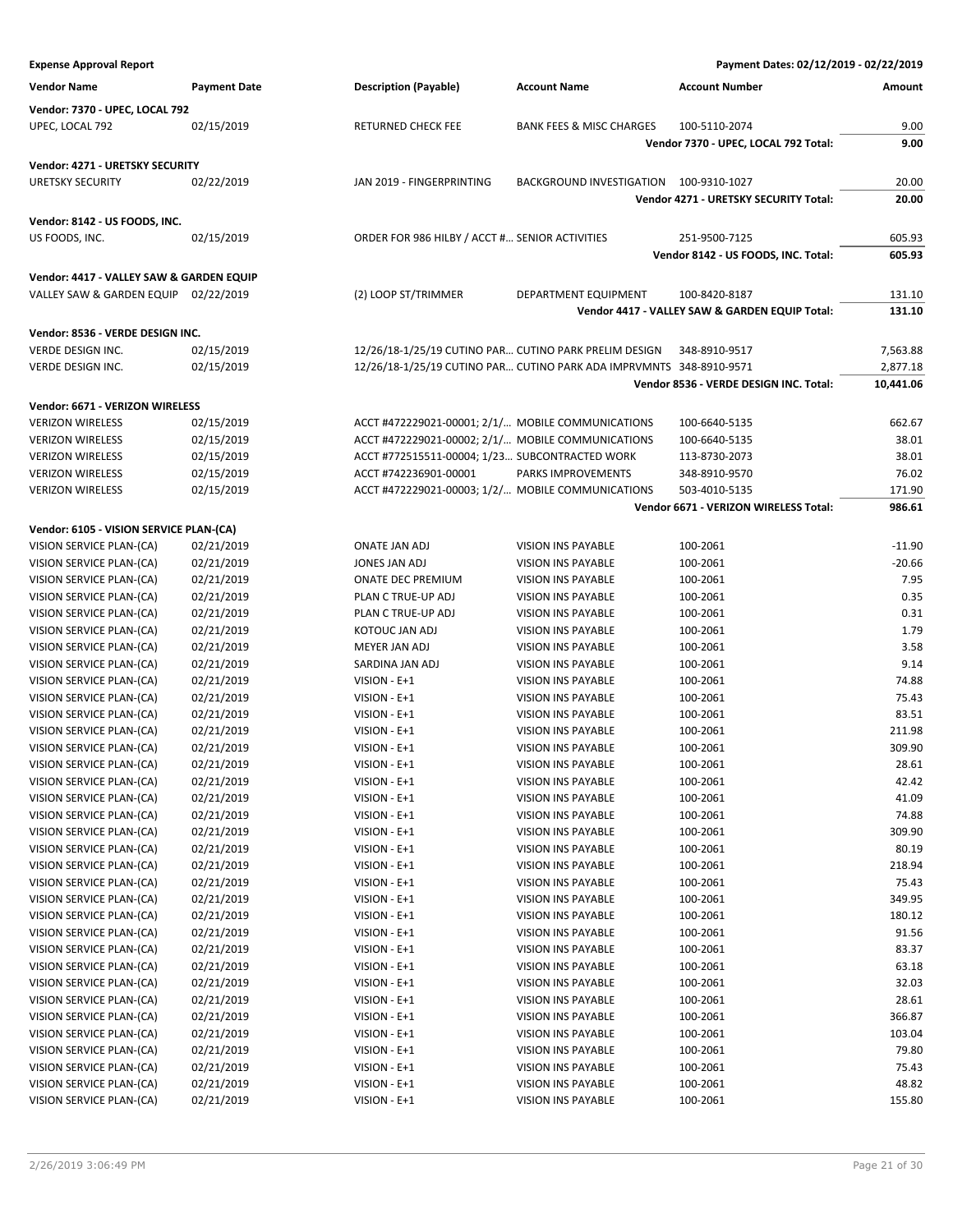| <b>Vendor Name</b>       | <b>Payment Date</b> | <b>Description (Payable)</b> | <b>Account Name</b>       | <b>Account Number</b> | Amount        |
|--------------------------|---------------------|------------------------------|---------------------------|-----------------------|---------------|
| VISION SERVICE PLAN-(CA) | 02/21/2019          | VISION - E+1                 | <b>VISION INS PAYABLE</b> | 103-2061              | 2.19          |
| VISION SERVICE PLAN-(CA) | 02/21/2019          | VISION - E+1                 | VISION INS PAYABLE        | 103-2061              | 1.75          |
| VISION SERVICE PLAN-(CA) | 02/21/2019          | VISION - E+1                 | <b>VISION INS PAYABLE</b> | 103-2061              | 2.55          |
| VISION SERVICE PLAN-(CA) | 02/21/2019          | VISION - E+1                 | <b>VISION INS PAYABLE</b> | 103-2061              | 1.66          |
| VISION SERVICE PLAN-(CA) | 02/21/2019          | VISION - E+1                 | VISION INS PAYABLE        | 113-2061              | 0.76          |
| VISION SERVICE PLAN-(CA) | 02/21/2019          | VISION - E+1                 | VISION INS PAYABLE        | 113-2061              | 13.11         |
| VISION SERVICE PLAN-(CA) | 02/21/2019          | VISION - E+1                 | VISION INS PAYABLE        | 113-2061              | 8.16          |
| VISION SERVICE PLAN-(CA) | 02/21/2019          | VISION - E+1                 | VISION INS PAYABLE        | 113-2061              | 0.57          |
| VISION SERVICE PLAN-(CA) | 02/21/2019          | VISION - E+1                 | <b>VISION INS PAYABLE</b> | 113-2061              | 7.34          |
| VISION SERVICE PLAN-(CA) | 02/21/2019          | VISION - E+1                 | VISION INS PAYABLE        | 113-2061              | 8.79          |
| VISION SERVICE PLAN-(CA) | 02/21/2019          | VISION - E+1                 | <b>VISION INS PAYABLE</b> | 113-2061              | 0.46          |
| VISION SERVICE PLAN-(CA) | 02/21/2019          | VISION - E+1                 | VISION INS PAYABLE        | 113-2061              | 0.57          |
| VISION SERVICE PLAN-(CA) | 02/21/2019          | VISION - E+1                 | <b>VISION INS PAYABLE</b> | 113-2061              | 0.14          |
| VISION SERVICE PLAN-(CA) | 02/21/2019          | VISION - E+1                 | <b>VISION INS PAYABLE</b> | 113-2061              | 10.43         |
| VISION SERVICE PLAN-(CA) | 02/21/2019          | VISION - E+1                 | VISION INS PAYABLE        | 113-2061              | 3.70          |
| VISION SERVICE PLAN-(CA) | 02/21/2019          | VISION - E+1                 | VISION INS PAYABLE        | 113-2061              | 0.12          |
| VISION SERVICE PLAN-(CA) | 02/21/2019          | VISION - E+1                 | VISION INS PAYABLE        | 113-2061              | 0.58          |
| VISION SERVICE PLAN-(CA) | 02/21/2019          | VISION - E+1                 | VISION INS PAYABLE        | 113-2061              | 14.26         |
| VISION SERVICE PLAN-(CA) | 02/21/2019          | VISION - E+1                 | <b>VISION INS PAYABLE</b> | 113-2061              | 3.97          |
| VISION SERVICE PLAN-(CA) | 02/21/2019          | VISION - E+1                 | VISION INS PAYABLE        | 200-2061              | 1.33          |
| VISION SERVICE PLAN-(CA) | 02/21/2019          | VISION - E+1                 | <b>VISION INS PAYABLE</b> | 200-2061              | 2.87          |
| VISION SERVICE PLAN-(CA) | 02/21/2019          | VISION - E+1                 | VISION INS PAYABLE        | 200-2061              | 2.62          |
| VISION SERVICE PLAN-(CA) | 02/21/2019          | VISION - E+1                 | <b>VISION INS PAYABLE</b> | 200-2061              | 2.86          |
| VISION SERVICE PLAN-(CA) |                     | VISION - E+1                 | <b>VISION INS PAYABLE</b> | 210-2061              | 3.47          |
|                          | 02/21/2019          |                              |                           |                       |               |
| VISION SERVICE PLAN-(CA) | 02/21/2019          | VISION - E+1<br>VISION - E+1 | VISION INS PAYABLE        | 210-2061              | 13.15<br>1.80 |
| VISION SERVICE PLAN-(CA) | 02/21/2019          |                              | VISION INS PAYABLE        | 210-2061              |               |
| VISION SERVICE PLAN-(CA) | 02/21/2019          | VISION - E+1                 | VISION INS PAYABLE        | 210-2061              | 3.58          |
| VISION SERVICE PLAN-(CA) | 02/21/2019          | VISION - E+1                 | <b>VISION INS PAYABLE</b> | 210-2061              | 1.23          |
| VISION SERVICE PLAN-(CA) | 02/21/2019          | VISION - E+1                 | <b>VISION INS PAYABLE</b> | 210-2061              | 10.57         |
| VISION SERVICE PLAN-(CA) | 02/21/2019          | VISION - E+1                 | VISION INS PAYABLE        | 210-2061              | 1.16          |
| VISION SERVICE PLAN-(CA) | 02/21/2019          | VISION - E+1                 | <b>VISION INS PAYABLE</b> | 210-2061              | 0.32          |
| VISION SERVICE PLAN-(CA) | 02/21/2019          | VISION - E+1                 | VISION INS PAYABLE        | 210-2061              | 5.86          |
| VISION SERVICE PLAN-(CA) | 02/21/2019          | VISION - E+1                 | VISION INS PAYABLE        | 210-2061              | 7.54          |
| VISION SERVICE PLAN-(CA) | 02/21/2019          | VISION - E+1                 | <b>VISION INS PAYABLE</b> | 210-2061              | 0.61          |
| VISION SERVICE PLAN-(CA) | 02/21/2019          | VISION - E+1                 | VISION INS PAYABLE        | 210-2061              | 4.24          |
| VISION SERVICE PLAN-(CA) | 02/21/2019          | VISION - E+1                 | VISION INS PAYABLE        | 210-2061              | 1.22          |
| VISION SERVICE PLAN-(CA) | 02/21/2019          | VISION - E+1                 | VISION INS PAYABLE        | 210-2061              | 8.90          |
| VISION SERVICE PLAN-(CA) | 02/21/2019          | VISION - E+1                 | VISION INS PAYABLE        | 210-2061              | 1.15          |
| VISION SERVICE PLAN-(CA) | 02/21/2019          | VISION - E+1                 | <b>VISION INS PAYABLE</b> | 210-2061              | 0.31          |
| VISION SERVICE PLAN-(CA) | 02/21/2019          | MASCORRO DEC ADJ             | <b>VISION INS PAYABLE</b> | 271-2061              | $-9.14$       |
| VISION SERVICE PLAN-(CA) | 02/21/2019          | MASCORRO JAN ADJ             | <b>VISION INS PAYABLE</b> | 271-2061              | $-9.14$       |
| VISION SERVICE PLAN-(CA) | 02/21/2019          | VISION - E+1                 | VISION INS PAYABLE        | 271-2061              | 0.56          |
| VISION SERVICE PLAN-(CA) | 02/21/2019          | VISION - E+1                 | <b>VISION INS PAYABLE</b> | 271-2061              | 24.72         |
| VISION SERVICE PLAN-(CA) | 02/21/2019          | VISION - E+1                 | <b>VISION INS PAYABLE</b> | 271-2061              | 0.05          |
| VISION SERVICE PLAN-(CA) | 02/21/2019          | VISION - E+1                 | VISION INS PAYABLE        | 271-2061              | 24.42         |
| VISION SERVICE PLAN-(CA) | 02/21/2019          | VISION - E+1                 | <b>VISION INS PAYABLE</b> | 271-2061              | 0.57          |
| VISION SERVICE PLAN-(CA) | 02/21/2019          | VISION - E+1                 | VISION INS PAYABLE        | 271-2061              | 1.61          |
| VISION SERVICE PLAN-(CA) | 02/21/2019          | VISION - E+1                 | <b>VISION INS PAYABLE</b> | 271-2061              | 0.26          |
| VISION SERVICE PLAN-(CA) | 02/21/2019          | VISION - E+1                 | VISION INS PAYABLE        | 271-2061              | 0.57          |
| VISION SERVICE PLAN-(CA) | 02/21/2019          | VISION - E+1                 | VISION INS PAYABLE        | 271-2061              | 24.79         |
| VISION SERVICE PLAN-(CA) | 02/21/2019          | VISION - E+1                 | VISION INS PAYABLE        | 271-2061              | 0.63          |
| VISION SERVICE PLAN-(CA) | 02/21/2019          | VISION - E+1                 | VISION INS PAYABLE        | 271-2061              | 22.97         |
| VISION SERVICE PLAN-(CA) | 02/21/2019          | VISION - E+1                 | VISION INS PAYABLE        | 271-2061              | 0.58          |
| VISION SERVICE PLAN-(CA) | 02/21/2019          | VISION - E+1                 | VISION INS PAYABLE        | 271-2061              | 1.68          |
| VISION SERVICE PLAN-(CA) | 02/21/2019          | VISION - E+1                 | VISION INS PAYABLE        | 271-2061              | 0.09          |
| VISION SERVICE PLAN-(CA) | 02/21/2019          | VISION - E+1                 | VISION INS PAYABLE        | 345-2061              | 1.50          |
| VISION SERVICE PLAN-(CA) | 02/21/2019          | VISION - E+1                 | VISION INS PAYABLE        | 345-2061              | 1.51          |
| VISION SERVICE PLAN-(CA) | 02/21/2019          | VISION - E+1                 | VISION INS PAYABLE        | 401-2061              | 0.32          |
| VISION SERVICE PLAN-(CA) | 02/21/2019          | VISION - E+1                 | VISION INS PAYABLE        | 401-2061              | 3.42          |
| VISION SERVICE PLAN-(CA) | 02/21/2019          | $VISION - E + 1$             | VISION INS PAYABLE        | 401-2061              | 18.27         |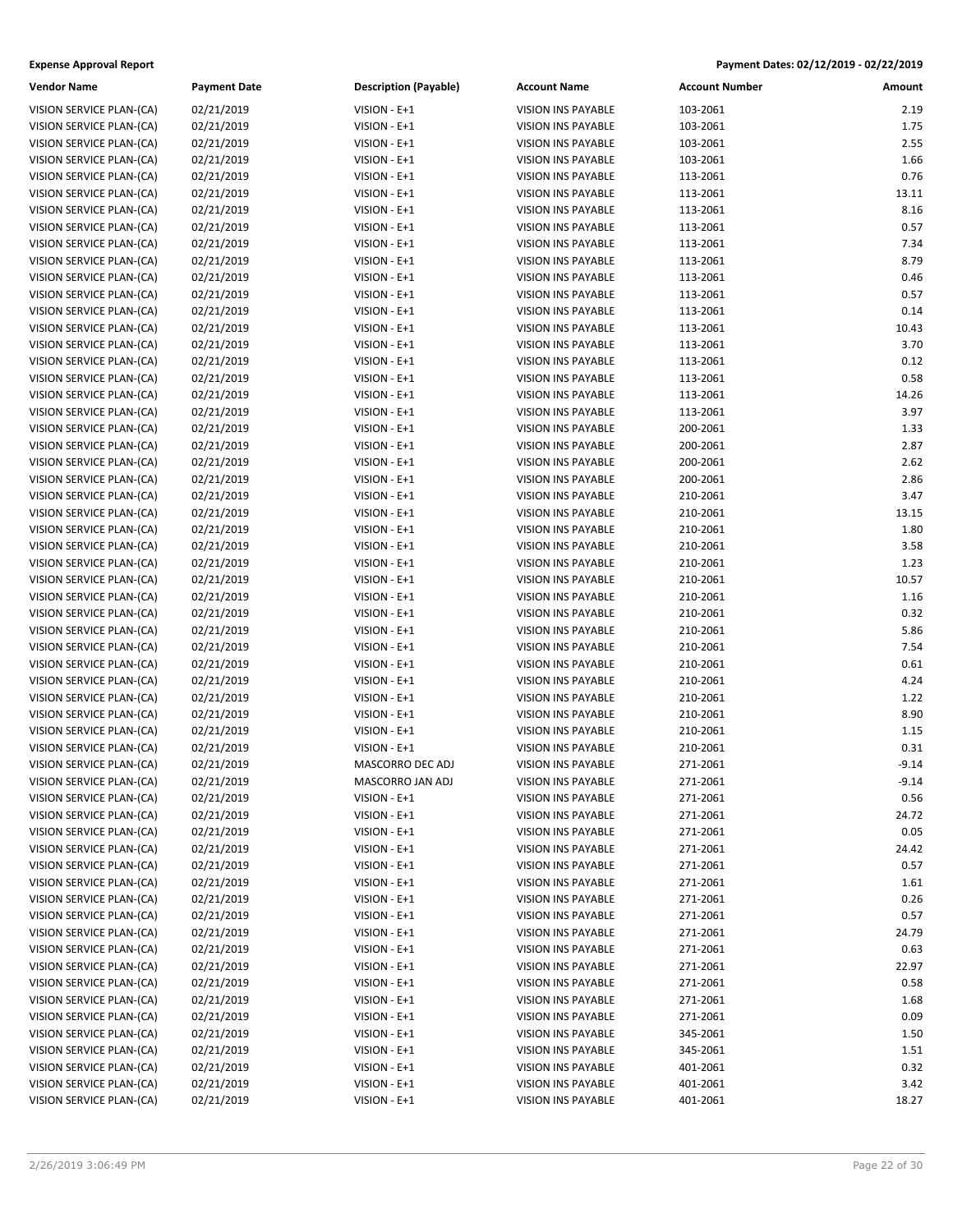| <b>Vendor Name</b>                     | <b>Payment Date</b> | <b>Description (Payable)</b>                      | <b>Account Name</b>       | <b>Account Number</b>                         | Amount   |
|----------------------------------------|---------------------|---------------------------------------------------|---------------------------|-----------------------------------------------|----------|
| VISION SERVICE PLAN-(CA)               | 02/21/2019          | VISION - E+1                                      | <b>VISION INS PAYABLE</b> | 401-2061                                      | 0.28     |
| VISION SERVICE PLAN-(CA)               | 02/21/2019          | VISION - E+1                                      | VISION INS PAYABLE        | 401-2061                                      | 3.66     |
| VISION SERVICE PLAN-(CA)               | 02/21/2019          | VISION - E+1                                      | <b>VISION INS PAYABLE</b> | 401-2061                                      | 18.85    |
| VISION SERVICE PLAN-(CA)               | 02/21/2019          | VISION - E+1                                      | <b>VISION INS PAYABLE</b> | 401-2061                                      | 1.45     |
| VISION SERVICE PLAN-(CA)               | 02/21/2019          | VISION - E+1                                      | VISION INS PAYABLE        | 401-2061                                      | 7.27     |
| VISION SERVICE PLAN-(CA)               | 02/21/2019          | VISION - E+1                                      | <b>VISION INS PAYABLE</b> | 401-2061                                      | 11.16    |
| VISION SERVICE PLAN-(CA)               | 02/21/2019          | VISION - E+1                                      | VISION INS PAYABLE        | 401-2061                                      | 0.29     |
| VISION SERVICE PLAN-(CA)               | 02/21/2019          | VISION - E+1                                      | VISION INS PAYABLE        | 401-2061                                      | 0.29     |
| VISION SERVICE PLAN-(CA)               | 02/21/2019          | VISION - E+1                                      | <b>VISION INS PAYABLE</b> | 401-2061                                      | 11.03    |
| VISION SERVICE PLAN-(CA)               | 02/21/2019          | VISION - E+1                                      | <b>VISION INS PAYABLE</b> | 401-2061                                      | 10.33    |
| VISION SERVICE PLAN-(CA)               | 02/21/2019          | VISION - E+1                                      | VISION INS PAYABLE        | 401-2061                                      | 2.67     |
| VISION SERVICE PLAN-(CA)               | 02/21/2019          | <b>VICK JAN ADJ</b>                               | <b>VISION INS PAYABLE</b> | 501-2061                                      | $-3.57$  |
| VISION SERVICE PLAN-(CA)               | 02/21/2019          | VISION - E+1                                      | VISION INS PAYABLE        | 501-2061                                      | 12.08    |
| VISION SERVICE PLAN-(CA)               | 02/21/2019          | VISION - E+1                                      | VISION INS PAYABLE        | 501-2061                                      | 12.09    |
|                                        |                     |                                                   |                           |                                               |          |
| VISION SERVICE PLAN-(CA)               | 02/21/2019          | VISION - E+1                                      | VISION INS PAYABLE        | 501-2061                                      | 11.52    |
| VISION SERVICE PLAN-(CA)               | 02/21/2019          | VISION - E+1                                      | <b>VISION INS PAYABLE</b> | 501-2061                                      | 0.57     |
| VISION SERVICE PLAN-(CA)               | 02/21/2019          | VISION - E+1                                      | VISION INS PAYABLE        | 501-2061                                      | 11.52    |
| VISION SERVICE PLAN-(CA)               | 02/21/2019          | VISION - E+1                                      | VISION INS PAYABLE        | 501-2061                                      | 0.58     |
| VISION SERVICE PLAN-(CA)               | 02/21/2019          | VISION - E+1                                      | <b>VISION INS PAYABLE</b> | 503-2061                                      | 10.33    |
| VISION SERVICE PLAN-(CA)               | 02/21/2019          | VISION - E+1                                      | <b>VISION INS PAYABLE</b> | 503-2061                                      | 3.97     |
| VISION SERVICE PLAN-(CA)               | 02/21/2019          | VISION - E+1                                      | VISION INS PAYABLE        | 503-2061                                      | 10.33    |
| VISION SERVICE PLAN-(CA)               | 02/21/2019          | VISION - E+1                                      | <b>VISION INS PAYABLE</b> | 503-2061                                      | 3.97     |
| VISION SERVICE PLAN-(CA)               | 02/21/2019          | VISION - E+1                                      | <b>VISION INS PAYABLE</b> | 503-2061                                      | 10.33    |
| VISION SERVICE PLAN-(CA)               | 02/21/2019          | VISION - E+1                                      | <b>VISION INS PAYABLE</b> | 503-2061                                      | 3.97     |
| VISION SERVICE PLAN-(CA)               | 02/21/2019          | VISION - E+1                                      | VISION INS PAYABLE        | 503-2061                                      | 10.33    |
| VISION SERVICE PLAN-(CA)               | 02/21/2019          | VISION - E+1                                      | <b>VISION INS PAYABLE</b> | 503-2061                                      | 3.97     |
| VISION SERVICE PLAN-(CA)               | 02/21/2019          | RETIREES DECEMBER PREMIUMS RETIREES DEPENDENT MED |                           | 601-2190                                      | 327.85   |
| VISION SERVICE PLAN-(CA)               | 02/21/2019          | RETIREES JANUARY PREMIUMS                         | RETIREES DEPENDENT MED    | 601-2190                                      | 339.37   |
| VISION SERVICE PLAN-(CA)               | 02/21/2019          | VISION - E+1                                      | <b>VISION INS PAYABLE</b> | 951-2061                                      | 3.32     |
| VISION SERVICE PLAN-(CA)               | 02/21/2019          | VISION - E+1                                      | <b>VISION INS PAYABLE</b> | 951-2061                                      | 3.24     |
| VISION SERVICE PLAN-(CA)               | 02/21/2019          | VISION - E+1                                      | <b>VISION INS PAYABLE</b> | 951-2061                                      | 2.03     |
| VISION SERVICE PLAN-(CA)               | 02/21/2019          | VISION - E+1                                      | VISION INS PAYABLE        | 951-2061                                      | 5.20     |
| VISION SERVICE PLAN-(CA)               | 02/21/2019          | VISION - E+1                                      | VISION INS PAYABLE        | 951-2061                                      | 3.88     |
| VISION SERVICE PLAN-(CA)               | 02/21/2019          | VISION - E+1                                      | VISION INS PAYABLE        | 951-2061                                      | 5.88     |
| VISION SERVICE PLAN-(CA)               | 02/21/2019          | VISION - E+1                                      | VISION INS PAYABLE        | 951-2061                                      | 1.00     |
| VISION SERVICE PLAN-(CA)               | 02/21/2019          | VISION - E+1                                      | <b>VISION INS PAYABLE</b> | 951-2061                                      | 0.58     |
| VISION SERVICE PLAN-(CA)               | 02/21/2019          | VISION - E+1                                      | <b>VISION INS PAYABLE</b> | 951-2061                                      | 1.41     |
| VISION SERVICE PLAN-(CA)               | 02/21/2019          | VISION - E+1                                      | VISION INS PAYABLE        | 951-2061                                      | 5.22     |
| VISION SERVICE PLAN-(CA)               | 02/21/2019          | VISION - E+1                                      | <b>VISION INS PAYABLE</b> | 951-2061                                      | 3.97     |
| VISION SERVICE PLAN-(CA)               | 02/21/2019          | VISION - E+1                                      | <b>VISION INS PAYABLE</b> | 951-2061                                      | 3.73     |
| VISION SERVICE PLAN-(CA)               | 02/21/2019          | VISION - E+1                                      | <b>VISION INS PAYABLE</b> | 951-2061                                      | 5.06     |
| VISION SERVICE PLAN-(CA)               | 02/21/2019          | VISION - E+1                                      | VISION INS PAYABLE        | 951-2061                                      | 1.60     |
| VISION SERVICE PLAN-(CA)               | 02/21/2019          | VISION - E+1                                      | VISION INS PAYABLE        | 951-2061                                      | 1.50     |
| VISION SERVICE PLAN-(CA)               | 02/21/2019          | VISION - E+1                                      | <b>VISION INS PAYABLE</b> | 951-2061                                      | 0.56     |
| VISION SERVICE PLAN-(CA)               | 02/21/2019          | VISION - E+1                                      | VISION INS PAYABLE        | 953-2061                                      | 0.82     |
| VISION SERVICE PLAN-(CA)               | 02/21/2019          | VISION - E+1                                      | VISION INS PAYABLE        | 953-2061                                      | 0.72     |
| VISION SERVICE PLAN-(CA)               | 02/21/2019          | VISION - E+1                                      | VISION INS PAYABLE        | 953-2061                                      | 0.24     |
| VISION SERVICE PLAN-(CA)               | 02/21/2019          | VISION - E+1                                      | VISION INS PAYABLE        | 953-2061                                      | 0.72     |
| VISION SERVICE PLAN-(CA)               | 02/21/2019          | VISION - E+1                                      | VISION INS PAYABLE        | 973-2061                                      | 0.26     |
|                                        |                     |                                                   |                           | Vendor 6105 - VISION SERVICE PLAN-(CA) Total: | 4,429.87 |
|                                        |                     |                                                   |                           |                                               |          |
| Vendor: 8129 - VORTEX INDUSTRIES, INC. |                     |                                                   |                           |                                               |          |
| VORTEX INDUSTRIES, INC.                | 02/22/2019          | REPAIR WORK TO FRONT ENTR SUBCONTRACTED WORK      |                           | 100-8310-2073                                 | 1,135.00 |

**Vendor 8129 - VORTEX INDUSTRIES, INC. Total: 1,135.00**

**Grand Total: 904,898.04**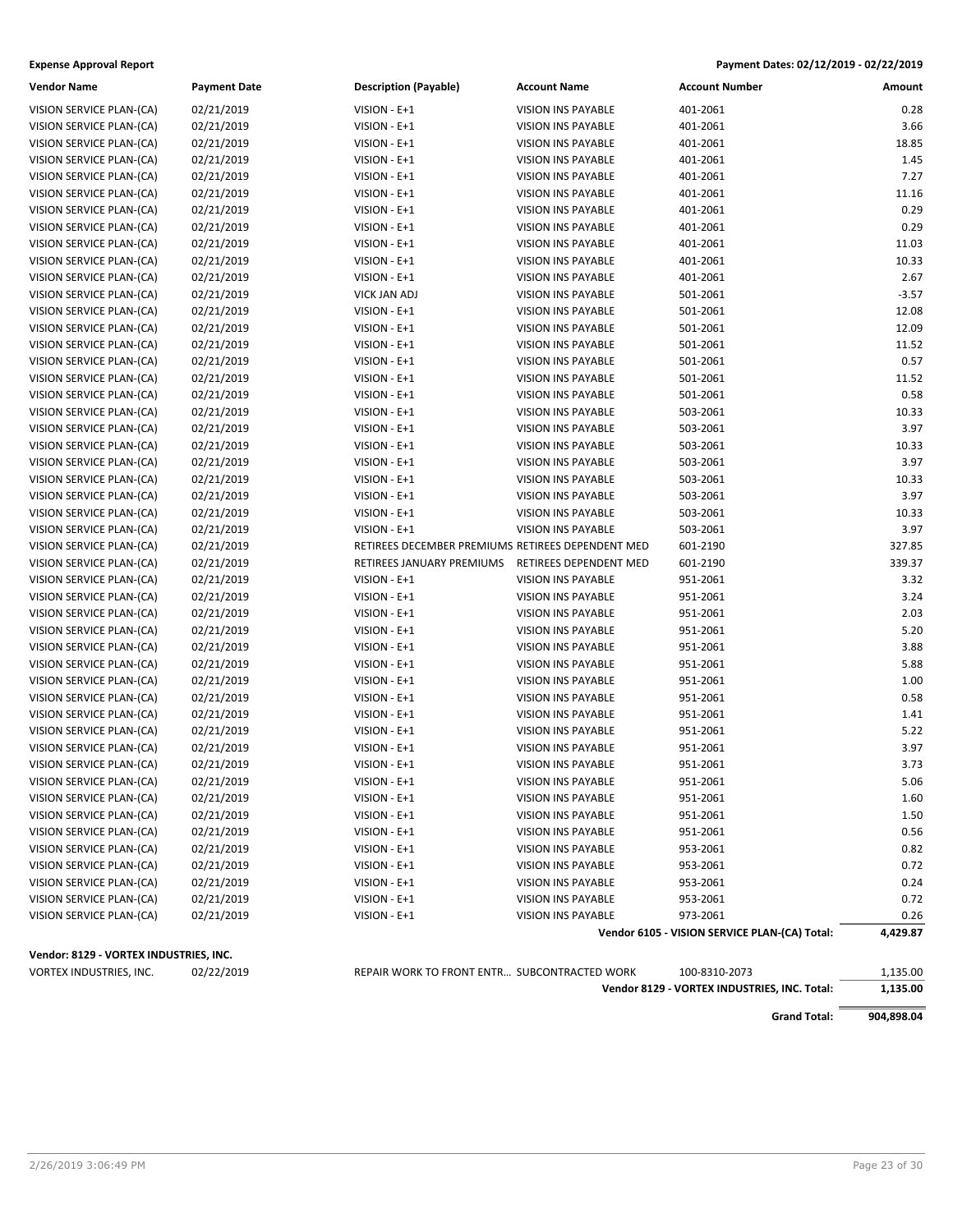## **Report Summary**

| Fund                            |                     | <b>Payment Amount</b> |
|---------------------------------|---------------------|-----------------------|
| 100 - GENERAL FUND              |                     | 378,807.65            |
| 103 - LAGUNA GRANDE PKG FUND    |                     | 1,233.26              |
| 113 - POMA & DMDC FUND          |                     | 6,392.78              |
| 200 - CDBG FUND                 |                     | 27,679.92             |
| 203 - BJA GRANT FUND            |                     | 707.91                |
| 207 - CNTY GRNT DOMSTIC VIOLNC  |                     | 5,030.00              |
| 210 - STREETS FUND              |                     | 5,091.53              |
| 218 - TRAINING - FIRE           |                     | 0.00                  |
| 221 - CA SUPP LAW ENF. FUND     |                     | 130.00                |
| 243 - PRVNT                     |                     | 1,791.94              |
| <b>251 - SENIOR PROGRAMS</b>    |                     | 7,185.97              |
| 255 - SOPER FIELD CMNTY CNTR    |                     | 667.13                |
| 271 - STORMWATER FUND           |                     | 8,559.87              |
| 342 - PARKS-PLAYGROUND IMPRVMNT |                     | 70.00                 |
| 345 - WBUV INFRASTRUCTURE IMPRO |                     | 4,528.82              |
| 347 - SOLAR PANELS              |                     | 4,972.22              |
| 348 - CUTINO PARK IMPRVMTS      |                     | 296,855.46            |
| 401 - WATER FUND                |                     | 16,344.30             |
| 501 - EQUIPMT MAINT FUND        |                     | 29,881.04             |
| 502 - PROP/CASUALTY INS FUND    |                     | 6,361.00              |
| 503 - MIS FUND                  |                     | 9,407.49              |
| 601 - EXPEND TRUST FUND         |                     | 24,304.93             |
| 951 - SAN, DISTRICT GEN, FUND   |                     | 6,780.14              |
| 953 - SAN, DISTRICT CAP, IMPROV |                     | 60,226.76             |
| 971 - SA MERGED CAPITAL PROJ    |                     | 181.27                |
| 972 - SA MERGED DEBT SERVICE    |                     | 1,700.00              |
| 973 - SA MERGED - LMIHF         |                     | 6.65                  |
|                                 | <b>Grand Total:</b> | 904,898.04            |

### **Account Summary**

| <b>Account Number</b> | <b>Account Name</b>          | <b>Payment Amount</b> |
|-----------------------|------------------------------|-----------------------|
| 100-1010-7167         | <b>COMMUNITY FIREWORKS</b>   | 0.00                  |
| 100-1320-3095         | DEPARTMENT CONSUMA           | 187.11                |
| 100-1320-7171         | <b>COMMISSION ACTIVITIES</b> | 2,286.34              |
| 100-1330-3095         | DEPARTMENT CONSUMA           | 484.00                |
| 100-1350-3095         | DEPARTMENT CONSUMA           | 147.77                |
| 100-1350-7168         | <b>CHRISTMAS DECORATIONS</b> | 75.00                 |
| 100-1370-8187         | DEPARTMENT EQUIPMENT         | 2,054.59              |
| 100-2010              | <b>TID ASSESSMENT</b>        | 16,399.35             |
| 100-2021-1029         | TRAINING AND EDUCATI         | 220.00                |
| 100-2021-2063         | PUBLISHING & LEGAL AD        | 228.00                |
| 100-2021-3095         | DEPARTMENT CONSUMA           | 2,427.74              |
| 100-2021-3102         | <b>COMPUTER SUPPLIES</b>     | 32.61                 |
| 100-2021-4121         | <b>MEETINGS AND TRAVEL</b>   | 32.46                 |
| 100-2021-4122         | DUES AND MEMBERSHIPS         | 410.00                |
| 100-2031-1015         | <b>BENEFITS ADMINISTRATI</b> | 0.00                  |
| 100-2031-1028         | TRAINING (CITYWIDE)          | 177.11                |
| 100-2031-1029         | TRAINING AND EDUCATI         | 92.18                 |
| 100-2031-1037         | <b>EMPLOYEE RECOGNITION</b>  | 674.83                |
| 100-2031-2064         | PERSONNEL RECRUITMENT        | 1,520.46              |
| 100-2031-3095         | DEPARTMENT CONSUMA           | 13.97                 |
| 100-2031-4122         | DUES AND MEMBERSHIPS         | 149.00                |
| 100-2031-7207         | <b>VOLUNTEER PROGRAM</b>     | 1,800.00              |
| 100-2031-8187         | DEPARTMENT EQUIPMENT         | 118.59                |
| 100-2042-1029         | <b>TRAINING</b>              | 170.00                |
| 100-2042-1039         | JAN ROEHL CONSULTING         | 467.50                |
| 100-2042-2092         | <b>VILLAGE PROJECT</b>       | 799.54                |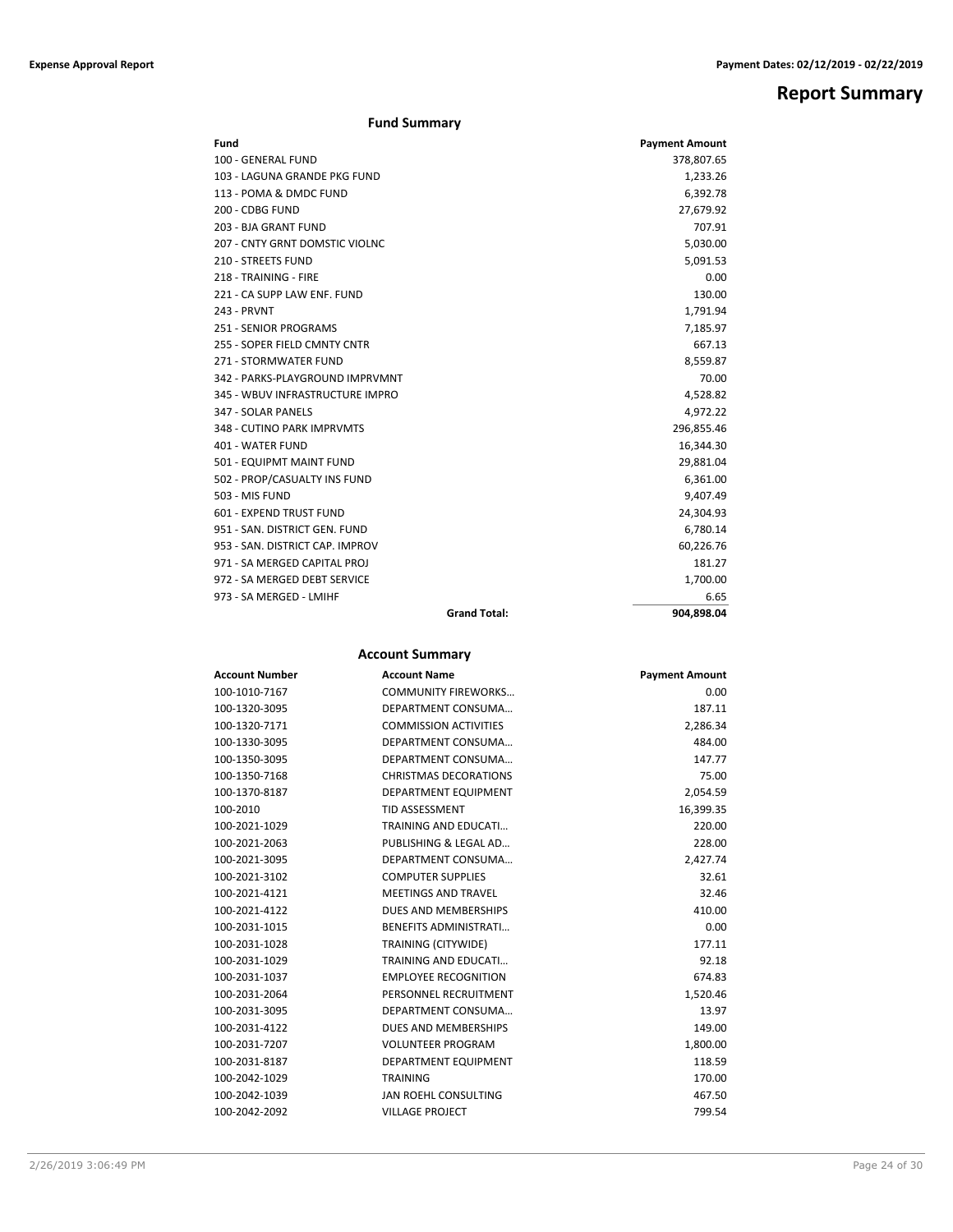|                                | <b>Account Summary</b>                                    |                       |
|--------------------------------|-----------------------------------------------------------|-----------------------|
| <b>Account Number</b>          | <b>Account Name</b>                                       | <b>Payment Amount</b> |
| 100-2042-3095                  | <b>CONSUMABLES</b>                                        | 269.28                |
| 100-2042-7205                  | <b>RESTORATIVE JUSTICE PA</b>                             | 3,168.67              |
| 100-2052                       | <b>FEDERAL TAX PAYABLE</b>                                | 59,937.32             |
| 100-2053                       | <b>STATE TAX PAYABLE</b>                                  | 22,857.65             |
| 100-2057                       | EE HEALTHCARE PAYABLE                                     | 32,387.26             |
| 100-2059                       | <b>GARNISHMENT PAYABLE</b>                                | 3,706.15              |
| 100-2060                       | DEFERRED COMP PAYABLE                                     | 26,007.76             |
| 100-2061                       | <b>VISION INS PAYABLE</b>                                 | 3,276.30              |
| 100-2062                       | MISC PAYROLL PAYABLES                                     | 3,730.24              |
| 100-2064                       | LIUNA PENSION PAYABLE                                     | 17,860.07             |
| 100-3010-1023                  | LEGAL SERVICES - SPECIAL                                  | 292.50                |
| 100-5110-1015                  | <b>BENEFITS ADMINISTRATI</b>                              | 3,932.93              |
| 100-5110-1025                  | <b>CITY AUDIT</b>                                         | 5,000.00              |
| 100-5110-1030                  | CONSULTANT                                                | 13,971.72             |
| 100-5110-2044                  | <b>COPIER SERVICES</b>                                    | 518.35                |
| 100-5110-2074                  | BANK FEES & MISC CHAR                                     | 291.74                |
| 100-5110-3092                  | <b>STATIONARY SUPPLIES</b>                                | 349.24                |
| 100-5110-3095                  | DEPARTMENT CONSUMA                                        | 1,361.31              |
| 100-5110-4124                  | <b>MAIL SERVICES</b>                                      | 2,351.95              |
| 100-6110-1024                  | <b>COMMUNITY RELATIONS</b>                                | 1,326.53              |
| 100-6110-1026                  | <b>MEDICAL EXAMS</b>                                      | 419.00                |
| 100-6110-1027                  | <b>BACKGROUND INVESTIGA</b>                               | 1,985.54              |
| 100-6110-1029                  | <b>TRAINING &amp; EDUCATION</b>                           | 2,937.88              |
| 100-6110-1030                  | CONSULTANT                                                | 784.94                |
| 100-6110-1037                  | <b>EMPLOYEE RECOGNITION</b>                               | 2,843.50              |
| 100-6110-2041                  | COUNTY COMMUNICATI                                        | 7,708.72              |
| 100-6110-2049                  | UNIFORM SERVICE/LAUN                                      | 497.91                |
| 100-6110-2053                  | <b>OUTSIDE PRINTING SERVI</b>                             | 290.37                |
| 100-6110-2078                  | <b>OTHER EXPENSE</b>                                      | 903.73                |
| 100-6110-3095                  | DEPARTMENT CONSUMA                                        | 327.19                |
| 100-6110-3102                  | COMPUTER SUPPLIES/SO                                      | 3,677.92              |
| 100-6110-4121                  | <b>MEETINGS &amp; TRAVEL</b>                              | 239.63                |
| 100-6110-4122                  | <b>DUES &amp; MEMBERSHIP</b>                              | 413.36                |
| 100-6110-4123                  | <b>BOOKS &amp; PERIODICALS</b>                            | 212.60                |
| 100-6110-4124                  | <b>MAIL SERVICES</b>                                      | 128.74                |
| 100-6110-5132                  | <b>TELEPHONE</b>                                          | 54.39                 |
| 100-6110-8187                  | DEPARTMENT EQUIPMENT                                      | 111.28                |
| 100-6120-1029                  | <b>TRAINING &amp; EDUCATIONS</b><br><b>PRISONER MEALS</b> | 1,271.90              |
| 100-6120-2061                  |                                                           | 49.96                 |
| 100-6120-3096                  | CSA74 APPROVED MEDIC                                      | 95.71                 |
| 100-6120-3097                  | SAFETY EQUIPMENT<br>DEPARTMENT EQUIPMENT                  | 707.92                |
| 100-6120-8187<br>100-6120-9395 | <b>VEHICLE MAINTENANCE</b>                                | 2,325.95<br>51.56     |
| 100-6130-1029                  | <b>TRAINING &amp; EDUCAITON</b>                           | 1,553.13              |
| 100-6130-4125                  | <b>INVESTIGATION EXPENSE</b>                              | 50.00                 |
| 100-6130-8187                  | <b>EQUIPMENT</b>                                          | 512.14                |
| 100-6150-1029                  | TRAINING                                                  | 417.90                |
| 100-6160-2073                  | <b>SUBCONTRACTED WORK</b>                                 | 8,911.76              |
| 100-6610-2041                  | COUNTY COMMUNICATI                                        | 5,355.02              |
| 100-6610-2043                  | <b>TEMPORARY CONTRACT S</b>                               | 1,660.00              |
| 100-6610-2045                  | <b>ACCREDITATION</b>                                      | 403.71                |
| 100-6610-2053                  | <b>OUTSIDE PRINTING SERVI</b>                             | 145.31                |
| 100-6610-3095                  | DEPARTMENT CONSUMA                                        | 647.61                |
| 100-6610-4121                  | <b>MEETINGS &amp; TRAVEL</b>                              | 610.60                |
| 100-6630-1029                  | <b>TRAINING &amp; EDUCATION</b>                           | 2,582.20              |
| 100-6630-4121                  | <b>MEETINGS &amp; TRAVEL</b>                              | 464.68                |
| 100-6640-2043                  | TEMPORARY CONTRACT S                                      | 1,645.35              |
| 100-6640-2049                  | UNIFORM SERVICE/LAUN                                      | 619.80                |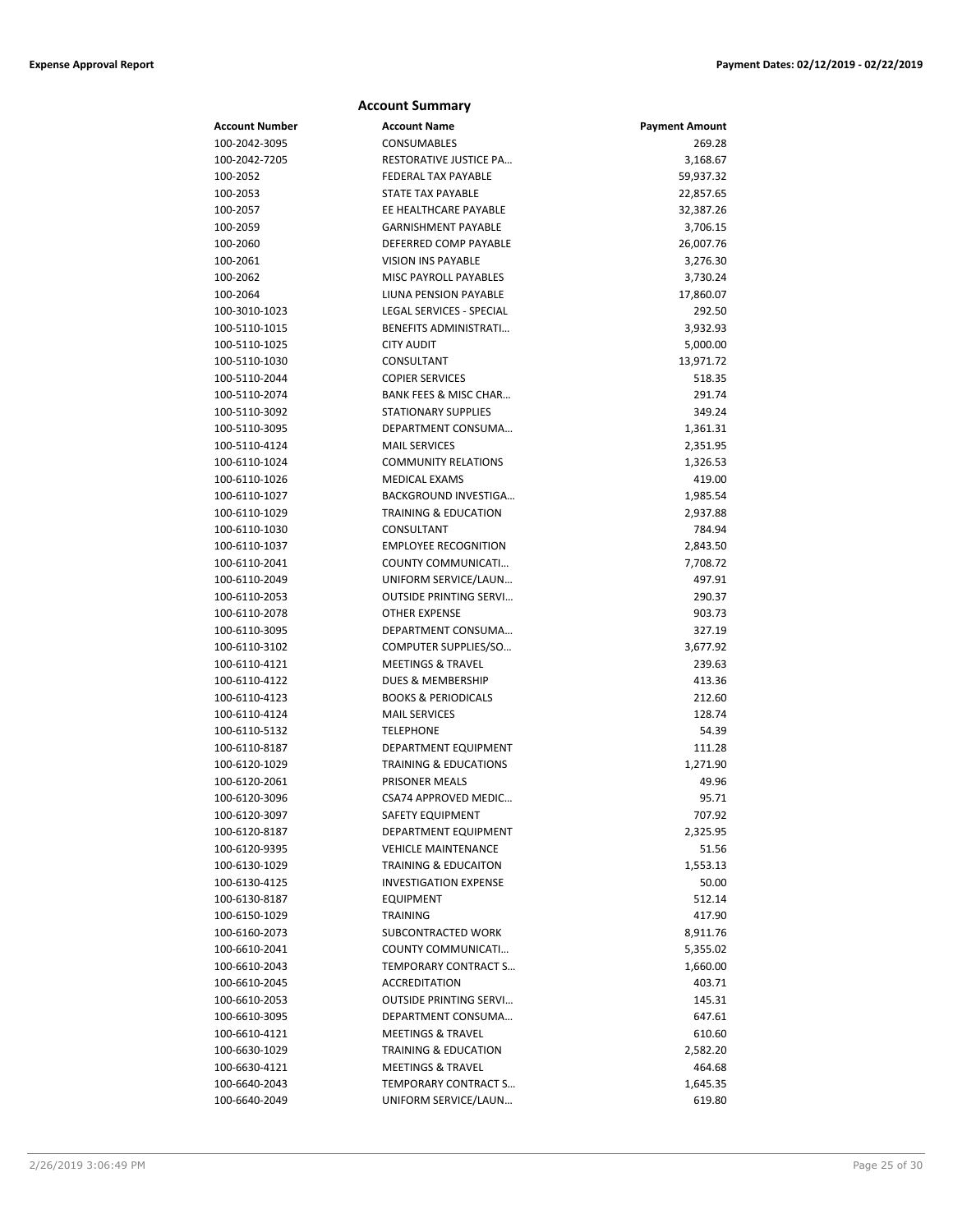### **Account Summary**

| Account Number | <b>Account Name</b>           | <b>Payment Amount</b> |
|----------------|-------------------------------|-----------------------|
| 100-6640-3093  | <b>JANITORIAL SUPPLIES</b>    | 459.83                |
| 100-6640-3095  | DEPARTMENT CONSUMA            | 1,005.91              |
| 100-6640-3096  | <b>CSA 74 PURCHASES</b>       | 172.60                |
| 100-6640-3097  | SAFETY EQUIPMENT              | 290.17                |
| 100-6640-5135  | MOBILE COMMUNICATIO           | 1,370.99              |
| 100-6650-3095  | DEPARTMENT CONSUMA            | 537.01                |
| 100-7210-3095  | DEPARTMENT CONSUMA            | 184.62                |
| 100-7210-9397  | <b>COMPUTER SYSTEM</b>        | 26,100.09             |
| 100-7310-1035  | CONSULTANT - GENERAL          | 1,435.20              |
| 100-7310-2063  | PUBLISHING & LEGAL AD         | 190.05                |
| 100-7410-1029  | <b>TRAINING AND EDUCATI</b>   | 200.00                |
| 100-7410-1030  | CONSULTANT                    | 5,551.00              |
| 100-7410-2040  | <b>MARKETING MATERIALS</b>    | 250.81                |
| 100-7410-2044  | <b>COPIER SERVICES</b>        | 197.31                |
| 100-7410-3092  | <b>STATIONARY</b>             | 37.98                 |
| 100-7410-3095  | DEPARTMENT CONSUMA            | 10.97                 |
| 100-7410-4121  | <b>MEETINGS AND TRAVEL</b>    | 1.99                  |
| 100-7410-4206  | <b>FARMERS' MARKET</b>        | 6,239.43              |
| 100-7410-4207  | SATELLITE OFFICE              | 2,730.00              |
| 100-8310-2044  | <b>COPIER SERVICES</b>        | 107.36                |
| 100-8310-2049  | UNIFORM SERVICE / LAU         | 224.87                |
| 100-8310-2057  | PEST CONTROL                  | 218.00                |
| 100-8310-2073  | SUBCONTRACTED WORK            | 4,121.33              |
| 100-8310-2078  | OTHER EXPENSE                 | 129.19                |
| 100-8310-3093  | <b>JANITORIAL SUPPLIES</b>    | 519.19                |
| 100-8310-3095  | DEPARTMENT CONSUMA            | 5,308.17              |
| 100-8310-3097  | <b>SAFETY EQUIPMENT</b>       | 135.00                |
| 100-8310-3099  | <b>CHEMICALS</b>              | 202.94                |
| 100-8310-4122  | DUES & MEMBERSHIP             | 40.00                 |
| 100-8310-5136  | SEWER SERVICE CHARGE          | 2,880.76              |
| 100-8310-8187  | DEPARTMENT EQUIPMENT          | 49.98                 |
| 100-8410-2049  | UNIFORM SERVICE/LAUN          | 71.96                 |
| 100-8410-4122  | <b>DUES &amp; MEMBERSHIP</b>  | 185.00                |
| 100-8420-2041  | COUNTY COMMUNICATI            | 1,291.26              |
| 100-8420-2049  | UNIFORM SERVICE/LAUN          | 224.87                |
| 100-8420-2073  | <b>SUBCONTRACTED WORK</b>     | 4,200.00              |
| 100-8420-3095  | DEPARTMENT CONSUMA            | 1,919.97              |
| 100-8420-3107  | <b>TOOLS</b>                  | 330.47                |
| 100-8420-8187  | DEPARTMENT EQUIPMENT          | 1,184.96              |
| 100-8440-2049  | UNIFORM SERVICE / LAU         | 134.86                |
| 100-8440-3107  | <b>TOOLS</b>                  | 217.41                |
| 100-8450-2049  | UNIFORM SERVICE / LAU         | 71.96                 |
| 100-8450-3095  | DEPARTMENT CONSUMA            | 179.90                |
| 100-8910-3095  | DEPARTMENT CONSUMA            | 942.36                |
| 100-8910-3097  | SAFETY EQUIPMENT              | 62.83                 |
| 100-8910-4121  | <b>MEETINGS &amp; TRAVEL</b>  | 716.40                |
| 100-8910-4122  | <b>DUES &amp; MEMBERSHIP</b>  | 450.00                |
| 100-9100-3092  | <b>STATIONARY SUPPLIES</b>    | 20.28                 |
| 100-9100-3095  | DEPARTMENT CONSUMA            | 1,137.80              |
| 100-9100-3102  | <b>COMPUTER SUPPLIES</b>      | 1,464.68              |
| 100-9100-3104  | <b>COMPUTER SOFTWARE</b>      | 69.99                 |
| 100-9100-4122  | DUES & MEMBERSHIP             | 285.00                |
| 100-9105-2049  | UNIFORM SERVICE/LAUN          | 227.20                |
| 100-9105-3093  | <b>JANITORIAL SUPPLIES</b>    | 341.27                |
| 100-9200-2043  | TEMPORARY CONTRACT S          | 83.00                 |
| 100-9200-2044  | <b>COPIER SERVICES</b>        | 91.20                 |
| 100-9200-2053  | <b>OUTSIDE PRINTING SERVI</b> | 694.31                |
| 100-9200-3092  | <b>STATIONARY SUPPLIES</b>    | 64.45                 |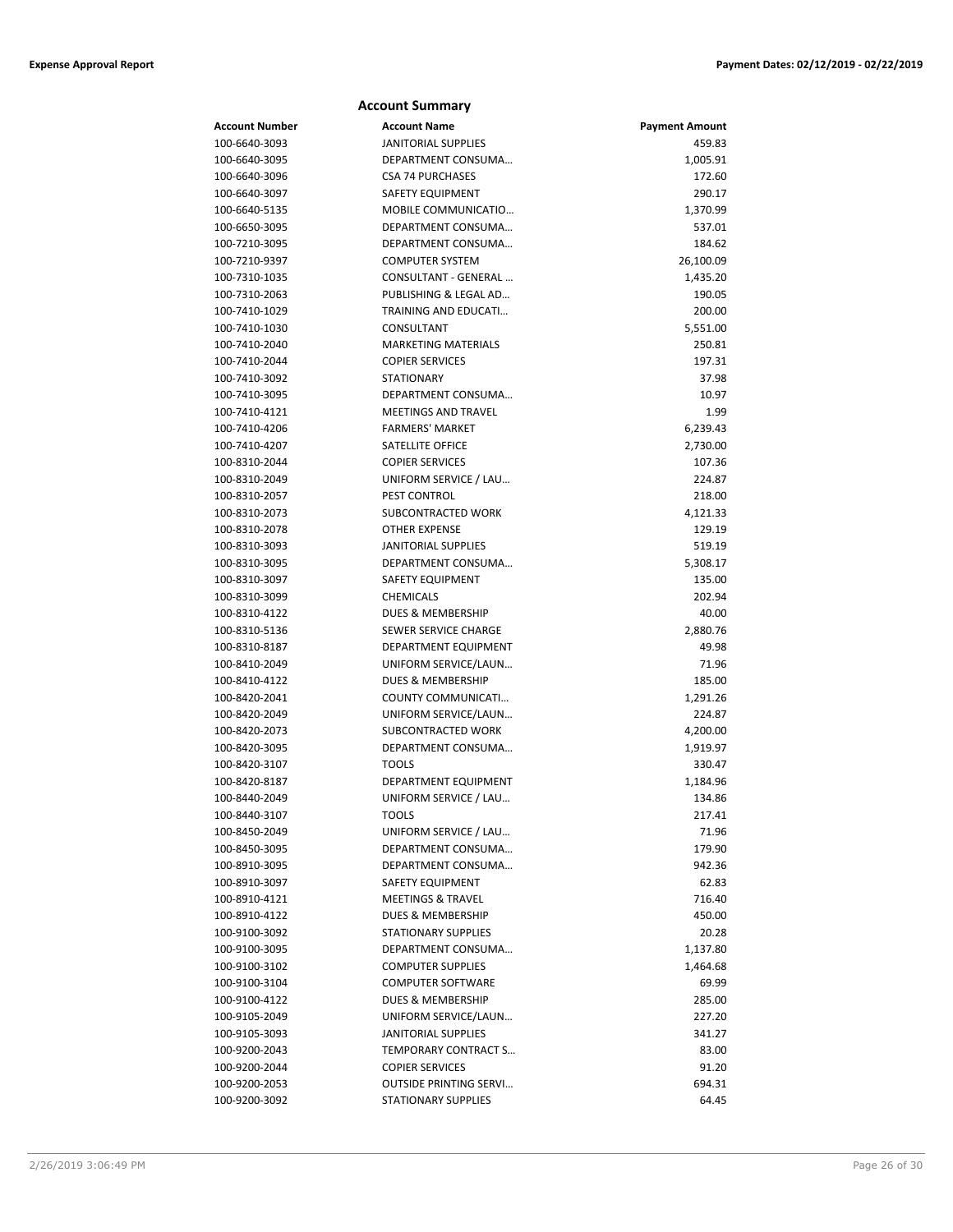|                       | <b>Account Summary</b>          |                       |
|-----------------------|---------------------------------|-----------------------|
| <b>Account Number</b> | <b>Account Name</b>             | <b>Payment Amount</b> |
| 100-9200-3095         | DEPARTMENT CONSUMA              | 602.48                |
| 100-9200-7131         | FATHER DAUGHTER DAN             | 574.00                |
| 100-9200-7181         | <b>HALLOWEEN PARTY</b>          | 1,934.16              |
| 100-9200-7182         | <b>HOLIDAY SNOW FESTIVAL</b>    | 516.99                |
| 100-9250-3092         | <b>STATIONARY SUPPLIES</b>      | 124.42                |
| 100-9310-1027         | BACKGROUND INVESTIGA            | 70.50                 |
| 100-9310-3095         | DEPARTMENT CONSUMA              | 1,402.48              |
| 100-9310-7135         | <b>MUSIC &amp; ART</b>          | 56.92                 |
| 100-9310-8187         | DEPARTMENT EQUIPMENT            | 0.00                  |
| 100-9320-3095         | DEPARTMENT CONSUMA              | 553.35                |
| 100-9330-3095         | DEPARTMENT CONSUMA              | 393.64                |
| 100-9340-3095         | DEPARTMENT CONSUMA              | 1,212.60              |
| 100-9340-7137         | RENTAL - INDOOR FACILIT         | 100.00                |
| 100-9350-3095         | DEPARTMENT CONSUMA              | 658.49                |
| 100-9400-1029         | <b>TRAINING &amp; EDUCATION</b> | 591.75                |
| 100-9400-2049         | UNIFORM/LAUNDRY SERV            | 560.23                |
| 100-9400-2073         | SUBCONTRACTED WORK              | 0.00                  |
| 100-9400-3095         | DEPARTMENT CONSUMA              | 1,401.35              |
| 100-9400-7140         | <b>SHARKS</b>                   | 35.97                 |
| 100-9500-7132         | <b>EXCURSIONS</b>               | 2,659.83              |
| 100-9500-7143         | <b>FITNESS PROGRAM</b>          | 608.32                |
| 103-2052              | FEDERAL TAX PAYABLE             | 51.04                 |
| 103-2053              | STATE TAX PAYABLE               | 18.50                 |
| 103-2057              | EE HEALTHCARE PAYABLE           | 62.57                 |
| 103-2060              | DEFERRED COMP PAYABLE           | 19.00                 |
| 103-2061              | <b>VISION INS PAYABLE</b>       | 8.15                  |
| 103-2064              | LIUNA PENSION PAYABLE           | 455.21                |
| 103-8710-2049         | UNIFORM SERVICE/LAUN            | 45.00                 |
| 103-8710-2073         | SUBCONTRACTED WORK              | 573.79                |
| 113-2052              | <b>FEDERAL TAX PAYABLE</b>      | 976.86                |
| 113-2053              | <b>STATE TAX PAYABLE</b>        | 339.76                |
| 113-2057              | EE HEALTHCARE PAYABLE           | 558.41                |
| 113-2059              | <b>GARNISHMENT PAYABLE</b>      | 579.80                |
| 113-2060              | DEFERRED COMP PAYABLE           | 232.10                |
| 113-2061              | <b>VISION INS PAYABLE</b>       | 72.96                 |
| 113-2062              | MISC PAYROLL PAYABLES           | 0.27                  |
| 113-2064              | <b>LIUNA PENSION PAYABLE</b>    | 299.50                |
| 113-8730-2049         | UNIFORM SERVICE / LAU           | 596.51                |
| 113-8730-2073         | SUBCONTRACTED WORK              | 228.01                |
| 113-8730-3095         | DEPARTMENT CONSUMA              | 1,361.52              |
| 113-8730-3097         | SAFETY EQUIPMENT                | 148.08                |
| 113-8730-3107         | TOOLS & EQUIP - NOT BIL         | 999.00                |
| 200-2052              | FEDERAL TAX PAYABLE             | 123.37                |
| 200-2053              | STATE TAX PAYABLE               | 37.67                 |
| 200-2057              | EE HEALTHCARE PAYABLE           | 204.26                |
| 200-2060              | DEFERRED COMP PAYABLE           | 106.64                |
| 200-2061              | <b>VISION INS PAYABLE</b>       | 9.68                  |
| 200-2062              | MISC PAYROLL PAYABLES           | 17.01                 |
| 200-5410-7401         | <b>ACTION COUNCIL (PALEN</b>    | 11,181.29             |
| 200-5410-7602         | DEL MONTE MANOR - PL            | 16,000.00             |
| 203-6120-3097         | SAFETY EQUIPMENT-B.P.           | 707.91                |
| 207-6180-2073         | SUBCONTRACTED WORK              | 5,030.00              |
| 210-2052              | FEDERAL TAX PAYABLE             | 571.66                |
| 210-2053              | STATE TAX PAYABLE               | 214.50                |
| 210-2057              | EE HEALTHCARE PAYABLE           | 437.79                |
| 210-2059              | <b>GARNISHMENT PAYABLE</b>      | 46.31                 |
| 210-2060              | DEFERRED COMP PAYABLE           | 375.45                |
| 210-2061              | VISION INS PAYABLE              | 65.11                 |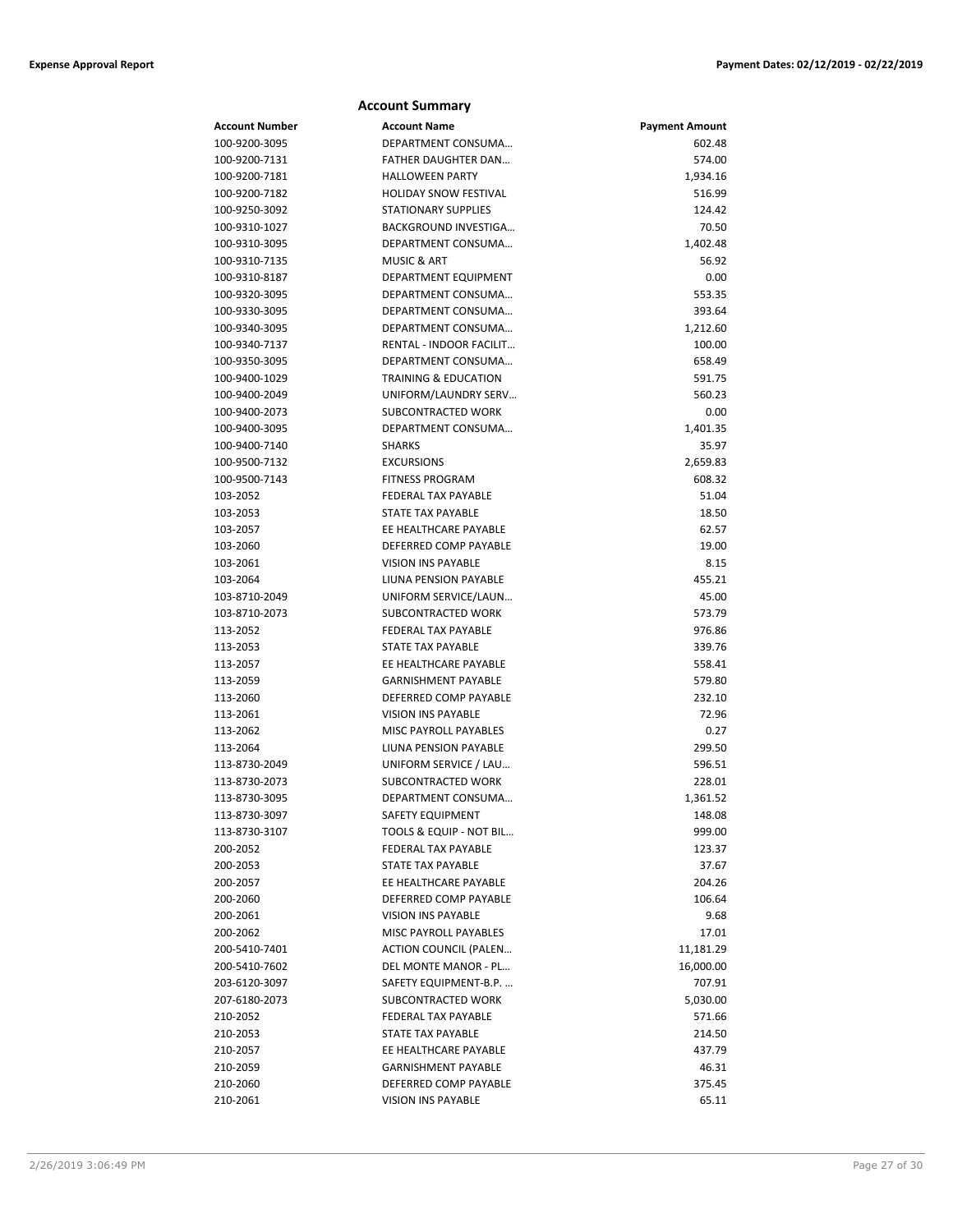|                       | <b>Account Summary</b>        |                       |
|-----------------------|-------------------------------|-----------------------|
| <b>Account Number</b> | <b>Account Name</b>           | <b>Payment Amount</b> |
| 210-2062              | <b>MISC PAYROLL PAYABLES</b>  | 0.31                  |
| 210-2064              | LIUNA PENSION PAYABLE         | 1,600.61              |
| 210-8110-2049         | UNIFORM SERVICE/LAUN          | 179.86                |
| 210-8110-3095         | DEPARTMENT CONSUMA            | 774.37                |
| 210-8110-4122         | <b>DUES &amp; MEMBERSHIP</b>  | 450.00                |
| 210-8420-2049         | UNIFORM SERVICE/LAUN          | 45.09                 |
| 210-8420-3107         | <b>TOOLS</b>                  | 330.47                |
| 218-2059              | <b>GARNISHMENT PAYABLE</b>    | 0.00                  |
| 221-6120-8184         | POLICE EQUIPMENT              | 130.00                |
| 243-6110-1029         | TRAINING                      | 1,791.94              |
| 243-6110-8184         | PRVNT EQUIPMENT               | 0.00                  |
| 251-9500-7125         | <b>SENIOR ACTIVITIES</b>      | 7,185.97              |
| 255-2345              | <b>CENTER RENTAL DEPOSITS</b> | 667.13                |
| 271-2052              | <b>FEDERAL TAX PAYABLE</b>    | 522.82                |
| 271-2053              | <b>STATE TAX PAYABLE</b>      | 161.44                |
| 271-2057              | EE HEALTHCARE PAYABLE         | 575.40                |
| 271-2059              | <b>GARNISHMENT PAYABLE</b>    | 54.85                 |
| 271-2060              | DEFERRED COMP PAYABLE         | 526.27                |
| 271-2061              | <b>VISION INS PAYABLE</b>     | 85.22                 |
| 271-2062              | MISC PAYROLL PAYABLES         | 19.16                 |
| 271-2064              | LIUNA PENSION PAYABLE         | 4,196.32              |
| 271-8110-2049         | UNIFORM SERVICE/LAUN          | 179.86                |
| 271-8110-3095         | CONSUMABLES                   | 1,823.38              |
| 271-8110-8187         | DEPARTMENT EQUIPMENT          | 415.15                |
| 342-8910-9568         | ROBERTS LAKE ECO REC P        | 70.00                 |
| 345-2052              | <b>FEDERAL TAX PAYABLE</b>    | 6.63                  |
| 345-2053              | STATE TAX PAYABLE             | 1.99                  |
| 345-2057              | EE HEALTHCARE PAYABLE         | 10.67                 |
| 345-2060              | DEFERRED COMP PAYABLE         | 9.14                  |
| 345-2061              | <b>VISION INS PAYABLE</b>     | 3.01                  |
| 345-2062              | <b>MISC PAYROLL PAYABLES</b>  | 1.86                  |
| 345-2064              | LIUNA PENSION PAYABLE         | 117.52                |
| 345-8910-9513         | <b>WBUV-RSTP GRANT</b>        | 4,378.00              |
| 347-8910-9539         | <b>SOLAR PANELS</b>           | 4,972.22              |
| 348-8910-9517         | <b>CUTINO PARK PRELIM DES</b> | 7,616.98              |
| 348-8910-9570         | <b>PARKS IMPROVEMENTS</b>     | 286,361.30            |
| 348-8910-9571         | <b>CUTINO PARK ADA IMPR</b>   | 2,877.18              |
| 401-2002              | A/P MPWMD SURCHARGE           | 3,515.41              |
| 401-2052              | FEDERAL TAX PAYABLE           | 605.67                |
| 401-2053              | <b>STATE TAX PAYABLE</b>      | 227.38                |
| 401-2057              | EE HEALTHCARE PAYABLE         | 714.67                |
| 401-2059              | <b>GARNISHMENT PAYABLE</b>    | 10.93                 |
| 401-2060              | DEFERRED COMP PAYABLE         | 584.87                |
| 401-2061              | <b>VISION INS PAYABLE</b>     | 89.29                 |
| 401-2062              | <b>MISC PAYROLL PAYABLES</b>  | 66.82                 |
| 401-2064              | LIUNA PENSION PAYABLE         | 3,960.43              |
| 401-8610-2053         | <b>OUTSIDE PRINTING SERVI</b> | 86.76                 |
| 401-8610-2072         | <b>CONTRACT SERVICES</b>      | 728.02                |
| 401-8610-3092         | <b>STATIONARY SUPPLIES</b>    | 249.04                |
| 401-8610-4122         | DUES & MEMBERSHIP             | 160.00                |
| 401-8620-2049         | UNIFORM SERVICE/LAUN          | 179.86                |
| 401-8620-3095         | DEPARTMENT CONSUMA            | 2,600.00              |
| 401-8620-8187         | DEPARTMENT EQUIPMENT          | 415.15                |
| 401-8910-9558         | CAPITAL IMPROVEMENT           | 2,150.00              |
| 501-2052              | FEDERAL TAX PAYABLE           | 442.25                |
| 501-2053              | STATE TAX PAYABLE             | 123.23                |
| 501-2057              | EE HEALTHCARE PAYABLE         | 492.28                |
| 501-2060              | DEFERRED COMP PAYABLE         | 297.23                |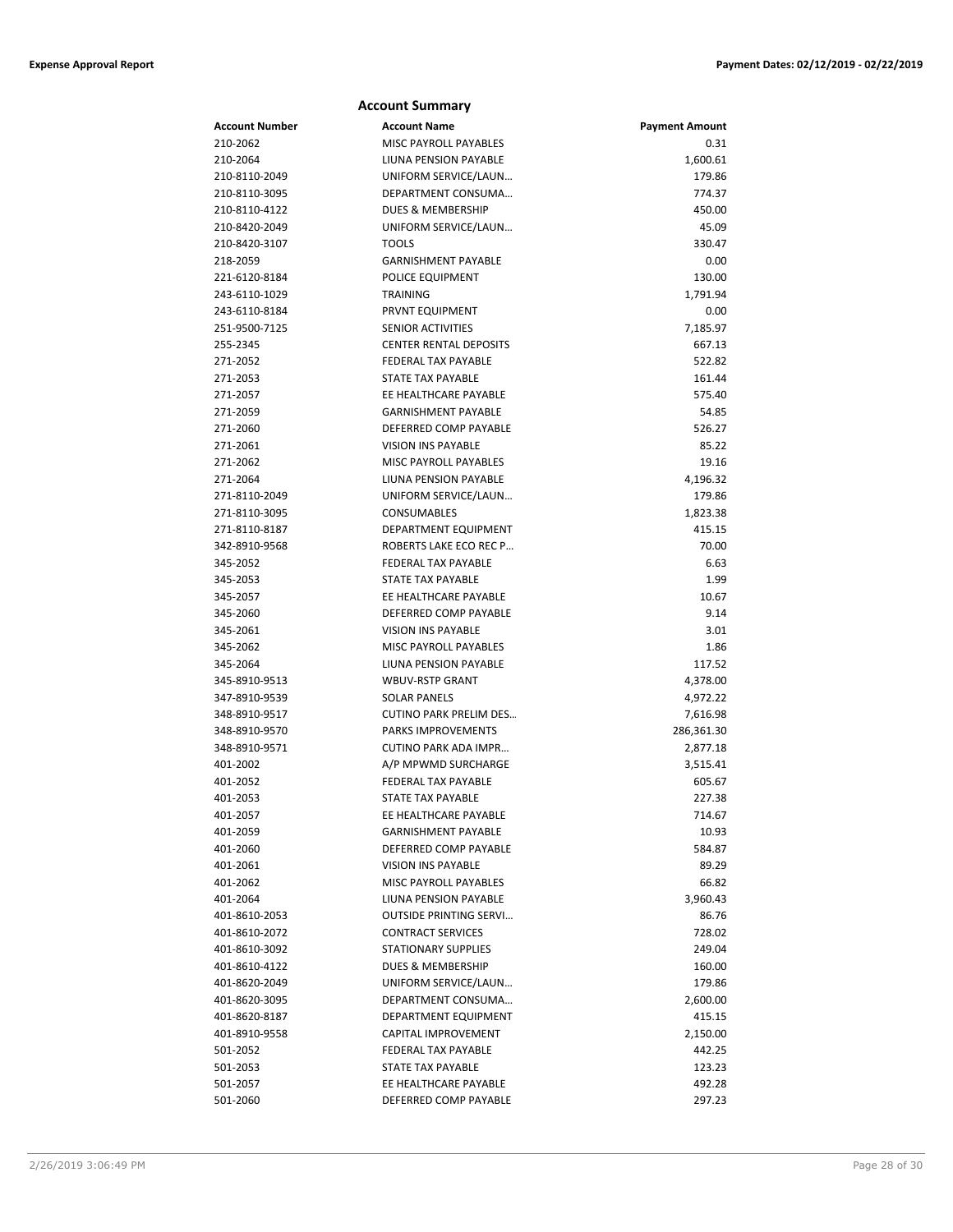|                | <b>Account Summary</b>           |                       |
|----------------|----------------------------------|-----------------------|
| Account Number | <b>Account Name</b>              | <b>Payment Amount</b> |
| 501-2061       | <b>VISION INS PAYABLE</b>        | 44.79                 |
| 501-2064       | LIUNA PENSION PAYABLE            | 2,354.40              |
| 501-8510-1029  | <b>TRAINING &amp; EDUCATION</b>  | 600.00                |
| 501-8510-2078  | <b>OTHER EXPENSE</b>             | 7.20                  |
| 501-8510-3092  | <b>STATIONARY SUPPLIES</b>       | 127.80                |
| 501-8510-4123  | <b>BOOKS &amp; PERIODICALS</b>   | 545.00                |
| 501-8520-2049  | UNIFORM SERVICE/LAUN             | 179.86                |
| 501-8520-2068  | <b>REFUSE DISPOSAL</b>           | 230.00                |
| 501-8520-3107  | <b>TOOLS</b>                     | 36.04                 |
| 501-8520-6144  | <b>VEHICLE PARTS</b>             | 2,118.53              |
| 501-8520-6145  | <b>VEHICLE FUEL</b>              | 5,894.39              |
| 501-8520-6148  | <b>OUTSIDE REPAIRS</b>           | 16,388.04             |
| 502-5120-2088  | JUDGEMENTS/DAMAGES               | 6,361.00              |
| 503-2052       | FEDERAL TAX PAYABLE              | 712.66                |
| 503-2053       | STATE TAX PAYABLE                | 237.87                |
| 503-2057       | EE HEALTHCARE PAYABLE            | 555.70                |
| 503-2060       | DEFERRED COMP PAYABLE            | 487.67                |
| 503-2061       | <b>VISION INS PAYABLE</b>        | 57.20                 |
| 503-2062       | <b>MISC PAYROLL PAYABLES</b>     | 77.00                 |
| 503-4010-3095  | DEPARTMENT CONSUMA               | 69.98                 |
| 503-4010-3102  | COMPUTER SUPPLIES/SO             | 1,004.94              |
| 503-4010-5132  | <b>TELEPHONE</b>                 | 2,699.87              |
| 503-4010-5135  | MOBILE COMMUNICATIO              | 1,398.26              |
| 503-4010-8182  | <b>COMPUTER EQUIPMENT</b>        | 2,106.34              |
| 601-2190       | RETIREES DEPENDENT M             | 667.22                |
| 601-2224       | <b>MAIN GATE - PETROVICH</b>     | 23,637.71             |
| 951-2052       | <b>FEDERAL TAX PAYABLE</b>       | 535.04                |
| 951-2053       | <b>STATE TAX PAYABLE</b>         | 188.55                |
| 951-2057       | EE HEALTHCARE PAYABLE            | 433.44                |
| 951-2060       | DEFERRED COMP PAYABLE            | 365.09                |
| 951-2061       | <b>VISION INS PAYABLE</b>        | 48.18                 |
| 951-2062       | MISC PAYROLL PAYABLES            | 12.03                 |
| 951-2064       | LIUNA PENSION PAYABLE            | 4,200.76              |
| 951-8810-1022  | <b>LEGAL SERVICES</b>            | 0.00                  |
| 951-8810-3095  | DEPARTMENT CONSUMA               | 121.27                |
| 951-8810-4122  | DUES AND MEMBERSHIPS             | 127.00                |
| 951-8810-5132  | <b>TELEPHONE</b>                 | 153.77                |
| 951-8820-2049  | UNIFORM SERVICE / LAU            | 179.86                |
| 951-8820-8187  | DEPARTMENT EQUIPMENT             | 415.15                |
| 953-2052       | FEDERAL TAX PAYABLE              | 28.28                 |
| 953-2053       | STATE TAX PAYABLE                | 20.45                 |
| 953-2057       | EE HEALTHCARE PAYABLE            | 10.54                 |
| 953-2060       | DEFERRED COMP PAYABLE            | 15.02                 |
| 953-2061       | <b>VISION INS PAYABLE</b>        | 2.50                  |
| 953-8820-9201  | DEL MONTE LIFT STATION           | 36,592.75             |
| 953-8820-9314  | HIGHWAY 1 SEWER LINE             | 23,557.22             |
| 971-2064       | LIUNA PENSION PAYABLE            | 3.19                  |
| 971-9710-9599  | <b>RENTAL PROPERTY EXP &amp;</b> | 178.08                |
| 972-9710-9604  | <b>FEES &amp; EXPENSES</b>       | 1,700.00              |
| 973-2061       | <b>VISION INS PAYABLE</b>        | 0.26                  |
| 973-2064       | LIUNA PENSION PAYABLE            | 6.39                  |
|                | <b>Grand Total:</b>              | 904,898.04            |
|                |                                  |                       |

### **Project Account Summary**

| <b>Project Account Key</b> | <b>Payment Amount</b> |
|----------------------------|-----------------------|
| **None**                   | 860.594.17            |
| 5005001 AA                 | 482.70                |
| 5005010 AA                 | 74.69                 |
|                            |                       |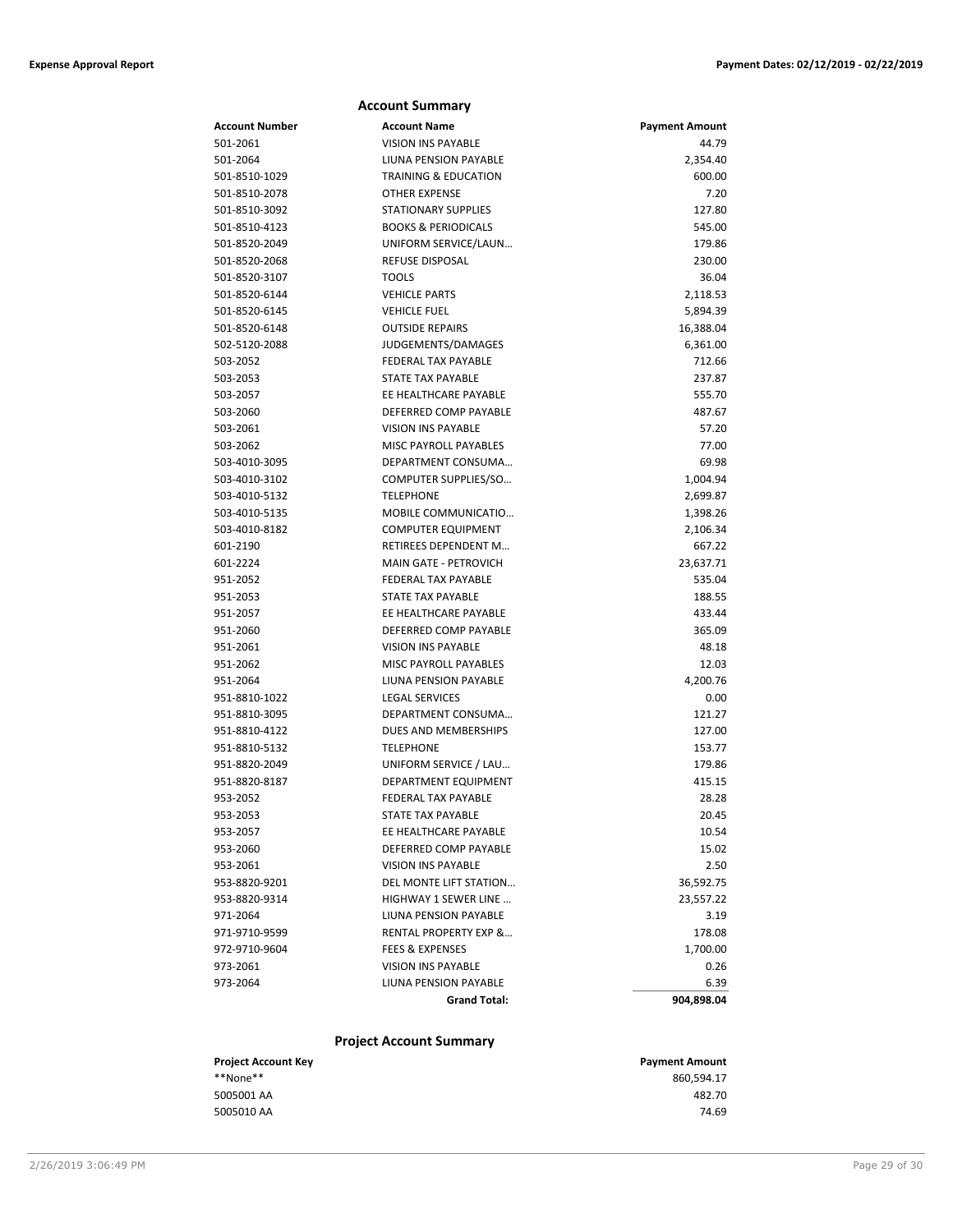### **Project Account Summary**

| <b>Project Account Key</b> |                     | <b>Payment Amount</b> |
|----------------------------|---------------------|-----------------------|
| 5005011 AA                 |                     | 49.06                 |
| 5005012 AA                 |                     | 117.96                |
| 5005014 AA                 |                     | 999.00                |
| 5005060 AA                 |                     | 1,461.63              |
| 5005061 NB                 |                     | 148.08                |
| 76CONS MAN                 |                     | 4,378.00              |
| 953VENDORS                 |                     | 36,592.75             |
|                            | <b>Grand Total:</b> | 904,898.04            |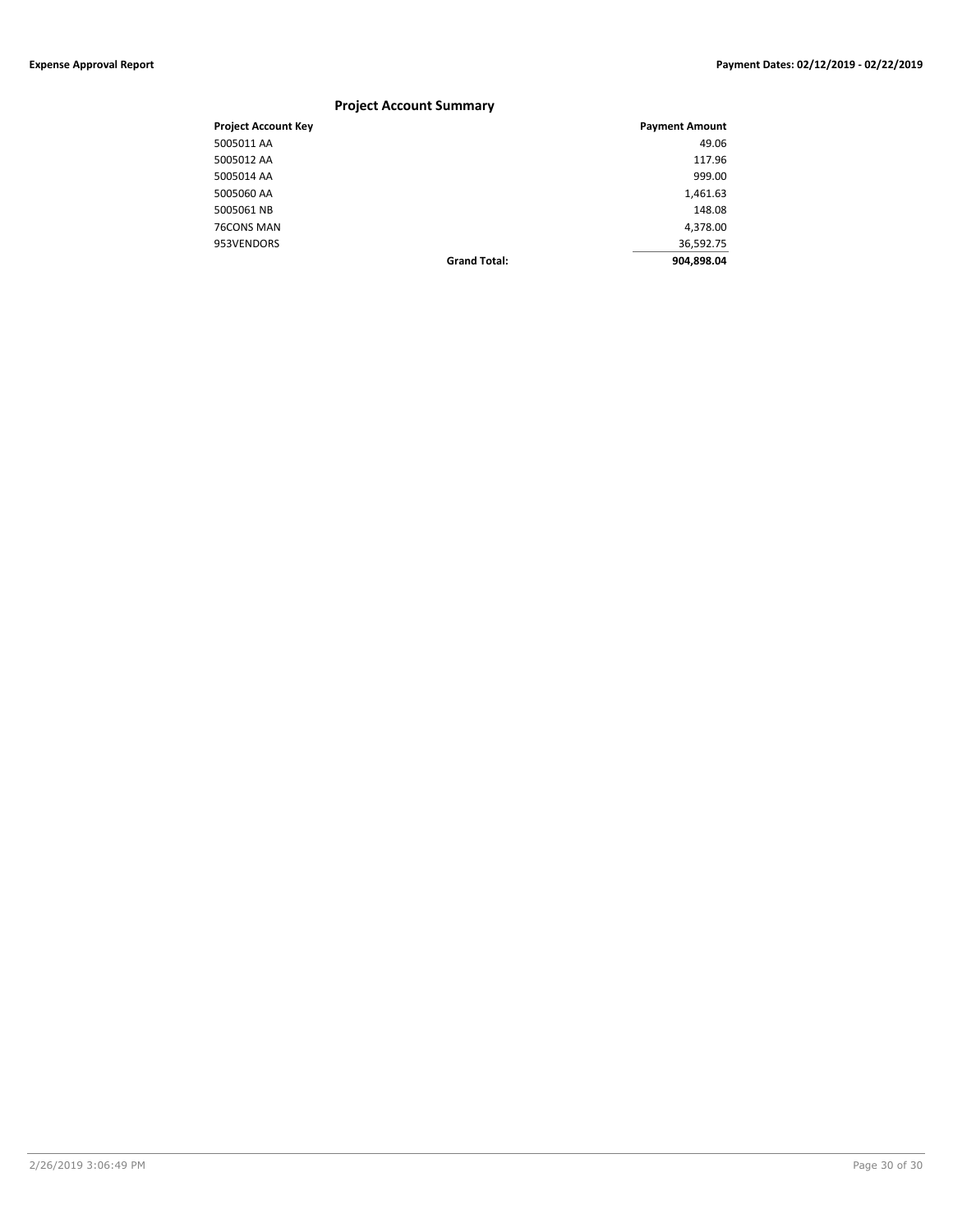# **Distribution Report**

## Seaside, CA Payroll Set: 01 Expense Range - Payment Range 02/12/2019-02/22/2019

**Amount**

| <b>Fund: 100 - GENERAL FUND</b> |                                 |            |
|---------------------------------|---------------------------------|------------|
| 100-1010-0001                   | SALARIES                        | 2,861.63   |
| 100-1010-1033                   | <b>FITNESS PROGRAM</b>          | 45.00      |
| 100-1010-7177                   | CHILDCARE was TUTORING PROGRAM  | 39.62      |
| 100-2010-0001                   | SALARIES                        | 9,746.91   |
| 100-2010-0012                   | VACATION/COMP TIME PAYOFF       | 8,180.32   |
| 100-2010-0018                   | <b>AUTO ALLOWANCE</b>           | 200.00     |
| 100-2010-0019                   | <b>HOUSING ALLOWANCE</b>        | 1,500.00   |
| 100-2021-0001                   | SALARIES                        | 5,885.71   |
| 100-2031-0001                   | SALARIES                        | 11,928.86  |
| 100-2031-0002                   | <b>OVERTIME</b>                 | 218.79     |
| 100-2031-1033                   | <b>FITNESS PROGRAM</b>          | 60.00      |
| 100-2042-0020                   | PART-TIME HOURLY WAGES          | 1,705.08   |
| 100-3010-0001                   | SALARIES                        | 7,384.62   |
| 100-5110-0001                   | SALARIES                        | 20,389.35  |
| 100-5110-0002                   | <b>OVERTIME</b>                 | 606.19     |
| 100-5110-0041                   | MEDICAL INSURANCE               | 46.15      |
| 100-5110-1033                   | <b>FITNESS PROGRAM</b>          | 45.00      |
| 100-6110-0001                   | SALARIES                        | 28,096.28  |
| 100-6110-0002                   | <b>OVERTIME</b>                 | 2,510.19   |
| 100-6110-0020                   | PART-TIME HOURLY WAGES          | 3,591.55   |
| 100-6110-1033                   | <b>FITNESS PROGRAM</b>          | 75.00      |
| 100-6120-0001                   | SALARIES                        | 118,450.96 |
| 100-6120-0002                   | <b>OVERTIME</b>                 | 15,519.55  |
| 100-6120-1033                   | <b>FITNESS PROGRAM</b>          | 150.00     |
| 100-6130-0001                   | SALARIES                        | 31,095.03  |
| 100-6130-0002                   | <b>OVERTIME</b>                 | 3,468.36   |
| 100-6130-1029                   | <b>TRAINING &amp; EDUCAITON</b> | 732.00     |
| 100-6130-1033                   | <b>FTINESS PROGRAM</b>          | 45.00      |
| 100-6150-0001                   | SALARIES                        | 3,404.57   |
| 100-6160-0001                   | SALARIES                        | 2,600.22   |
| 100-6160-0041                   | <b>MEDICAL INSURANCE</b>        | 46.15      |
| 100-6170-0020                   | PART-TIME HOURLY WAGES          | 1,136.15   |
| 100-6610-0001                   | SALARIES                        | 8,099.11   |
| 100-6610-0020                   | PART-TIME HOURLY WAGES          | 450.00     |
| 100-6640-0001                   | SALARIES                        | 112,165.06 |
| 100-6640-0002                   | <b>OVERTIME</b>                 | 14,369.78  |
| 100-6640-0008                   | OPER COMP DIV CHIEFS ST TIME    | 2,625.82   |
| 100-6640-1033                   | <b>FITNESS PROGRAM</b>          | 90.00      |
| 100-6660-0020                   | PART-TIME HOURLY WAGES          | 632.11     |
| 100-7110-0001                   | SALARIES                        | 4,468.93   |
| 100-7110-0020                   | PART-TIME HOURLY WAGES          | 1,504.05   |
| 100-7210-0001                   | SALARIES                        | 4,903.84   |
| 100-7210-0012                   | VACATION\COMP TIME PAYOFF       | 229.63     |
| 100-7220-0001                   | SALARIES                        | 3,041.12   |
| 100-7220-0002                   | <b>OVERTIME</b>                 | 456.17     |
| 100-7310-0001                   | SALARIES                        | 11,317.98  |
| 100-7410-0001                   | SALARIES                        | 11,792.58  |
| 100-7410-0020                   | PART-TIME HOURLY                | 754.80     |
| 100-7410-0041                   | MEDICAL INSURANCE               | 46.15      |
| 100-7410-1033                   | <b>FITNESS PROGRAM</b>          | 40.00      |
| 100-8310-0001                   | SALARIES                        | 4,287.94   |
| 100-8310-0002                   | <b>OVERTIME</b>                 | 603.77     |
| 100-8310-0097                   | UNALLOCATED PAGER               | 1,759.38   |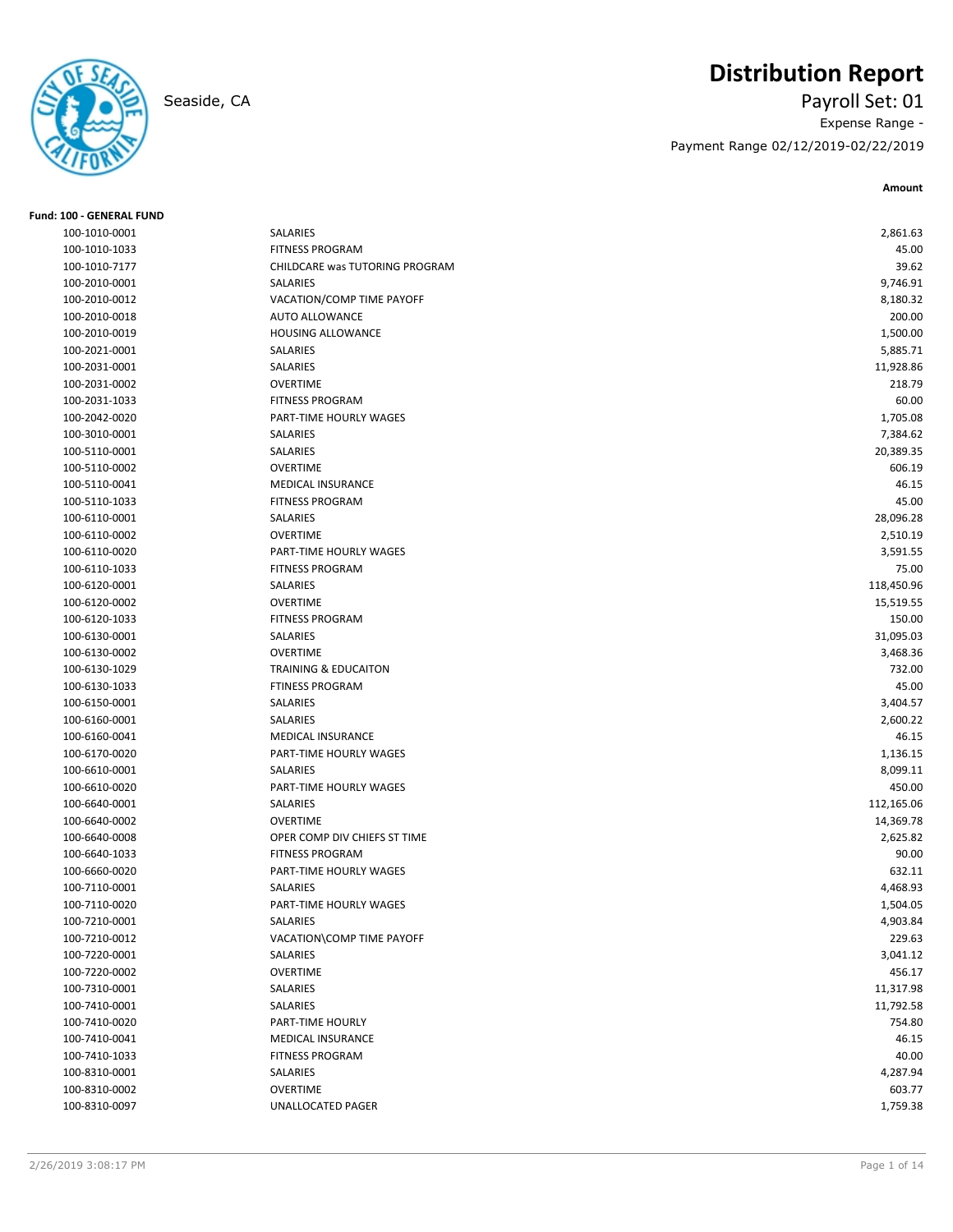| 100-8410-0001 | SALARIES               |                                                 | 2,234.16   |
|---------------|------------------------|-------------------------------------------------|------------|
| 100-8420-0001 | <b>SALARIES</b>        |                                                 | 10,529.29  |
| 100-8420-0002 | <b>OVERTIME</b>        |                                                 | 740.29     |
| 100-8420-1033 | <b>FITNESS PROGRAM</b> |                                                 | 44.95      |
| 100-8430-0001 | <b>SALARIES</b>        |                                                 | 727.82     |
| 100-8430-0002 | <b>OVERTIME</b>        |                                                 | 574.56     |
| 100-8440-0001 | <b>SALARIES</b>        |                                                 | 831.96     |
| 100-8450-0001 | <b>SALARIES</b>        |                                                 | 2,619.11   |
| 100-8910-0001 | SALARIES               |                                                 | 21,419.17  |
| 100-8910-0020 | PART-TIME HOURLY WAGES |                                                 | 360.00     |
| 100-8910-1033 | <b>FITNESS PROGRAM</b> |                                                 | 90.00      |
| 100-9100-0001 | <b>SALARIES</b>        |                                                 | 9,385.08   |
| 100-9100-0020 | PART-TIME HOURLY WAGES |                                                 | 3,671.44   |
| 100-9105-0001 | SALARIES               |                                                 | 2,136.88   |
| 100-9105-0002 | <b>OVERTIME</b>        |                                                 | 270.45     |
| 100-9105-0020 | PART-TIME HOURLY WAGES |                                                 | 4,843.29   |
| 100-9200-0002 | <b>OVERTIME</b>        |                                                 | 30.96      |
| 100-9200-0020 | PART-TIME HOURLY WAGES |                                                 | 4,168.99   |
| 100-9310-0001 | <b>SALARIES</b>        |                                                 | 5,244.56   |
| 100-9310-0020 | PART-TIME HOURLY WAGES |                                                 | 5,176.18   |
| 100-9320-0020 | PART-TIME HOURLY WAGES |                                                 | 1,437.60   |
| 100-9330-0020 | PART-TIME HOURLY WAGES |                                                 | 3,051.08   |
| 100-9340-0020 | PART-TIME HOURLY WAGES |                                                 | 2,846.16   |
| 100-9350-0020 | PART-TIME HOURLY WAGES |                                                 | 4,381.91   |
| 100-9400-0001 | <b>SALARIES</b>        |                                                 | 2,280.63   |
| 100-9400-0002 | <b>OVERTIME</b>        |                                                 | 30.22      |
| 100-9400-0020 | PART-TIME HOURLY WAGES |                                                 | 12,056.31  |
| 100-9400-0033 | <b>FITNESS PROGRAM</b> |                                                 | 45.00      |
| 100-9500-0020 | PART-TIME HOURLY WAGES |                                                 | 2,137.69   |
|               |                        | <b>Fund 100 - GENERAL FUND Total: 13.848.09</b> | 568,768.20 |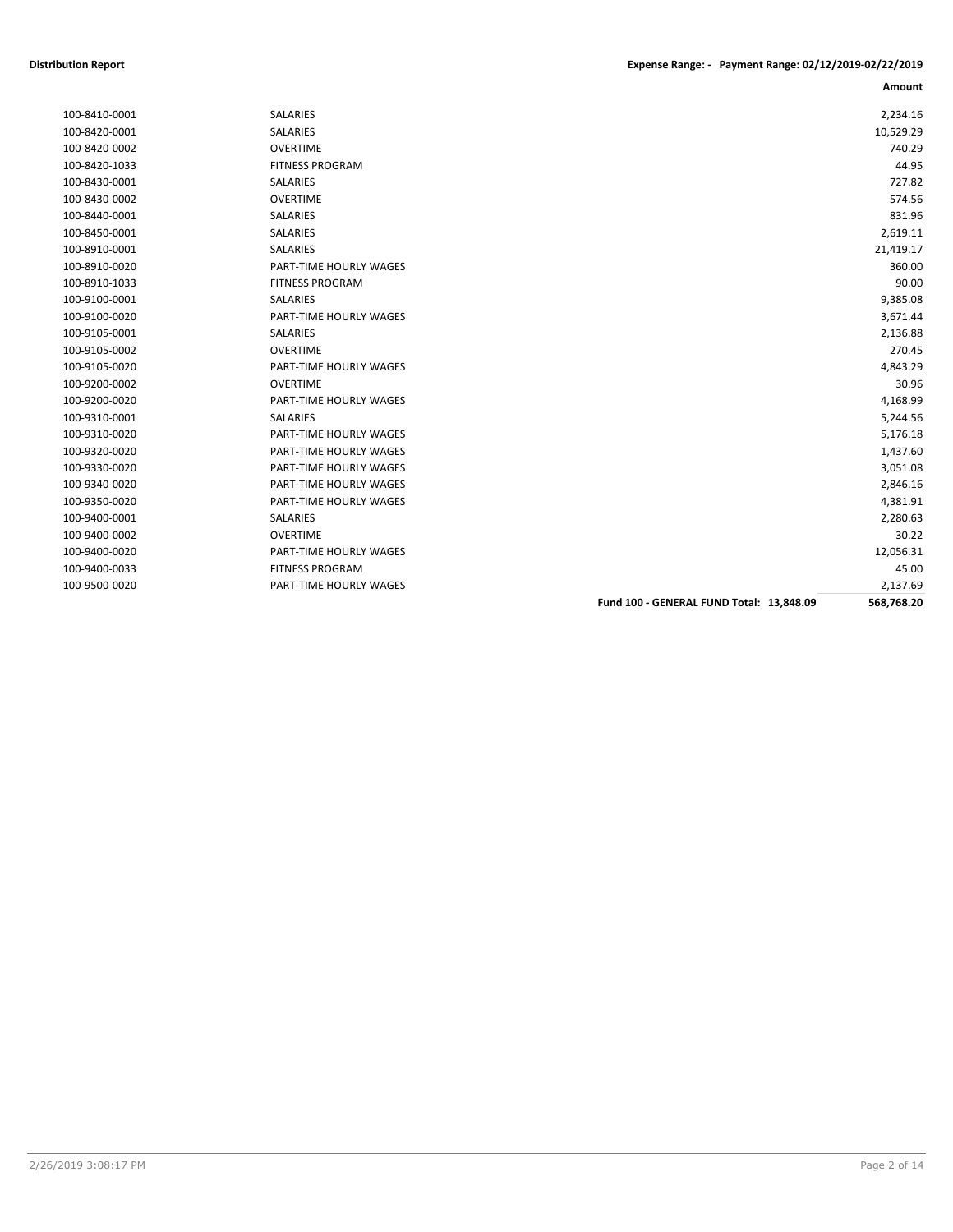**Fund: 103 - LAGUNA GRANDE PKG FUND**

103-8710-0001 SALARIES 613.26

**Fund 103 - LAGUNA GRANDE PKG FUND Total: 16.75 613.26**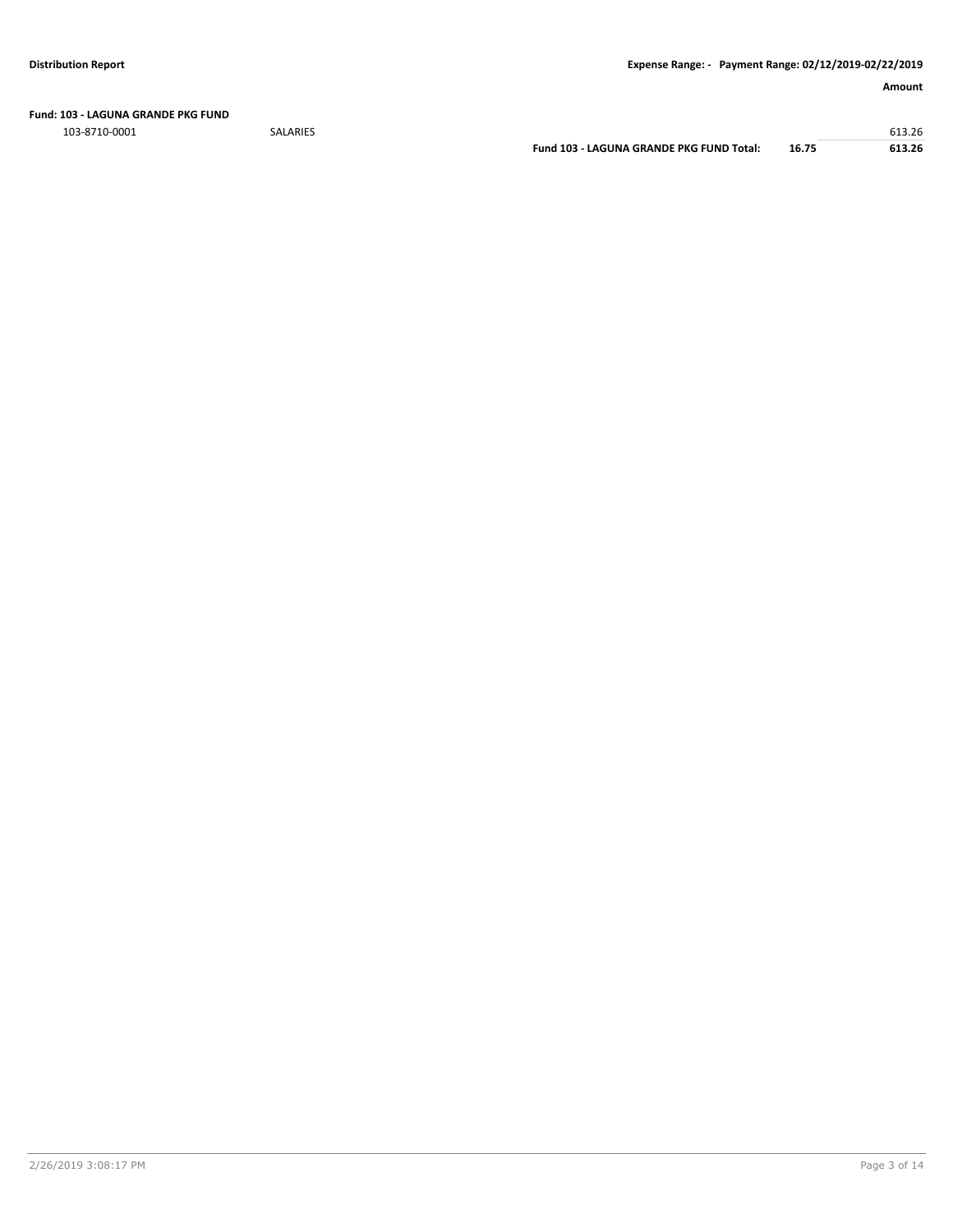|  |  | Fund: 113 - POMA & DMDC FUND |  |
|--|--|------------------------------|--|
|--|--|------------------------------|--|

| <b>SALARIES</b>           |
|---------------------------|
| <b>OVERTIME</b>           |
| VACATION\COMP TIME PAYOFF |
| <b>MEDICAL INSURANCE</b>  |

|               |                           | Fund 113 - POMA & DMDC FUND Total: | 350.27 | 12,487.60 |
|---------------|---------------------------|------------------------------------|--------|-----------|
| 113-8730-0041 | <b>MEDICAL INSURANCE</b>  |                                    |        | 92.30     |
| 113-8730-0012 | VACATION\COMP TIME PAYOFF |                                    |        | 654.27    |
| 113-8730-0002 | OVERTIME                  |                                    |        | 160.34    |
| 113-8730-0001 | <b>SALARIES</b>           |                                    |        | 11,580.69 |
|               |                           |                                    |        |           |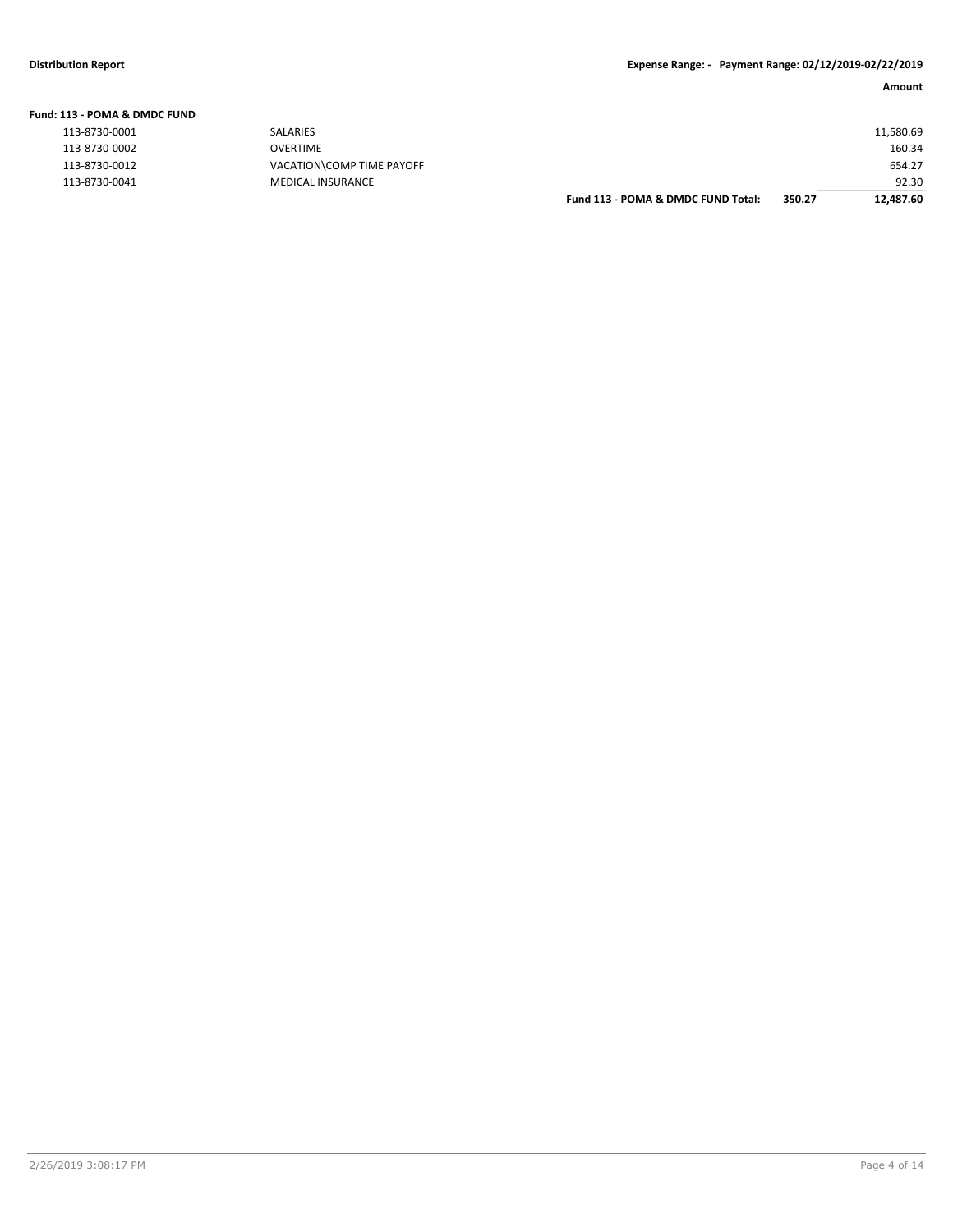**Fund: 200 - CDBG FUND** 200-5410-0001 SALARIES 1,591.50

**Fund 200 - CDBG FUND Total: 35.60 1,591.50**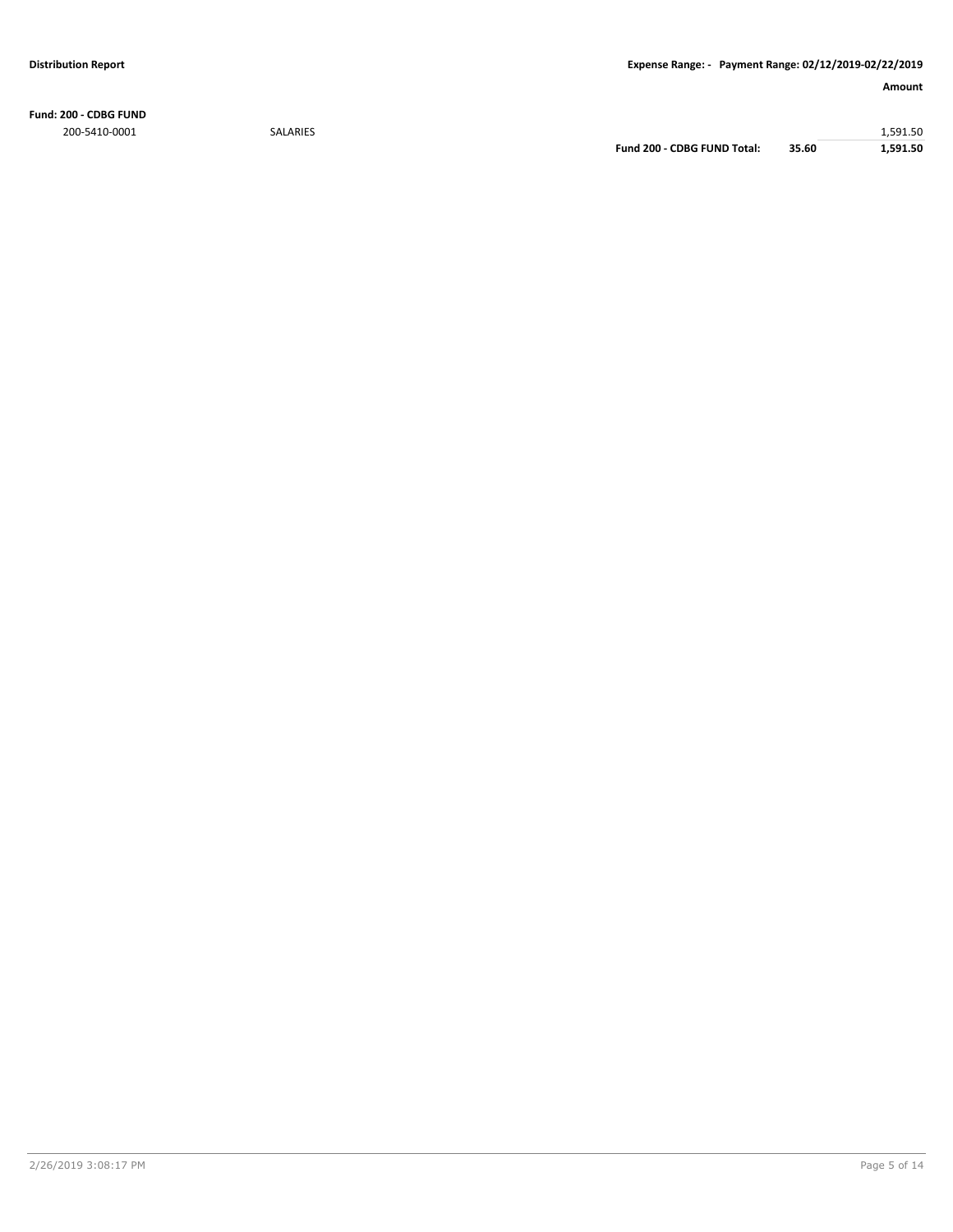Fund:

### **Distribution Report Expense Range: - Payment Range: 02/12/2019-02/22/2019**

| <b>210 - STREETS FUND</b> |                 |                                       |        |          |
|---------------------------|-----------------|---------------------------------------|--------|----------|
| 210-8110-0001             | <b>SALARIES</b> |                                       |        | 4,599.14 |
| 210-8110-0002             | <b>OVERTIME</b> |                                       |        | 213.34   |
| 210-8420-0001             | <b>SALARIES</b> |                                       |        | 1,862.57 |
|                           |                 | <b>Fund 210 - STREETS FUND Total:</b> | 215.75 | 6,675.05 |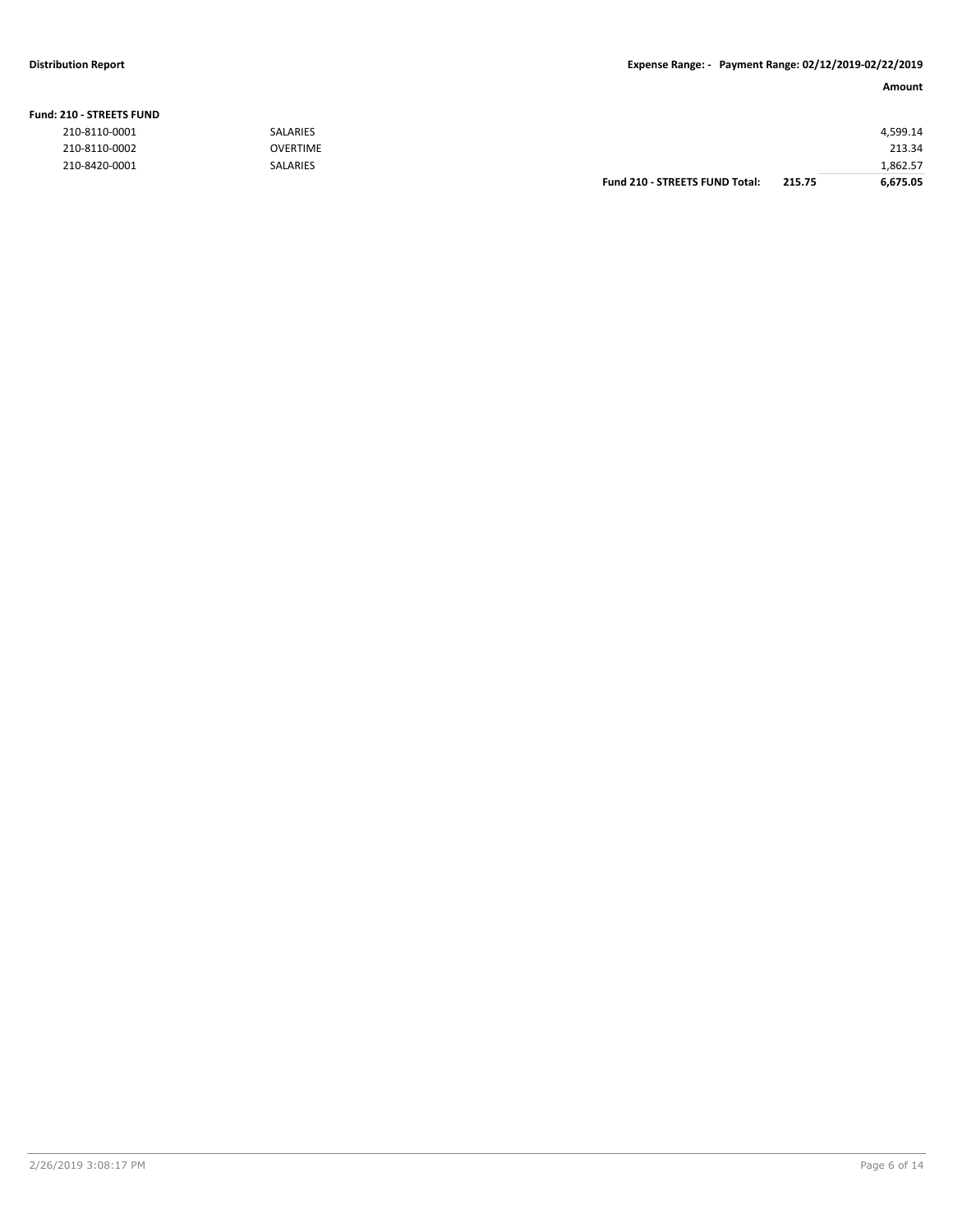## **Fund: 271 - STORMWATER FUND**

|                    |                                          |                              | I: 271 - STORMWATER FUND |
|--------------------|------------------------------------------|------------------------------|--------------------------|
| 7,687.66           |                                          | SALARIES                     | 271-8110-0001            |
| 80.17              |                                          | OVERTIME                     | 271-8110-0002            |
| 6.75               |                                          | <b>FITNESS PROGRAM</b>       | 271-8110-1033            |
| 26.73              |                                          | STRORM WATER TRASH AMENDMENT | 271-8910-8000            |
| 221.35<br>7.801.31 | <b>Fund 271 - STORMWATER FUND Total:</b> |                              |                          |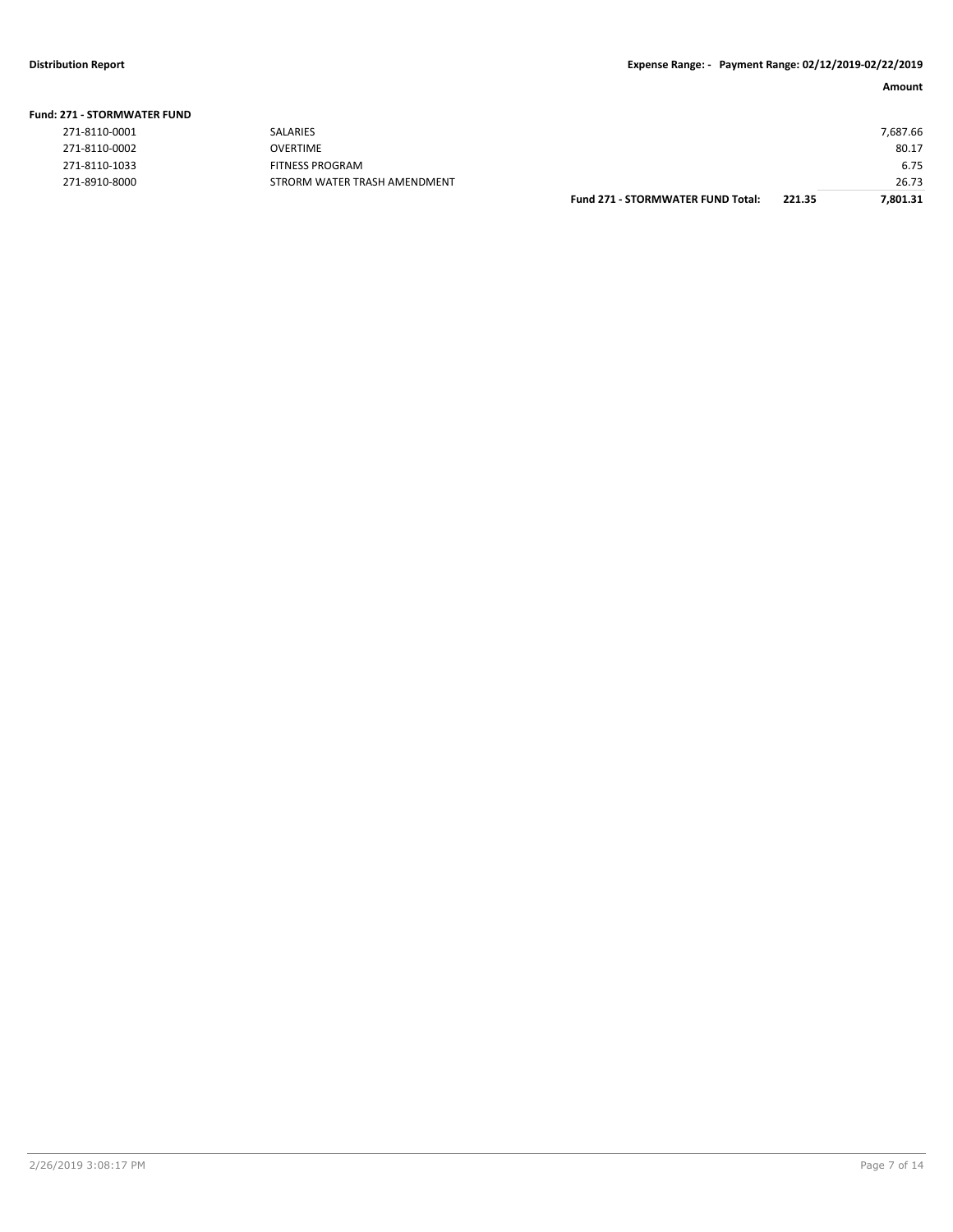### **Fund: 345 - WBUV INFRASTRUCTURE IMPRO**

345-8910-0001 SALARIES 92.70

**Fund 345 - WBUV INFRASTRUCTURE IMPRO Total: 2.00 92.70**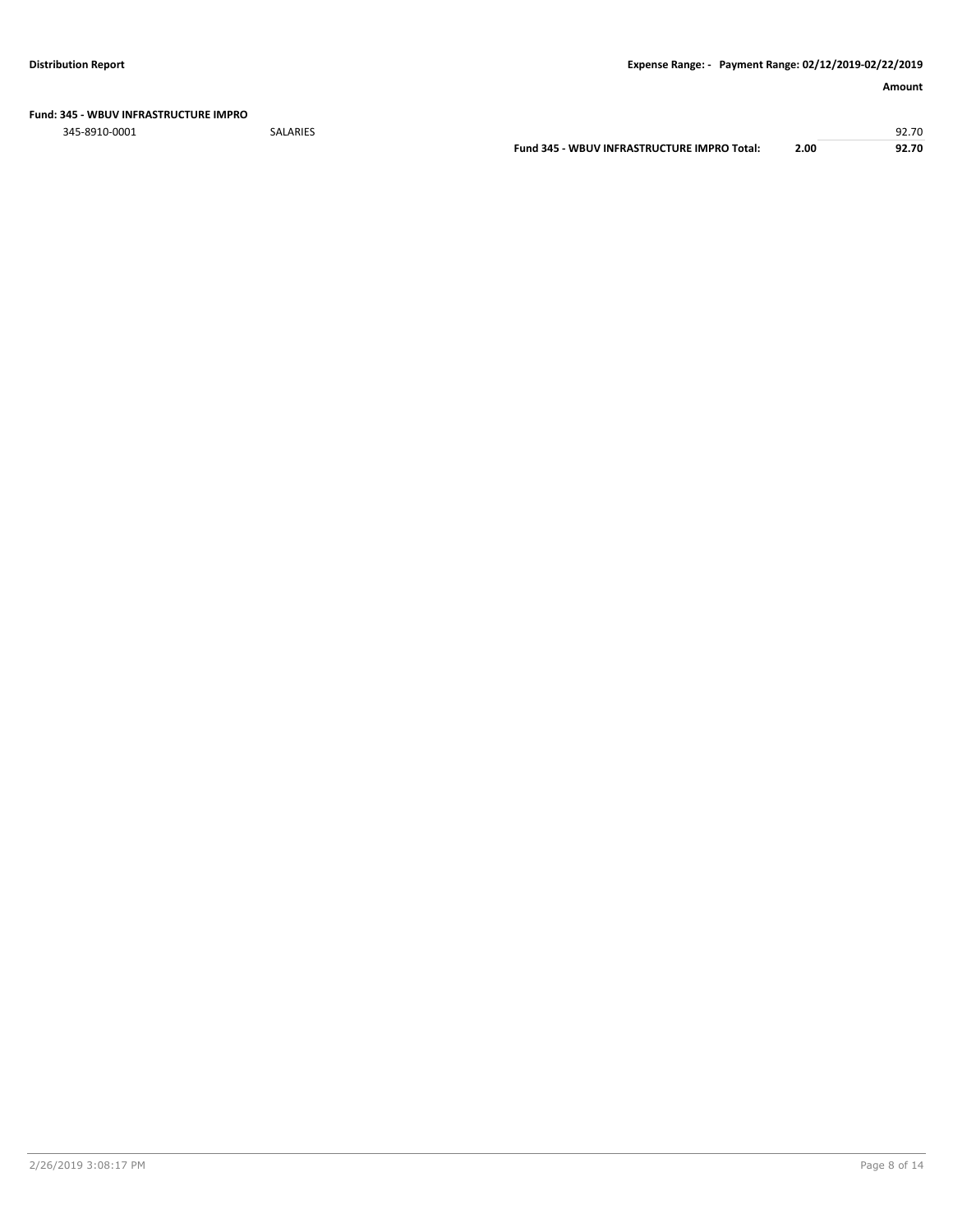### **Distribution Report Expense Range: - Payment Range: 02/12/2019-02/22/2019**

| <b>Fund: 401 - WATER FUND</b> |                        |                                     |        |          |
|-------------------------------|------------------------|-------------------------------------|--------|----------|
| 401-8610-0001                 | SALARIES               |                                     |        | 239.75   |
| 401-8620-0001                 | SALARIES               |                                     |        | 8,740.71 |
| 401-8620-0002                 | <b>OVERTIME</b>        |                                     |        | 454.31   |
| 401-8620-1033                 | <b>FITNESS PROGRAM</b> |                                     |        | 31.50    |
|                               |                        | <b>Fund 401 - WATER FUND Total:</b> | 253.30 | 9,466.27 |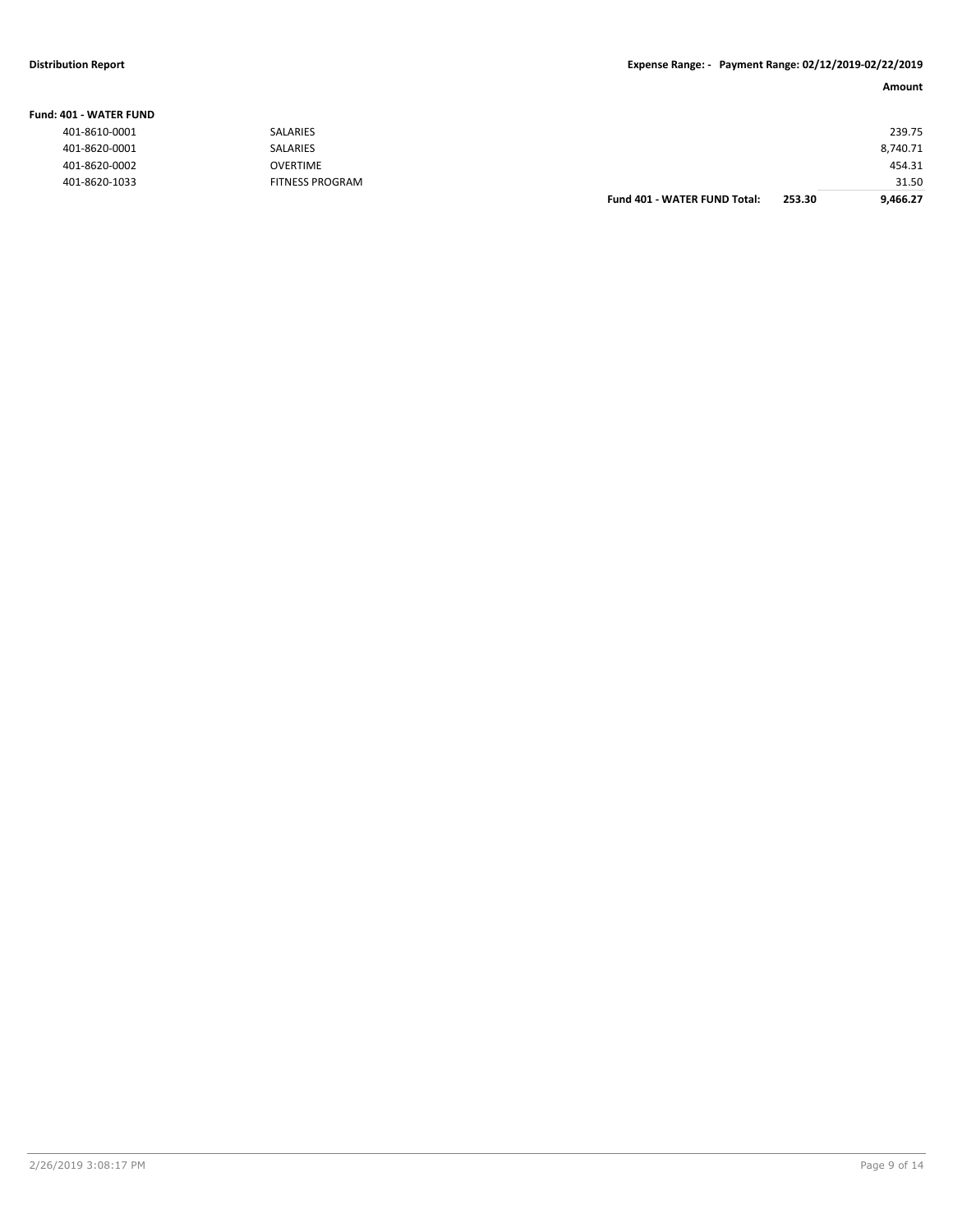| Fund: 501 - EQUIPMT MAINT FUND |  |  |  |  |  |
|--------------------------------|--|--|--|--|--|
|--------------------------------|--|--|--|--|--|

|               |                 | <b>Fund 501 - EQUIPMT MAINT FUND Total:</b> | 168.00 | 6.452.20 |
|---------------|-----------------|---------------------------------------------|--------|----------|
| 501-8520-0001 | <b>SALARIES</b> |                                             |        | 5.972.71 |
| 501-8510-0001 | <b>SALARIES</b> |                                             |        | 479.49   |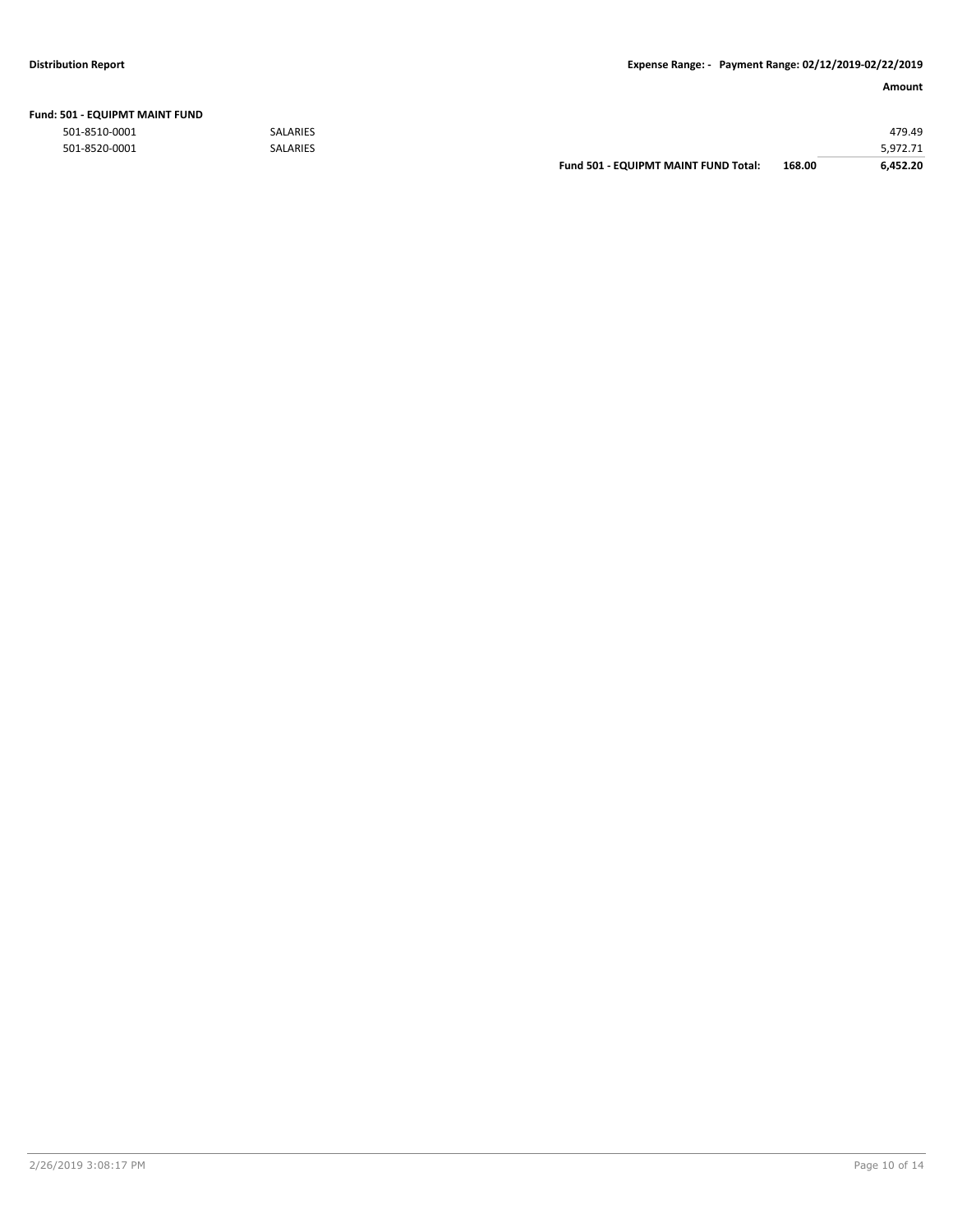| 503 - MIS FUND |                            |                    |
|----------------|----------------------------|--------------------|
| 503-4010-0001  | SALARIES                   | 5,083.46           |
| 503-4010-0020  | PART-TIME HOURLY WAGES     | 2,246.32           |
| 503-4010-1033  | <b>FITNESS PROGRAM</b>     | 45.00              |
|                | Fund 503 - MIS FUND Total: | 157.00<br>7,374.78 |

### **Fund: 503 - MIS FUND**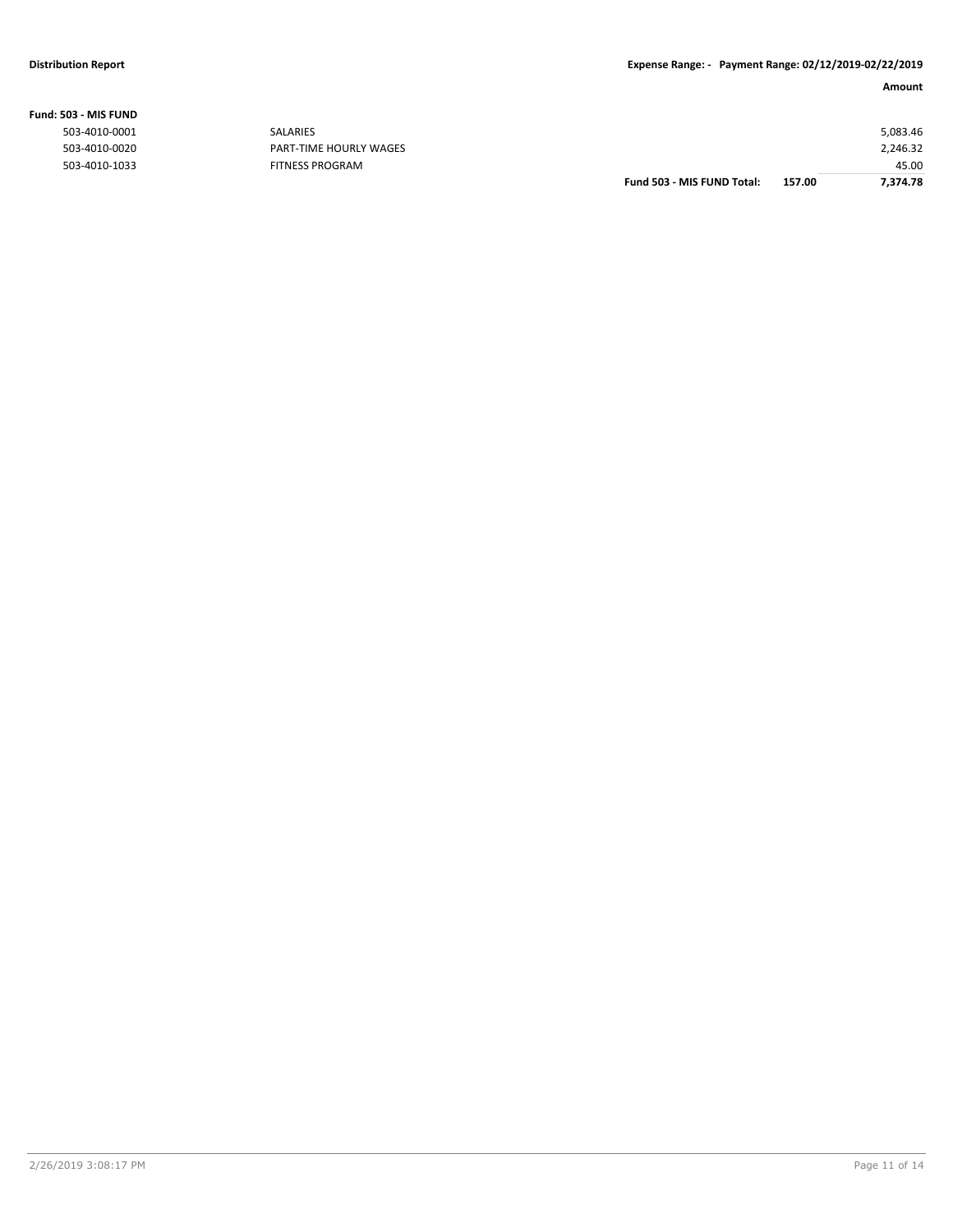**Fund: 951 - SAN. DISTRICT GEN. FUND**

### **Distribution Report Expense Range: - Payment Range: 02/12/2019-02/22/2019**

|                               |                        |                                           |        | Amount   |
|-------------------------------|------------------------|-------------------------------------------|--------|----------|
| 951 - SAN. DISTRICT GEN. FUND |                        |                                           |        |          |
| 951-8810-0001                 | SALARIES               |                                           |        | 792.71   |
| 951-8820-0001                 | SALARIES               |                                           |        | 5,580.17 |
| 951-8820-0002                 | <b>OVERTIME</b>        |                                           |        | 240.51   |
| 951-8820-1033                 | <b>FITNESS PROGRAM</b> |                                           |        | 6.75     |
|                               |                        | Fund 951 - SAN, DISTRICT GEN, FUND Total: | 170.34 | 6,620.14 |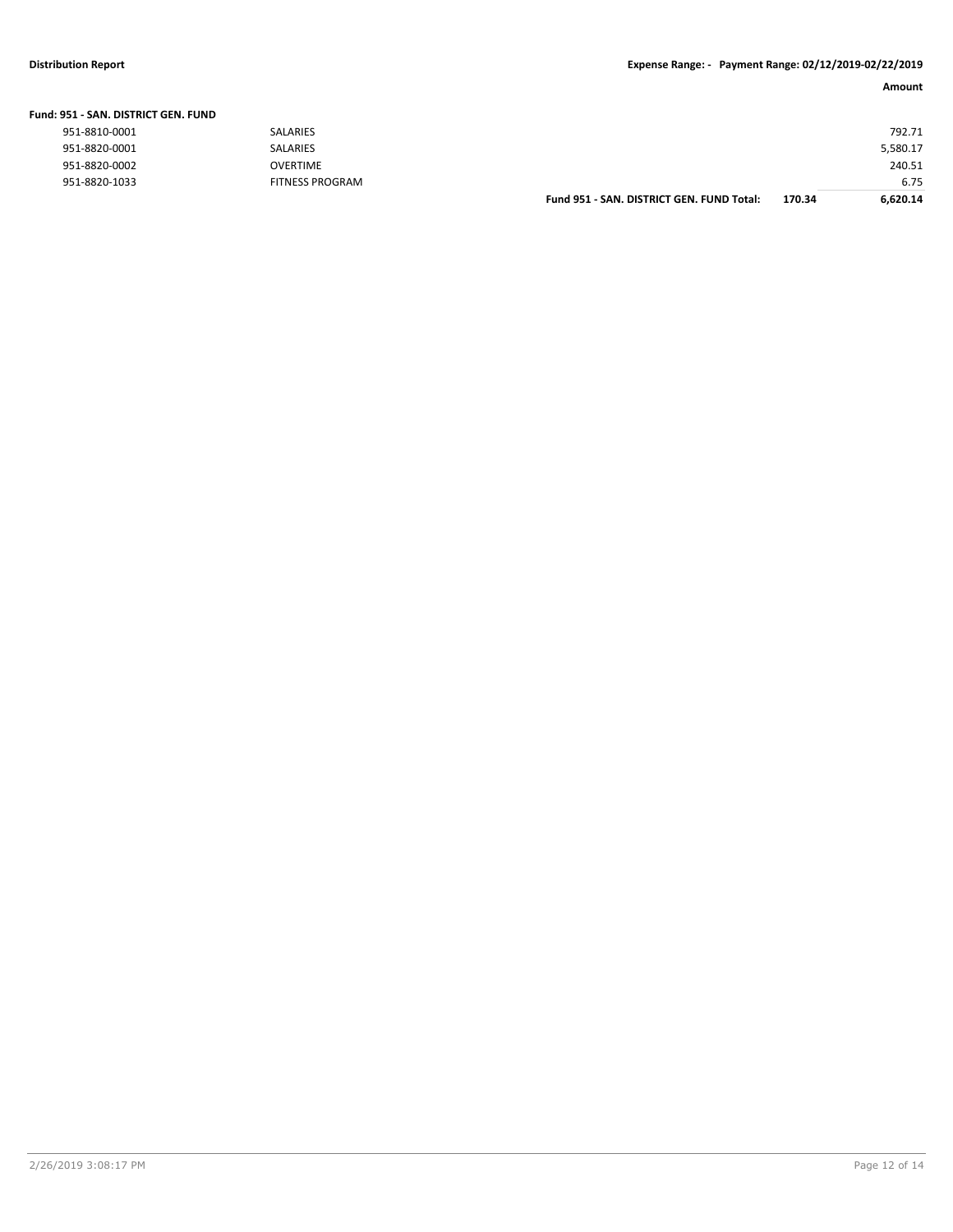| <b>Fund: 953 - SAN, DISTRICT CAP, IMPROV</b> |                                       |                                             |      |        |
|----------------------------------------------|---------------------------------------|---------------------------------------------|------|--------|
| 953-8820-9201                                | DEL MONTE LIFT STATION UPGRADE        |                                             |      | 93.56  |
| 953-8820-9202                                | ROSITA LIFT STATION UPGRADE           |                                             |      | 53.46  |
| 953-8820-9205                                | CANYON DEL REY SEWER LINE REPLACEMENT |                                             |      | 173.75 |
| 953-8820-9206                                | MILITARY LIFT STATN REPLACEMNT        |                                             |      | 53.46  |
|                                              |                                       | Fund 953 - SAN, DISTRICT CAP, IMPROV Total: | 7.00 | 374.23 |